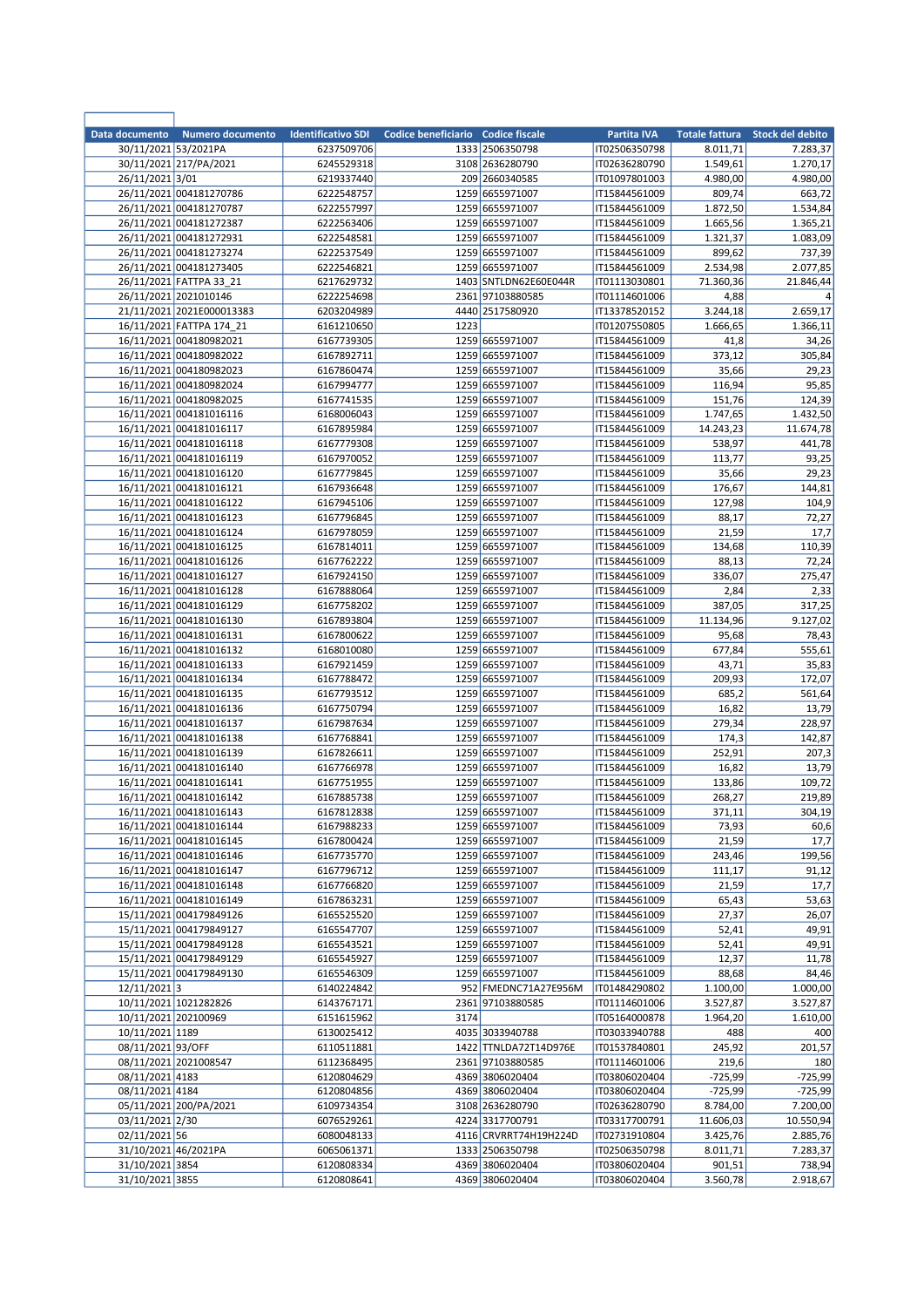| 31/10/2021 3858      |                             | 6120787227 |      | 4369 3806020404       | IT03806020404 | 1.708,00  | 1.400,00  |
|----------------------|-----------------------------|------------|------|-----------------------|---------------|-----------|-----------|
| 31/10/2021 3859      |                             | 6120787385 |      | 4369 3806020404       | IT03806020404 | 1.708,00  | 1.400,00  |
| 30/10/2021 672       |                             | 6087989261 | 2079 |                       | IT01065270421 | 17.966,03 | 14.726,25 |
| 30/10/2021 415/R     |                             | 6069252834 |      | 4399 2917860807       | IT02917860807 | 281,16    | 255,6     |
|                      | 30/10/2021 SF00036260       | 6057255335 |      | 4466 2322600541       | IT15844561009 | 66.183,74 | 54.248,97 |
| 25/10/2021 2         |                             | 6027528844 |      | 952 FMEDNC71A27E956M  | IT01484290802 | 1.100,00  | 1.000,00  |
|                      | 13/10/2021 004173135953     | 5970146278 |      | 1259 6655971007       | IT15844561009 | 33,59     | 27,53     |
|                      |                             |            |      | 1259 6655971007       |               |           |           |
|                      | 13/10/2021 004173135954     | 5973091945 |      |                       | IT15844561009 | 168,65    | 138,24    |
|                      | 13/10/2021 004173135955     | 5970074789 |      | 1259 6655971007       | IT15844561009 | 27,85     | 22,83     |
|                      | 13/10/2021 004173135956     | 5970000014 |      | 1259 6655971007       | IT15844561009 | 88,04     | 72,16     |
|                      | 13/10/2021 004173135957     | 5970027909 |      | 1259 6655971007       | IT15844561009 | 108,71    | 89,11     |
|                      | 13/10/2021 004173258604     | 5970118711 |      | 1259 6655971007       | IT15844561009 | 1.410,97  | 1.156,53  |
|                      | 13/10/2021 004173258605     | 5973164947 |      | 1259 6655971007       | IT15844561009 | 10.364,77 | 8.495,71  |
|                      | 13/10/2021 004173258606     | 5970110481 |      | 1259 6655971007       | IT15844561009 | 489,04    | 400,85    |
|                      | 13/10/2021 004173258607     | 5973004011 |      | 1259 6655971007       | IT15844561009 | 177,89    | 145,81    |
|                      |                             |            |      |                       |               |           |           |
|                      | 13/10/2021 004173258608     | 5973053409 |      | 1259 6655971007       | IT15844561009 | 53,99     | 44,25     |
|                      | 13/10/2021 004173258609     | 5970096047 |      | 1259 6655971007       | IT15844561009 | 276,65    | 226,76    |
|                      | 13/10/2021 004173258610     | 5970052632 |      | 1259 6655971007       | IT15844561009 | 90,05     | 73,81     |
|                      | 13/10/2021 004173258611     | 5972983953 |      | 1259 6655971007       | IT15844561009 | 123,06    | 100,87    |
|                      | 13/10/2021 004173258612     | 5969959746 |      | 1259 6655971007       | IT15844561009 | 439,86    | 360,54    |
|                      | 13/10/2021 004173258613     | 5973200956 |      | 1259 6655971007       | IT15844561009 | 33,95     | 27,83     |
|                      | 13/10/2021 004173258614     | 5969957258 |      | 1259 6655971007       | IT15844561009 | 256,71    | 210,42    |
|                      | 13/10/2021 004173258615     | 5970075297 |      | 1259 6655971007       | IT15844561009 | 83,18     | 68,18     |
|                      | 13/10/2021 004173258616     | 5970098414 |      | 1259 6655971007       | IT15844561009 |           | 281,57    |
|                      |                             |            |      |                       |               | 343,52    |           |
|                      | 13/10/2021 004173258617     | 5970011545 |      | 1259 6655971007       | IT15844561009 | 4,47      | 3,66      |
|                      | 13/10/2021 004173258618     | 5973156480 |      | 1259 6655971007       | IT15844561009 | 271,97    | 222,93    |
|                      | 13/10/2021 004173258619     | 5973219636 |      | 1259 6655971007       | IT15844561009 | 8.986,63  | 7.366,09  |
|                      | 13/10/2021 004173258620     | 5973043116 |      | 1259 6655971007       | IT15844561009 | 105,87    | 86,78     |
|                      | 13/10/2021 004173258621     | 5970033720 |      | 1259 6655971007       | IT15844561009 | 944,96    | 774,56    |
|                      | 13/10/2021 004173258622     | 5973096066 |      | 1259 6655971007       | IT15844561009 | 39,99     | 32,78     |
|                      | 13/10/2021 004173258623     | 5973141772 |      | 1259 6655971007       | IT15844561009 | 184,38    | 151,13    |
|                      | 13/10/2021 004173258624     | 5969972822 |      | 1259 6655971007       | IT15844561009 | 578,41    | 474,11    |
|                      |                             |            |      | 1259 6655971007       |               |           |           |
|                      | 13/10/2021 004173258625     | 5970014519 |      |                       | IT15844561009 | 32,09     | 26,3      |
|                      | 13/10/2021 004173258626     | 5969970371 |      | 1259 6655971007       | IT15844561009 | 83,2      | 68,2      |
|                      | 13/10/2021 004173258627     | 5973072804 |      | 1259 6655971007       | IT15844561009 | 207,18    | 169,82    |
|                      | 13/10/2021 004173258628     | 5973039645 |      | 1259 6655971007       | IT15844561009 | 146,22    | 119,85    |
|                      | 13/10/2021 004173258629     | 5970016113 |      | 1259 6655971007       | IT15844561009 | 26,46     | 21,69     |
|                      | 13/10/2021 004173258630     | 5973156169 |      | 1259 6655971007       | IT15844561009 | 263,97    | 216,37    |
|                      | 13/10/2021 004173258631     | 5970064946 |      | 1259 6655971007       | IT15844561009 | 175,46    | 143,82    |
|                      | 13/10/2021 004173258632     | 5970095991 |      | 1259 6655971007       | IT15844561009 | 342,16    | 280,46    |
|                      |                             | 5969987578 |      | 1259 6655971007       |               |           |           |
|                      | 13/10/2021 004173258633     |            |      |                       | IT15844561009 | 107,23    | 87,89     |
|                      | 13/10/2021 004173258634     | 5970026362 |      | 1259 6655971007       | IT15844561009 | 33,95     | 27,83     |
|                      | 13/10/2021 004173258635     | 5970012900 |      | 1259 6655971007       | IT15844561009 | 135,59    | 111,14    |
|                      | 13/10/2021 004173258636     | 5972974715 |      | 1259 6655971007       | IT15844561009 | 129,28    | 105,97    |
|                      | 13/10/2021 004173258637     | 5973204486 |      | 1259 6655971007       | IT15844561009 | 33,95     | 27,83     |
|                      | 13/10/2021 004173258638     | 5972971403 |      | 1259 6655971007       | IT15844561009 | 45,47     | 37,27     |
|                      | 13/10/2021 1021261542       | 5968900590 |      | 2361 97103880585      | IT01114601006 | 90,28     | 90,28     |
|                      | 11/10/2021 FATTPA 145_21    | 5938593017 | 1223 |                       | IT01207550805 | 1.666,65  | 1.366,11  |
|                      | 11/10/2021 4220921800006715 | 5971769950 |      | 6924 488410010        | IT00488410010 | 13,27     | 13,27     |
|                      | 11/10/2021 8U00147400       | 5972141343 |      | 6924 488410010        | IT00488410010 |           |           |
|                      |                             |            |      |                       |               | 13,26     | 13,26     |
|                      | 11/10/2021 8U00147457       | 5971772989 |      | 6924 488410010        | IT00488410010 | 10,02     | 10,02     |
|                      | 11/10/2021 8U00147483       | 5971776615 |      | 6924 488410010        | IT00488410010 | 1.183,17  | 1.183,17  |
|                      | 09/10/2021 004169666416     | 5937914895 |      | 1259 6655971007       | IT15844561009 | 27,56     | 22,59     |
|                      | 09/10/2021 004169666417     | 5937911864 |      | 1259 6655971007       | IT15844561009 | 60,89     | 49,91     |
|                      | 09/10/2021 004169666418     | 5937860514 |      | 1259 6655971007       | IT15844561009 | 60,89     | 49,91     |
|                      | 09/10/2021 004169666419     | 5937960820 |      | 1259 6655971007       | IT15844561009 | 60,89     | 49,91     |
| 09/10/2021 18/FE     |                             | 5930248062 |      | 2990 NCRFNC74H08H224H |               | 49.863,84 | 42.003,84 |
|                      | 08/10/2021 004167842510     | 5931671028 |      | 1259 6655971007       | IT15844561009 | 14,37     | 11,78     |
|                      | 06/10/2021 004166618744     | 5915898774 |      | 1259 6655971007       | IT15844561009 | 1.240,47  | 1.016,78  |
|                      |                             |            |      |                       |               |           |           |
|                      | 04/10/2021 8201085354       | 5895685795 |      | 681 1585570581        | IT01008081000 | 796,42    | 652,8     |
| 30/09/2021 41/2021PA |                             | 5869452182 |      | 1333 2506350798       | IT02506350798 | 8.011,71  | 7.283,37  |
| 28/09/2021 19/PA     |                             | 5854154817 | 1155 |                       | IT02380350807 | 11.088,61 | 0,09      |
|                      | 28/09/2021 3020035363       | 5852371035 |      | 3373 884060526        | IT01483500524 | 9.150,00  | 7.500,00  |
| 24/09/2021 5641      |                             | 5835179290 |      | 7147 15483121008      | IT15483121008 | 1.255,38  | 1.029,00  |
| 24/09/2021 5642      |                             | 5835179326 |      | 7147 15483121008      | IT15483121008 | 443,81    | 363,78    |
|                      | 23/09/2021 412109157268     | 5837364642 |      | 3407 2221101203       | IT03819031208 | 3,04      | 2,49      |
|                      | 20/09/2021 1021235292       | 5809432693 |      | 2361 97103880585      | IT01114601006 | 65,73     | 65,73     |
| 16/09/2021 13/PA     |                             | 5815093994 | 380  |                       | IT00881780803 | 349,99    | 286,88    |
|                      |                             |            | 380  |                       |               |           |           |
| 15/09/2021 3/NC      |                             | 5815011696 |      |                       | IT00881780803 | $-349,99$ | $-349,99$ |
|                      | 13/09/2021 004164752558     | 5783768369 |      | 1259 6655971007       | IT15844561009 | 0,01      | 0,01      |
|                      | 12/09/2021 004163650319     | 5775695427 |      | 1259 6655971007       | IT15844561009 | 28,74     | 23,56     |
|                      | 12/09/2021 004163650320     | 5775585695 |      | 1259 6655971007       | IT15844561009 | 125,33    | 102,73    |
|                      | 12/09/2021 004163650321     | 5775672218 |      | 1259 6655971007       | IT15844561009 | 21,53     | 17,65     |
|                      |                             |            |      |                       |               |           |           |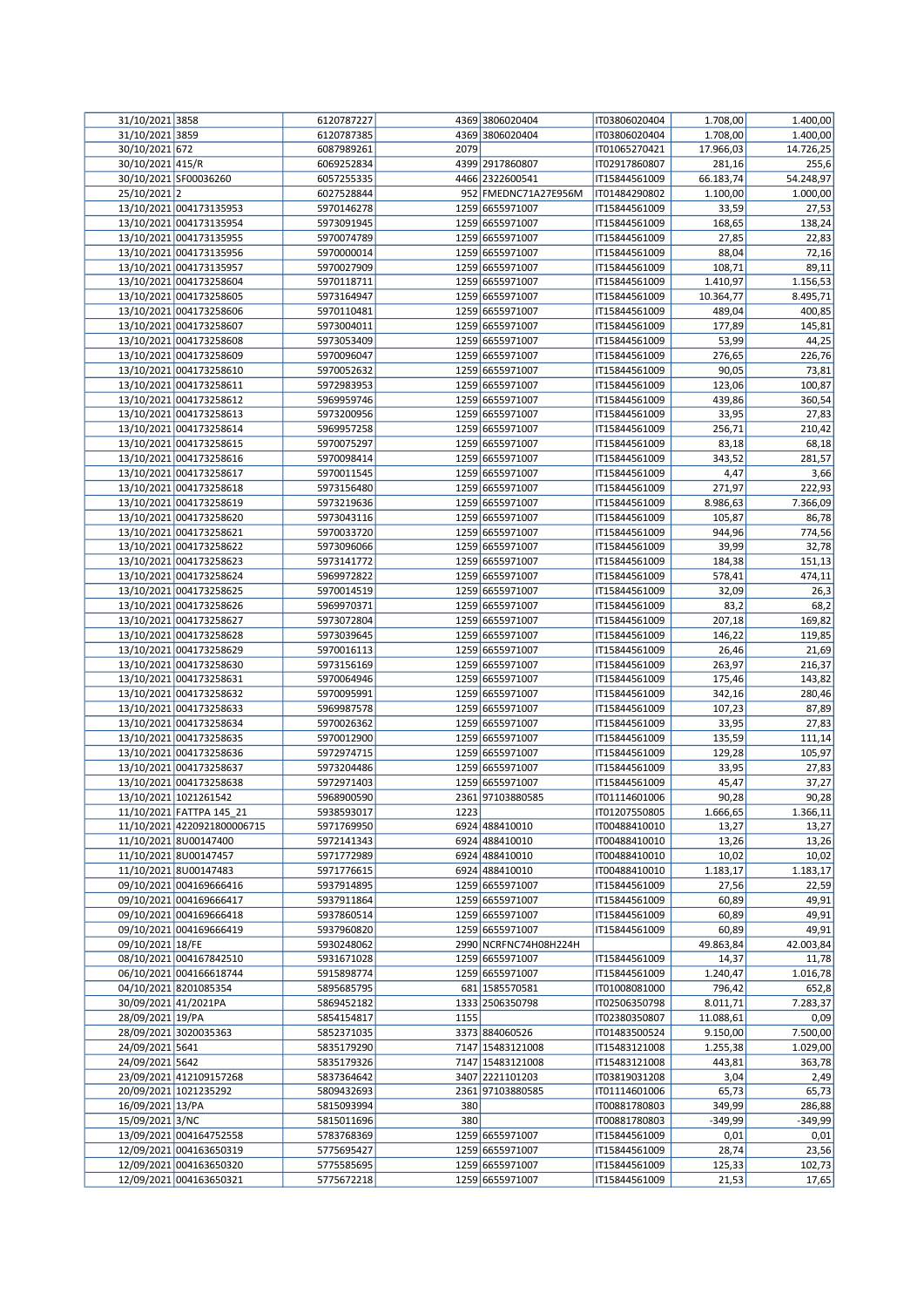|                 | 12/09/2021 004163650322  | 5775669836 |      | 1259 6655971007  | IT15844561009 | 67,67       | 55,47       |
|-----------------|--------------------------|------------|------|------------------|---------------|-------------|-------------|
|                 | 12/09/2021 004163650323  | 5775597096 |      | 1259 6655971007  | IT15844561009 | 82,19       | 67,37       |
|                 | 12/09/2021 004163957826  | 5775621851 |      | 1259 6655971007  | IT15844561009 | 969,07      | 794,32      |
|                 | 12/09/2021 004163957827  | 5775691422 |      | 1259 6655971007  | IT15844561009 | 9.430,61    | 7.730,01    |
|                 | 12/09/2021 004163957828  | 5775602396 |      | 1259 6655971007  | IT15844561009 | 227,26      | 186,28      |
|                 | 12/09/2021 004163957829  | 5775687770 |      | 1259 6655971007  | IT15844561009 | 197,6       | 161,97      |
|                 |                          |            |      | 1259 6655971007  |               |             |             |
|                 | 12/09/2021 004163957830  | 5775597154 |      |                  | IT15844561009 | 53,96       | 44,23       |
|                 | 12/09/2021 004163957831  | 5775617292 |      | 1259 6655971007  | IT15844561009 | 178,75      | 146,52      |
|                 | 12/09/2021 004163957832  | 5775609185 |      | 1259 6655971007  | IT15844561009 | 64,79       | 53,11       |
|                 | 12/09/2021 004163957833  | 5775617356 |      | 1259 6655971007  | IT15844561009 | 55,01       | 45,09       |
|                 | 12/09/2021 004163957834  | 5775689917 |      | 1259 6655971007  | IT15844561009 | 37,71       | 30,91       |
|                 | 12/09/2021 004163957835  | 5775591708 |      | 1259 6655971007  | IT15844561009 | 33,95       | 27,83       |
|                 | 12/09/2021 004163957836  | 5775600049 |      | 1259 6655971007  | IT15844561009 | 181,8       | 149,02      |
|                 | 12/09/2021 004163957837  | 5775674004 |      | 1259 6655971007  | IT15844561009 | 67,54       | 53,56       |
|                 | 12/09/2021 004163957838  |            |      | 1259 6655971007  |               |             |             |
|                 |                          | 5775612281 |      |                  | IT15844561009 | 283,3       | 232,21      |
|                 | 12/09/2021 004163957839  | 5775679487 |      | 1259 6655971007  | IT15844561009 | 4,47        | 3,66        |
|                 | 12/09/2021 004163957840  | 5775590636 |      | 1259 6655971007  | IT15844561009 | 83,24       | 68,23       |
|                 | 12/09/2021 004163957841  | 5775579803 |      | 1259 6655971007  | IT15844561009 | 8.817,07    | 7.227,11    |
|                 | 12/09/2021 004163957842  | 5775619335 |      | 1259 6655971007  | IT15844561009 | 106,99      | 87,7        |
|                 | 12/09/2021 004163957843  | 5775622438 |      | 1259 6655971007  | IT15844561009 | 997,97      | 818,01      |
|                 | 12/09/2021 004163957844  | 5775686986 |      | 1259 6655971007  | IT15844561009 | 20,61       | 16,89       |
|                 | 12/09/2021 004163957845  | 5775596268 |      | 1259 6655971007  | IT15844561009 | 93,88       | 76,95       |
|                 | 12/09/2021 004163957846  | 5775579334 |      | 1259 6655971007  | IT15844561009 | 468,02      | 383,62      |
|                 |                          |            |      |                  |               |             |             |
|                 | 12/09/2021 004163957847  | 5775610627 |      | 1259 6655971007  | IT15844561009 | 37,28       | 30,56       |
|                 | 12/09/2021 004163957848  | 5775582020 |      | 1259 6655971007  | IT15844561009 | 60,37       | 49,48       |
|                 | 12/09/2021 004163957849  | 5775623085 |      | 1259 6655971007  | IT15844561009 | 288,32      | 236,33      |
|                 | 12/09/2021 004163957850  | 5775675785 |      | 1259 6655971007  | IT15844561009 | 91,46       | 74,97       |
|                 | 12/09/2021 004163957851  | 5775606446 |      | 1259 6655971007  | IT15844561009 | 26,46       | 21,69       |
|                 | 12/09/2021 004163957852  | 5775682916 |      | 1259 6655971007  | IT15844561009 | 445,03      | 364,78      |
|                 | 12/09/2021 004163957853  | 5775609364 |      | 1259 6655971007  | IT15844561009 | 227,03      | 186,09      |
|                 | 12/09/2021 004163957854  | 5775683485 |      | 1259 6655971007  | IT15844561009 | 287,73      | 234,04      |
|                 |                          |            |      |                  |               |             |             |
|                 | 12/09/2021 004163957855  | 5775667812 |      | 1259 6655971007  | IT15844561009 | $-1.858,68$ | $-1.523,51$ |
|                 | 12/09/2021 004163957856  | 5775672057 |      | 1259 6655971007  | IT15844561009 | 33,95       | 27,83       |
|                 | 12/09/2021 004163957857  | 5775577676 |      | 1259 6655971007  | IT15844561009 | 111,37      | 91,29       |
|                 | 12/09/2021 004163957858  | 5775578673 |      | 1259 6655971007  | IT15844561009 | 156,33      | 128,14      |
|                 | 12/09/2021 004163957859  | 5775577635 |      | 1259 6655971007  | IT15844561009 | 33,95       | 27,83       |
|                 | 12/09/2021 004163957860  | 5775602736 |      | 1259 6655971007  | IT15844561009 | 32,11       | 26,32       |
|                 | 11/09/2021 004162879244  | 5769588232 |      | 1259 6655971007  | IT15844561009 | 0,59        | 0,48        |
|                 | 11/09/2021 004162879245  | 5769604073 |      | 1259 6655971007  | IT15844561009 | 1,18        | 0,97        |
|                 |                          |            |      |                  |               |             |             |
|                 | 10/09/2021 004161624591  | 5763956328 |      | 1259 6655971007  | IT15844561009 | 26,36       | 21,61       |
|                 | 10/09/2021 004161624592  | 5763958971 |      | 1259 6655971007  | IT15844561009 | 60,89       | 49,91       |
|                 | 10/09/2021 004161624593  | 5763957172 |      | 1259 6655971007  | IT15844561009 | 60,89       | 49,91       |
|                 | 10/09/2021 004161624594  | 5763958391 |      | 1259 6655971007  | IT15844561009 | 14,37       | 11,78       |
|                 | 09/09/2021 004160354152  | 5755164343 |      | 1259 6655971007  | IT15844561009 | 60,89       | 49,91       |
| 07/09/2021 3350 |                          | 5759342038 |      | 4369 3806020404  | IT03806020404 | 729,99      | 729,99      |
| 06/09/2021 137  |                          | 5723449373 |      | 4101 2535580803  | IT02535580803 | 3.355,00    | 2.750,00    |
|                 | 31/08/2021 004158737771  | 5699072475 |      | 1259 6655971007  | IT15844561009 | 1.356,18    | 1.111,62    |
|                 |                          |            |      |                  |               |             |             |
|                 | 27/08/2021 1021205278    | 5675973387 |      | 2361 97103880585 | IT01114601006 | 117,15      | 117,15      |
|                 | 25/08/2021 FATTPA 102_21 | 5663762133 | 1223 |                  | IT01207550805 | 1.666,65    | 1.366,11    |
|                 | 24/08/2021 004158584764  | 5662550763 |      | 1259 6655971007  | IT15844561009 | 1.467,54    | 1.202,90    |
|                 | 13/08/2021 004157991358  | 5626354032 |      | 1259 6655971007  | IT15844561009 | 27,94       | 22,9        |
|                 | 13/08/2021 004157991359  | 5626373420 |      | 1259 6655971007  | IT15844561009 | 115,9       | 95          |
|                 | 13/08/2021 004157991360  | 5626298392 |      | 1259 6655971007  | IT15844561009 | 17,91       | 14,68       |
|                 | 13/08/2021 004157991361  | 5626327952 |      | 1259 6655971007  | IT15844561009 | 62,63       | 51,34       |
|                 | 13/08/2021 004157991362  | 5626336802 |      | 1259 6655971007  | IT15844561009 | 71,15       | 58,32       |
|                 | 13/08/2021 004158431104  | 5626353867 |      | 1259 6655971007  | IT15844561009 | 810,62      | 664,44      |
|                 | 13/08/2021 004158431105  | 5626341530 |      | 1259 6655971007  | IT15844561009 | 5.756,39    | 4.718,35    |
|                 |                          |            |      |                  |               |             |             |
|                 | 13/08/2021 004158431106  | 5626338937 |      | 1259 6655971007  | IT15844561009 | 97,83       | 80,19       |
|                 | 13/08/2021 004158431107  | 5626330432 |      | 1259 6655971007  | IT15844561009 | 124,01      | 101,65      |
|                 | 13/08/2021 004158431108  | 5626377279 |      | 1259 6655971007  | IT15844561009 | 32,72       | 26,82       |
|                 | 13/08/2021 004158431109  | 5626380623 |      | 1259 6655971007  | IT15844561009 | 158,48      | 129,9       |
|                 | 13/08/2021 004158431110  | 5626371608 |      | 1259 6655971007  | IT15844561009 | 31,59       | 25,89       |
|                 | 13/08/2021 004158431111  | 5626350350 |      | 1259 6655971007  | IT15844561009 | 66,61       | 54,6        |
|                 | 13/08/2021 004158431112  | 5626328919 |      | 1259 6655971007  | IT15844561009 | 69,39       | 56,88       |
|                 | 13/08/2021 004158431113  | 5626315878 |      | 1259 6655971007  | IT15844561009 | 14,98       | 12,28       |
|                 | 13/08/2021 004158431114  |            |      | 1259 6655971007  |               |             |             |
|                 |                          | 5626348402 |      |                  | IT15844561009 | 114,83      | 94,12       |
|                 | 13/08/2021 004158431115  | 5626342051 |      | 1259 6655971007  | IT15844561009 | 75,18       | 61,62       |
|                 | 13/08/2021 004158431116  | 5626318760 |      | 1259 6655971007  | IT15844561009 | 170,35      | 139,63      |
|                 | 13/08/2021 004158431117  | 5626337771 |      | 1259 6655971007  | IT15844561009 | 0,48        | 0,39        |
|                 | 13/08/2021 004158431118  | 5626362999 |      | 1259 6655971007  | IT15844561009 | 65,82       | 53,95       |
|                 | 13/08/2021 004158431119  | 5626291398 |      | 1259 6655971007  | IT15844561009 | 7.170,65    | 5.877,58    |
|                 | 13/08/2021 004158431120  | 5626304721 |      | 1259 6655971007  | IT15844561009 | 324,68      | 266,13      |
|                 | 13/08/2021 004158431121  | 5626357311 |      | 1259 6655971007  | IT15844561009 | 848,22      | 695,26      |
|                 |                          |            |      |                  |               |             |             |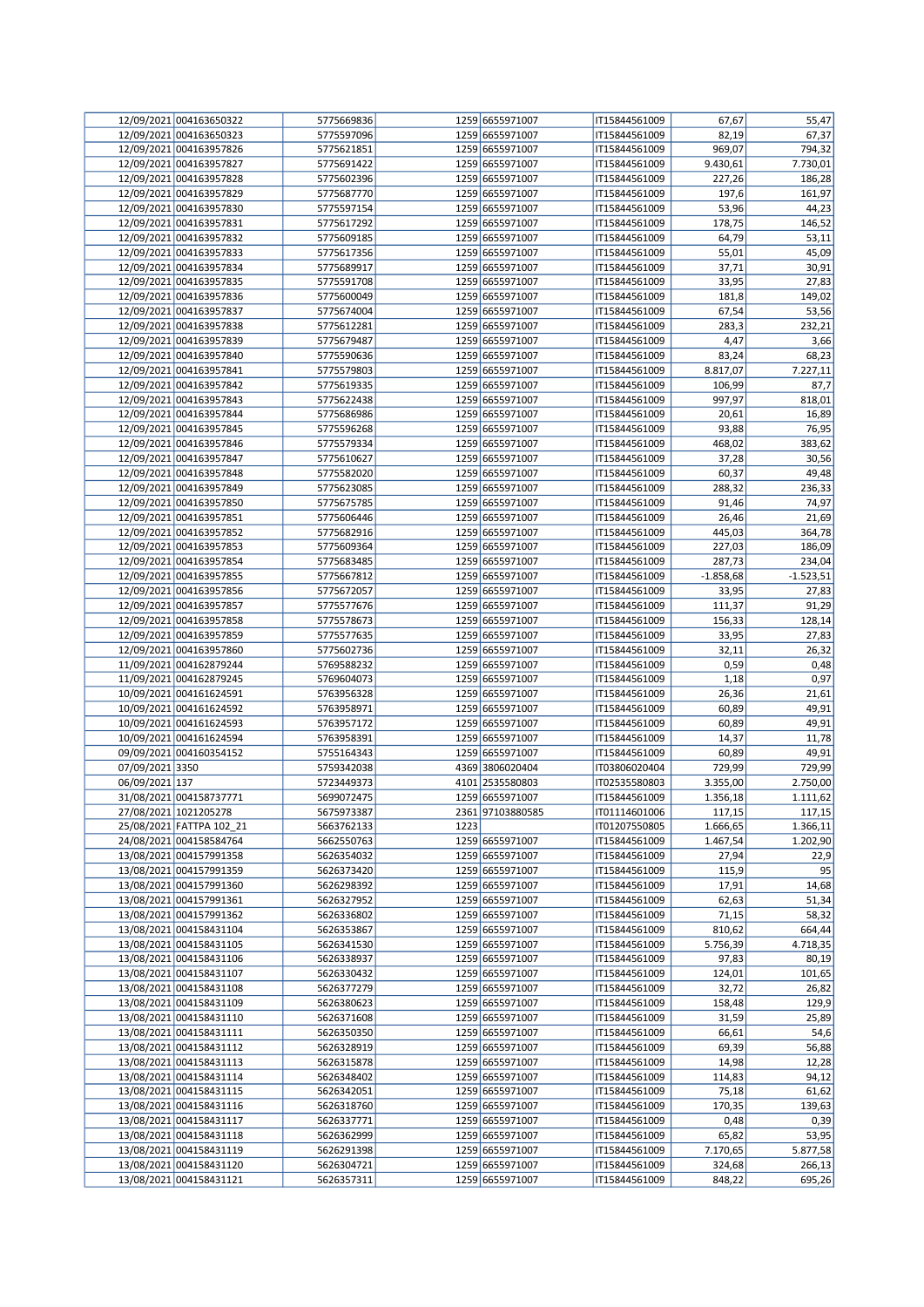|                  | 13/08/2021 004158431122                            | 5626319034               |      | 1259 6655971007                    | IT15844561009                  | 18,65             | 15,29           |
|------------------|----------------------------------------------------|--------------------------|------|------------------------------------|--------------------------------|-------------------|-----------------|
|                  | 13/08/2021 004158431123                            | 5626347372               |      | 1259 6655971007                    | IT15844561009                  | 77,56             | 63,57           |
|                  | 13/08/2021 004158431124                            | 5626305369               |      | 1259 6655971007                    | IT15844561009                  | 439,19            | 359,99          |
|                  | 13/08/2021 004158431125                            | 5626379690               |      | 1259 6655971007                    | IT15844561009                  | 23,61             | 19,35           |
|                  | 13/08/2021 004158431126                            | 5626342272               |      | 1259 6655971007                    | IT15844561009                  | 44,29             | 36,3            |
|                  | 13/08/2021 004158431127                            | 5626414489               |      | 1259 6655971007                    | IT15844561009                  | 168,79            | 138,35          |
|                  | 13/08/2021 004158431128                            | 5626350347               |      | 1259 6655971007                    | IT15844561009                  | 51,08             | 41,87           |
|                  | 13/08/2021 004158431129                            | 5626284606               |      | 1259 6655971007                    | IT15844561009                  | 14,98             | 12,28           |
|                  | 13/08/2021 004158431130                            | 5626360203               |      | 1259 6655971007                    | IT15844561009                  | 302,36            | 247,84          |
|                  | 13/08/2021 004158431131                            | 5626342037               |      | 1259 6655971007                    | IT15844561009                  | 123,12            | 100,92          |
|                  | 13/08/2021 004158431132                            | 5626366640               |      | 1259 6655971007                    | IT15844561009                  | 249,73            | 204,7           |
|                  | 13/08/2021 004158431133                            | 5626353523               |      | 1259 6655971007                    | IT15844561009                  | 25,58             | 20,97           |
|                  | 13/08/2021 004158431134                            | 5626358103               |      | 1259 6655971007                    | IT15844561009                  | 14,98             | 12,28           |
|                  | 13/08/2021 004158431135                            | 5626379027               |      | 1259 6655971007                    | IT15844561009                  | 37,34             | 30,61           |
|                  | 13/08/2021 004158431136                            | 5626367163               |      | 1259 6655971007                    | IT15844561009                  | 61,38             | 50,31           |
|                  | 13/08/2021 004158431137                            | 5626373066               |      | 1259 6655971007                    | IT15844561009                  | 14,98             | 12,28           |
|                  | 13/08/2021 004158431138                            | 5626336978               |      | 1259 6655971007                    | IT15844561009                  | 28,22             | 23,13           |
|                  | 11/08/2021 004156533092                            | 5618832955               |      | 1259 6655971007                    | IT15844561009                  | 27,56             | 22,59           |
|                  | 11/08/2021 004156533093                            | 5618832832               |      | 1259 6655971007                    | IT15844561009                  | 60,89             | 49,91           |
|                  | 11/08/2021 004156533094                            | 5618837602               |      | 1259 6655971007                    | IT15844561009                  | 60,89             | 49,91           |
|                  | 11/08/2021 004156533095                            | 5618834516               |      | 1259 6655971007                    | IT15844561009                  | 60,89             | 49,91           |
|                  | 10/08/2021 004154985030                            | 5604332130               |      | 1259 6655971007                    | IT15844561009                  | 14,37             | 11,78           |
|                  | 04/08/2021 004151572472                            | 5566812669               |      | 1259 6655971007                    | IT15844561009                  | 1.105,38          | 906,05          |
| 03/08/2021 180   |                                                    | 5553331728               | 500  |                                    | IT01349080802                  | $-2.124,84$       | $-1.741,67$     |
| 03/08/2021 182   |                                                    | 5553902963               | 500  |                                    | IT01349080802                  | 2.141,10          | 1.755,00        |
| 30/07/2021 12/PA |                                                    | 5531002738               | 380  |                                    | IT00881780803                  | 349,99            | 349,99          |
| 30/07/2021 276\A |                                                    | 5529278463               |      | 4411 3066560800                    | IT03066560800                  | 124,03            | 101,66          |
|                  | 30/07/2021 SF00027631                              | 5532610270               |      | 4466 2322600541                    | IT15844561009                  | 68.120,01         | 61.927,28       |
| 29/07/2021 175   |                                                    | 5520718793               | 500  |                                    | IT01349080802                  | 2.124,84          | 1.741,67        |
|                  | 29/07/2021 004151516287                            | 5524158052               |      | 1259 6655971007                    | IT15844561009                  | 71,76             | 58,82           |
|                  | 29/07/2021 004151516288                            | 5524150568               |      | 1259 6655971007                    | IT15844561009                  | 6,05              | 4,96            |
|                  | 29/07/2021 004151516289                            | 5524169976               |      | 1259 6655971007                    | IT15844561009                  | 249,76            | 204,72          |
|                  | 29/07/2021 004151516290                            | 5524156584               |      | 1259 6655971007                    | IT15844561009                  | 128,65            | 105,45          |
|                  | 29/07/2021 004151524512                            | 5524150771               |      | 1259 6655971007                    | IT15844561009                  | 74,02             | 60,67           |
|                  | 29/07/2021 004151524513                            | 5524168231               |      | 1259 6655971007                    | IT15844561009                  | 6,11              | 5,01            |
|                  | 29/07/2021 004151524514                            |                          |      | 1259 6655971007                    | IT15844561009                  |                   | 223,89          |
|                  | 29/07/2021 004151524515                            | 5524150646<br>5524171848 |      | 1259 6655971007                    | IT15844561009                  | 273,15<br>133,38  | 109,33          |
|                  |                                                    |                          |      |                                    |                                |                   |                 |
|                  | 29/07/2021 004151526098                            | 5524169767               |      | 1259 6655971007                    | IT15844561009                  | 64,09             | 52,53           |
|                  | 29/07/2021 004151526099                            | 5524156751               |      | 1259 6655971007<br>1259 6655971007 | IT15844561009                  | 0,6               | 0,49<br>189,1   |
|                  | 29/07/2021 004151526100                            | 5524149830               |      |                                    | IT15844561009                  | 230,7             |                 |
|                  | 29/07/2021 004151526101                            | 5524149405<br>5524167881 |      | 1259 6655971007<br>1259 6655971007 | IT15844561009                  | 52,18             | 42,77           |
|                  | 29/07/2021 004151526401                            |                          |      | 1259 6655971007                    | IT15844561009                  | 64,92             | 53,21           |
|                  | 29/07/2021 004151526402<br>29/07/2021 004151526403 | 5524163532               |      | 1259 6655971007                    | IT15844561009                  | 0,84              | 0,69            |
|                  |                                                    | 5524166145               |      |                                    | IT15844561009                  | 238,17            | 195,22          |
|                  | 29/07/2021 004151526404                            | 5524149833               |      | 1259 6655971007<br>1259 6655971007 | IT15844561009<br>IT15844561009 | 52,59             | 43,11           |
|                  | 29/07/2021 004151527987<br>29/07/2021 004151527988 | 5524163090               |      |                                    |                                | 70,58             | 57,85           |
|                  |                                                    | 5524165597               |      | 1259 6655971007                    | IT15844561009                  | 0,87              | 0,71            |
|                  | 29/07/2021 004151527989                            | 5524157788               |      | 1259 6655971007                    | IT15844561009                  | 249,22            | 204,28          |
|                  | 29/07/2021 004151527990                            | 5524169399<br>5483160610 | 500  | 1259 6655971007                    | IT15844561009                  | 54,91<br>4.930,00 | 45,01           |
| 22/07/2021 139   |                                                    |                          |      |                                    | IT01349080802                  |                   | 4.930,00        |
|                  | 20/07/2021 FATTPA 85_21<br>20/07/2021 1021175114   | 5459466788               | 1223 | 2361 97103880585                   | IT01207550805                  | 4.999,96          | 4.098,33        |
|                  |                                                    | 5462065454               |      |                                    | IT01114601006                  | 61,18             | 61,18           |
|                  | 19/07/2021 004151275894                            | 5458524719<br>5443252748 |      | 1259 6655971007                    | IT15844561009                  | 1.054,90          | 864,67          |
|                  | 15/07/2021 004151025120                            |                          |      | 1259 6655971007                    | IT15844561009                  | 27,44             | 22,49           |
|                  | 15/07/2021 004151025121                            | 5443246992<br>5443236974 |      | 1259 6655971007                    | IT15844561009                  | 130,5             | 106,97          |
|                  | 15/07/2021 004151025122                            |                          |      | 1259 6655971007                    | IT15844561009                  | 13,74             | 11,26           |
|                  | 15/07/2021 004151025123                            | 5443293659               |      | 1259 6655971007                    | IT15844561009                  | 71,08             | 58,26           |
|                  | 15/07/2021 004151025124<br>15/07/2021 004151101985 | 5443243718<br>5443266877 |      | 1259 6655971007<br>1259 6655971007 | IT15844561009<br>IT15844561009 | 70,81             | 58,04<br>587,32 |
|                  |                                                    |                          |      |                                    |                                | 716,53            |                 |
|                  | 15/07/2021 004151101986<br>15/07/2021 004151101987 | 5443251856               |      | 1259 6655971007<br>1259 6655971007 | IT15844561009                  | 4.477,71          | 3.670,25        |
|                  |                                                    | 5443260915               |      |                                    | IT15844561009                  | 207,11            | 169,76          |
|                  | 15/07/2021 004151101988<br>15/07/2021 004151101989 | 5443239785<br>5443263399 |      | 1259 6655971007<br>1259 6655971007 | IT15844561009<br>IT15844561009 | 112,95<br>34,68   | 92,58<br>28,43  |
|                  | 15/07/2021 004151101990                            | 5443249253               |      | 1259 6655971007                    | IT15844561009                  |                   | 159,14          |
|                  |                                                    | 5443235404               |      |                                    | IT15844561009                  | 194,15<br>45,63   | 37,4            |
|                  | 15/07/2021 004151101991                            |                          |      | 1259 6655971007                    |                                |                   |                 |
|                  | 15/07/2021 004151101992<br>15/07/2021 004151101993 | 5443294001               |      | 1259 6655971007                    | IT15844561009                  | 80,72             | 66,16           |
|                  | 15/07/2021 004151101994                            | 5443297376<br>5443252580 |      | 1259 6655971007<br>1259 6655971007 | IT15844561009<br>IT15844561009 | 194,2<br>18,93    | 159,18<br>15,52 |
|                  |                                                    |                          |      |                                    |                                |                   |                 |
|                  | 15/07/2021 004151101995                            | 5443292800               |      | 1259 6655971007                    | IT15844561009                  | 129,7             | 106,31          |
|                  | 15/07/2021 004151101996<br>15/07/2021 004151101997 | 5443204599               |      | 1259 6655971007                    | IT15844561009                  | 48,67             | 34,48           |
|                  |                                                    | 5443206468               |      | 1259 6655971007                    | IT15844561009                  | 246,71            | 202,22          |
|                  | 15/07/2021 004151101998<br>15/07/2021 004151101999 | 5443283600               |      | 1259 6655971007                    | IT15844561009                  | 6,93              | 5,68            |
|                  |                                                    | 5443210912               |      | 1259 6655971007                    | IT15844561009                  | 108,18            | 88,67           |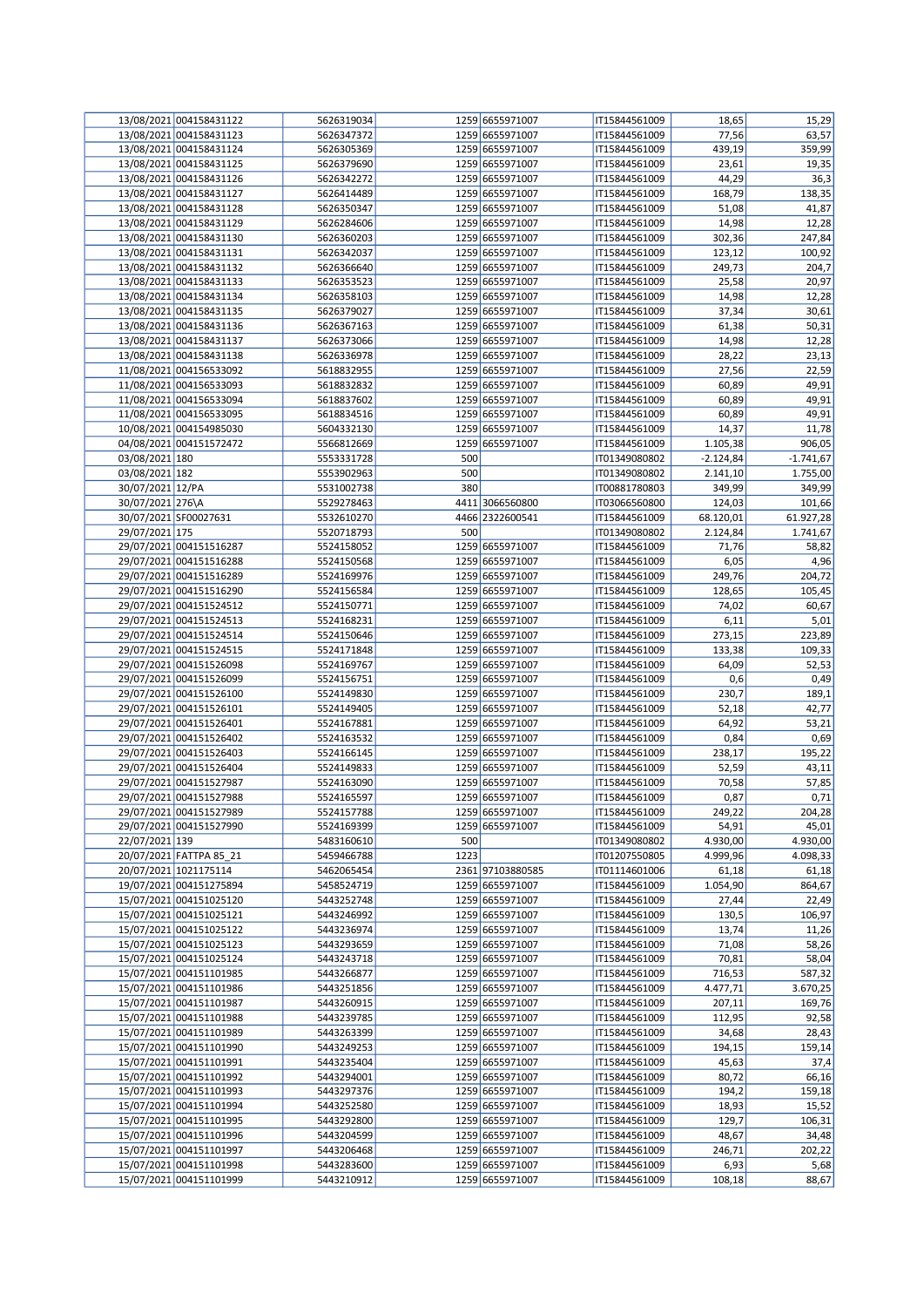|                     | 15/07/2021 004151102000 | 5443235023 | 1259 6655971007       | IT15844561009 | 4.469,57  | 3.663,58  |
|---------------------|-------------------------|------------|-----------------------|---------------|-----------|-----------|
|                     | 15/07/2021 004151102001 | 5443256287 | 1259 6655971007       | IT15844561009 | 91,72     | 75,18     |
|                     | 15/07/2021 004151102002 | 5443217556 | 1259 6655971007       | IT15844561009 | 655,69    | 537,45    |
|                     | 15/07/2021 004151102003 | 5443238814 | 1259 6655971007       | IT15844561009 | 23,17     | 18,99     |
|                     |                         |            |                       |               |           |           |
|                     | 15/07/2021 004151102004 | 5443248550 | 1259 6655971007       | IT15844561009 | 168,27    | 137,93    |
|                     | 15/07/2021 004151102005 | 5443277759 | 1259 6655971007       | IT15844561009 | 451,07    | 369,73    |
|                     | 15/07/2021 004151102006 | 5443252951 | 1259 6655971007       | IT15844561009 | 29,67     | 24,32     |
|                     | 15/07/2021 004151102007 | 5443230165 | 1259 6655971007       | IT15844561009 | 49,47     | 40,55     |
|                     | 15/07/2021 004151102008 | 5443221069 | 1259 6655971007       | IT15844561009 | 96,43     | 79,04     |
|                     | 15/07/2021 004151102009 | 5443207523 | 1259 6655971007       | IT15844561009 | 157,87    | 129,4     |
|                     | 15/07/2021 004151102010 | 5443231391 | 1259 6655971007       | IT15844561009 | 18,93     | 15,52     |
|                     | 15/07/2021 004151102011 | 5443261274 | 1259 6655971007       |               |           | 135,86    |
|                     |                         |            |                       | IT15844561009 | 165,75    |           |
|                     | 15/07/2021 004151102012 | 5443280372 | 1259 6655971007       | IT15844561009 | 174,61    | 143,12    |
|                     | 15/07/2021 004151102013 | 5443206300 | 1259 6655971007       | IT15844561009 | 288,79    | 233,11    |
|                     | 15/07/2021 004151102014 | 5443257172 | 1259 6655971007       | IT15844561009 | 1.756,76  | 1.438,16  |
|                     | 15/07/2021 004151102015 | 5443214971 | 1259 6655971007       | IT15844561009 | 18,93     | 15,52     |
|                     | 15/07/2021 004151102016 | 5443273826 | 1259 6655971007       | IT15844561009 | 64,01     | 52,47     |
|                     | 15/07/2021 004151102017 | 5443275129 | 1259 6655971007       | IT15844561009 | 195,03    | 159,86    |
|                     | 15/07/2021 004151102018 | 5443213444 | 1259 6655971007       | IT15844561009 | 18,93     | 15,52     |
|                     |                         |            |                       |               |           |           |
|                     | 15/07/2021 004151102019 | 5443252780 | 1259 6655971007       | IT15844561009 | 28,83     | 23,63     |
| 15/07/2021 87       |                         | 5436232107 | 4071 2703850806       | IT02703850806 | 5.300,00  | 775,39    |
| 13/07/2021 819/2021 |                         | 5437397547 | 1696 RMLLGU66B17H224C | IT01282400801 | 841,68    | 689,9     |
|                     | 10/07/2021 004146719331 | 5407896000 | 1259 6655971007       | IT15844561009 | 26,25     | 21,52     |
|                     | 10/07/2021 004146719332 | 5407900710 | 1259 6655971007       | IT15844561009 | 60,89     | 49,91     |
|                     | 10/07/2021 004146719333 | 5407899802 | 1259 6655971007       | IT15844561009 | 60,89     | 49,91     |
|                     | 10/07/2021 004146719334 | 5407898801 | 1259 6655971007       | IT15844561009 | 14,37     | 11,78     |
|                     | 10/07/2021 004146719335 |            | 1259 6655971007       | IT15844561009 | 60,89     | 49,91     |
|                     |                         | 5407898141 |                       |               |           |           |
| 05/07/2021 43/2021  |                         | 5364556278 | 4112 2599280803       | IT02599280803 | 145       | 118,85    |
|                     | 02/07/2021 8201072652   | 5354686188 | 681 1585570581        | IT01008081000 | 796,42    | 652,8     |
| 01/07/2021 748/2021 |                         | 5358533569 | 1696 RMLLGU66B17H224C | IT01282400801 | 527,04    | 432       |
|                     | 01/07/2021 SF00024089   | 5365751089 | 4466 2322600541       | IT15844561009 | 57.601,17 | 47.214,07 |
| 29/06/2021 95       |                         | 5337621454 | 4101 2535580803       | IT02535580803 | 610       | 500       |
|                     | 25/06/2021 1021162019   | 5303658370 | 2361 97103880585      | IT01114601006 | 98,57     | 98,57     |
|                     | 15/06/2021 SF00018976   | 5272373785 | 4466 2322600541       | IT15844561009 | 82,42     | 67,56     |
|                     |                         |            |                       |               |           |           |
|                     | 15/06/2021 SF00018977   | 5272370591 | 4466 2322600541       | IT15844561009 | 82,42     | 67,56     |
|                     | 15/06/2021 SF00018978   | 5272370508 | 4466 2322600541       | IT15844561009 | 82,42     | 67,56     |
|                     | 15/06/2021 SF00018979   | 5272375217 | 4466 2322600541       | IT15844561009 | 82,42     | 67,56     |
|                     | 15/06/2021 SF00018980   | 5272369127 | 4466 2322600541       | IT15844561009 | 82,42     | 67,56     |
|                     | 15/06/2021 SF00018981   | 5272369691 | 4466 2322600541       | IT15844561009 | 82,42     | 67,56     |
|                     | 15/06/2021 SF00018982   | 5272371673 | 4466 2322600541       | IT15844561009 | 82,42     | 67,56     |
|                     | 15/06/2021 SF00018983   | 5272371681 | 4466 2322600541       | IT15844561009 | 82,42     | 67,56     |
|                     |                         |            |                       |               |           |           |
|                     | 15/06/2021 SF00018984   | 5272368983 | 4466 2322600541       | IT15844561009 | 84,05     | 68,89     |
|                     | 15/06/2021 SF00018985   | 5272372869 | 4466 2322600541       | IT15844561009 | 80,81     | 66,24     |
|                     | 15/06/2021 SF00018986   | 5272369763 | 4466 2322600541       | IT15844561009 | 80,81     | 66,24     |
|                     | 15/06/2021 SF00018987   | 5272370325 | 4466 2322600541       | IT15844561009 | 80,81     | 66,24     |
|                     | 15/06/2021 SF00018988   | 5272371486 | 4466 2322600541       | IT15844561009 | 80,81     | 66,24     |
|                     | 15/06/2021 SF00018989   | 5272368980 | 4466 2322600541       | IT15844561009 | 80,81     | 66,24     |
|                     | 15/06/2021 SF00018990   | 5272370197 | 4466 2322600541       | IT15844561009 | 80,81     | 66,24     |
|                     | 15/06/2021 SF00018991   | 5272369791 | 4466 2322600541       | IT15844561009 | 80,81     | 66,24     |
|                     |                         |            | 4466 2322600541       |               |           |           |
|                     | 15/06/2021 SF00018992   | 5272373780 |                       | IT15844561009 | 80,81     | 66,24     |
|                     | 15/06/2021 SF00018993   | 5272368666 | 4466 2322600541       | IT15844561009 | 80,81     | 66,24     |
|                     | 15/06/2021 SF00019257   | 5272375713 | 4466 2322600541       | IT15844561009 | 82,42     | 67,56     |
|                     | 15/06/2021 SF00019258   | 5272369585 | 4466 2322600541       | IT15844561009 | 80,81     | 66,24     |
|                     | 14/06/2021 004143191676 | 5252725263 | 1259 6655971007       | IT15844561009 | 735,79    | 603,11    |
|                     | 14/06/2021 004143191677 | 5252732789 | 1259 6655971007       | IT15844561009 | 4.260,13  | 3.491,91  |
|                     | 14/06/2021 004143191678 | 5252561409 | 1259 6655971007       | IT15844561009 | 160,45    | 131,52    |
|                     | 14/06/2021 004143191679 | 5252596324 | 1259 6655971007       | IT15844561009 | 63,55     | 52,09     |
|                     | 14/06/2021 004143191680 | 5252721128 | 1259 6655971007       | IT15844561009 | 27,79     | 22,78     |
|                     |                         | 5252571331 |                       |               |           |           |
|                     | 14/06/2021 004143191681 |            | 1259 6655971007       | IT15844561009 | 243,39    | 199,5     |
|                     | 14/06/2021 004143191682 | 5252584936 | 1259 6655971007       | IT15844561009 | 45,58     | 37,36     |
|                     | 14/06/2021 004143191683 | 5252731620 | 1259 6655971007       | IT15844561009 | 87,14     | 71,43     |
|                     | 14/06/2021 004143191684 | 5252567448 | 1259 6655971007       | IT15844561009 | 334,3     | 274,02    |
|                     | 14/06/2021 004143191685 | 5252739163 | 1259 6655971007       | IT15844561009 | 18,93     | 15,52     |
|                     | 14/06/2021 004143191686 | 5252703789 | 1259 6655971007       | IT15844561009 | 111,42    | 91,33     |
|                     | 14/06/2021 004143191687 | 5252729905 | 1259 6655971007       | IT15844561009 | 224,54    | 184,05    |
|                     | 14/06/2021 004143191688 | 5251021395 | 1259 6655971007       | IT15844561009 | 35,53     | 29,12     |
|                     |                         |            |                       |               |           |           |
|                     | 14/06/2021 004143191689 | 5252712776 | 1259 6655971007       | IT15844561009 | 5.798,14  | 4.752,57  |
|                     | 14/06/2021 004143191690 | 5252725572 | 1259 6655971007       | IT15844561009 | 31,05     | 25,45     |
|                     | 14/06/2021 004143191691 | 5252736901 | 1259 6655971007       | IT15844561009 | 419,39    | 343,76    |
|                     | 14/06/2021 004143191692 | 5252572111 | 1259 6655971007       | IT15844561009 | 22,63     | 18,55     |
|                     | 14/06/2021 004143191693 | 5252729449 | 1259 6655971007       | IT15844561009 | 112,64    | 92,33     |
|                     | 14/06/2021 004143191694 | 5252589184 | 1259 6655971007       | IT15844561009 | 445,45    | 365,12    |
|                     | 14/06/2021 004143191695 | 5252566401 | 1259 6655971007       | IT15844561009 | 18,93     | 15,52     |
|                     |                         |            |                       |               |           |           |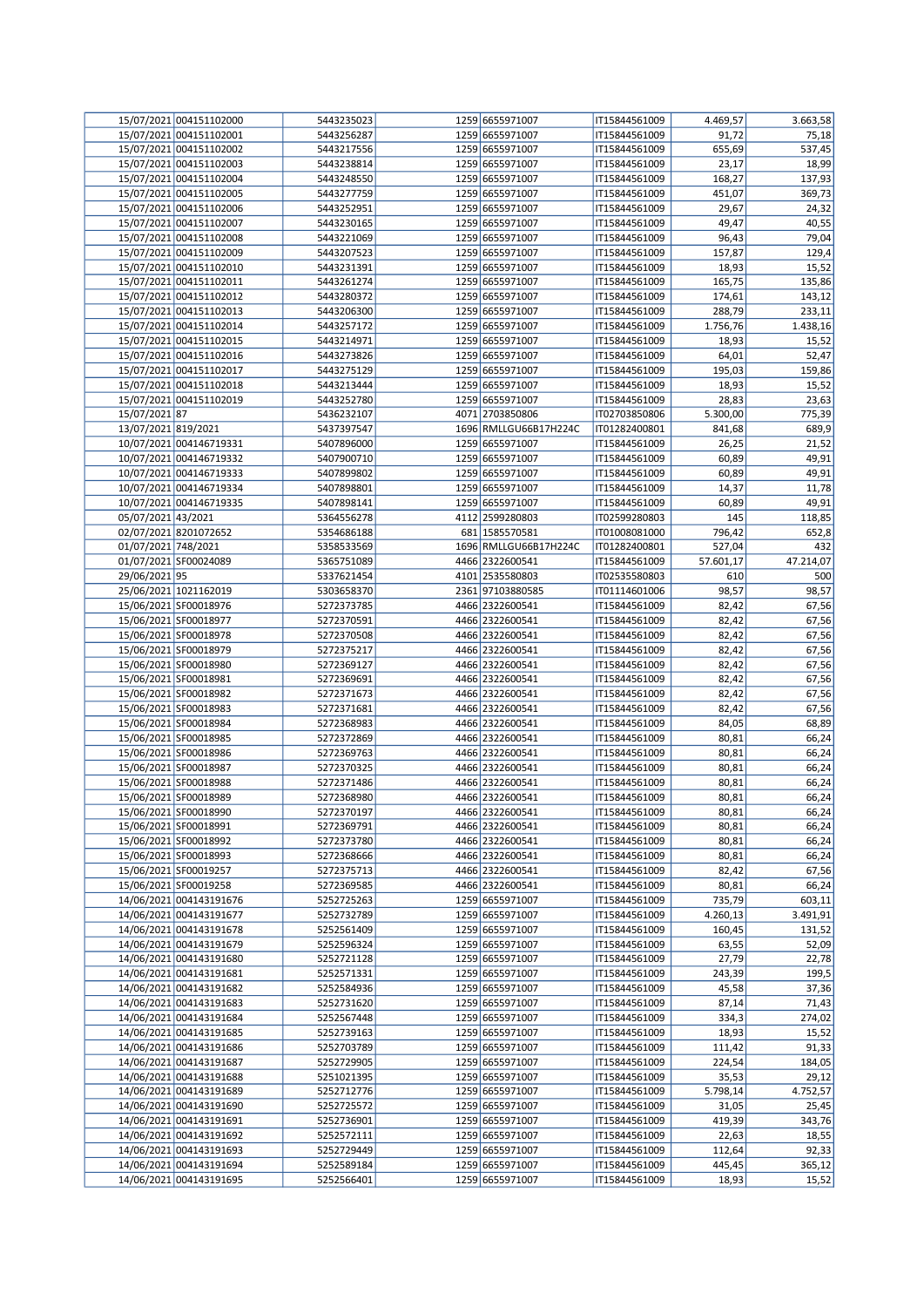|                         | 14/06/2021 004143191696                            | 5252728137               |      | 1259 6655971007                    | IT15844561009                  | 56,14          | 46,02                     |
|-------------------------|----------------------------------------------------|--------------------------|------|------------------------------------|--------------------------------|----------------|---------------------------|
|                         | 14/06/2021 004143191697                            | 5252698625               |      | 1259 6655971007                    | IT15844561009                  | 86,73          | 71,09                     |
|                         | 14/06/2021 004143191698                            | 5252710696               |      | 1259 6655971007                    | IT15844561009                  | 171,98         | 140,97                    |
|                         |                                                    |                          |      | 1259 6655971007                    |                                |                |                           |
|                         | 14/06/2021 004143191699                            | 5252567734               |      |                                    | IT15844561009                  | 18,93          | 15,52                     |
|                         | 14/06/2021 004143191700                            | 5252602127               |      | 1259 6655971007                    | IT15844561009                  | 24,02          | 19,69                     |
|                         | 14/06/2021 004143191701                            | 5252711930               |      | 1259 6655971007                    | IT15844561009                  | 123,9          | 101,56                    |
|                         | 14/06/2021 004143191702                            | 5250923555               |      | 1259 6655971007                    | IT15844561009                  | 18,93          | 15,52                     |
|                         | 14/06/2021 004143191703                            | 5252718421               |      | 1259 6655971007                    | IT15844561009                  | 60,65          | 49,71                     |
|                         | 14/06/2021 004143191704                            | 5252578080               |      | 1259 6655971007                    | IT15844561009                  | 465,54         | 381,59                    |
|                         |                                                    |                          |      |                                    |                                |                |                           |
|                         | 14/06/2021 004143191705                            | 5252589357               |      | 1259 6655971007                    | IT15844561009                  | 18,93          | 15,52                     |
|                         | 14/06/2021 004143191706                            | 5252718407               |      | 1259 6655971007                    | IT15844561009                  | 34,68          | 28,43                     |
|                         | 14/06/2021 004143257407                            | 5252734329               |      | 1259 6655971007                    | IT15844561009                  | 26,51          | 21,73                     |
|                         | 14/06/2021 004143257408                            | 5252709699               |      | 1259 6655971007                    | IT15844561009                  | 132,5          | 108,61                    |
|                         | 14/06/2021 004143257409                            | 5252589053               |      | 1259 6655971007                    | IT15844561009                  |                |                           |
|                         |                                                    |                          |      |                                    |                                | 15,21          | 12,47                     |
|                         | 14/06/2021 004143257410                            | 5252556910               |      | 1259 6655971007                    | IT15844561009                  | 74,29          | 60,89                     |
|                         | 14/06/2021 004143257411                            | 5252702640               |      | 1259 6655971007                    | IT15844561009                  | 74,04          | 60,69                     |
|                         | 10/06/2021 004139509532                            | 5229623223               |      | 1259 6655971007                    | IT15844561009                  | 27,32          | 22,39                     |
|                         | 10/06/2021 004139509533                            | 5229618544               |      | 1259 6655971007                    | IT15844561009                  | 60,89          | 49,91                     |
|                         |                                                    |                          |      |                                    |                                |                |                           |
|                         | 10/06/2021 004139509534                            | 5229619237               |      | 1259 6655971007                    | IT15844561009                  | 141,61         | 116,07                    |
|                         | 10/06/2021 004139509535                            | 5229621476               |      | 1259 6655971007                    | IT15844561009                  | 60,89          | 49,91                     |
| 10/06/2021 12/PA_21     |                                                    | 5216877706               | 2427 |                                    | IT01602820803                  | 499,99         | 409,83                    |
|                         | 09/06/2021 004137807961                            | 5215549722               |      | 1259 6655971007                    | IT15844561009                  | 60,89          | 49,91                     |
|                         | 08/06/2021 004137202895                            | 5436057323               |      | 1259 6655971007                    | IT15844561009                  | $-2.071,84$    | $-1.698,23$               |
|                         |                                                    |                          |      |                                    |                                |                |                           |
|                         | 08/06/2021 004137202896                            | 5435589797               |      | 1259 6655971007                    | IT15844561009                  | 7.006,98       | 5.743,43                  |
| 04/06/2021 2/ND         |                                                    | 5189093709               | 1130 |                                    | IT02412290807                  | 2.375,00       | 2.375,00                  |
|                         | 03/06/2021 1021138529                              | 5173996303               |      | 2361 97103880585                   | IT01114601006                  | 104,26         | 104,26                    |
| 26/05/2021 V/000165     |                                                    | 5188374122               | 607  |                                    | IT02355890795                  | 6.419,97       | 6.419,97                  |
| 25/05/2021 FPA 3/21     |                                                    | 5137952160               |      | 1303 FMERNN63B63E956E              | IT01232790806                  | 4.405,04       | 0,09                      |
|                         |                                                    |                          |      |                                    |                                |                |                           |
|                         | 24/05/2021 004136890103                            | 5436504161               |      | 1259 6655971007                    | IT15844561009                  | 0,16           | 0,13                      |
|                         | 14/05/2021 2021021625                              | 5069876840               |      | 3262 5754381001                    | IT05754381001                  | 48,8           | 40                        |
|                         | 14/05/2021 2021021628                              | 5069882621               |      | 3262 5754381001                    | IT05754381001                  | 36,6           | 30                        |
|                         | 14/05/2021 2021021629                              | 5069875438               |      | 3262 5754381001                    | IT05754381001                  | 116,14         | 95,2                      |
|                         | 13/05/2021 004136441021                            | 5066494763               |      | 1259 6655971007                    |                                |                | 20,94                     |
|                         |                                                    |                          |      |                                    | IT15844561009                  | 25,55          |                           |
|                         | 13/05/2021 004136441022                            | 5066329215               |      | 1259 6655971007                    | IT15844561009                  | 135,9          | 111,39                    |
|                         | 13/05/2021 004136441023                            | 5066369143               |      | 1259 6655971007                    | IT15844561009                  | 12,57          | 10,3                      |
|                         | 13/05/2021 004136441024                            | 5066526163               |      | 1259 6655971007                    | IT15844561009                  | 71,25          | 58,4                      |
|                         | 13/05/2021 004136441025                            | 5066454844               |      | 1259 6655971007                    | IT15844561009                  | 79,28          | 64,98                     |
|                         |                                                    |                          |      |                                    |                                |                |                           |
|                         | 13/05/2021 004136580932                            | 5066403311               |      | 1259 6655971007                    | IT15844561009                  | 809,93         | 663,88                    |
|                         | 13/05/2021 004136580933                            | 5065680160               |      | 1259 6655971007                    | IT15844561009                  | 5.458,73       | 4.474,37                  |
|                         | 13/05/2021 004136580934                            | 5066440238               |      | 1259 6655971007                    | IT15844561009                  | 70,24          | 57,57                     |
|                         | 13/05/2021 004136580935                            | 5065674737               |      | 1259 6655971007                    | IT15844561009                  | 66,2           | 54,26                     |
|                         | 13/05/2021 004136580936                            | 5066495876               |      | 1259 6655971007                    | IT15844561009                  | $-7,92$        | $-6,49$                   |
|                         |                                                    |                          |      |                                    |                                |                |                           |
|                         | 13/05/2021 004136580937                            | 5066455280               |      | 1259 6655971007                    | IT15844561009                  | 365,54         | 299,62                    |
|                         | 13/05/2021 004136580938                            | 5066538038               |      | 1259 6655971007                    | IT15844561009                  | 79,82          | 65,43                     |
|                         | 13/05/2021 004136580939                            | 5066453374               |      | 1259 6655971007                    | IT15844561009                  | 90,07          | 73,83                     |
|                         | 13/05/2021 004136580940                            | 5065644443               |      | 1259 6655971007                    | IT15844561009                  | 273,24         | 223,97                    |
|                         | 13/05/2021 004136580941                            | 5066098914               |      | 1259 6655971007                    | IT15844561009                  | 18,93          | 15,52                     |
|                         |                                                    |                          |      |                                    |                                |                |                           |
|                         | 13/05/2021 004136580942                            | 5065723789               |      | 1259 6655971007                    | IT15844561009                  | 86,58          | 70,97                     |
|                         | 13/05/2021 004136580943                            | 5066482477               |      | 1259 6655971007                    | IT15844561009                  | 192,65         | 157,91                    |
|                         | 13/05/2021 004136580944                            | 5065674595               |      | 1259 6655971007                    | IT15844561009                  | 28,16          | 23,08                     |
|                         | 13/05/2021 004136580945                            | 5066520272               |      | 1259 6655971007                    | IT15844561009                  | 4.623,65       | 3.789,88                  |
|                         | 13/05/2021 004136580946                            | 5066466179               |      | 1259 6655971007                    | IT15844561009                  | 34,32          | 28,13                     |
|                         |                                                    |                          |      |                                    |                                |                |                           |
|                         | 13/05/2021 004136580947                            | 5065812459               |      | 1259 6655971007                    | IT15844561009                  | 376,64         | 308,72                    |
|                         | 13/05/2021 004136580948                            | 5065660183               |      | 1259 6655971007                    | IT15844561009                  | 22,47          | 18,42                     |
|                         | 13/05/2021 004136580949                            | 5065700546               |      | 1259 6655971007                    | IT15844561009                  | 87,9           | 72,05                     |
|                         | 13/05/2021 004136580950                            | 5066388999               |      | 1259 6655971007                    | IT15844561009                  | 443,42         | 363,46                    |
|                         | 13/05/2021 004136580951                            | 5065825732               |      | 1259 6655971007                    | IT15844561009                  | 18,93          | 15,52                     |
|                         |                                                    |                          |      |                                    |                                |                |                           |
|                         | 13/05/2021 004136580952                            | 5065703576               |      | 1259 6655971007                    | IT15844561009                  | 46,6           | 38,2                      |
|                         | 13/05/2021 004136580953                            | 5065657270               |      | 1259 6655971007                    | IT15844561009                  | 106,66         | 87,43                     |
|                         | 13/05/2021 004136580954                            | 5065666851               |      | 1259 6655971007                    | IT15844561009                  | 168,2          | 137,87                    |
|                         | 13/05/2021 004136580955                            | 5066308531               |      | 1259 6655971007                    | IT15844561009                  | 18,93          | 15,52                     |
|                         | 13/05/2021 004136580956                            | 5066456901               |      | 1259 6655971007                    | IT15844561009                  | 22,46          | 18,41                     |
|                         |                                                    |                          |      |                                    |                                |                |                           |
|                         | 13/05/2021 004136580957                            | 5066484258               |      | 1259 6655971007                    | IT15844561009                  | 141,23         | 115,76                    |
|                         | 13/05/2021 004136580958                            | 5066466888               |      | 1259 6655971007                    | IT15844561009                  | 18,93          | 15,52                     |
|                         | 13/05/2021 004136580959                            | 5065669133               |      | 1259 6655971007                    | IT15844561009                  | 40,28          | 33,02                     |
|                         | 13/05/2021 004136580960                            | 5066479513               |      | 1259 6655971007                    | IT15844561009                  | 359,94         | 295,03                    |
|                         | 13/05/2021 004136580961                            | 5065670145               |      | 1259 6655971007                    | IT15844561009                  |                |                           |
|                         |                                                    |                          |      |                                    |                                | 18,93          | 15,52                     |
|                         | 13/05/2021 004136580962                            | 5065716317               |      | 1259 6655971007                    | IT15844561009                  | 38,34          | 31,43                     |
| 12/05/2021 05/2021PA    |                                                    | 5047879994               |      | 1333 2506350798                    | IT02506350798                  | $-500,01$      | $-454,55$                 |
| 12/05/2021 21/000030/PA |                                                    | 5049112262               | 1654 |                                    | IT01475240808                  | 146,13         | 119,78                    |
|                         |                                                    |                          |      |                                    |                                |                |                           |
|                         |                                                    |                          |      |                                    |                                |                |                           |
| 11/05/2021 113          |                                                    | 5041405088               | 500  |                                    | IT01349080802                  | 1.784,25       |                           |
|                         | 11/05/2021 004134719937<br>11/05/2021 004134719938 | 5052761954<br>5052763912 |      | 1259 6655971007<br>1259 6655971007 | IT15844561009<br>IT15844561009 | 84,55<br>60,89 | 1.462,50<br>69,3<br>49,91 |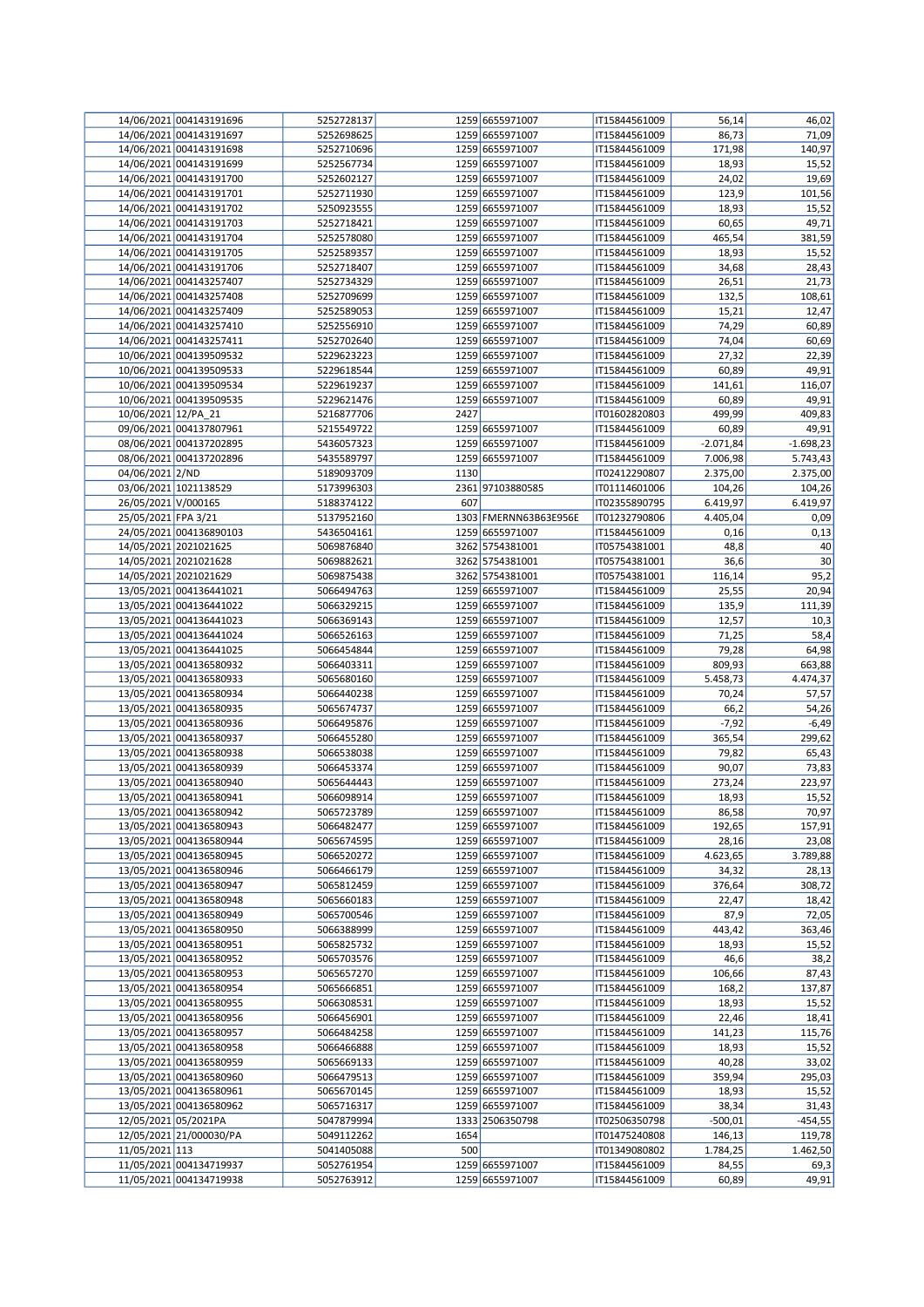|                     | 11/05/2021 004134719939 | 5052762561 |      | 1259 6655971007       | IT15844561009 | 118,6         | 97,21       |
|---------------------|-------------------------|------------|------|-----------------------|---------------|---------------|-------------|
|                     | 11/05/2021 004134719940 | 5052762482 |      | 1259 6655971007       | IT15844561009 | 309,26        | 253,49      |
|                     | 10/05/2021 004133280333 | 5043197337 |      | 1259 6655971007       | IT15844561009 | 60,89         | 49,91       |
| 04/05/2021 1/ND     |                         | 4994457433 | 1130 |                       | IT02412290807 | 13.800,00     | 13.800,00   |
| 03/05/2021 3PA      |                         | 4995031651 |      | 4047 11117181005      | IT11117181005 | 996,66        | 996,66      |
| 29/04/2021 6        |                         | 4966626476 |      | 4117 3253250835       | IT03253250835 | 87.890,00     | 4.805,13    |
| 29/04/2021 290/E    |                         | 4991766449 |      | 4476 5372080878       | IT05372080878 | 85,4          | 70          |
|                     | 23/04/2021 1021101695   | 4935109455 |      | 2361 97103880585      | IT01114601006 | 1.515,25      | 1.515,25    |
|                     | 20/04/2021 004129366899 | 4919832317 |      | 1259 6655971007       | IT15844561009 | 1.006,88      | 825,31      |
|                     | 19/04/2021 004129360474 | 4914906770 |      | 1259 6655971007       | IT15844561009 | 718,87        | 589,24      |
|                     | 15/04/2021 004129048793 | 4902045463 |      | 1259 6655971007       | IT15844561009 | 25,46         | 20,87       |
|                     | 15/04/2021 004129048794 | 4901529162 |      | 1259 6655971007       | IT15844561009 | 151,45        | 124,14      |
|                     | 15/04/2021 004129048795 | 4902108559 |      | 1259 6655971007       | IT15844561009 | 19,43         | 15,93       |
|                     | 15/04/2021 004129048796 | 4902013763 |      | 1259 6655971007       | IT15844561009 | 67            | 54,92       |
|                     | 15/04/2021 004129048797 | 4901475542 |      | 1259 6655971007       | IT15844561009 | 88,02         | 72,15       |
|                     | 15/04/2021 004129149083 | 4902281049 |      | 1259 6655971007       | IT15844561009 | 1.059,35      | 868,32      |
|                     | 15/04/2021 004129149084 | 4902066838 |      | 1259 6655971007       | IT15844561009 | 4.361,57      | 3.575,06    |
|                     | 15/04/2021 004129149085 | 4901991288 |      | 1259 6655971007       | IT15844561009 | 142,01        | 116,4       |
|                     | 15/04/2021 004129149086 | 4902139514 |      | 1259 6655971007       | IT15844561009 | 89,07         | 73,01       |
|                     | 15/04/2021 004129149087 | 4902051243 |      | 1259 6655971007       | IT15844561009 | 69,75         | 57,17       |
|                     | 15/04/2021 004129149088 | 4902098417 |      | 1259 6655971007       | IT15844561009 | 129,88        | 106,46      |
|                     | 15/04/2021 004129149089 | 4902137520 |      | 1259 6655971007       | IT15844561009 | 110,3         | 90,41       |
|                     | 15/04/2021 004129149090 | 4902028771 |      | 1259 6655971007       | IT15844561009 | 311,09        | 254,99      |
|                     | 15/04/2021 004129149091 | 4902116217 |      | 1259 6655971007       | IT15844561009 | 42,9          | 35,16       |
|                     | 15/04/2021 004129149092 | 4902003097 |      | 1259 6655971007       | IT15844561009 | 173,94        | 142,57      |
|                     | 15/04/2021 004129149093 | 4902069711 |      | 1259 6655971007       | IT15844561009 | 268,22        | 219,85      |
|                     | 15/04/2021 004129149094 | 4902029919 |      | 1259 6655971007       | IT15844561009 | 0,02          | 0,02        |
|                     | 15/04/2021 004129149095 | 4901486364 |      | 1259 6655971007       | IT15844561009 | 112,97        | 92,6        |
|                     | 15/04/2021 004129149096 | 4901988135 |      | 1259 6655971007       | IT15844561009 | 5.525,87      | 4.529,40    |
|                     | 15/04/2021 004129149097 | 4902036792 |      | 1259 6655971007       | IT15844561009 | 96,61         | 79,19       |
|                     | 15/04/2021 004129149098 | 4902022179 |      | 1259 6655971007       | IT15844561009 | 448,89        | 367,94      |
|                     | 15/04/2021 004129149099 | 4902111267 |      | 1259 6655971007       | IT15844561009 | 27            | 22,13       |
|                     | 15/04/2021 004129149100 | 4902097229 |      | 1259 6655971007       | IT15844561009 | 88,28         | 72,36       |
|                     | 15/04/2021 004129149101 | 4902070671 |      | 1259 6655971007       | IT15844561009 | 458,4         | 375,74      |
|                     | 15/04/2021 004129149102 | 4902122162 |      | 1259 6655971007       | IT15844561009 | 33,43         | 27,4        |
|                     | 15/04/2021 004129149103 | 4902124561 |      | 1259 6655971007       | IT15844561009 | 36,81         | 30,17       |
|                     | 15/04/2021 004129149104 | 4902089169 |      | 1259 6655971007       | IT15844561009 | 220,83        | 181,01      |
|                     | 15/04/2021 004129149105 | 4902011716 |      | 1259 6655971007       | IT15844561009 | 195,79        | 160,48      |
|                     | 15/04/2021 004129149106 | 4902122827 |      | 1259 6655971007       | IT15844561009 | 33,43         | 27,4        |
|                     | 15/04/2021 004129149107 | 4902058272 |      | 1259 6655971007       | IT15844561009 | 103,1         | 84,51       |
|                     | 15/04/2021 004129149108 | 4902132187 |      | 1259 6655971007       | IT15844561009 | 315,13        | 258,3       |
|                     | 15/04/2021 004129149109 | 4902042629 |      | 1259 6655971007       | IT15844561009 | $-1.688,69$   | $-1.384,17$ |
|                     | 15/04/2021 004129149110 | 4902023855 |      | 1259 6655971007       | IT15844561009 | 9,74          | 7,98        |
|                     | 15/04/2021 004129149111 | 4902012748 |      | 1259 6655971007       | IT15844561009 | 318,13        | 260,76      |
|                     | 15/04/2021 004129149112 | 4902059374 |      | 1259 6655971007       | IT15844561009 | 42,9          | 35,16       |
|                     | 15/04/2021 004129149113 | 4902055211 |      | 1259 6655971007       | IT15844561009 | 41,65         | 34,14       |
| 12/04/2021 26/2021  |                         | 4870133382 |      | 4112 2599280803       | IT02599280803 | 183           | 150         |
|                     | 10/04/2021 004124069935 | 4868290984 |      | 1259 6655971007       | IT15844561009 | 687,04        | 563,15      |
|                     | 10/04/2021 004124069936 | 4868289986 |      | 1259 6655971007       | IT15844561009 | 60,89         | 49,91       |
|                     | 10/04/2021 004124069937 | 4868290571 |      | 1259 6655971007       | IT15844561009 | 60,89         | 49,91       |
|                     | 10/04/2021 004124069938 | 4868287525 |      | 1259 6655971007       | IT15844561009 | 427,71        | 350,58      |
|                     | 10/04/2021 004124069939 | 4868289140 |      | 1259 6655971007       | IT15844561009 | 968,88        | 794,16      |
|                     | 07/04/2021 SF00010279   | 4856533930 |      | 4466 2322600541       | IT15844561009 | 57.601,17     | 47.214,07   |
|                     | 06/04/2021 8201018022   | 4834215601 |      | 681 1585570581        | IT01008081000 | 796,42        | 652,8       |
|                     | 01/04/2021 FATTPA 70 21 | 4811293094 | 1223 |                       | IT01207550805 | 1.666,65      | 1.366,11    |
| 31/03/2021 380/2021 |                         | 4867818499 |      | 1696 RMLLGU66B17H224C | IT01282400801 | 307,44        | 252         |
| 31/03/2021 381/2021 |                         | 4867818485 |      | 1696 RMLLGU66B17H224C | IT01282400801 | 307,44        | 252         |
|                     | 31/03/2021 1021077472   | 4809645950 |      | 2361 97103880585      | IT01114601006 | 81,6          | 81,6        |
| 31/03/2021 47/21    |                         | 4849502919 |      | 2798 1022510737       | IT01022510737 | 3.416,00      | 2.800,00    |
|                     | 30/03/2021 SF00007006   | 4799188215 |      | 4466 2322600541       | IT15844561009 | 57.601,17     | 47.214,07   |
|                     | 30/03/2021 SF00007007   | 4799186569 |      | 4466 2322600541       | IT15844561009 | 57.601,17     | 47.214,07   |
|                     | 29/03/2021 004122405375 | 4792123778 |      | 1259 6655971007       | IT15844561009 | 2.280,27      | 1.869,07    |
|                     | 24/03/2021 0000009300   | 4768358892 |      | 618 493410583         | IT00907501001 | 1.376,88      | 1.128,59    |
|                     | 17/03/2021 004122145585 | 4736469791 |      | 1259 6655971007       | IT15844561009 | 515,44        | 422,49      |
|                     | 17/03/2021 SN00000005   | 4746459688 |      | 4466 2322600541       | IT15844561009 | $-115.202,34$ | -94.428,14  |
|                     | 10/03/2021 004119825355 | 4701411600 |      | 1259 6655971007       | IT15844561009 | 672,87        | 551,53      |
|                     | 10/03/2021 004119825356 | 4701404986 |      | 1259 6655971007       | IT15844561009 | 60,89         | 49,91       |
|                     | 10/03/2021 004119825357 | 4701403838 |      | 1259 6655971007       | IT15844561009 | 490,53        | 402,07      |
|                     | 09/03/2021 004118568502 | 4692440972 |      | 1259 6655971007       | IT15844561009 | 922           | 755,74      |
|                     | 08/03/2021 004117277608 | 4681964670 |      | 1259 6655971007       | IT15844561009 | 60,89         | 49,91       |
|                     | 04/03/2021 9201004350   | 4657407924 |      | 318 6359501001        | IT06359501001 | 676,05        | 676,05      |
| 03/03/2021 269/2021 |                         | 4657906048 |      | 1696 RMLLGU66B17H224C | IT01282400801 | 951,6         | 780         |
| 03/03/2021 270/2021 |                         | 4657906065 |      | 1696 RMLLGU66B17H224C | IT01282400801 | 951,6         | 780         |
|                     |                         |            |      |                       |               |               |             |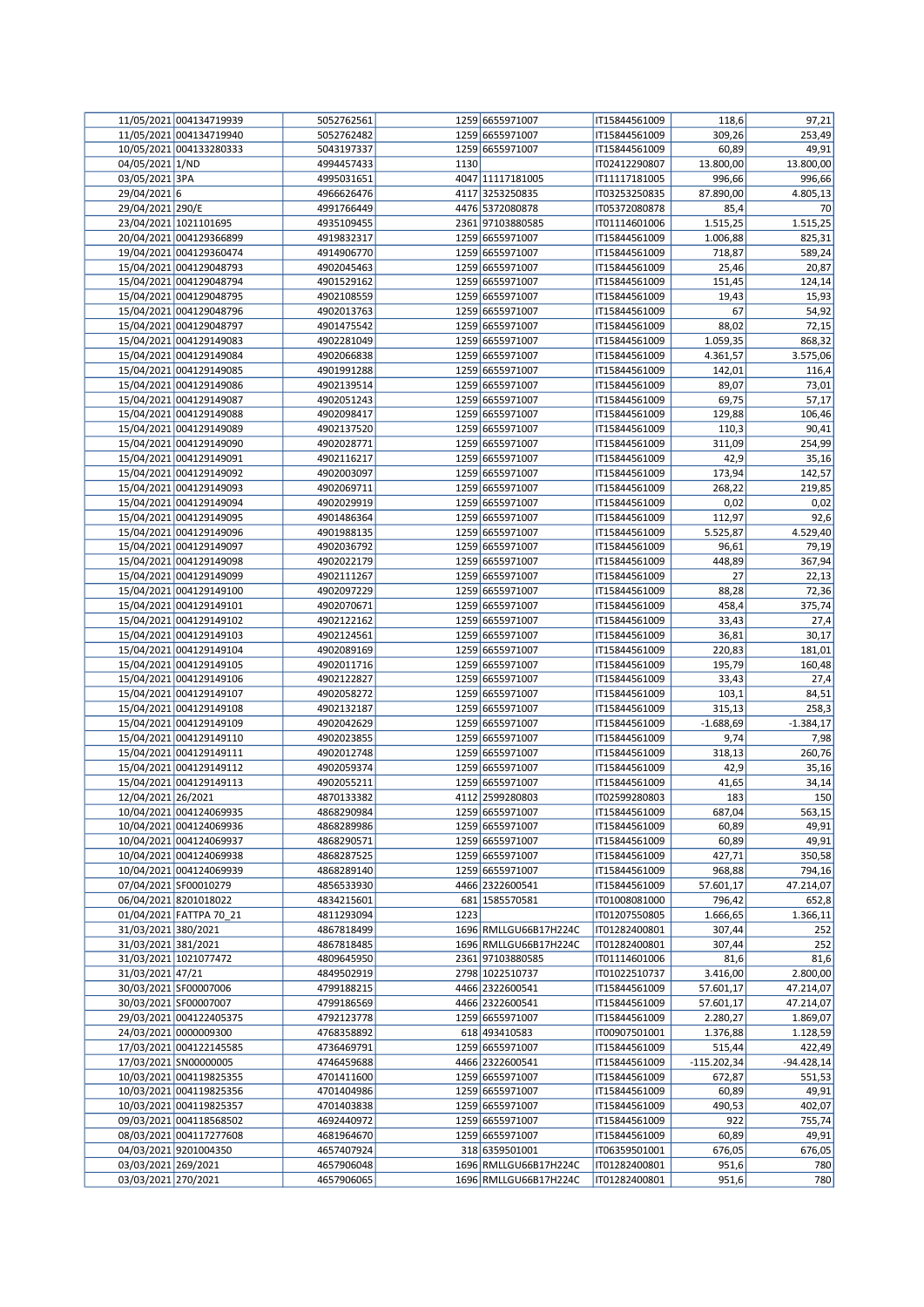|                     | 02/03/2021 8201012986   | 4649645043 |      | 681 1585570581        | IT01008081000 | 603       | 603             |
|---------------------|-------------------------|------------|------|-----------------------|---------------|-----------|-----------------|
|                     | 02/03/2021 FATTPA 50 21 | 4637904971 | 1223 |                       | IT01207550805 | 1.666,65  | 1.366,11        |
| 16/02/2021 12/001   |                         | 4561964049 |      | 4322 2664570799       | IT02664570799 | 3.840,00  | 3.147,54        |
| 16/02/2021 03-21PA  |                         | 4565559977 |      | 4393 2818060804       | IT02818060804 | 1.464,00  | 1.200,00        |
| 12/02/2021 FPA 5/21 |                         | 4539997597 | 4436 |                       | IT00795790831 | 424,56    | 348             |
|                     | 10/02/2021 FATTPA 29_21 | 4525897774 | 1223 |                       | IT01207550805 | 1.666,65  | 1.366,11        |
| 10/02/2021 5        |                         | 4528718826 |      | 4353 FZZGCR71H19E956J | IT02014750802 | 1.050,00  | 153,62          |
|                     | 09/02/2021 004112123886 | 4537558136 |      | 1259 6655971007       | IT15844561009 | 701,51    | 612,54          |
|                     | 09/02/2021 004112123887 | 4537549465 |      | 1259 6655971007       | IT15844561009 | 60,89     | 49,91           |
|                     | 09/02/2021 004112123888 | 4537558343 |      | 1259 6655971007       | IT15844561009 | 658,32    | 577,14          |
|                     | 09/02/2021 004112123889 | 4537631764 |      | 1259 6655971007       | IT15844561009 | 681,15    | 595,85          |
|                     | 08/02/2021 004110514742 | 4519938090 |      | 1259 6655971007       | IT15844561009 | 60,89     | 49,91           |
| 04/02/2021 1        |                         | 4486995063 |      | 2201 VSTDNC78L10D976O |               | 77,74     | 77,74           |
|                     | 03/02/2021 AN01964870   | 4494709448 |      | 3500 93026890017      | IT08539010010 | 2.940,56  | 445,19          |
|                     | 03/02/2021 AN01964965   | 4494712073 |      | 3500 93026890017      | IT08539010010 | 1.238,98  | 229,66          |
| 01/02/2021 196/2021 |                         | 4506637951 |      | 1696 RMLLGU66B17H224C | IT01282400801 | 43,92     | 36              |
| 01/02/2021 197/2021 |                         | 4506637954 |      | 1696 RMLLGU66B17H224C | IT01282400801 | 43,92     | 36              |
| 30/01/2021 112/2021 |                         | 4486199704 |      | 1696 RMLLGU66B17H224C | IT01282400801 | 43,92     | 36              |
| 30/01/2021 113/2021 |                         | 4486199675 |      | 1696 RMLLGU66B17H224C | IT01282400801 | 527,04    | 432             |
| 30/01/2021 114/2021 |                         | 4486199681 |      | 1696 RMLLGU66B17H224C | IT01282400801 | 966,24    | 792             |
| 30/01/2021 115/2021 |                         | 4486230179 |      | 1696 RMLLGU66B17H224C | IT01282400801 | 43,92     | 36              |
| 30/01/2021 116/2021 |                         | 4486199686 |      | 1696 RMLLGU66B17H224C | IT01282400801 | 1.061,40  | 870             |
| 30/01/2021 117/2021 |                         | 4486178812 |      | 1696 RMLLGU66B17H224C | IT01282400801 | 512,4     | 420             |
| 30/01/2021 118/2021 |                         | 4486178803 |      | 1696 RMLLGU66B17H224C | IT01282400801 | 702,72    | 576             |
| 30/01/2021 121/2021 |                         | 4486178727 |      | 1696 RMLLGU66B17H224C | IT01282400801 | 702,72    | 576             |
| 30/01/2021 122/2021 |                         | 4486178736 |      | 1696 RMLLGU66B17H224C | IT01282400801 | 1.434,72  | 1.176,00        |
|                     | 21/01/2021 0000004049   | 4414682397 |      | 618 493410583         | IT00907501001 | 3,12      | 2,56            |
| 21/01/2021 90001814 |                         | 4555601829 |      | 3261 7960110158       | IT07960110158 | 7.261,86  | 7.261,86        |
|                     | 15/01/2021 004106821092 | 4386497260 |      | 1259 6655971007       | IT15844561009 | 222,61    | 182,47          |
|                     | 15/01/2021 004106947678 | 4387662630 |      | 1259 6655971007       | IT15844561009 | 40,52     | 33,21           |
|                     | 15/01/2021 004106947681 | 4386412139 |      | 1259 6655971007       | IT15844561009 | 55,52     | 45,51           |
|                     | 14/01/2021 004106352454 | 4382593170 |      | 1259 6655971007       | IT15844561009 | 533,21    |                 |
|                     | 14/01/2021 004106352455 | 4382577382 |      | 1259 6655971007       | IT15844561009 | 60,66     | 437,06<br>49,72 |
|                     | 14/01/2021 004106352456 | 4382571929 |      | 1259 6655971007       | IT15844561009 |           |                 |
|                     |                         |            |      |                       |               | 351,25    | 287,91          |
|                     | 14/01/2021 004106352457 | 4385718055 |      | 1259 6655971007       | IT15844561009 | 735,27    | 602,68          |
|                     | 13/01/2021 004104758684 | 4374912149 | 1223 | 1259 6655971007       | IT15844561009 | 60,66     | 49,72           |
|                     | 11/01/2021 FATTPA 6_21  | 4349352559 |      |                       | IT01207550805 | 1.666,65  | 1.366,11        |
|                     | 08/01/2021 004100114802 | 4341413962 |      | 1259 6655971007       | IT15844561009 | 36,6      | 30              |
| 07/01/2021 1PA      |                         | 4354120708 |      | 4047 11117181005      | IT11117181005 | 498,33    | 498,33          |
|                     | 07/01/2021 7149007025   | 4341705706 |      | 4440 2517580920       | IT13378520152 | 761,28    | 624             |
|                     | 07/01/2021 7149007064   | 4341694264 |      | 4440 2517580920       | IT13378520152 | 2.108,16  | 1.728,00        |
|                     | 06/01/2021 7149004843   | 4326855731 |      | 4440 2517580920       | IT13378520152 | 292,8     | 240             |
|                     | 05/01/2021 8201004420   | 4322535374 |      | 681 1585570581        | IT01008081000 | 809,42    | 665,8           |
|                     | 29/12/2020 004086037213 | 4292279436 |      | 1259 6655971007       | IT15844561009 | 314,99    | 314,99          |
| 28/12/2020 22/PA    |                         | 4289236348 | 380  |                       | IT00881780803 | 642,72    | 526,82          |
|                     | 23/12/2020 7049574596   | 4269236945 |      | 4440 2517580920       | IT13378520152 | 117,12    | 96              |
|                     | 16/12/2020 2030054374   | 4222653112 |      | 104 2322600541        | IT05999811002 | 37.552,26 | 30.780,54       |
|                     | 12/12/2020 004085421838 | 4202529132 |      | 1259 6655971007       | IT15844561009 | 723,84    | 593,31          |
|                     | 12/12/2020 004085421839 | 4203070230 |      | 1259 6655971007       | IT15844561009 | 6.803,49  | 5.576,63        |
|                     | 12/12/2020 004085421840 | 4202228318 |      | 1259 6655971007       | IT15844561009 | 122       | 100             |
|                     | 12/12/2020 004085421841 | 4203090619 |      | 1259 6655971007       | IT15844561009 | 99,03     | 81,17           |
|                     | 12/12/2020 004085421842 | 4203090189 |      | 1259 6655971007       | IT15844561009 | 43,68     | 35,8            |
|                     | 12/12/2020 004085421843 | 4203048757 |      | 1259 6655971007       | IT15844561009 | 150,93    | 123,71          |
|                     | 12/12/2020 004085421844 | 4202501909 |      | 1259 6655971007       | IT15844561009 | 86,29     | 70,73           |
|                     | 12/12/2020 004085421845 | 4203099318 |      | 1259 6655971007       | IT15844561009 | 71,31     | 58,45           |
|                     | 12/12/2020 004085421846 | 4202438290 |      | 1259 6655971007       | IT15844561009 | 74,53     | 61,09           |
|                     | 12/12/2020 004085421847 | 4203081780 |      | 1259 6655971007       | IT15844561009 | 43,42     | 35,59           |
|                     | 12/12/2020 004085421848 | 4203048582 |      | 1259 6655971007       | IT15844561009 | 176,99    | 145,07          |
|                     | 12/12/2020 004085421849 | 4202521425 |      | 1259 6655971007       | IT15844561009 | 76,35     | 62,58           |
|                     | 12/12/2020 004085421850 | 4202476566 |      | 1259 6655971007       | IT15844561009 | 317,88    | 260,56          |
|                     | 12/12/2020 004085421851 | 4202185536 |      | 1259 6655971007       | IT15844561009 | 8,87      | 7,27            |
|                     | 12/12/2020 004085421852 | 4203046056 |      | 1259 6655971007       | IT15844561009 | 28,5      | 23,36           |
|                     | 12/12/2020 004085421853 | 4203019878 |      | 1259 6655971007       | IT15844561009 | 623,13    | 510,76          |
|                     | 12/12/2020 004085421854 | 4202378213 |      | 1259 6655971007       | IT15844561009 | 6.485,61  | 5.316,07        |
|                     | 12/12/2020 004085421855 | 4203076699 |      | 1259 6655971007       | IT15844561009 | 85,5      | 70,08           |
|                     | 12/12/2020 004085421856 | 4202287453 |      | 1259 6655971007       | IT15844561009 | 384,46    | 315,13          |
|                     | 12/12/2020 004085421857 | 4202236501 |      | 1259 6655971007       | IT15844561009 | 30,68     | 25,15           |
|                     | 12/12/2020 004085421858 | 4203057960 |      | 1259 6655971007       | IT15844561009 | 108,08    | 88,59           |
|                     | 12/12/2020 004085421859 | 4203051166 |      | 1259 6655971007       | IT15844561009 | 494,62    | 405,43          |
|                     | 12/12/2020 004085421860 | 4202422405 |      | 1259 6655971007       | IT15844561009 | 33,86     | 27,75           |
|                     | 12/12/2020 004085421861 | 4203020693 |      | 1259 6655971007       | IT15844561009 | 28,66     | 23,49           |
|                     | 12/12/2020 004085421862 | 4202259991 |      | 1259 6655971007       | IT15844561009 | 140,75    | 115,37          |
|                     | 12/12/2020 004085421863 | 4203069800 |      | 1259 6655971007       | IT15844561009 | 162,33    | 133,06          |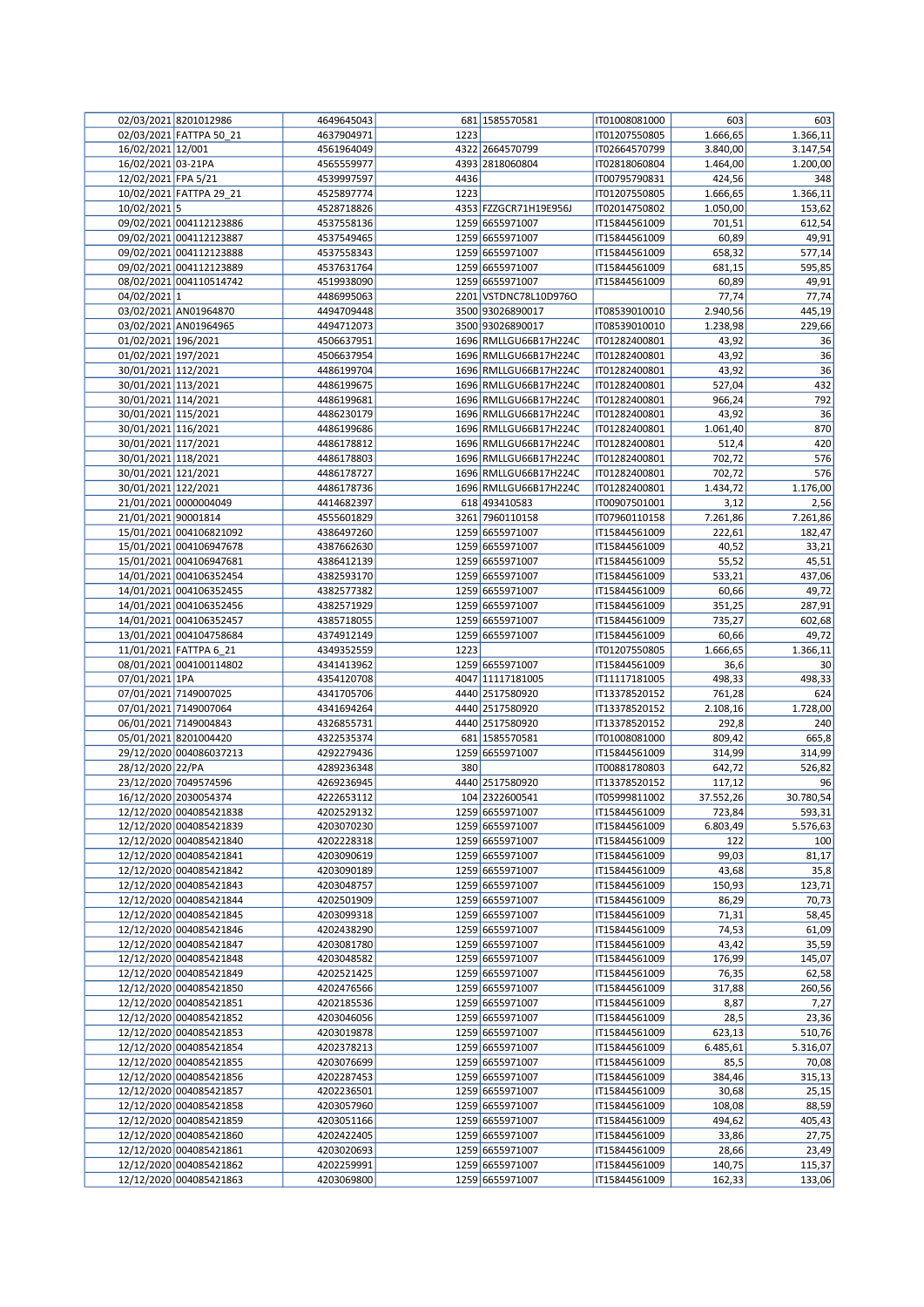|                      | 12/12/2020 004085421864  | 4203033922 |      | 1259 6655971007       | IT15844561009 | 33,86     | 27,75           |
|----------------------|--------------------------|------------|------|-----------------------|---------------|-----------|-----------------|
|                      | 12/12/2020 004085421865  | 4203074985 |      | 1259 6655971007       | IT15844561009 | 110,01    | 90,17           |
|                      | 12/12/2020 004085421866  | 4203046793 |      | 1259 6655971007       | IT15844561009 | 116,08    | 95,15           |
|                      | 12/12/2020 004085421867  | 4202428021 |      | 1259 6655971007       | IT15844561009 | 254,94    | 208,97          |
|                      | 12/12/2020 004085421868  | 4202410815 |      | 1259 6655971007       | IT15844561009 | 171,97    | 140,96          |
|                      | 12/12/2020 004085421869  | 4202476958 |      | 1259 6655971007       | IT15844561009 | 330,11    | 270,58          |
|                      | 12/12/2020 004085421870  | 4203099007 |      | 1259 6655971007       | IT15844561009 |           |                 |
|                      |                          |            |      |                       |               | 7,88      | 6,46            |
|                      | 12/12/2020 004085421871  | 4203064942 |      | 1259 6655971007       | IT15844561009 | 337,59    | 276,71          |
|                      | 12/12/2020 004085421872  | 4203098644 |      | 1259 6655971007       | IT15844561009 | 43,42     | 35,59           |
|                      | 12/12/2020 004085421873  | 4203049831 |      | 1259 6655971007       | IT15844561009 | 49,36     | 40,46           |
|                      | 12/12/2020 004085605487  | 4202182047 |      | 1259 6655971007       | IT15844561009 | 25,94     | 21,26           |
|                      | 12/12/2020 004085605488  | 4203036668 |      | 1259 6655971007       | IT15844561009 | 210,45    | 172,5           |
|                      | 12/12/2020 004085605489  | 4203094322 |      | 1259 6655971007       | IT15844561009 | 25,16     | 20,62           |
|                      | 12/12/2020 004085605490  | 4203081427 |      | 1259 6655971007       | IT15844561009 | 66,22     | 54,28           |
|                      | 12/12/2020 004085605491  | 4203023572 |      | 1259 6655971007       | IT15844561009 | 25,41     | 20,83           |
|                      |                          |            |      |                       |               |           |                 |
|                      | 10/12/2020 004084125079  | 4193631739 |      | 1259 6655971007       | IT15844561009 | 27,91     | 22,88           |
|                      | 10/12/2020 004084125080  | 4193969333 |      | 1259 6655971007       | IT15844561009 | 60,66     | 49,72           |
|                      | 09/12/2020 FATTPA 238_20 | 4172106938 | 1223 |                       | IT01207550805 | 1.666,65  | 1.366,11        |
|                      | 09/12/2020 004082658133  | 4180276214 |      | 1259 6655971007       | IT15844561009 | 60,66     | 49,72           |
|                      | 09/12/2020 004082658134  | 4180227054 |      | 1259 6655971007       | IT15844561009 | 13,8      | 11,31           |
|                      | 09/12/2020 004082658135  | 4180254964 |      | 1259 6655971007       | IT15844561009 | 29,35     | 24,06           |
|                      | 27/11/2020 004078955082  | 4115486045 |      | 1259 6655971007       | IT15844561009 | 9.824,36  | 8.052,75        |
|                      | 27/11/2020 004078970833  | 4115541583 |      | 1259 6655971007       | IT15844561009 | 10.829,35 | 8.876,52        |
|                      |                          |            |      |                       |               |           |                 |
|                      | 27/11/2020 004078980229  | 4115535334 |      | 1259 6655971007       | IT15844561009 | 10.842,38 | 8.887,20        |
|                      | 27/11/2020 004078982038  | 4115492518 |      | 1259 6655971007       | IT15844561009 | 8.042,86  | 6.592,51        |
|                      | 24/11/2020 FATTPA 44 20  | 4079170827 | 729  |                       | IT02352560797 | 831,33    | 681,42          |
|                      | 23/11/2020 FATTPA 207_20 | 4073340083 | 1223 |                       | IT01207550805 | 1.666,65  | 1.366,11        |
| 23/11/2020 1250/2020 |                          | 4076133927 |      | 1696 RMLLGU66B17H224C | IT01282400801 | 527,04    | 432             |
| 23/11/2020 1251/2020 |                          | 4076134006 |      | 1696 RMLLGU66B17H224C | IT01282400801 | 527,04    | 432             |
| 23/11/2020 1252/2020 |                          | 4076133848 |      | 1696 RMLLGU66B17H224C | IT01282400801 | 966,24    | 792             |
| 23/11/2020 1253/2020 |                          | 4076133633 |      | 1696 RMLLGU66B17H224C | IT01282400801 | 527,04    | 432             |
| 23/11/2020 1254/2020 |                          | 4076133650 |      | 1696 RMLLGU66B17H224C | IT01282400801 | 512,4     | 420             |
|                      |                          |            |      |                       |               |           |                 |
| 23/11/2020 1255/2020 |                          | 4076133657 |      | 1696 RMLLGU66B17H224C | IT01282400801 | 1.061,40  | 870             |
| 23/11/2020 1256/2020 |                          | 4076133666 |      | 1696 RMLLGU66B17H224C | IT01282400801 | 1.434,72  | 1.176,00        |
| 23/11/2020 1258/2020 |                          | 4076133900 |      | 1696 RMLLGU66B17H224C | IT01282400801 | 527,04    | 432             |
|                      | 13/11/2020 004078590620  | 4034569856 |      | 1259 6655971007       | IT15844561009 | 26,39     | 21,63           |
|                      | 13/11/2020 004078590621  | 4035637635 |      | 1259 6655971007       | IT15844561009 | 209,13    | 171,42          |
|                      | 13/11/2020 004078590622  | 4034571913 |      | 1259 6655971007       | IT15844561009 | 21,76     | 17,84           |
|                      | 13/11/2020 004078590623  | 4035628340 |      | 1259 6655971007       | IT15844561009 | 66,11     | 54,19           |
|                      | 13/11/2020 004078590624  | 4035629328 |      | 1259 6655971007       | IT15844561009 | 26,39     | 21,63           |
|                      |                          |            |      |                       |               |           |                 |
|                      | 13/11/2020 004078607972  | 4034586705 |      | 1259 6655971007       | IT15844561009 | 741,75    | 607,99          |
|                      | 13/11/2020 004078607973  | 4035649343 |      | 1259 6655971007       | IT15844561009 | 524,93    | 430,27          |
|                      | 13/11/2020 004078607974  | 4035657865 |      | 1259 6655971007       | IT15844561009 | 103,94    | 85,2            |
|                      | 13/11/2020 004078607975  | 4034623463 |      | 1259 6655971007       | IT15844561009 | 55,21     | 45,25           |
|                      | 13/11/2020 004078607976  | 4035660335 |      | 1259 6655971007       | IT15844561009 | 115,4     | 94,59           |
|                      | 13/11/2020 004078607977  | 4034587804 |      | 1259 6655971007       | IT15844561009 | 103,5     | 84,84           |
|                      | 13/11/2020 004078607978  | 4034585266 |      | 1259 6655971007       | IT15844561009 | 159,81    | 130,99          |
|                      |                          |            |      |                       |               |           |                 |
|                      | 13/11/2020 004078607979  | 4035648994 |      | 1259 6655971007       | IT15844561009 | 177,49    | 145,48<br>35,59 |
|                      | 13/11/2020 004078607980  | 4034697432 |      | 1259 6655971007       | IT15844561009 | 43,42     |                 |
|                      | 13/11/2020 004078607981  | 4035644655 |      | 1259 6655971007       | IT15844561009 | 131,81    | 108,04          |
|                      | 13/11/2020 004078607982  | 4035658433 |      | 1259 6655971007       | IT15844561009 | 71,72     | 58,79           |
|                      | 13/11/2020 004078607983  | 4034601136 |      | 1259 6655971007       | IT15844561009 | 291,84    | 239,21          |
|                      | 13/11/2020 004078607984  | 4034620191 |      | 1259 6655971007       | IT15844561009 | 7,89      | 6,47            |
|                      | 13/11/2020 004078607985  | 4035647747 |      | 1259 6655971007       | IT15844561009 | 30,89     | 25,32           |
|                      | 13/11/2020 004078607986  | 4034611997 |      | 1259 6655971007       | IT15844561009 | 584,33    | 478,96          |
|                      | 13/11/2020 004078607987  | 4035662946 |      | 1259 6655971007       | IT15844561009 | 5.699,52  | 4.671,74        |
|                      | 13/11/2020 004078607988  | 4035664324 |      | 1259 6655971007       | IT15844561009 | 86,8      | 71,15           |
|                      |                          |            |      |                       |               |           |                 |
|                      | 13/11/2020 004078607989  | 4034442282 |      | 1259 6655971007       | IT15844561009 | 410,04    | 336,1           |
|                      | 13/11/2020 004078607990  | 4035659236 |      | 1259 6655971007       | IT15844561009 | 35,67     | 29,24           |
|                      | 13/11/2020 004078607991  | 4035660408 |      | 1259 6655971007       | IT15844561009 | 112,15    | 91,93           |
|                      | 13/11/2020 004078607992  | 4035639680 |      | 1259 6655971007       | IT15844561009 | 491,22    | 402,64          |
|                      | 13/11/2020 004078607993  | 4034481338 |      | 1259 6655971007       | IT15844561009 | 33,86     | 27,75           |
|                      | 13/11/2020 004078607994  | 4034587482 |      | 1259 6655971007       | IT15844561009 | 79,78     | 65,39           |
|                      | 13/11/2020 004078607995  | 4034634622 |      | 1259 6655971007       | IT15844561009 | 215,57    | 176,7           |
|                      | 13/11/2020 004078607996  | 4035640737 |      | 1259 6655971007       | IT15844561009 | 197,84    | 162,16          |
|                      | 13/11/2020 004078607997  | 4035647516 |      | 1259 6655971007       | IT15844561009 | 33,86     |                 |
|                      |                          |            |      |                       |               |           | 27,75           |
|                      | 13/11/2020 004078607998  | 4034618404 |      | 1259 6655971007       | IT15844561009 | 110,93    | 90,93           |
|                      | 13/11/2020 004078607999  | 4034567437 |      | 1259 6655971007       | IT15844561009 | 148,3     | 121,56          |
|                      | 13/11/2020 004078608000  | 4035733424 |      | 1259 6655971007       | IT15844561009 | 241,1     | 197,62          |
|                      | 13/11/2020 004078608001  | 4035639648 |      | 1259 6655971007       | IT15844561009 | $-437,85$ | $-358,89$       |
|                      | 13/11/2020 004078608002  | 4035632365 |      | 1259 6655971007       | IT15844561009 | 353,3     | 289,59          |
|                      | 13/11/2020 004078608003  | 4035636663 |      | 1259 6655971007       | IT15844561009 | 87,1      | 71,39           |
|                      | 13/11/2020 004078608004  | 4035638601 |      | 1259 6655971007       | IT15844561009 | 437,98    | 359             |
|                      |                          |            |      |                       |               |           |                 |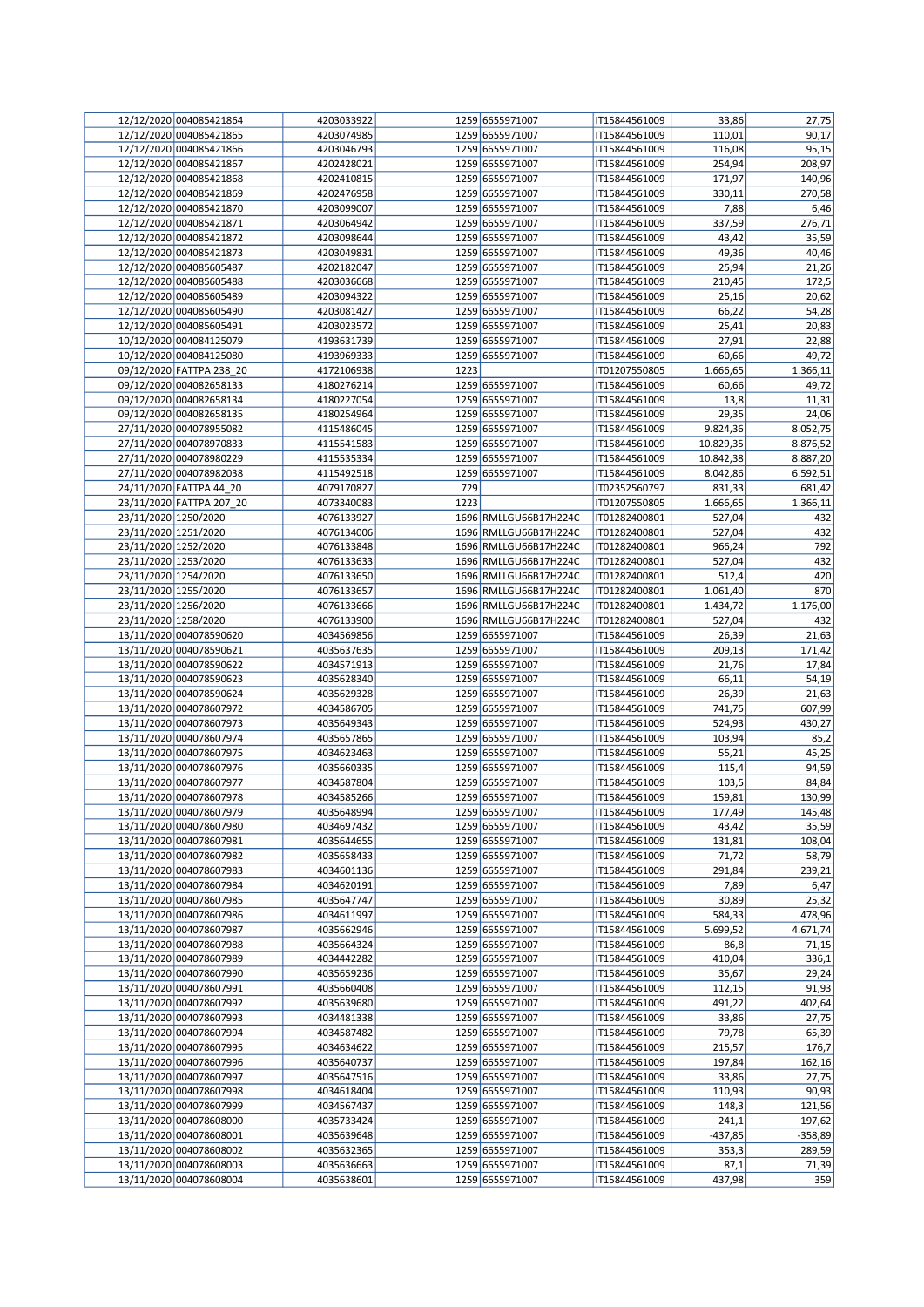|                     | 13/11/2020 004078608005  | 4034687217               |      | 1259 6655971007       | IT15844561009 | 43,42     | 35,59     |
|---------------------|--------------------------|--------------------------|------|-----------------------|---------------|-----------|-----------|
|                     | 13/11/2020 004078608006  | 4035654434               |      | 1259 6655971007       | IT15844561009 | 41,64     | 34,13     |
| 12/11/2020 417-FE   |                          | 4021800253               |      | 4047 11117181005      | IT11117181005 | 498,33    | 498,33    |
|                     | 09/11/2020 004075092279  | 4006043981               |      | 1259 6655971007       | IT15844561009 | 25,93     | 21,25     |
|                     | 09/11/2020 004075092280  | 4005569505               |      | 1259 6655971007       | IT15844561009 | 60,66     | 49,72     |
|                     | 09/11/2020 004075092281  | 4005684973               |      | 1259 6655971007       | IT15844561009 | 91,96     | 75,38     |
|                     | 08/11/2020 004073161025  | 3993474033               |      | 1259 6655971007       | IT15844561009 | 60,66     | 49,72     |
|                     | 08/11/2020 004073161026  | 3993385488               |      | 1259 6655971007       | IT15844561009 | 13,8      | 11,31     |
| 03/11/2020 4        |                          | 3953387477               |      | 4357 FMEMCL76A44I725J | IT02956730804 | 4.375,00  | 640,06    |
|                     | 31/10/2020 2030049067    | 3958871892               |      | 104 2322600541        | IT05999811002 | 69,02     | 56,57     |
|                     | 31/10/2020 2030049069    | 3958931256               |      | 104 2322600541        | IT05999811002 | 138,03    | 113,14    |
|                     | 31/10/2020 2030049487    | 3958900250               |      | 104 2322600541        | IT05999811002 | 120,49    | 98,76     |
|                     | 31/10/2020 2030049488    | 3958900487               |      | 104 2322600541        | IT05999811002 | 80,81     | 66,24     |
|                     | 31/10/2020 2030049489    | 3958900549               |      | 104 2322600541        | IT05999811002 | 82,42     | 67,56     |
|                     | 28/10/2020 004071817765  | 3923577968               |      | 1259 6655971007       | IT15844561009 | 880,05    | 721,35    |
| 26/10/2020 1038     |                          | 3929556787               |      | 4090 2052720808       | IT02052720808 | 1.891,00  | 1.550,00  |
|                     | 22/10/2020 FATTPA 188 20 | 3887968136               | 1223 |                       | IT01207550805 | 1.666,65  | 1.366,11  |
| 22/10/2020 FPA 6/20 |                          | 3888052364               |      | 3782 FMELSN89T62D976N | IT03026650808 | 1.350,00  | 197,51    |
| 21/10/2020 1153     |                          | 3882202193               |      | 4091 3383350638       | IT03743021218 | 3.904,00  | 3.200,00  |
| 20/10/2020 20-20PA  |                          | 3880267919               |      | 4393 2818060804       | IT02818060804 | 310       | 254,1     |
| 19/10/2020 2/26     |                          | 3871076489               |      | 4224 3317700791       | IT03317700791 | 6.160,00  | 5.600,00  |
|                     | 13/10/2020 004071185810  | 3848052298               |      | 1259 6655971007       | IT15844561009 | 838,36    | 687,18    |
|                     | 13/10/2020 004071185811  | 3848037472               |      | 1259 6655971007       | IT15844561009 | 545,75    | 447,34    |
|                     | 13/10/2020 004071185812  | 3848053861               |      | 1259 6655971007       | IT15844561009 | 193,11    | 158,29    |
|                     | 13/10/2020 004071185813  | 3848015776               |      | 1259 6655971007       | IT15844561009 | 60,33     | 49,45     |
|                     | 13/10/2020 004071185814  | 3848057386               |      | 1259 6655971007       | IT15844561009 | 115,22    | 94,44     |
|                     | 13/10/2020 004071185815  | 3848005963               |      | 1259 6655971007       | IT15844561009 | 110,07    | 90,22     |
|                     | 13/10/2020 004071185816  |                          |      |                       |               |           |           |
|                     |                          | 3848012304<br>3848155294 |      | 1259 6655971007       | IT15844561009 | 65,33     | 53,55     |
|                     | 13/10/2020 004071185817  |                          |      | 1259 6655971007       | IT15844561009 | 352,23    | 288,71    |
|                     | 13/10/2020 004071185818  | 3848017494               |      | 1259 6655971007       | IT15844561009 | 44,35     | 36,35     |
|                     | 13/10/2020 004071185819  | 3848407015               |      | 1259 6655971007       | IT15844561009 | 141,78    | 116,21    |
|                     | 13/10/2020 004071185820  | 3848416334               |      | 1259 6655971007       | IT15844561009 | 72,96     | 59,8      |
|                     | 13/10/2020 004071185821  | 3848044750               |      | 1259 6655971007       | IT15844561009 | 342,05    | 280,37    |
|                     | 13/10/2020 004071185822  | 3848052504               |      | 1259 6655971007       | IT15844561009 | 18,14     | 14,87     |
|                     | 13/10/2020 004071185823  | 3848047499               |      | 1259 6655971007       | IT15844561009 | 36,95     | 30,29     |
|                     | 13/10/2020 004071185824  | 3848026953               |      | 1259 6655971007       | IT15844561009 | 971,49    | 796,3     |
|                     | 13/10/2020 004071185825  | 3848416733               |      | 1259 6655971007       | IT15844561009 | 5.674,59  | 4.651,30  |
|                     | 13/10/2020 004071185826  | 3848064993               |      | 1259 6655971007       | IT15844561009 | 167,23    | 137,07    |
|                     | 13/10/2020 004071185827  | 3848068835               |      | 1259 6655971007       | IT15844561009 | 674,27    | 552,68    |
|                     | 13/10/2020 004071185828  | 3847995366               |      | 1259 6655971007       | IT15844561009 | 41,93     | 34,37     |
|                     | 13/10/2020 004071185829  | 3848052655               |      | 1259 6655971007       | IT15844561009 | 102,92    | 84,36     |
|                     | 13/10/2020 004071185830  | 3848044501               |      | 1259 6655971007       | IT15844561009 | 469,66    | 384,97    |
|                     | 13/10/2020 004071185831  | 3848069645               |      | 1259 6655971007       | IT15844561009 | 64,72     | 53,05     |
|                     | 13/10/2020 004071185832  | 3848014350               |      | 1259 6655971007       | IT15844561009 | 72,75     | 59,63     |
|                     | 13/10/2020 004071185833  | 3848014729               |      | 1259 6655971007       | IT15844561009 | 136,48    | 111,87    |
|                     | 13/10/2020 004071185834  | 3848049857               |      | 1259 6655971007       | IT15844561009 | 138,73    | 113,71    |
|                     | 13/10/2020 004071185835  | 3847993473               |      | 1259 6655971007       | IT15844561009 | 34,57     | 28,34     |
|                     | 13/10/2020 004071185836  | 3848052563               |      | 1259 6655971007       | IT15844561009 | 114,57    | 93,91     |
|                     | 13/10/2020 004071185837  | 3848404296               |      | 1259 6655971007       | IT15844561009 | 145,74    | 119,46    |
|                     | 13/10/2020 004071185838  | 3848030992               |      | 1259 6655971007       | IT15844561009 | 242,57    | 198,83    |
|                     | 13/10/2020 004071185839  | 3848018455               |      | 1259 6655971007       | IT15844561009 | 435,11    | 356,65    |
|                     | 13/10/2020 004071185840  | 3848024181               |      | 1259 6655971007       | IT15844561009 | 270,16    | 221,44    |
|                     | 13/10/2020 004071185841  | 3848026563               |      | 1259 6655971007       | IT15844561009 | 5,15      | 4,22      |
|                     | 13/10/2020 004071185842  | 3847995498               |      | 1259 6655971007       | IT15844561009 | 542,28    | 444,49    |
|                     | 13/10/2020 004071185843  | 3847993682               |      | 1259 6655971007       | IT15844561009 | 44,35     | 36,35     |
|                     | 13/10/2020 004071185844  | 3848042954               |      | 1259 6655971007       | IT15844561009 | 25,63     | 21,01     |
|                     | 13/10/2020 004071603817  | 3848050103               |      | 1259 6655971007       | IT15844561009 | 26,45     | 21,68     |
|                     | 13/10/2020 004071603818  | 3848018386               |      | 1259 6655971007       | IT15844561009 | 191,65    | 157,09    |
|                     | 13/10/2020 004071603819  | 3848155385               |      | 1259 6655971007       | IT15844561009 | 18,9      | 15,49     |
|                     | 13/10/2020 004071603820  | 3848152432               |      | 1259 6655971007       | IT15844561009 | 3,31      | 2,71      |
|                     | 13/10/2020 004071603821  | 3848042663               |      | 1259 6655971007       | IT15844561009 | 22,46     | 18,41     |
|                     | 09/10/2020 004067111295  | 3822058020               |      | 1259 6655971007       | IT15844561009 | 24,11     | 19,76     |
|                     | 09/10/2020 004067111296  | 3822055807               |      | 1259 6655971007       | IT15844561009 | 60,66     | 49,72     |
|                     | 09/10/2020 004067111297  | 3822062372               |      | 1259 6655971007       | IT15844561009 | 60,66     | 49,72     |
|                     | 09/10/2020 004067111298  | 3822060057               |      | 1259 6655971007       | IT15844561009 | 12,9      | 10,57     |
|                     | 09/10/2020 004067111299  | 3822061553               |      | 1259 6655971007       | IT15844561009 | 60,66     | 49,72     |
|                     | 05/10/2020 51-2020/PA    | 3777238876               |      | 250 BRNCLD54E12I308I  | IT00714380805 | $-732$    | $-732$    |
|                     | 05/10/2020 52-2020/PA    | 3777388095               |      | 250 BRNCLD54E12I308I  | IT00714380805 | 746,64    | 626,64    |
|                     | 01/10/2020 45-2020/PA    | 3758181359               |      | 250 BRNCLD54E12I308I  | IT00714380805 | $-746,64$ | $-626,64$ |
|                     | 01/10/2020 46-2020/PA    | 3758225807               |      | 250 BRNCLD54E12I308I  | IT00714380805 | 732       | 732       |
| 30/09/2020 000196PA |                          | 3749563754               |      | 273 2386040790        | IT02091520805 | 31.246,41 | 22.344,92 |
| 30/09/2020 000197PA |                          | 3749527509               |      | 273 2386040790        | IT02091520805 | 17.600,00 | 16.000,00 |
|                     | 28/09/2020 004064773897  | 3735673226               |      | 1259 6655971007       | IT15844561009 | 18,43     | 15,11     |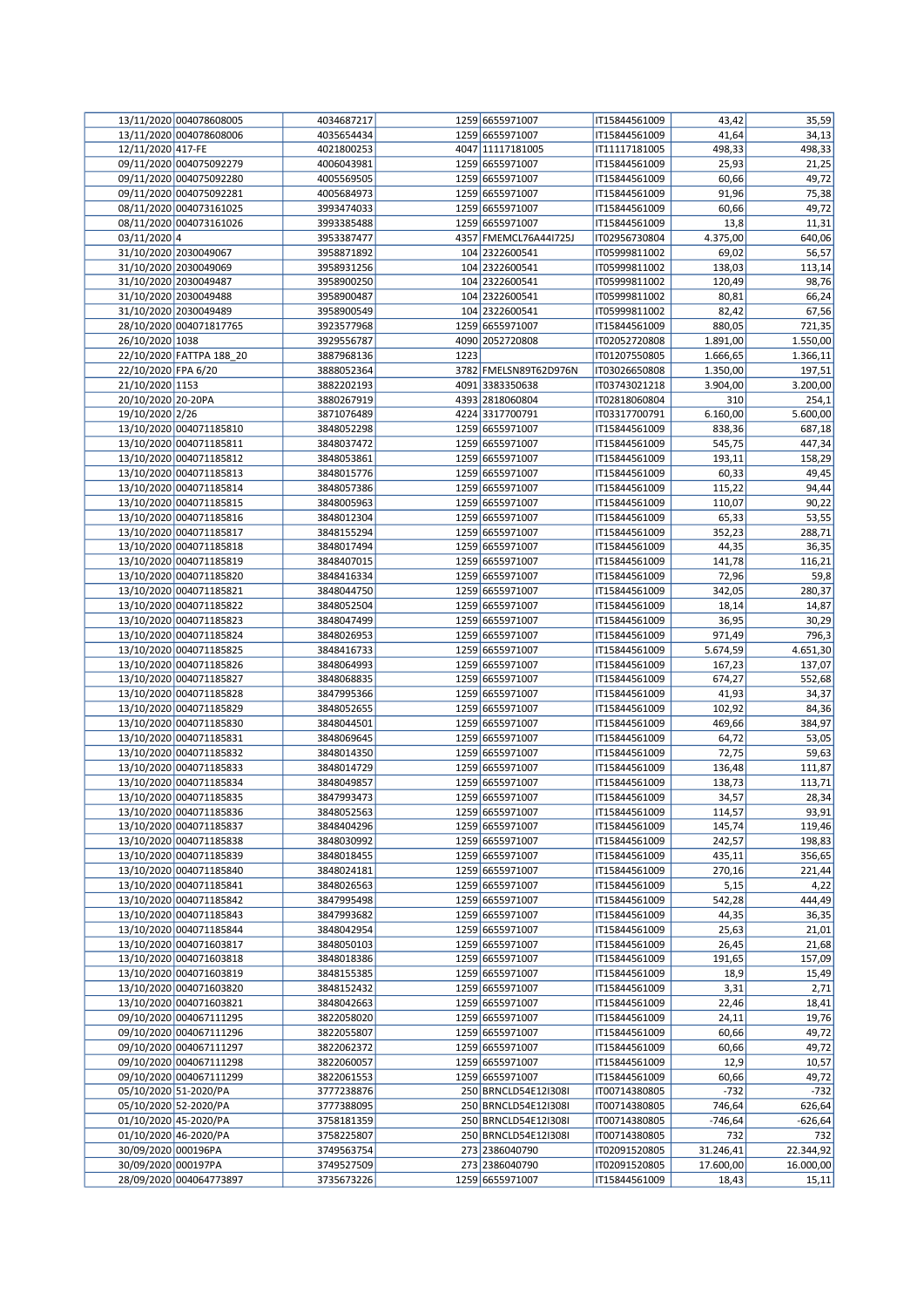|                     | 23/09/2020 412018316214                        | 3715237840               |      | 3407 2221101203                    | IT03819031208                  | $-3.066,32$          | $-2.501,98$          |
|---------------------|------------------------------------------------|--------------------------|------|------------------------------------|--------------------------------|----------------------|----------------------|
|                     | 23/09/2020 422010152592                        | 3722410990               |      | 3407 2221101203                    | IT03819031208                  | 15,21                | 15,21                |
|                     | 23/09/2020 422010152593                        | 3721676346               |      | 3407 2221101203                    | IT03819031208                  | 20,2                 | 20,2                 |
|                     | 17/09/2020 004064521859                        | 3679626025               |      | 1259 6655971007                    | IT15844561009                  | 1.043,30             | 855,16               |
|                     | 14/09/2020 FATTPA 176_20                       | 3656753092               | 1223 |                                    | IT01207550805                  | 1.666,65             | 1.366,11             |
|                     | 12/09/2020 004064177456                        | 3655362735               |      | 1259 6655971007                    | IT15844561009                  | 560,49               | 459,42               |
|                     | 12/09/2020 004064177457                        | 3655340770               |      | 1259 6655971007                    | IT15844561009                  | 419,81               | 344,11               |
|                     | 12/09/2020 004064177458                        | 3655330364               |      | 1259 6655971007                    | IT15844561009                  | 242,88               | 199,08               |
|                     | 12/09/2020 004064177459                        | 3655372189               |      | 1259 6655971007                    | IT15844561009                  | 62,59                | 51,3                 |
|                     | 12/09/2020 004064177460                        | 3655335312               |      | 1259 6655971007                    | IT15844561009                  | 84,66                | 69,39                |
|                     | 12/09/2020 004064177461                        | 3655337045               |      | 1259 6655971007                    | IT15844561009                  | 92,55                | 75,86                |
|                     | 12/09/2020 004064177462                        | 3655313459               |      | 1259 6655971007                    | IT15844561009                  | 66,99                | 54,91                |
|                     | 12/09/2020 004064177463                        | 3655332458               |      | 1259 6655971007                    | IT15844561009                  | 6,22                 | 5,1                  |
|                     | 12/09/2020 004064177464                        | 3655372373               |      | 1259 6655971007                    | IT15844561009                  | 44,35                | 36,35                |
|                     | 12/09/2020 004064177465                        | 3655352589               |      | 1259 6655971007                    | IT15844561009                  | 127,89               | 104,83               |
|                     | 12/09/2020 004064177466                        | 3655353638               |      | 1259 6655971007                    | IT15844561009                  | 75,75                | 62,09                |
|                     | 12/09/2020 004064177467                        | 3655361502               |      | 1259 6655971007                    | IT15844561009                  | 285,8                | 234,26               |
|                     | 12/09/2020 004064177468                        | 3655348548               |      | 1259 6655971007                    | IT15844561009                  | 12,52                | 10,26                |
|                     | 12/09/2020 004064177469                        | 3655334442               |      | 1259 6655971007                    | IT15844561009                  | 39,52                | 32,39                |
|                     | 12/09/2020 004064177470                        | 3655371704               |      | 1259 6655971007                    | IT15844561009                  | 1.154,61             | 946,4                |
|                     | 12/09/2020 004064177471                        | 3655345785               |      | 1259 6655971007                    | IT15844561009                  | 6.742,55             | 5.526,68             |
|                     | 12/09/2020 004064177472                        | 3655335234               |      | 1259 6655971007                    | IT15844561009                  | 143,33               | 117,48               |
|                     | 12/09/2020 004064177473                        | 3655314508               |      | 1259 6655971007                    | IT15844561009                  | 882,34               | 723,23               |
|                     | 12/09/2020 004064177474                        | 3655338188               |      | 1259 6655971007                    | IT15844561009                  | 24,62                | 20,18                |
|                     | 12/09/2020 004064177475                        | 3655364194               |      | 1259 6655971007                    | IT15844561009                  | 139,53               | 114,37               |
|                     | 12/09/2020 004064177476                        | 3655321060               |      | 1259 6655971007                    | IT15844561009                  | 454,23               | 372,32               |
|                     | 12/09/2020 004064177477                        | 3655493918               |      | 1259 6655971007                    | IT15844561009                  | 266,8                | 218,69               |
|                     | 12/09/2020 004064177478                        | 3655368740               |      | 1259 6655971007                    | IT15844561009                  | 49,72                | 40,75                |
|                     | 12/09/2020 004064177479                        | 3655350442               |      | 1259 6655971007                    | IT15844561009                  | 304,18               | 249,33               |
|                     | 12/09/2020 004064177480                        | 3655329407               |      | 1259 6655971007                    | IT15844561009                  | 89,82                | 73,62                |
|                     | 12/09/2020 004064177481                        | 3655356849               |      | 1259 6655971007                    | IT15844561009                  | 34,57                | 28,34                |
|                     | 12/09/2020 004064177482                        | 3655374132               |      | 1259 6655971007                    | IT15844561009                  | 114,48               | 93,84                |
|                     | 12/09/2020 004064177483                        | 3655330503               |      | 1259 6655971007                    | IT15844561009                  | 490,22               | 401,82               |
|                     | 12/09/2020 004064177484                        | 3655363398               |      | 1259 6655971007                    | IT15844561009                  | 253,58               | 207,85               |
|                     | 12/09/2020 004064177485                        | 3655377883               |      | 1259 6655971007                    | IT15844561009                  | 117,64               | 96,43                |
|                     | 12/09/2020 004064177486                        | 3655345927               |      | 1259 6655971007                    | IT15844561009                  | 145,25               | 119,06               |
|                     | 12/09/2020 004064177487                        | 3655317793               |      | 1259 6655971007                    | IT15844561009                  | 5,15                 | 4,22                 |
|                     | 12/09/2020 004064177488                        | 3655356911               |      | 1259 6655971007                    | IT15844561009                  | 417,11               | 341,89               |
|                     | 12/09/2020 004064177489                        | 3655326896               |      | 1259 6655971007                    | IT15844561009                  | 44,35                | 36,35                |
|                     | 12/09/2020 004064177490                        | 3655438489               |      | 1259 6655971007                    | IT15844561009                  | 13,24                | 10,85                |
|                     | 12/09/2020 004064272414                        | 3655318097               |      | 1259 6655971007                    | IT15844561009                  | 26,93                | 22,07                |
|                     | 12/09/2020 004064272415                        | 3655307459               |      | 1259 6655971007                    | IT15844561009                  | 170,24               | 139,54               |
|                     | 12/09/2020 004064272416                        | 3655364533               |      | 1259 6655971007                    | IT15844561009                  | 19,73                | 16,17                |
|                     | 12/09/2020 004064272418                        | 3655340294               |      | 1259 6655971007                    | IT15844561009                  | 19,73                | 16,17                |
|                     | 09/09/2020 004060847969                        | 3643533265               |      | 1259 6655971007                    | IT15844561009                  | 24,11                | 19,76                |
|                     | 09/09/2020 004060847970                        | 3643525614               |      | 1259 6655971007                    | IT15844561009                  | 60,66                | 49,72                |
|                     | 09/09/2020 004060847971                        | 3644012239               |      | 1259 6655971007                    | IT15844561009                  | 60,66                | 49,72                |
|                     | 09/09/2020 004060847972                        | 3644022322               |      | 1259 6655971007                    | IT15844561009                  | 14,7                 | 12,05                |
|                     | 09/09/2020 004060847973                        | 3643748500               |      | 1259 6655971007                    | IT15844561009                  | 60,66                | 49,72                |
| 02/09/2020 0000004  |                                                | 3580204317               |      | 3951 FMEFNC84M26D976J              |                                | $-250$               | $-240,38$            |
| 31/08/2020 000173PA |                                                | 3568007233               |      | 273 2386040790                     | IT02091520805                  | 31.246,41            | 4.163,10             |
| 31/08/2020 000174PA |                                                | 3567891423               |      | 273 2386040790                     | IT02091520805                  | 17.600,00            | 16.000,00            |
|                     | 27/08/2020 004057337841                        | 3545236350               |      | 1259 6655971007                    | IT15844561009<br>IT06832931007 | 968                  | 793,44               |
|                     | 27/08/2020 E000026660<br>27/08/2020 E000030933 | 3548468497<br>3562939896 |      | 2718 6832931007<br>2718 6832931007 |                                | 15,45                | 12,66                |
|                     | 18/08/2020 FATTPA 158 20                       | 3511719902               | 1223 |                                    | IT06832931007<br>IT01207550805 | $-40,97$<br>1.666,65 | $-33,58$<br>1.366,11 |
|                     | 14/08/2020 7X02734189                          | 3517048170               | 66   |                                    | IT00488410010                  | 0,62                 | 0,62                 |
|                     | 14/08/2020 7X02804423                          | 3517040862               | 66   |                                    | IT00488410010                  | 0,05                 | 0,05                 |
|                     | 14/08/2020 004057023929                        | 3504731815               |      | 1259 6655971007                    | IT15844561009                  | 25,91                | 21,24                |
|                     | 14/08/2020 004057023930                        | 3504736552               |      | 1259 6655971007                    | IT15844561009                  | 154,68               | 126,79               |
|                     | 14/08/2020 004057023931                        | 3504708858               |      | 1259 6655971007                    | IT15844561009                  | 17,96                | 14,72                |
|                     | 14/08/2020 004057023933                        | 3504691865               |      | 1259 6655971007                    | IT15844561009                  | 19,11                | 15,66                |
|                     | 14/08/2020 004057040834                        | 3504688085               |      | 1259 6655971007                    | IT15844561009                  | 488,26               | 400,21               |
|                     | 14/08/2020 004057040835                        | 3504712996               |      | 1259 6655971007                    | IT15844561009                  | 356,63               | 292,32               |
|                     | 14/08/2020 004057040836                        | 3504690801               |      | 1259 6655971007                    | IT15844561009                  | 207,85               | 170,37               |
|                     | 14/08/2020 004057040837                        | 3504724483               |      | 1259 6655971007                    | IT15844561009                  | 70,67                | 57,93                |
|                     | 14/08/2020 004057040838                        | 3504724918               |      | 1259 6655971007                    | IT15844561009                  | 115,39               | 94,58                |
|                     | 14/08/2020 004057040839                        | 3504720727               |      | 1259 6655971007                    | IT15844561009                  | 41,58                | 34,08                |
|                     | 14/08/2020 004057040840                        | 3504738370               |      | 1259 6655971007                    | IT15844561009                  | 49,63                | 40,68                |
|                     | 14/08/2020 004057040841                        | 3504735723               |      | 1259 6655971007                    | IT15844561009                  | 21,24                | 17,41                |
|                     | 14/08/2020 004057040842                        | 3504734715               |      | 1259 6655971007                    | IT15844561009                  | 19,56                | 16,03                |
|                     | 14/08/2020 004057040843                        | 3504712033               |      | 1259 6655971007                    | IT15844561009                  | 136,64               | 112                  |
|                     | 14/08/2020 004057040844                        | 3504681614               |      | 1259 6655971007                    | IT15844561009                  | 73,09                | 59,91                |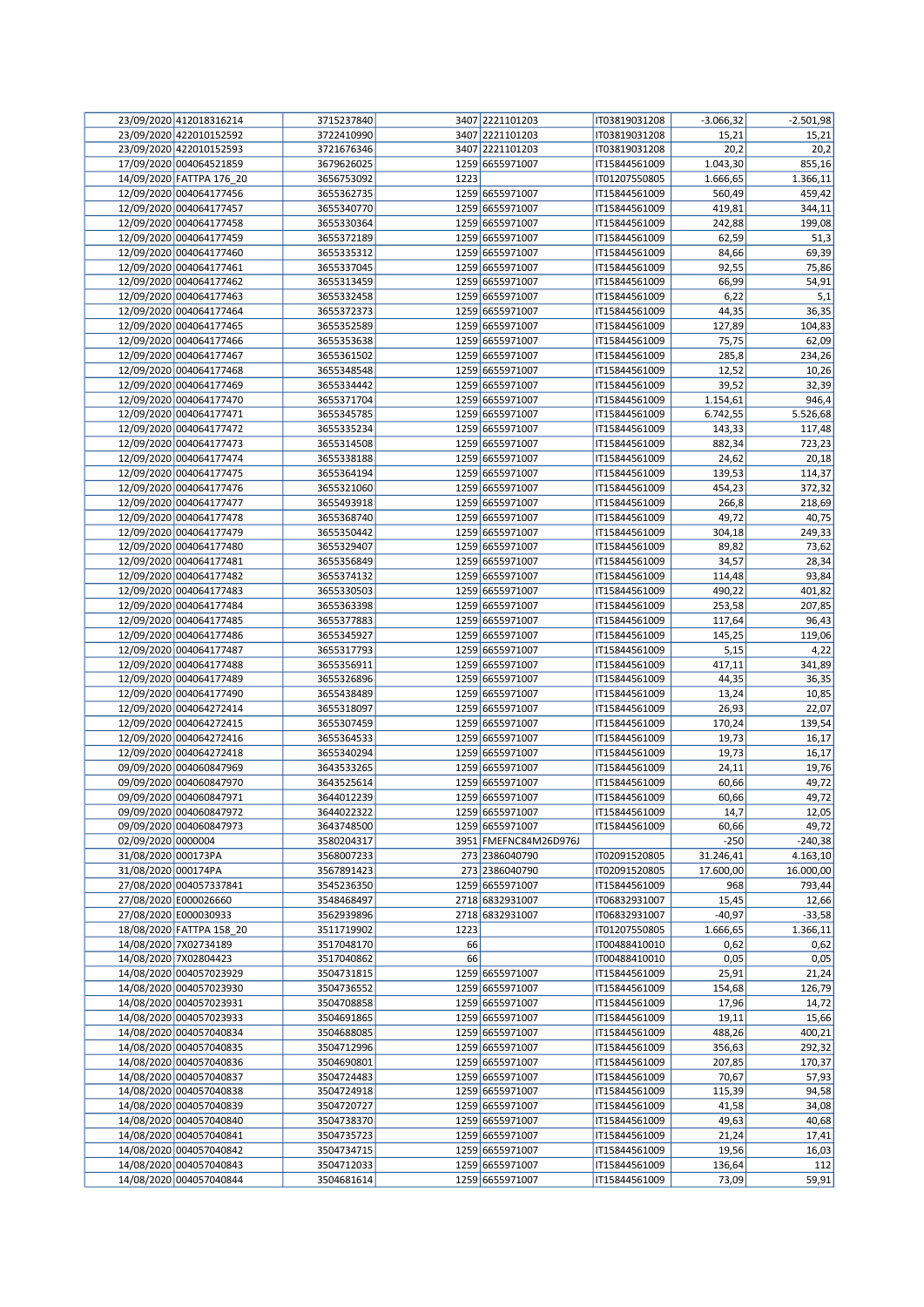|                         | 14/08/2020 004057040845  | 3504727488 |      | 1259 6655971007       | IT15844561009 | 213,11    | 174,68    |
|-------------------------|--------------------------|------------|------|-----------------------|---------------|-----------|-----------|
|                         | 14/08/2020 004057040846  | 3504711994 |      | 1259 6655971007       | IT15844561009 | 30,22     | 24,77     |
|                         | 14/08/2020 004057040847  | 3504740694 |      | 1259 6655971007       | IT15844561009 | 1.018,11  | 834,52    |
|                         | 14/08/2020 004057040848  | 3504721159 |      | 1259 6655971007       | IT15844561009 | 5.383,90  | 4.413,03  |
|                         | 14/08/2020 004057040849  | 3504730390 |      | 1259 6655971007       | IT15844561009 | 103,1     | 84,51     |
|                         | 14/08/2020 004057040850  | 3504734001 |      | 1259 6655971007       | IT15844561009 | 717,6     | 588,2     |
|                         | 14/08/2020 004057040851  | 3504729596 |      | 1259 6655971007       | IT15844561009 | 23,13     | 18,96     |
|                         | 14/08/2020 004057040852  | 3504688094 |      | 1259 6655971007       | IT15844561009 | 170,17    | 139,48    |
|                         | 14/08/2020 004057040853  | 3504725691 |      | 1259 6655971007       | IT15844561009 | 431,59    | 353,76    |
|                         | 14/08/2020 004057040854  | 3504724446 |      | 1259 6655971007       | IT15844561009 | 269,47    | 220,88    |
|                         | 14/08/2020 004057040855  | 3504713971 |      | 1259 6655971007       | IT15844561009 | 40,28     | 33,02     |
|                         | 14/08/2020 004057040856  | 3504683718 |      | 1259 6655971007       | IT15844561009 | 203,31    | 166,65    |
|                         | 14/08/2020 004057040857  | 3504687454 |      | 1259 6655971007       | IT15844561009 | 38,47     | 31,53     |
|                         | 14/08/2020 004057040858  | 3504711787 |      | 1259 6655971007       | IT15844561009 | 19,56     | 16,03     |
|                         | 14/08/2020 004057040859  | 3504729763 |      | 1259 6655971007       | IT15844561009 | 30,79     | 25,24     |
|                         | 14/08/2020 004057040860  | 3504733236 |      | 1259 6655971007       | IT15844561009 | 327,29    | 268,27    |
|                         | 14/08/2020 004057040861  | 3504735641 |      | 1259 6655971007       | IT15844561009 | 211,33    | 173,22    |
|                         | 14/08/2020 004057040862  | 3504728939 |      | 1259 6655971007       | IT15844561009 | 34,78     | 28,51     |
|                         | 14/08/2020 004057040863  | 3504723256 |      | 1259 6655971007       | IT15844561009 | 1.889,50  | 1.548,77  |
|                         | 14/08/2020 004057040864  | 3504674611 |      | 1259 6655971007       | IT15844561009 | 18,29     | 14,99     |
|                         | 14/08/2020 004057040865  | 3504724491 |      | 1259 6655971007       | IT15844561009 | 282,93    | 231,91    |
|                         | 14/08/2020 004057040866  | 3504728619 |      | 1259 6655971007       | IT15844561009 | 19,56     | 16,03     |
|                         | 14/08/2020 004057040867  | 3504669490 |      | 1259 6655971007       | IT15844561009 | 19,35     | 15,86     |
|                         | 13/08/2020 8U00132123    | 3507931428 | 66   |                       | IT00488410010 | 0,67      | 0,67      |
|                         | 13/08/2020 40-2020/PA    | 3496320992 |      | 250 BRNCLD54E12I308I  | IT00714380805 | 746,64    | 626,64    |
|                         | 10/08/2020 004053664962  | 3496863898 |      | 1259 6655971007       | IT15844561009 | 23,17     | 18,99     |
|                         | 10/08/2020 004053664963  | 3496889020 |      | 1259 6655971007       | IT15844561009 | 60,66     | 49,72     |
|                         | 10/08/2020 004053664964  |            |      |                       |               |           |           |
|                         | 09/08/2020 004052661070  | 3496847420 |      | 1259 6655971007       | IT15844561009 | 60,66     | 49,72     |
|                         |                          | 3471704322 |      | 1259 6655971007       | IT15844561009 | 13,8      | 11,31     |
|                         | 09/08/2020 004052661071  | 3471804574 |      | 1259 6655971007       | IT15844561009 | 60,66     | 49,72     |
| 06/08/2020 46/2020PA    |                          | 3449150955 |      | 1333 2506350798       | IT02506350798 | 6.490,00  | 5.900,00  |
|                         | 31/07/2020 2030034153    | 3415960334 |      | 104 2322600541        | IT05999811002 | 45.805,40 | 37.545,41 |
|                         | 31/07/2020 2030034958    | 3442986620 |      | 104 2322600541        | IT05999811002 | 69,02     | 56,57     |
|                         | 31/07/2020 2030034959    | 3442986660 |      | 104 2322600541        | IT05999811002 | 138,03    | 113,14    |
|                         | 31/07/2020 2030034997    | 3442986719 |      | 104 2322600541        | IT05999811002 | 80,81     | 66,24     |
|                         | 31/07/2020 2030034998    | 3443100220 |      | 104 2322600541        | IT05999811002 | 82,42     | 67,56     |
|                         | 31/07/2020 2030035083    | 3443101141 |      | 104 2322600541        | IT05999811002 | 120,49    | 98,76     |
| 31/07/2020 000155PA     |                          | 3413443357 |      | 273 2386040790        | IT02091520805 | 17.600,00 | 1.821,61  |
| 30/07/2020 188/2020     |                          | 3437520831 |      | 2798 1022510737       | IT01022510737 | 3.416,00  | 2.800,00  |
|                         | 23/07/2020 FATTPA 134 20 | 3357278932 | 1223 |                       | IT01207550805 | 1.666,65  | 1.366,11  |
|                         | 23/07/2020 FATTPA 135_20 | 3357295431 | 1223 |                       | IT01207550805 | 1.666,65  | 1.366,11  |
| 15/07/2020 02/2020      |                          | 3319961372 |      | 3409 LRSNCL79S21I725M | IT02560650802 | 408       | 408       |
|                         | 14/07/2020 2020140094    | 3312646067 |      | 2361 97103880585      | IT01114601006 | 170,8     | 15        |
|                         | 13/07/2020 004050016075  | 3321214878 |      | 1259 6655971007       | IT15844561009 | 23,29     | 19,09     |
|                         | 13/07/2020 004050016076  | 3321199317 |      | 1259 6655971007       | IT15844561009 | 159,49    | 130,73    |
|                         | 13/07/2020 004050016077  | 3321501831 |      | 1259 6655971007       | IT15844561009 | 13,07     | 10,71     |
|                         | 13/07/2020 004050016078  | 3321233179 |      | 1259 6655971007       | IT15844561009 | 17,03     | 13,96     |
|                         | 13/07/2020 004050016079  | 3321297118 |      | 1259 6655971007       | IT15844561009 | 18,81     | 15,42     |
|                         | 13/07/2020 004050138789  | 3320718501 |      | 1259 6655971007       | IT15844561009 | 348,37    | 285,55    |
|                         | 13/07/2020 004050138790  | 3321507485 |      | 1259 6655971007       | IT15844561009 | 8.171,68  | 6.698,10  |
|                         | 13/07/2020 004050138791  | 3321504276 |      | 1259 6655971007       | IT15844561009 | 84,28     | 69,08     |
|                         | 13/07/2020 004050138792  | 3321212139 |      | 1259 6655971007       | IT15844561009 | 77,31     | 63,37     |
|                         | 13/07/2020 004050138793  | 3321503375 |      | 1259 6655971007       | IT15844561009 | 62,74     | 51,43     |
|                         | 13/07/2020 004050138794  | 3320767697 |      | 1259 6655971007       | IT15844561009 | 76,43     | 62,65     |
|                         | 13/07/2020 004050138795  | 3321202484 |      | 1259 6655971007       | IT15844561009 | 41,15     | 33,73     |
|                         | 13/07/2020 004050138796  | 3320761847 |      | 1259 6655971007       | IT15844561009 | 70,03     | 57,4      |
|                         | 13/07/2020 004050138797  | 3321230371 |      | 1259 6655971007       | IT15844561009 | 22,69     | 18,6      |
|                         | 13/07/2020 004050138798  | 3321210025 |      | 1259 6655971007       | IT15844561009 | 19,56     | 16,03     |
|                         | 13/07/2020 004050138799  | 3321221957 |      | 1259 6655971007       | IT15844561009 | 144,5     | 118,44    |
|                         | 13/07/2020 004050138800  | 3320721905 |      | 1259 6655971007       | IT15844561009 | 61,33     | 50,27     |
|                         | 13/07/2020 004050138801  | 3321224396 |      | 1259 6655971007       | IT15844561009 | 223,8     | 183,44    |
|                         | 13/07/2020 004050138802  | 3321219855 |      | 1259 6655971007       | IT15844561009 | 2,09      | 1,71      |
|                         | 13/07/2020 004050138803  | 3321510554 |      | 1259 6655971007       | IT15844561009 | 823,84    | 675,28    |
|                         | 13/07/2020 004050138804  | 3321304864 |      | 1259 6655971007       | IT15844561009 | 27,68     | 22,69     |
|                         | 13/07/2020 004050138805  | 3321204824 |      | 1259 6655971007       | IT15844561009 | 417,86    | 342,51    |
|                         | 13/07/2020 004050138806  | 3321260828 |      | 1259 6655971007       | IT15844561009 | 2.641,36  | 2.165,05  |
|                         | 13/07/2020 004050138807  | 3321505702 |      | 1259 6655971007       | IT15844561009 | 90,96     | 74,56     |
|                         | 13/07/2020 004050138808  | 3321038087 |      | 1259 6655971007       | IT15844561009 | 438,08    | 359,08    |
|                         | 13/07/2020 004050138809  | 3321243682 |      | 1259 6655971007       | IT15844561009 | 23,07     | 18,91     |
|                         | 13/07/2020 004050138810  | 3321262631 |      | 1259 6655971007       | IT15844561009 | 132,6     | 108,69    |
|                         | 13/07/2020 004050138811  | 3321497559 |      | 1259 6655971007       | IT15844561009 | 397,21    | 325,58    |
|                         | 13/07/2020 004050138812  | 3321507087 |      | 1259 6655971007       | IT15844561009 | 81,61     | 66,89     |
|                         |                          |            |      |                       |               |           |           |
| 13/07/2020 004050138813 |                          | 3321232712 |      | 1259 6655971007       | IT15844561009 | 40,58     | 33,26     |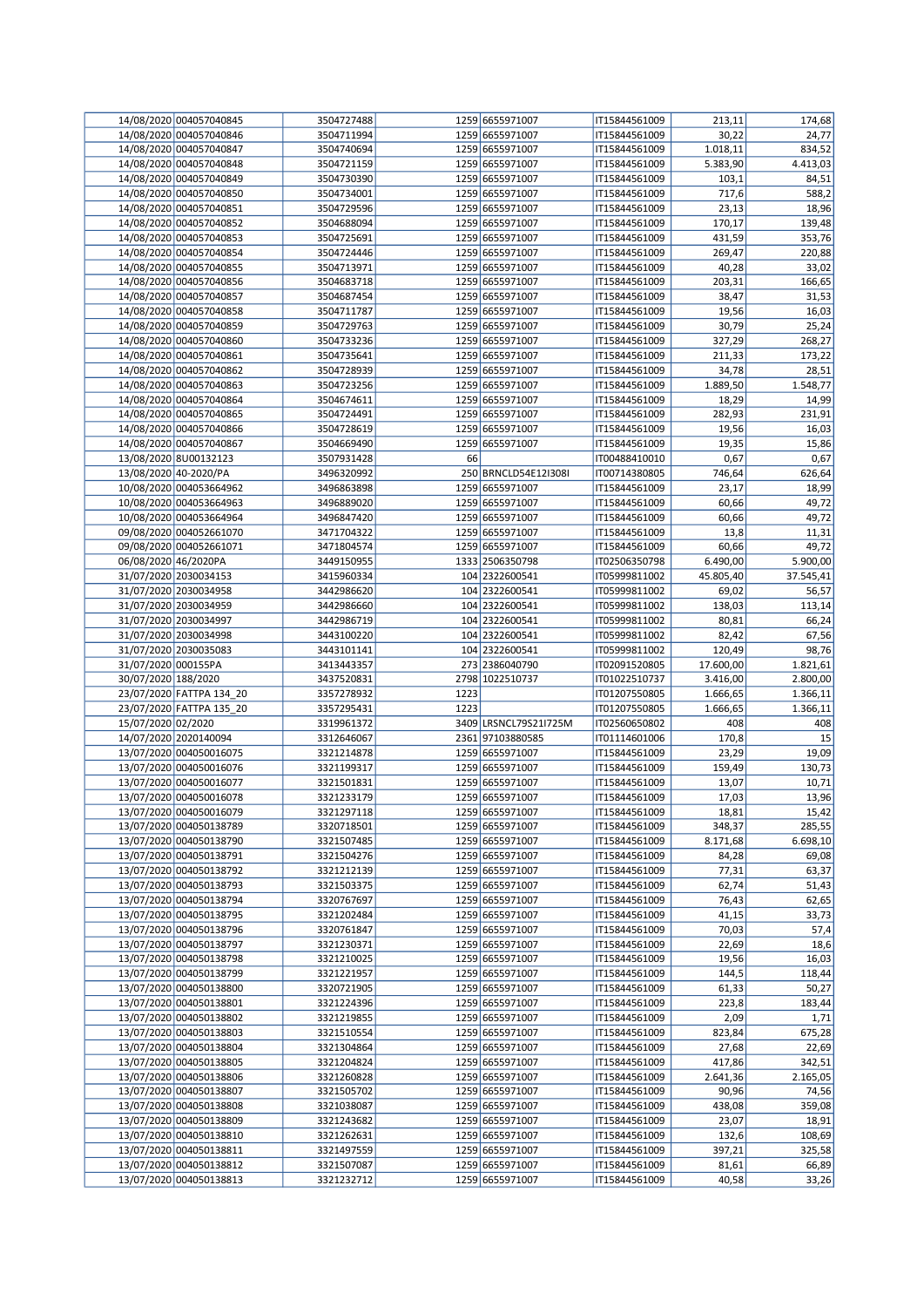|                      | 13/07/2020 004050138814 | 3321498905 |    | 1259 6655971007       | IT15844561009 | 105,54        | 86,51         |
|----------------------|-------------------------|------------|----|-----------------------|---------------|---------------|---------------|
|                      | 13/07/2020 004050138815 | 3320758330 |    | 1259 6655971007       | IT15844561009 | 37,54         | 30,77         |
|                      | 13/07/2020 004050138816 | 3320825853 |    | 1259 6655971007       | IT15844561009 | 19,56         | 16,03         |
|                      | 13/07/2020 004050138817 | 3321206091 |    | 1259 6655971007       | IT15844561009 | 28,08         | 23,02         |
|                      | 13/07/2020 004050138818 | 3320804012 |    | 1259 6655971007       | IT15844561009 | 72,83         | 59,7          |
|                      | 13/07/2020 004050138819 | 3321226543 |    | 1259 6655971007       | IT15844561009 | 171,43        | 140,52        |
|                      | 13/07/2020 004050138820 | 3320736689 |    | 1259 6655971007       | IT15844561009 | 86,47         | 70,88         |
|                      | 13/07/2020 004050138821 | 3321270994 |    | 1259 6655971007       | IT15844561009 | 43,9          | 35,98         |
|                      | 13/07/2020 004050138822 | 3321199051 |    | 1259 6655971007       | IT15844561009 | 18,29         | 14,99         |
|                      | 13/07/2020 004050138823 | 3321497031 |    | 1259 6655971007       | IT15844561009 | 66,29         | 54,34         |
|                      | 13/07/2020 004050138824 | 3321220330 |    | 1259 6655971007       | IT15844561009 | 20,59         | 16,88         |
|                      | 13/07/2020 004050138825 |            |    | 1259 6655971007       |               |               |               |
|                      |                         | 3320740603 |    |                       | IT15844561009 | 16,35         | 13,4          |
|                      | 10/07/2020 004047526757 | 3306342917 |    | 1259 6655971007       | IT15844561009 | 24,61         | 20,17         |
|                      | 10/07/2020 004047526758 | 3306329847 |    | 1259 6655971007       | IT15844561009 | 60,66         | 49,72         |
|                      | 09/07/2020 004045470885 | 3288175412 |    | 1259 6655971007       | IT15844561009 | 60,66         | 49,72         |
|                      | 09/07/2020 004045470886 | 3288519798 |    | 1259 6655971007       | IT15844561009 | 13,8          | 11,31         |
|                      | 09/07/2020 004045470887 | 3288184975 |    | 1259 6655971007       | IT15844561009 | 26,27         | 21,53         |
|                      | 26/06/2020 004043118671 | 3193748735 |    | 1259 6655971007       | IT15844561009 | 5.864,65      | 4.807,09      |
| 19/06/2020 639/2020  |                         | 3158061990 |    | 1696 RMLLGU66B17H224C | IT01282400801 | 841,68        | 689,9         |
|                      | 15/06/2020 7X02061734   | 3157949943 | 66 |                       | IT00488410010 | 1,76          | 1,76          |
|                      | 12/06/2020 004042358415 | 3129483786 |    | 1259 6655971007       | IT15844561009 | 23,25         | 19,06         |
|                      | 12/06/2020 004042358416 | 3129292014 |    | 1259 6655971007       | IT15844561009 | 168,1         | 137,79        |
|                      | 12/06/2020 004042358417 | 3129329552 |    | 1259 6655971007       | IT15844561009 | 14,82         | 12,15         |
|                      | 12/06/2020 004042358418 | 3129377053 |    | 1259 6655971007       | IT15844561009 | 31,93         | 26,17         |
|                      | 12/06/2020 004042358419 | 3129316518 |    | 1259 6655971007       | IT15844561009 | 21,08         | 17,28         |
|                      | 12/06/2020 004042499304 | 3129315373 |    | 1259 6655971007       | IT15844561009 | 343,03        | 281,17        |
|                      | 12/06/2020 004042499305 | 3129332107 |    | 1259 6655971007       | IT15844561009 | 67,43         | 55,27         |
|                      |                         |            |    |                       |               |               |               |
|                      | 12/06/2020 004042499306 | 3129319480 |    | 1259 6655971007       | IT15844561009 | 42,74         | 35,03         |
|                      | 12/06/2020 004042499307 | 3129288328 |    | 1259 6655971007       | IT15844561009 | 27,57         | 22,6          |
|                      | 12/06/2020 004042499308 | 3129332386 |    | 1259 6655971007       | IT15844561009 | 104,53        | 85,68         |
|                      | 12/06/2020 004042499309 | 3129357036 |    | 1259 6655971007       | IT15844561009 | 42,08         | 34,49         |
|                      | 12/06/2020 004042499310 | 3129390470 |    | 1259 6655971007       | IT15844561009 | 78,51         | 64,35         |
|                      | 12/06/2020 004042499311 | 3129310245 |    | 1259 6655971007       | IT15844561009 | $-178,16$     | $-146,03$     |
|                      | 12/06/2020 004042499312 | 3129337668 |    | 1259 6655971007       | IT15844561009 | 19,56         | 16,03         |
|                      | 12/06/2020 004042499313 | 3129319201 |    | 1259 6655971007       | IT15844561009 | 136,46        | 111,85        |
|                      | 12/06/2020 004042499314 | 3129297209 |    | 1259 6655971007       | IT15844561009 | 48,58         | 38,02         |
|                      | 12/06/2020 004042499315 | 3129298352 |    | 1259 6655971007       | IT15844561009 | 204,91        | 167,96        |
|                      | 12/06/2020 004042499317 | 3129298873 |    | 1259 6655971007       | IT15844561009 | 1.066,35      | 874,06        |
|                      | 12/06/2020 004042499318 | 3129300220 |    | 1259 6655971007       | IT15844561009 | 23,51         | 19,27         |
|                      | 12/06/2020 004042499319 | 3129331469 |    | 1259 6655971007       | IT15844561009 | 317,16        | 259,97        |
|                      | 12/06/2020 004042499320 | 3129296351 |    | 1259 6655971007       | IT15844561009 | 1.656,66      | 1.357,92      |
|                      |                         |            |    |                       | IT15844561009 |               |               |
|                      | 12/06/2020 004042499321 | 3129300035 |    | 1259 6655971007       |               | 72,02         | 59,03         |
|                      | 12/06/2020 004042499322 | 3129302190 |    | 1259 6655971007       | IT15844561009 | 305,5         | 250,41        |
|                      | 12/06/2020 004042499323 | 3129328041 |    | 1259 6655971007       | IT15844561009 | 22,74         | 18,64         |
|                      | 12/06/2020 004042499324 | 3129334380 |    | 1259 6655971007       | IT15844561009 | 169,95        | 139,3         |
|                      | 12/06/2020 004042499325 | 3129352055 |    | 1259 6655971007       | IT15844561009 | 397,78        | 326,05        |
|                      | 12/06/2020 004042499326 | 3129296315 |    | 1259 6655971007       | IT15844561009 | 19,56         | 16,03         |
|                      | 12/06/2020 004042499327 | 3129481019 |    | 1259 6655971007       | IT15844561009 | 25,22         | 20,67         |
|                      | 12/06/2020 004042499328 | 3129320395 |    | 1259 6655971007       | IT15844561009 | 112,09        | 91,88         |
|                      | 12/06/2020 004042499329 | 3129357850 |    | 1259 6655971007       | IT15844561009 | 94,37         | 77,35         |
|                      | 12/06/2020 004042499330 | 3129484855 |    | 1259 6655971007       | IT15844561009 | 19,56         | 16,03         |
|                      | 12/06/2020 004042499331 | 3129329733 |    | 1259 6655971007       | IT15844561009 | 27,94         | 22,9          |
|                      | 12/06/2020 004042499332 | 3129474735 |    | 1259 6655971007       | IT15844561009 | 77,35         | 63,4          |
|                      | 12/06/2020 004042499333 | 3129336566 |    | 1259 6655971007       | IT15844561009 | 151,92        | 122,72        |
|                      | 12/06/2020 004042499334 | 3129483168 |    | 1259 6655971007       | IT15844561009 | 126,32        | 103,54        |
|                      | 12/06/2020 004042499335 | 3129290535 |    | 1259 6655971007       | IT15844561009 | 20,57         | 16,86         |
|                      | 12/06/2020 004042499336 | 3129326046 |    | 1259 6655971007       | IT15844561009 | 18,29         | 14,99         |
|                      | 12/06/2020 004042499337 | 3278371064 |    | 1259 6655971007       | IT15844561009 | 106,54        | 87,33         |
|                      | 12/06/2020 004042499338 | 3278370728 |    | 1259 6655971007       | IT15844561009 | 46,01         | 37,71         |
|                      | 12/06/2020 004042499339 |            |    |                       |               |               |               |
|                      | 09/06/2020 004039281097 | 3278386727 |    | 1259 6655971007       | IT15844561009 | 20,18         | 16,54         |
|                      |                         | 3114475036 |    | 1259 6655971007       | IT15844561009 | 25,6          | 20,98         |
|                      | 09/06/2020 004039281098 | 3114735493 |    | 1259 6655971007       | IT15844561009 | 60,66         | 49,72         |
|                      | 09/06/2020 004039281099 | 3114480243 |    | 1259 6655971007       | IT15844561009 | 60,66         | 49,72         |
|                      | 09/06/2020 004039281100 | 3114754912 |    | 1259 6655971007       | IT15844561009 | $-53,31$      | $-43,7$       |
|                      | 09/06/2020 004039281101 | 3114746937 |    | 1259 6655971007       | IT15844561009 | 95,05         | 77,91         |
| 05/06/2020 71        |                         | 3081162004 |    | 4352 BRBRND79R2217251 | IT02392860801 | 375           | 375           |
| 31/05/2020 28/2020PA |                         | 3046551580 |    | 1333 2506350798       | IT02506350798 | 9.166,67      | 0,01          |
|                      | 25/05/2020 2030021154   | 3081473325 |    | 104 2322600541        | IT05999811002 | $-125.485,47$ | $-102.856,94$ |
|                      | 25/05/2020 2030021219   | 3020738366 |    | 104 2322600541        | IT05999811002 | 380.732,63    | 312.075,93    |
| 25/05/2020 0000001   |                         | 3058470697 |    | 3951 FMEFNC84M26D976J |               | 250           | 240,38        |
|                      | 21/05/2020 2030021105   | 2997530734 |    | 104 2322600541        | IT05999811002 | 125.485,47    | 102.856,94    |
| 19/05/2020 24/2020PA |                         | 2984610471 |    | 1333 2506350798       | IT02506350798 | 7.700,00      | 7.000,00      |
|                      | 15/05/2020 2020023988   | 2970539687 |    | 3262 5754381001       | IT05754381001 | 48,8          | 40            |
|                      |                         |            |    |                       |               |               |               |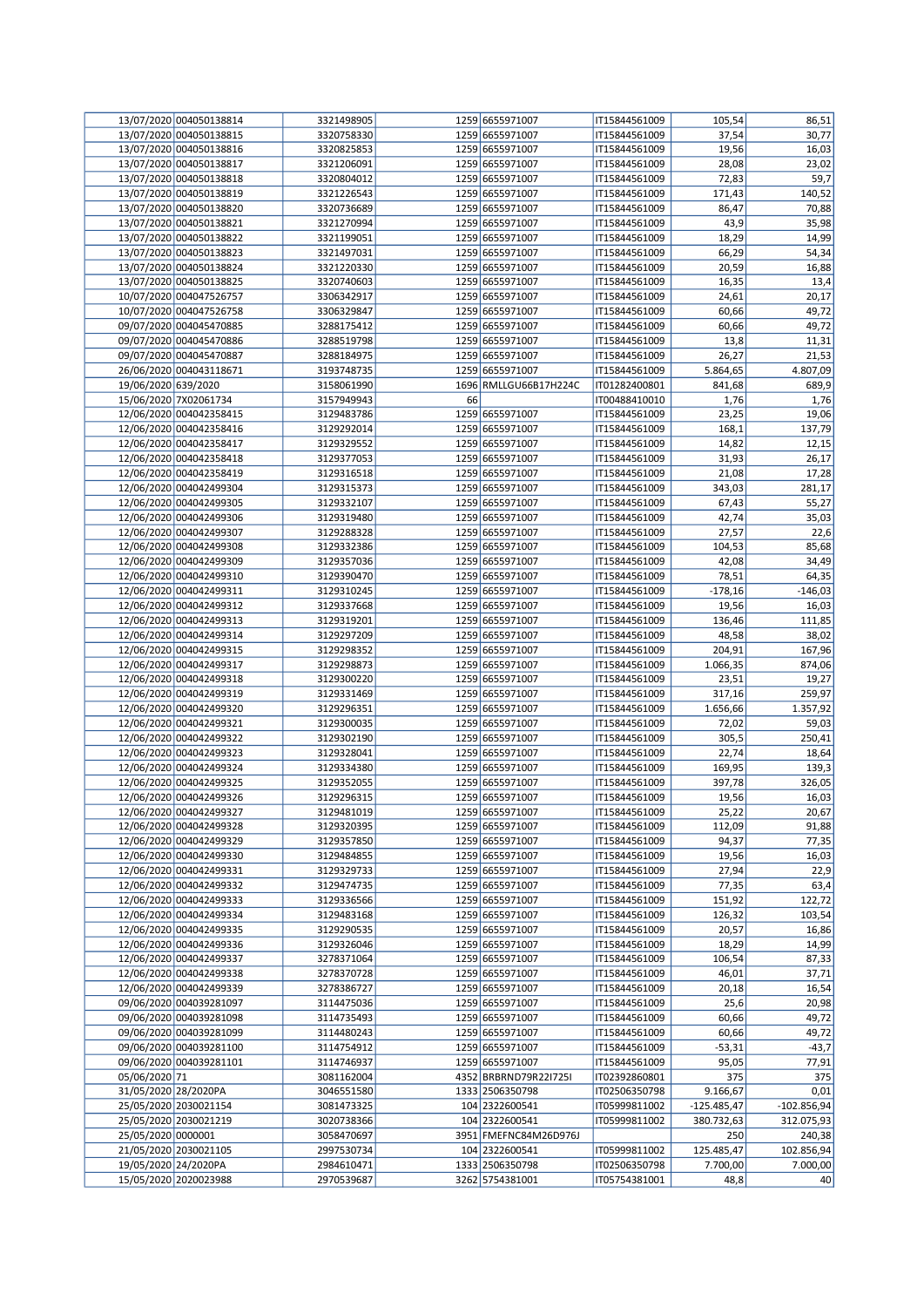|               | 15/05/2020 2020023989                              | 2970407779               |      | 3262 5754381001                    | IT05754381001                  | 36,6             | 30             |
|---------------|----------------------------------------------------|--------------------------|------|------------------------------------|--------------------------------|------------------|----------------|
|               | 15/05/2020 2020023990                              | 2970559802               |      | 3262 5754381001                    | IT05754381001                  | 116,14           | 95,2           |
|               | 14/05/2020 004035607680                            | 2967446730               |      | 1259 6655971007                    | IT15844561009                  | 8,81             | 4,68           |
|               | 14/05/2020 004035607681                            | 2967480072               |      | 1259 6655971007                    | IT15844561009                  | 100,26           | 69,48          |
|               | 14/05/2020 004035607682                            | 2967478107               |      | 1259 6655971007                    | IT15844561009                  | 5,46             | 2,82           |
|               | 14/05/2020 004035607683                            | 2967452834               |      | 1259 6655971007                    | IT15844561009                  | 11,12            | 5,3            |
|               | 14/05/2020 004035607684                            | 2967430321               |      | 1259 6655971007                    | IT15844561009                  | 15,46            | 11,02          |
|               | 14/05/2020 004035612318                            | 2967440137               |      | 1259 6655971007                    | IT15844561009                  | 34,96            | $-27,23$       |
|               | 14/05/2020 004035612319                            | 2967487266               |      | 1259 6655971007                    | IT15844561009                  | 5.420,35         | 4.303,20       |
|               | 14/05/2020 004035612320                            | 2967443933               |      | 1259 6655971007                    | IT15844561009                  | 31,69            | 6,92           |
|               | 14/05/2020 004035612321                            | 2967446154               |      | 1259 6655971007                    | IT15844561009                  | 20,5             | 9,18           |
|               | 14/05/2020 004035612322                            | 2967446982               |      | 1259 6655971007                    | IT15844561009                  | 2,08             | $-5,92$        |
|               | 14/05/2020 004035612323                            | 2967447756               |      | 1259 6655971007                    | IT15844561009                  | $-340,53$        | $-360,71$      |
|               | 14/05/2020 004035612324                            | 2967449567               |      | 1259 6655971007                    | IT15844561009                  | 25,72            | 8,38           |
|               | 14/05/2020 004035612325                            | 2967500943               |      | 1259 6655971007                    | IT15844561009                  | 63,88            | 44,74          |
|               | 14/05/2020 004035612326                            | 2967474203               |      | 1259 6655971007                    | IT15844561009                  | $-12,26$         | $-51,03$       |
|               | 14/05/2020 004035612327                            | 2967460232               |      | 1259 6655971007                    | IT15844561009                  | 2,08             | $-5,92$        |
|               | 14/05/2020 004035612328                            | 2967437249               |      | 1259 6655971007                    | IT15844561009                  | $-122,38$        | $-137,57$      |
|               | 14/05/2020 004035612329                            | 2967473657               |      | 1259 6655971007                    | IT15844561009                  | 42,95            | 31,39          |
|               | 14/05/2020 004035612330                            | 2967469239               |      | 1259 6655971007                    | IT15844561009                  | 158,06           | 110,5          |
|               | 14/05/2020 004035612331                            | 2967470996               |      | 1259 6655971007                    | IT15844561009                  | 6,35             | 5,08           |
|               | 14/05/2020 004035612332                            | 2967447915               |      | 1259 6655971007                    | IT15844561009                  | 851,65           | 623,56         |
|               | 14/05/2020 004035612333                            | 2967460260               |      | 1259 6655971007                    | IT15844561009                  | 7,32             | 2,19           |
|               | 14/05/2020 004035612334                            | 2967468656               |      | 1259 6655971007                    | IT15844561009                  | 478,16           | 347,23         |
|               | 14/05/2020 004035612335                            | 2967469539               |      | 1259 6655971007                    | IT15844561009                  | 3.435,91         | 2.630,04       |
|               | 14/05/2020 004035612336                            | 2967479792               |      | 1259 6655971007                    | IT15844561009                  | 94,64            | 64,87          |
|               | 14/05/2020 004035612337                            | 2967451867               |      | 1259 6655971007                    | IT15844561009                  | 276,82           | 214,2          |
|               | 14/05/2020 004035612338                            | 2967430834               |      | 1259 6655971007                    | IT15844561009                  | $-246,34$        | $-248,49$      |
|               | 14/05/2020 004035612339                            | 2967429470               |      | 1259 6655971007                    | IT15844561009                  | 151,87           | 120,67         |
|               | 14/05/2020 004035612340                            | 2967489890               |      | 1259 6655971007                    | IT15844561009                  | 387,21           | 309,76         |
|               | 14/05/2020 004035612341                            | 2967456023               |      | 1259 6655971007                    | IT15844561009                  | 2,86             | $-3,37$        |
|               | 14/05/2020 004035612342                            | 2967455978               |      | 1259 6655971007                    | IT15844561009                  | $-301,12$        | $-293,39$      |
|               | 14/05/2020 004035612343                            | 2967434715               |      | 1259 6655971007                    | IT15844561009                  | 284,2            | 213,89         |
|               | 14/05/2020 004035612344                            | 2967447034               |      | 1259 6655971007                    | IT15844561009                  | 67,85            | 42,91          |
|               | 14/05/2020 004035612345                            | 2967503630               |      | 1259 6655971007                    | IT15844561009                  | 2,86             | $-3,37$        |
|               | 14/05/2020 004035612346                            | 2967442907               |      | 1259 6655971007                    | IT15844561009                  | 6,32             | $-13,88$       |
|               | 14/05/2020 004035612347                            | 2967444780               |      | 1259 6655971007                    | IT15844561009                  | 28,62            | 4,4            |
|               | 14/05/2020 004035612348                            | 2967475315               |      | 1259 6655971007                    | IT15844561009                  | 143,16           | 104,64         |
|               | 14/05/2020 004035612349                            | 2967432056               |      | 1259 6655971007                    | IT15844561009                  | 63,96            | 33,37          |
|               | 14/05/2020 004035612350                            | 2967491794               |      | 1259 6655971007                    | IT15844561009                  | 2,89             | $-5,25$        |
|               | 14/05/2020 004035612351                            | 2967438926               |      | 1259 6655971007                    | IT15844561009                  | $-201,45$        | $-202,38$      |
|               | 14/05/2020 004035612352                            | 3278372276               |      | 1259 6655971007                    | IT15844561009                  | 135,53           | 111,09         |
|               | 14/05/2020 004035612353                            | 3278381063               |      | 1259 6655971007                    | IT15844561009                  | 69,04            | 56,59          |
|               | 14/05/2020 004035612354                            | 3278375927               |      | 1259 6655971007                    | IT15844561009                  | 22,66            | 18,57          |
|               | 13/05/2020 2030020661                              | 2959105008               |      | 104 2322600541                     | IT05999811002                  | 69,02            | 56,57          |
|               | 13/05/2020 2030020662                              | 2959100741               |      | 104 2322600541                     | IT05999811002                  | 138,03           | 113,14         |
|               | 13/05/2020 2030020663                              | 2959103107               |      | 104 2322600541                     | IT05999811002                  | 69,02            | 56,57          |
|               | 13/05/2020 2030020664                              | 2959103136               |      | 104 2322600541                     | IT05999811002                  | 138,03           | 113,14         |
|               | 09/05/2020 004031034044                            | 2941343384               |      | 1259 6655971007                    | IT15844561009                  | 77,65            | 63,65          |
|               | 09/05/2020 004031034045                            | 2941458715               |      | 1259 6655971007                    | IT15844561009                  | 60,66            | 49,72          |
|               | 09/05/2020 004031034046                            | 2941459032               |      | 1259 6655971007                    | IT15844561009                  | 60,66            | 49,72          |
|               | 09/05/2020 004031034047                            | 2941335042               |      | 1259 6655971007                    | IT15844561009                  | 80,91            | 66,32          |
|               | 09/05/2020 004031034048                            | 2941460751               |      | 1259 6655971007                    | IT15844561009                  | 60,66            | 49,72          |
|               | 04/05/2020 FATTPA 106_20                           | 2898323509               | 1223 |                                    | IT01207550805                  | 1.666,65         | 1.366,11       |
|               | 30/04/2020 2030016213                              | 2892715321               |      | 104 2322600541                     | IT05999811002                  | 45.805,40        | 37.545,41      |
|               | 30/04/2020 2030020105                              | 2907128952               |      | 104 2322600541                     | IT05999811002                  | 120,49           | 98,76          |
|               | 30/04/2020 2030020309                              | 2907123441               |      | 104 2322600541                     | IT05999811002                  | 80,81            | 66,24          |
|               | 30/04/2020 2030020310                              | 2907123458               |      | 104 2322600541                     | IT05999811002                  | 82,42            | 67,56          |
|               | 22/04/2020 700606-2020                             | 2873137496               |      | 2143 2605060926                    | IT02605060926                  | 412,99           | 338,79         |
| 16/04/2020 59 |                                                    | 2859097499               |      | 4319 2562770806                    | IT02562770806                  | 3.013,71         | 2.470,25       |
|               | 11/04/2020 004028027919                            | 2826597666               |      | 1259 6655971007                    | IT15844561009                  | 548,49           | 449,58         |
|               | 11/04/2020 004028027920                            | 2826523637               |      | 1259 6655971007                    | IT15844561009                  | 6.617,68         | 5.424,33       |
|               | 11/04/2020 004028027921                            | 2826603897               |      | 1259 6655971007                    | IT15844561009                  | 143,41           | 117,55         |
|               | 11/04/2020 004028027922                            | 2826583396               |      | 1259 6655971007                    | IT15844561009                  | 54,31            | 44,52          |
|               | 11/04/2020 004028027923                            | 2826569993               |      | 1259 6655971007                    | IT15844561009                  | 68,93            | 56,5           |
|               | 11/04/2020 004028027924<br>11/04/2020 004028027925 | 2826539505               |      | 1259 6655971007                    | IT15844561009                  | 161,88           | 132,69         |
|               | 11/04/2020 004028027926                            | 2826582345<br>2826601129 |      | 1259 6655971007<br>1259 6655971007 | IT15844561009<br>IT15844561009 | 105,15<br>107,88 | 86,19<br>88,43 |
|               | 11/04/2020 004028027927                            | 2825812759               |      | 1259 6655971007                    | IT15844561009                  | 156,7            | 128,44         |
|               | 11/04/2020 004028027928                            | 2826606287               |      | 1259 6655971007                    | IT15844561009                  | 34,35            | 26,35          |
|               | 11/04/2020 004028027929                            | 2826568850               |      | 1259 6655971007                    | IT15844561009                  | 117,21           | 96,07          |
|               | 11/04/2020 004028027930                            | 2826569924               |      | 1259 6655971007                    | IT15844561009                  | 62,64            | 49,54          |
|               | 11/04/2020 004028027931                            | 2826592712               |      | 1259 6655971007                    | IT15844561009                  | 239,56           | 196,36         |
|               |                                                    |                          |      |                                    |                                |                  |                |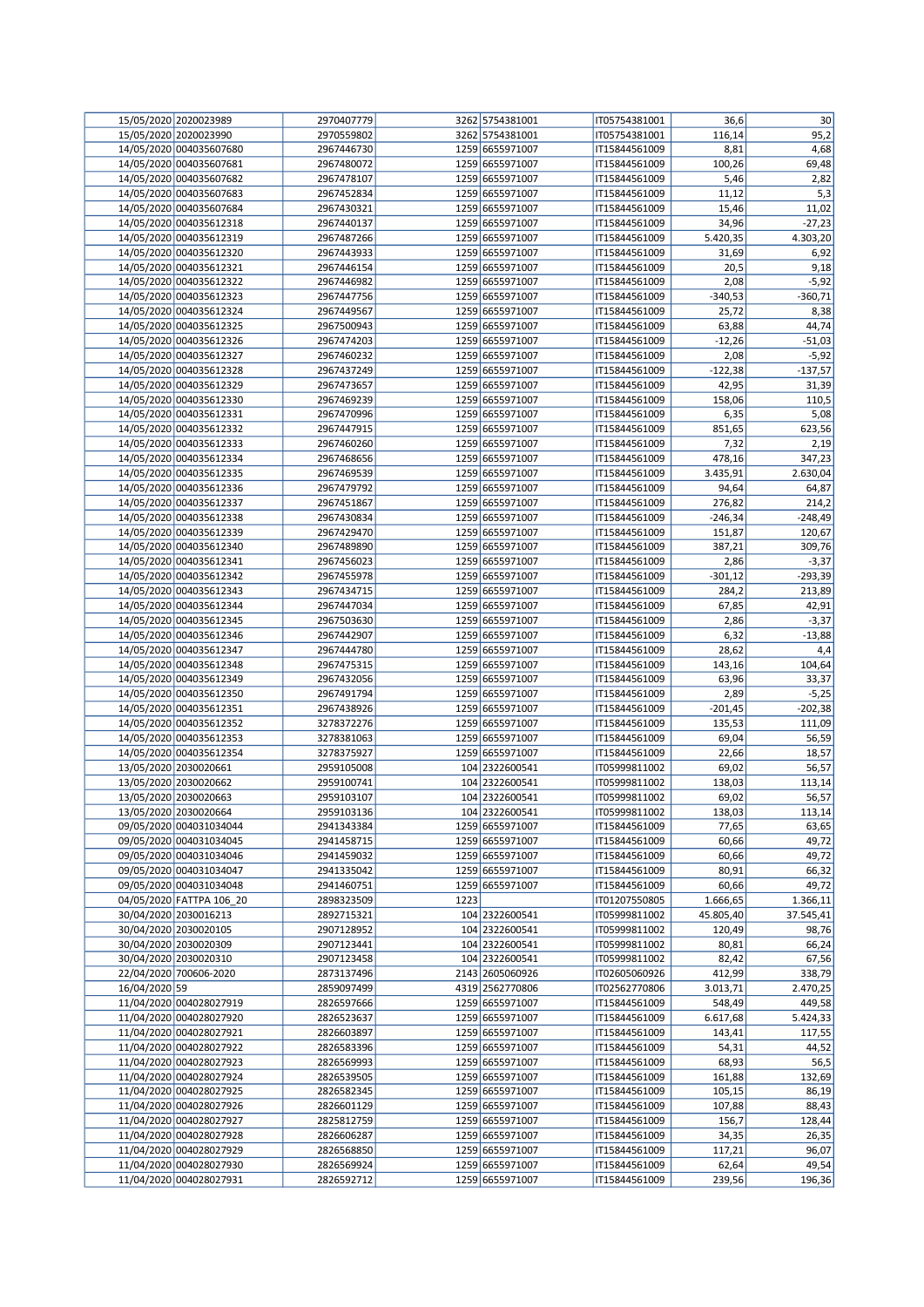|                 | 11/04/2020 004028027932 | 2826598637 |      | 1259 6655971007 | IT15844561009 | 2,03     | 1,66     |
|-----------------|-------------------------|------------|------|-----------------|---------------|----------|----------|
|                 | 11/04/2020 004028027933 | 2826594537 |      | 1259 6655971007 | IT15844561009 | 804,25   | 659,22   |
|                 | 11/04/2020 004028027934 | 2826597014 |      | 1259 6655971007 | IT15844561009 | 29,49    | 24,17    |
|                 | 11/04/2020 004028027935 | 2825832178 |      | 1259 6655971007 | IT15844561009 | 896,53   | 734,86   |
|                 |                         |            |      |                 |               |          |          |
|                 | 11/04/2020 004028027936 | 2826550771 |      | 1259 6655971007 | IT15844561009 | 5.159,25 | 4.228,89 |
|                 | 11/04/2020 004028027937 | 2825823653 |      | 1259 6655971007 | IT15844561009 | 123,76   | 101,44   |
|                 | 11/04/2020 004028027938 | 2826602184 |      | 1259 6655971007 | IT15844561009 | 425,85   | 349,06   |
|                 | 11/04/2020 004028027939 | 2826558164 |      | 1259 6655971007 | IT15844561009 | $-0,4$   | $-2,13$  |
|                 | 11/04/2020 004028027940 | 2826530342 |      | 1259 6655971007 | IT15844561009 | 204,75   | 167,83   |
|                 | 11/04/2020 004028027941 | 2826538419 |      | 1259 6655971007 | IT15844561009 | 452,1    | 370,57   |
|                 | 11/04/2020 004028027942 | 2825806137 |      | 1259 6655971007 | IT15844561009 | 34,57    | 28,34    |
|                 | 11/04/2020 004028027943 | 2826607255 |      | 1259 6655971007 | IT15844561009 | 101,16   | 82,92    |
|                 |                         |            |      |                 |               |          |          |
|                 | 11/04/2020 004028027944 | 2826556015 |      | 1259 6655971007 | IT15844561009 | 532,68   | 436,62   |
|                 | 11/04/2020 004028027945 | 2826598858 |      | 1259 6655971007 | IT15844561009 | 151,39   | 124,09   |
|                 | 11/04/2020 004028027946 | 2826532999 |      | 1259 6655971007 | IT15844561009 | 34,57    | 28,34    |
|                 | 11/04/2020 004028027947 | 2826582927 |      | 1259 6655971007 | IT15844561009 | 143,68   | 117,77   |
|                 | 11/04/2020 004028027948 | 2825812849 |      | 1259 6655971007 | IT15844561009 | 148,93   | 122,07   |
|                 | 11/04/2020 004028027949 | 2826537271 |      | 1259 6655971007 | IT15844561009 | 232,93   | 189,12   |
|                 | 11/04/2020 004028027950 | 2826592163 |      | 1259 6655971007 | IT15844561009 | 213,41   | 174,93   |
|                 | 11/04/2020 004028027951 | 2826575361 |      | 1259 6655971007 | IT15844561009 | 45,58    | 37,36    |
|                 |                         |            |      |                 |               |          |          |
|                 | 11/04/2020 004028027952 | 2826529553 |      | 1259 6655971007 | IT15844561009 | 5,15     | 4,22     |
|                 | 11/04/2020 004028151051 | 2825815078 |      | 1259 6655971007 | IT15844561009 | 24,28    | 19,9     |
|                 | 11/04/2020 004028151052 | 2826570305 |      | 1259 6655971007 | IT15844561009 | 197,51   | 161,89   |
|                 | 11/04/2020 004028151053 | 2826579208 |      | 1259 6655971007 | IT15844561009 | 17,02    | 13,95    |
|                 | 11/04/2020 004028151054 | 2826595401 |      | 1259 6655971007 | IT15844561009 | 64,11    | 52,55    |
|                 | 11/04/2020 004028151055 | 2825824611 |      | 1259 6655971007 | IT15844561009 | 28,79    | 23,6     |
|                 | 09/04/2020 0000007771   | 2804591670 |      | 618 493410583   | IT00907501001 | 1.376,88 | 1.128,59 |
|                 | 09/04/2020 004026281119 | 2817478010 |      | 1259 6655971007 | IT15844561009 | 709,49   | 581,55   |
|                 |                         |            |      |                 |               |          |          |
|                 | 09/04/2020 004026281120 | 2817473402 |      | 1259 6655971007 | IT15844561009 | 60,66    | 49,72    |
|                 | 09/04/2020 004026281121 | 2817468347 |      | 1259 6655971007 | IT15844561009 | 60,66    | 49,72    |
|                 | 09/04/2020 004026281122 | 2817511834 |      | 1259 6655971007 | IT15844561009 | 120,1    | 98,44    |
|                 | 09/04/2020 004026281123 | 2817484000 |      | 1259 6655971007 | IT15844561009 | 60,66    | 49,72    |
| 07/04/2020 6/PA |                         | 2838738509 | 380  |                 | IT00881780803 | 300      | 245,9    |
|                 | 01/04/2020 FATTPA 90_20 | 2761394588 | 1223 |                 | IT01207550805 | 1.666,65 | 1.366,11 |
|                 | 24/03/2020 700429-2020  | 2731649380 |      | 2143 2605060926 | IT02605060926 | 424,48   | 348,21   |
|                 | 13/03/2020 004021093321 | 2696425314 |      | 1259 6655971007 | IT15844561009 | 846,16   | 693,57   |
|                 | 13/03/2020 004021093322 |            |      | 1259 6655971007 | IT15844561009 |          | 5.537,27 |
|                 |                         | 2696467239 |      |                 |               | 6.755,47 |          |
|                 | 13/03/2020 004021093323 | 2696468503 |      | 1259 6655971007 | IT15844561009 | 144,63   | 118,55   |
|                 | 13/03/2020 004021093324 | 2696414672 |      | 1259 6655971007 | IT15844561009 | 62,68    | 51,38    |
|                 | 13/03/2020 004021093325 | 2696446718 |      | 1259 6655971007 | IT15844561009 | 106,82   | 87,56    |
|                 | 13/03/2020 004021093326 | 2696472175 |      | 1259 6655971007 | IT15844561009 | 257,92   | 211,41   |
|                 | 13/03/2020 004021093327 | 2696406770 |      | 1259 6655971007 | IT15844561009 | 145,78   | 119,49   |
|                 | 13/03/2020 004021093328 | 2696453223 |      | 1259 6655971007 | IT15844561009 | 82,39    | 67,53    |
|                 | 13/03/2020 004021093329 | 2696412572 |      | 1259 6655971007 | IT15844561009 | 391,56   | 320,95   |
|                 | 13/03/2020 004021093330 | 2696423753 |      | 1259 6655971007 | IT15844561009 | 44,35    | 36,35    |
|                 |                         |            |      |                 |               |          |          |
|                 | 13/03/2020 004021093331 | 2696488886 |      | 1259 6655971007 | IT15844561009 | 53,01    | 43,45    |
|                 | 13/03/2020 004021093332 | 2696419675 |      | 1259 6655971007 | IT15844561009 | 75,19    | 61,63    |
|                 | 13/03/2020 004021093333 | 2696451982 |      | 1259 6655971007 | IT15844561009 | 235,9    | 193,36   |
|                 | 13/03/2020 004021093334 | 2696429751 |      | 1259 6655971007 | IT15844561009 | 7,63     | 6,25     |
|                 | 13/03/2020 004021093335 | 2696463891 |      | 1259 6655971007 | IT15844561009 | 570,63   | 467,73   |
|                 | 13/03/2020 004021093336 | 2696445875 |      | 1259 6655971007 | IT15844561009 | 26,71    | 21,89    |
|                 | 13/03/2020 004021093337 | 2696444132 |      | 1259 6655971007 | IT15844561009 | 1.005,71 | 824,35   |
|                 | 13/03/2020 004021093338 | 2696454659 |      | 1259 6655971007 | IT15844561009 | 6.371,69 | 5.222,70 |
|                 | 13/03/2020 004021093339 | 2696471832 |      | 1259 6655971007 | IT15844561009 | 87,22    | 71,49    |
|                 |                         |            |      |                 |               |          |          |
|                 | 13/03/2020 004021093340 | 2696418598 |      | 1259 6655971007 | IT15844561009 | 378,96   | 310,62   |
|                 | 13/03/2020 004021093341 | 2696451995 |      | 1259 6655971007 | IT15844561009 | 9,91     | 8,12     |
|                 | 13/03/2020 004021093342 | 2696451869 |      | 1259 6655971007 | IT15844561009 | 183,17   | 150,14   |
|                 | 13/03/2020 004021093343 | 2696457486 |      | 1259 6655971007 | IT15844561009 | 446,26   | 365,79   |
|                 | 13/03/2020 004021093344 | 2696445370 |      | 1259 6655971007 | IT15844561009 | 34,57    | 28,34    |
|                 | 13/03/2020 004021093345 | 2696422369 |      | 1259 6655971007 | IT15844561009 | 79,09    | 64,83    |
|                 | 13/03/2020 004021093346 | 2696417764 |      | 1259 6655971007 | IT15844561009 | 424,52   | 347,97   |
|                 | 13/03/2020 004021093347 | 2696450538 |      | 1259 6655971007 | IT15844561009 | 193,85   | 158,89   |
|                 | 13/03/2020 004021093348 | 2696415293 |      | 1259 6655971007 | IT15844561009 | 34,57    |          |
|                 |                         |            |      |                 |               |          | 28,34    |
|                 | 13/03/2020 004021093349 | 2696476102 |      | 1259 6655971007 | IT15844561009 | 110,69   | 90,73    |
|                 | 13/03/2020 004021093350 | 2696449093 |      | 1259 6655971007 | IT15844561009 | 138,74   | 113,72   |
|                 | 13/03/2020 004021093351 | 2696485570 |      | 1259 6655971007 | IT15844561009 | 251,82   | 206,41   |
|                 | 13/03/2020 004021093352 | 2696430037 |      | 1259 6655971007 | IT15844561009 | 189,15   | 155,04   |
|                 | 13/03/2020 004021093353 | 2696490840 |      | 1259 6655971007 | IT15844561009 | 45,45    | 37,25    |
|                 | 13/03/2020 004021093354 | 2696443170 |      | 1259 6655971007 | IT15844561009 | 5,15     | 4,22     |
|                 | 13/03/2020 004021281646 | 2696442565 |      | 1259 6655971007 | IT15844561009 | 23,7     | 19,43    |
|                 | 13/03/2020 004021281647 | 2696460535 |      | 1259 6655971007 | IT15844561009 | 205,85   | 168,73   |
|                 |                         |            |      |                 |               |          |          |
|                 | 13/03/2020 004021281648 | 2696411893 |      | 1259 6655971007 | IT15844561009 | 17,18    | 14,08    |
|                 | 13/03/2020 004021281649 | 2696447496 |      | 1259 6655971007 | IT15844561009 | 68,34    | 56,02    |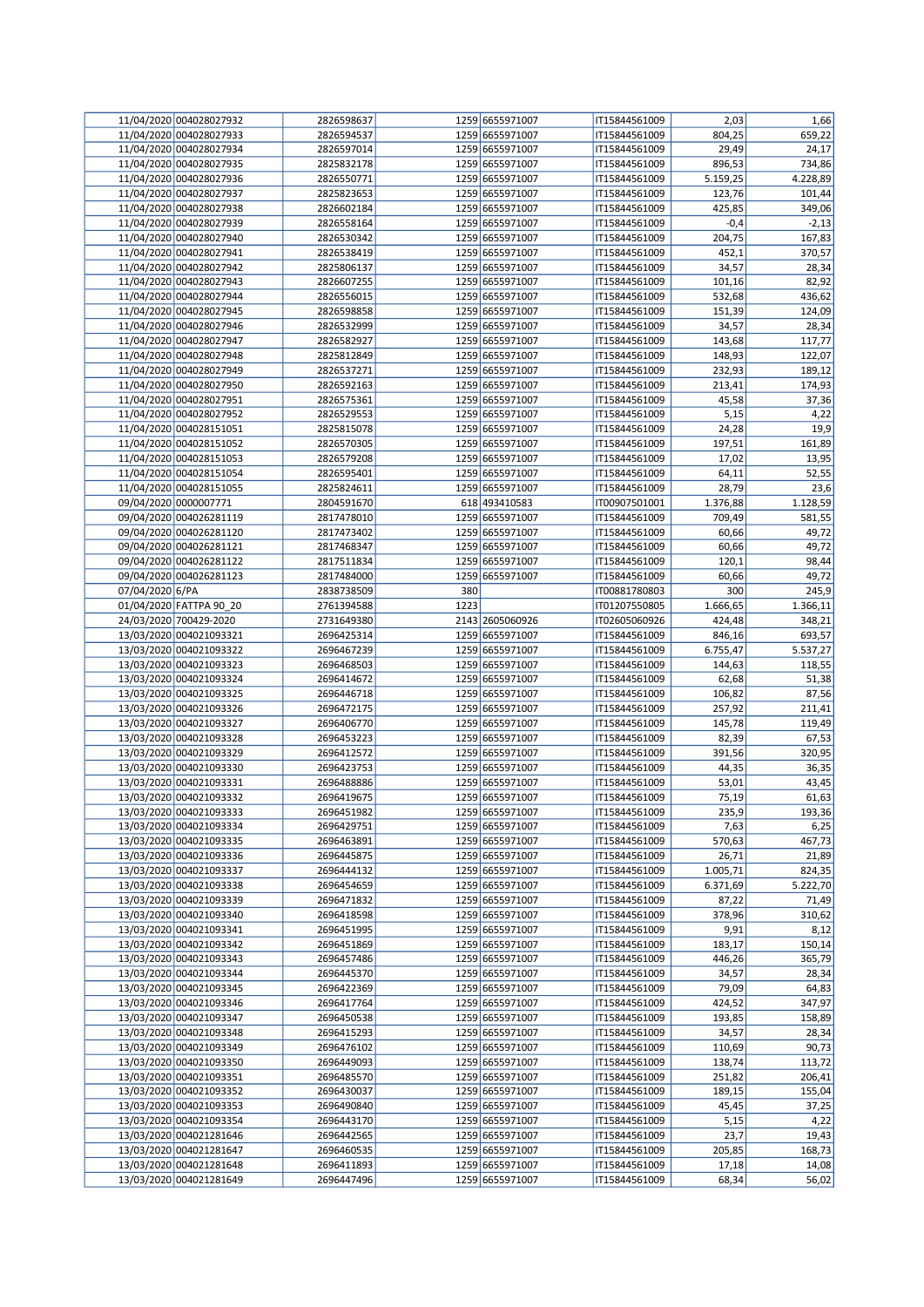|                    | 13/03/2020 004021281650 | 2696439195 |      | 1259 6655971007 | IT15844561009 | 31,21       | 25,58       |
|--------------------|-------------------------|------------|------|-----------------|---------------|-------------|-------------|
|                    | 10/03/2020 004018619719 | 2687615853 |      | 1259 6655971007 | IT15844561009 | 697,89      | 572,04      |
|                    | 10/03/2020 004018619720 | 2687592076 |      | 1259 6655971007 | IT15844561009 | 60,66       | 49,72       |
|                    | 08/03/2020 004016192515 | 2658262409 |      | 1259 6655971007 | IT15844561009 | 60,66       | 49,72       |
|                    | 08/03/2020 004016192516 | 2658292608 |      | 1259 6655971007 | IT15844561009 | 345,91      | 301,84      |
|                    | 08/03/2020 004016192517 | 2658265803 |      | 1259 6655971007 | IT15844561009 | 825,21      | 676,4       |
|                    | 05/03/2020 9201004746   | 2671103993 |      | 318 6359501001  | IT06359501001 | 676,05      | 676,05      |
|                    |                         |            |      |                 |               |             |             |
|                    | 03/03/2020 8201014209   | 2620908971 |      | 681 1585570581  | IT01008081000 | 639         | 639         |
|                    | 03/03/2020 FATTPA 71_20 | 2615541231 | 1223 |                 | IT01207550805 | 1.666,65    | 1.366,11    |
|                    | 29/02/2020 2030008708   | 2642873286 |      | 104 2322600541  | IT05999811002 | 80,81       | 66,24       |
|                    | 29/02/2020 2030008716   | 2642873376 |      | 104 2322600541  | IT05999811002 | 82,42       | 67,56       |
|                    | 29/02/2020 2030008722   | 2642898632 |      | 104 2322600541  | IT05999811002 | 120,49      | 98,76       |
|                    | 25/02/2020 700311-2020  | 2577841140 |      | 2143 2605060926 | IT02605060926 | 280,7       | 231,25      |
|                    | 20/02/2020 004014208772 | 2554356479 |      | 1259 6655971007 | IT15844561009 | 7.157,01    | 5.866,40    |
| 17/02/2020 41/B/PA |                         | 2532302091 |      | 4200 2680470271 | IT02680470271 | 43,92       | 43,92       |
|                    | 12/02/2020 004013740862 | 2519310474 |      | 1259 6655971007 | IT15844561009 | 1.009,57    | 827,52      |
|                    |                         |            |      |                 |               |             | 5.588,99    |
|                    | 12/02/2020 004013740863 | 2519308857 |      | 1259 6655971007 | IT15844561009 | 6.818,57    |             |
|                    | 12/02/2020 004013740864 | 2519414441 |      | 1259 6655971007 | IT15844561009 | 446,4       | 365,9       |
|                    | 12/02/2020 004013740865 | 2519392493 |      | 1259 6655971007 | IT15844561009 | 159,12      | 130,43      |
|                    | 12/02/2020 004013740866 | 2519457075 |      | 1259 6655971007 | IT15844561009 | 135,29      | 110,89      |
|                    | 12/02/2020 004013740867 | 2519415354 |      | 1259 6655971007 | IT15844561009 | 312,64      | 256,26      |
|                    | 12/02/2020 004013740868 | 2519315500 |      | 1259 6655971007 | IT15844561009 | 199,92      | 163,87      |
|                    | 12/02/2020 004013740869 | 2519365330 |      | 1259 6655971007 | IT15844561009 | 70,87       | 58,09       |
|                    | 12/02/2020 004013740870 | 2519443425 |      | 1259 6655971007 | IT15844561009 | 477,76      | 391,61      |
|                    | 12/02/2020 004013740871 | 2519367245 |      | 1259 6655971007 | IT15844561009 | 183,06      | 150,05      |
|                    | 12/02/2020 004013740872 | 2519311011 |      | 1259 6655971007 | IT15844561009 |             | 5,96        |
|                    | 12/02/2020 004013740873 |            |      |                 |               | 7,27        |             |
|                    |                         | 2519391253 |      | 1259 6655971007 | IT15844561009 | 71,94       | 57,16       |
|                    | 12/02/2020 004013740874 | 2519247032 |      | 1259 6655971007 | IT15844561009 | 283,78      | 232,61      |
|                    | 12/02/2020 004013740875 | 2519407661 |      | 1259 6655971007 | IT15844561009 | 7,89        | 6,47        |
|                    | 12/02/2020 004013740876 | 2519393321 |      | 1259 6655971007 | IT15844561009 | 603,96      | 495,05      |
|                    | 12/02/2020 004013740877 | 2519407865 |      | 1259 6655971007 | IT15844561009 | 27          | 22,13       |
|                    | 12/02/2020 004013740878 | 2519437030 |      | 1259 6655971007 | IT15844561009 | 1.459,86    | 1.196,61    |
|                    | 12/02/2020 004013740879 | 2519302942 |      | 1259 6655971007 | IT15844561009 | 7.950,08    | 6.516,46    |
|                    | 12/02/2020 004013740880 | 2519401218 |      | 1259 6655971007 | IT15844561009 | 143,81      | 117,88      |
|                    | 12/02/2020 004013740881 | 2519370078 |      | 1259 6655971007 | IT15844561009 | 519,16      | 425,54      |
|                    | 12/02/2020 004013740882 |            |      | 1259 6655971007 |               |             | 164,86      |
|                    |                         | 2519264417 |      |                 | IT15844561009 | 201,13      |             |
|                    | 12/02/2020 004013740883 | 2519436846 |      | 1259 6655971007 | IT15844561009 | 476,91      | 390,91      |
|                    | 12/02/2020 004013740884 | 2519394472 |      | 1259 6655971007 | IT15844561009 | 34,57       | 28,34       |
|                    | 12/02/2020 004013740885 | 2519308634 |      | 1259 6655971007 | IT15844561009 | 172,34      | 141,26      |
|                    | 12/02/2020 004013740886 | 2519440115 |      | 1259 6655971007 | IT15844561009 | 187,18      | 153,43      |
|                    | 12/02/2020 004013740887 | 2519306654 |      | 1259 6655971007 | IT15844561009 | 201,19      | 164,91      |
|                    | 12/02/2020 004013740888 | 2519337601 |      | 1259 6655971007 | IT15844561009 | 34,57       | 28,34       |
|                    | 12/02/2020 004013740889 | 2519376130 |      | 1259 6655971007 | IT15844561009 | 111,86      | 91,69       |
|                    | 12/02/2020 004013740890 | 2519303270 |      | 1259 6655971007 | IT15844561009 | 187,58      | 153,75      |
|                    | 12/02/2020 004013740891 | 2519388491 |      | 1259 6655971007 | IT15844561009 |             | 215,36      |
|                    |                         |            |      |                 |               | 264,94      |             |
|                    | 12/02/2020 004013740892 | 2519373002 |      | 1259 6655971007 | IT15844561009 | 447,44      | 366,75      |
|                    | 12/02/2020 004013740893 | 2519262444 |      | 1259 6655971007 | IT15844561009 | 45,26       | 37,1        |
|                    | 12/02/2020 004013740894 | 2519263478 |      | 1259 6655971007 | IT15844561009 | 9,04        | 7,41        |
|                    | 12/02/2020 004014016558 | 2519383803 |      | 1259 6655971007 | IT15844561009 | 26,21       | 21,48       |
|                    | 12/02/2020 004014016559 | 2519372292 |      | 1259 6655971007 | IT15844561009 | 244,43      | 200,35      |
|                    | 12/02/2020 004014016560 | 2519294482 |      | 1259 6655971007 | IT15844561009 | 35,69       | 29,25       |
|                    | 12/02/2020 004014016561 | 2519371309 |      | 1259 6655971007 | IT15844561009 | 69,85       | 57,25       |
|                    | 12/02/2020 004014016562 | 2519384449 |      | 1259 6655971007 | IT15844561009 | 37,22       | 30,51       |
|                    | 08/02/2020 004010313857 | 2497149656 |      | 1259 6655971007 | IT15844561009 | 729,13      | 636,76      |
|                    | 08/02/2020 004010313858 | 2497140717 |      | 1259 6655971007 | IT15844561009 | 60,66       | 49,72       |
|                    | 08/02/2020 004010313859 | 2497154131 |      | 1259 6655971007 | IT15844561009 | 56,27       | 45,73       |
|                    |                         |            |      |                 |               |             |             |
|                    | 08/02/2020 004010313860 | 2497162568 |      | 1259 6655971007 | IT15844561009 | 281,45      | 251,51      |
|                    | 08/02/2020 004010313861 | 2497146867 |      | 1259 6655971007 | IT15844561009 | 1.241,53    | 1.056,76    |
|                    | 03/02/2020 FATTPA 37 20 | 2432179881 | 1223 |                 | IT01207550805 | 1.666,65    | 1.366,11    |
|                    | 03/02/2020 FATTPA 9_20  | 2436916858 |      | 2746 2586850808 | IT02586850808 | $-3.269,60$ | $-2.680,00$ |
|                    | 31/01/2020 422010019447 | 2453584929 |      | 3407 2221101203 | IT03819031208 | 17,98       | 17,98       |
|                    | 31/01/2020 422010019448 | 2453478826 |      | 3407 2221101203 | IT03819031208 | 1.036,14    | 1.036,14    |
|                    | 31/01/2020 422010019449 | 2453590010 |      | 3407 2221101203 | IT03819031208 | 207,68      | 207,68      |
|                    | 31/01/2020 422010019450 | 2453532172 |      | 3407 2221101203 | IT03819031208 | 44,36       | 44,36       |
|                    | 31/01/2020 422010019451 | 2453530433 |      | 3407 2221101203 | IT03819031208 | 18,18       | 18,18       |
|                    | 31/01/2020 422010019452 | 2453481616 |      | 3407 2221101203 | IT03819031208 | 57,39       | 57,39       |
|                    | 31/01/2020 422010019453 |            |      | 3407 2221101203 |               |             |             |
|                    |                         | 2453480416 |      |                 | IT03819031208 | 584,67      | 584,67      |
|                    | 31/01/2020 422010019454 | 2453477147 |      | 3407 2221101203 | IT03819031208 | 224,68      | 224,68      |
|                    | 31/01/2020 422010019455 | 2453478327 |      | 3407 2221101203 | IT03819031208 | 208,61      | 208,61      |
|                    | 31/01/2020 422010019456 | 2453474048 |      | 3407 2221101203 | IT03819031208 | 93,41       | 93,41       |
|                    |                         |            |      |                 |               |             |             |
|                    | 31/01/2020 422010019457 | 2453473425 |      | 3407 2221101203 | IT03819031208 | 33,08       | 33,08       |
|                    | 31/01/2020 422010019458 | 2453589070 |      | 3407 2221101203 | IT03819031208 | 62,27       | 62,27       |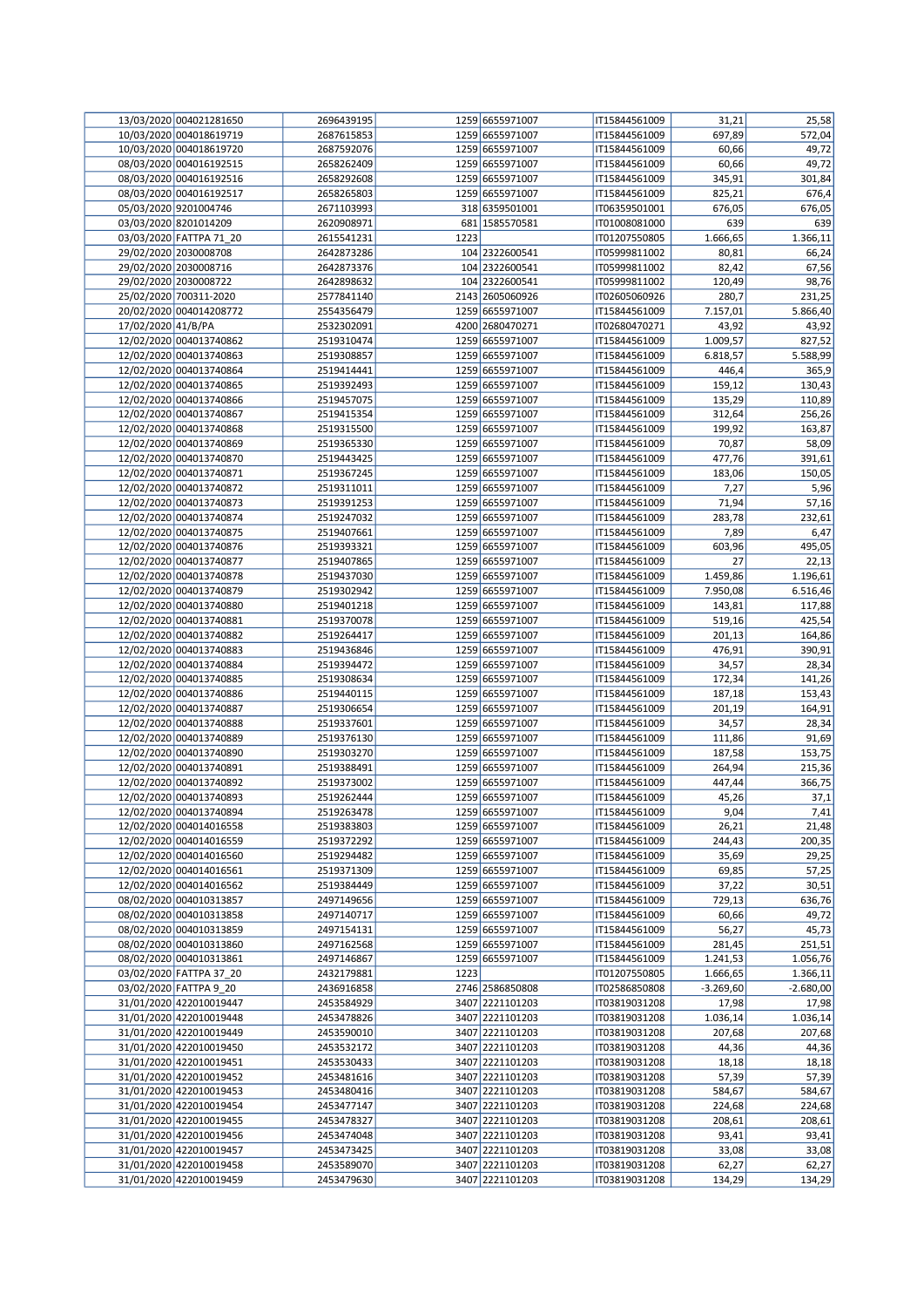| 29/01/2020 3         |                         | 2429521519 | 4252 |                       | IT02955010802 | $-1.550,00$ | $-1.550,00$ |
|----------------------|-------------------------|------------|------|-----------------------|---------------|-------------|-------------|
| 29/01/2020 4         |                         | 2414543341 | 4252 |                       | IT02955010802 | 1.550,00    | 1.270,49    |
|                      |                         |            |      |                       |               |             |             |
|                      | 28/01/2020 004007228406 | 2414269262 |      | 1259 6655971007       | IT15844561009 | 3,56        | 2,92        |
| 27/01/2020 23        |                         | 2391639606 |      | 4095 3563130719       | IT03563130719 | 782,88      | 0,01        |
|                      | 23/01/2020 700081-2020  | 2389751633 |      | 2143 2605060926       | IT02605060926 | 331,88      | 273,2       |
| 20/01/2020 1         |                         | 2440730057 |      | 4272 LPRRCR72R10D976L | IT02020370801 | 150         | 124,8       |
| 20/01/2020 2         |                         | 2381834590 |      | 4272 LPRRCR72R10D976L | IT02020370801 | 640,35      | 570,35      |
|                      |                         |            |      |                       |               |             |             |
|                      | 15/01/2020 004006653419 | 2345950233 |      | 1259 6655971007       | IT15844561009 | 729,06      | 597,59      |
|                      | 15/01/2020 004006653420 | 2345956844 |      | 1259 6655971007       | IT15844561009 | 6.907,92    | 5.662,23    |
|                      | 15/01/2020 004006653421 | 2345858173 |      | 1259 6655971007       | IT15844561009 | 643,29      | 527,29      |
|                      | 15/01/2020 004006653422 | 2345962516 |      | 1259 6655971007       | IT15844561009 | 289,55      | 237,34      |
|                      | 15/01/2020 004006653423 | 2345917860 |      | 1259 6655971007       | IT15844561009 | 132,83      | 108,88      |
|                      |                         |            |      |                       |               |             |             |
|                      | 15/01/2020 004006653424 | 2345953092 |      | 1259 6655971007       | IT15844561009 | 273,48      | 224,16      |
|                      | 15/01/2020 004006653425 | 2345960463 |      | 1259 6655971007       | IT15844561009 | 171,85      | 140,86      |
|                      | 15/01/2020 004006653426 | 2345921876 |      | 1259 6655971007       | IT15844561009 | 73,94       | 60,61       |
|                      | 15/01/2020 004006653427 | 2345911902 |      | 1259 6655971007       | IT15844561009 | 444,07      | 363,99      |
|                      |                         |            |      |                       |               |             | 142,41      |
|                      | 15/01/2020 004006653428 | 2345923808 |      | 1259 6655971007       | IT15844561009 | 173,74      |             |
|                      | 15/01/2020 004006653429 | 2345929173 |      | 1259 6655971007       | IT15844561009 | 8,71        | 7,14        |
|                      | 15/01/2020 004006653430 | 2345849302 |      | 1259 6655971007       | IT15844561009 | 85,5        | 70,08       |
|                      | 15/01/2020 004006653431 | 2345915363 |      | 1259 6655971007       | IT15844561009 | 289,51      | 237,3       |
|                      | 15/01/2020 004006653432 | 2345965306 |      | 1259 6655971007       | IT15844561009 | 8,58        | 7,03        |
|                      | 15/01/2020 004006653433 | 2345923287 |      | 1259 6655971007       | IT15844561009 | 779,9       |             |
|                      |                         |            |      |                       |               |             | 639,26      |
|                      | 15/01/2020 004006653434 | 2345954066 |      | 1259 6655971007       | IT15844561009 | 31,85       | 26,11       |
|                      | 15/01/2020 004006653435 | 2345915421 |      | 1259 6655971007       | IT15844561009 | 1.139,48    | 934         |
|                      | 15/01/2020 004006653436 | 2345918512 |      | 1259 6655971007       | IT15844561009 | 7.310,44    | 5.992,16    |
|                      | 15/01/2020 004006653437 | 2345910917 |      | 1259 6655971007       | IT15844561009 | 141,73      | 116,17      |
|                      | 15/01/2020 004006653438 |            |      | 1259 6655971007       | IT15844561009 |             | 369,2       |
|                      |                         | 2345929546 |      |                       |               | 450,42      |             |
|                      | 15/01/2020 004006653439 | 2345920425 |      | 1259 6655971007       | IT15844561009 | 730,08      | 598,43      |
|                      | 15/01/2020 004006653440 | 2345922255 |      | 1259 6655971007       | IT15844561009 | 169,26      | 138,74      |
|                      | 15/01/2020 004006653441 | 2345924463 |      | 1259 6655971007       | IT15844561009 | 508,42      | 416,74      |
|                      | 15/01/2020 004006653442 | 2345857515 |      | 1259 6655971007       | IT15844561009 | 38,2        | 31,31       |
|                      |                         |            |      |                       |               |             |             |
|                      | 15/01/2020 004006653443 | 2345916364 |      | 1259 6655971007       | IT15844561009 | 61,37       | 50,3        |
|                      | 15/01/2020 004006653444 | 2345923347 |      | 1259 6655971007       | IT15844561009 | 281,23      | 230,52      |
|                      | 15/01/2020 004006653445 | 2345921645 |      | 1259 6655971007       | IT15844561009 | 188,95      | 154,88      |
|                      | 15/01/2020 004006653446 | 2345924930 |      | 1259 6655971007       | IT15844561009 | 38,2        | 31,31       |
|                      | 15/01/2020 004006653447 | 2345923029 |      | 1259 6655971007       | IT15844561009 | 122,68      | 100,56      |
|                      |                         |            |      |                       |               |             |             |
|                      | 15/01/2020 004006653448 | 2345918495 |      | 1259 6655971007       | IT15844561009 | 195,26      | 160,05      |
|                      | 15/01/2020 004006653449 | 2345865834 |      | 1259 6655971007       | IT15844561009 | 285,99      | 234,42      |
|                      | 15/01/2020 004006653450 | 2345960030 |      | 1259 6655971007       | IT15844561009 | 133,39      | 109,34      |
|                      | 15/01/2020 004006653451 | 2345917928 |      | 1259 6655971007       | IT15844561009 | 50,18       | 41,13       |
|                      | 15/01/2020 004006653452 | 2345915073 |      | 1259 6655971007       | IT15844561009 | 5,58        | 4,57        |
|                      |                         |            |      |                       |               |             |             |
|                      | 15/01/2020 004006831042 | 2345910735 |      | 1259 6655971007       | IT15844561009 | 26,55       | 21,76       |
|                      | 15/01/2020 004006831043 | 2345860987 |      | 1259 6655971007       | IT15844561009 | 259,02      | 212,31      |
|                      | 15/01/2020 004006831044 | 2345914972 |      | 1259 6655971007       | IT15844561009 | 30,88       | 25,31       |
|                      | 15/01/2020 004006831045 | 2345962556 |      | 1259 6655971007       | IT15844561009 | 75,24       | 61,67       |
|                      | 15/01/2020 004006831046 | 2345953161 |      | 1259 6655971007       | IT15844561009 | 38,41       | 31,48       |
|                      |                         |            |      |                       |               |             |             |
|                      | 11/01/2020 004003011076 | 2328599307 |      | 1259 6655971007       | IT15844561009 | 574,95      | 471,27      |
|                      | 11/01/2020 004003011077 | 2328474120 |      | 1259 6655971007       | IT15844561009 | 57,66       | 47,26       |
|                      | 11/01/2020 004003011078 | 2328629300 |      | 1259 6655971007       | IT15844561009 | 62,05       | 51,25       |
|                      | 11/01/2020 004003011079 | 2328635298 |      | 1259 6655971007       | IT15844561009 | 252,59      | 207,04      |
|                      | 11/01/2020 004003011080 | 2328589375 |      | 1259 6655971007       | IT15844561009 | -367,79     | $-301,47$   |
|                      | 11/01/2020 004003011081 |            |      |                       |               |             |             |
|                      |                         | 2328617517 |      | 1259 6655971007       | IT15844561009 | 13,03       | 10,68       |
|                      | 08/01/2020 FATTPA 1_20  | 2286733996 |      | 2746 2586850808       | IT02586850808 | 3.269,60    | 2.680,00    |
|                      | 07/01/2020 FATTPA 15_20 | 2276425529 | 1223 |                       | IT01207550805 | 1.666,65    | 1.366,11    |
| 31/12/2019 000310/PA |                         | 2280503234 |      | 273 2386040790        | IT02091520805 | 7.400,00    | 7.400,00    |
| 30/12/2019 000292/PA |                         | 2240017037 |      | 273 2386040790        | IT02091520805 | 17.600,00   | 11.022,10   |
| 30/12/2019 1404      |                         | 2238469572 |      | 4090 2052720808       | IT02052720808 | 1.891,00    | 1.550,00    |
|                      |                         |            |      |                       |               |             |             |
| 28/12/2019 53        |                         | 2233933525 | 4252 |                       | IT02955010802 | 1.550,00    | 1.550,00    |
|                      | 11/12/2019 003082140793 | 2156796779 |      | 1259 6655971007       | IT15844561009 | 28,39       | 23,27       |
|                      | 11/12/2019 003082140794 | 2157499271 |      | 1259 6655971007       | IT15844561009 | 13,03       | 10,68       |
|                      | 11/12/2019 003083134313 | 2156410987 |      | 1259 6655971007       | IT15844561009 | 719,78      | 589,98      |
|                      | 11/12/2019 003083134314 | 2156431406 |      | 1259 6655971007       | IT15844561009 | 6.830,91    | 5.599,11    |
|                      |                         |            |      |                       |               |             |             |
|                      | 11/12/2019 003083134315 | 2155528577 |      | 1259 6655971007       | IT15844561009 | 568,79      | 466,22      |
|                      | 11/12/2019 003083134316 | 2156477877 |      | 1259 6655971007       | IT15844561009 | 196,14      | 160,77      |
|                      | 11/12/2019 003083134317 | 2156396530 |      | 1259 6655971007       | IT15844561009 | 136,95      | 112,25      |
|                      | 11/12/2019 003083134318 | 2156424708 |      | 1259 6655971007       | IT15844561009 | 215,35      | 176,52      |
|                      | 11/12/2019 003083134319 | 2156426401 |      | 1259 6655971007       | IT15844561009 | 196,22      | 160,84      |
|                      | 11/12/2019 003083134320 | 2155512628 |      | 1259 6655971007       | IT15844561009 | 76,85       | 62,99       |
|                      |                         |            |      |                       |               |             |             |
|                      | 11/12/2019 003083134321 | 2156390024 |      | 1259 6655971007       | IT15844561009 | 506,06      | 414,8       |
|                      | 11/12/2019 003083134322 | 2156419752 |      | 1259 6655971007       | IT15844561009 | 148,7       | 120,08      |
|                      | 11/12/2019 003083134323 | 2156420385 |      | 1259 6655971007       | IT15844561009 | 40,2        | 32,95       |
|                      | 11/12/2019 003083134324 | 2156402293 |      | 1259 6655971007       | IT15844561009 | 78,21       | 64,11       |
|                      | 11/12/2019 003083134325 | 2156482118 |      | 1259 6655971007       | IT15844561009 | 287,16      | 235,38      |
|                      |                         |            |      |                       |               |             |             |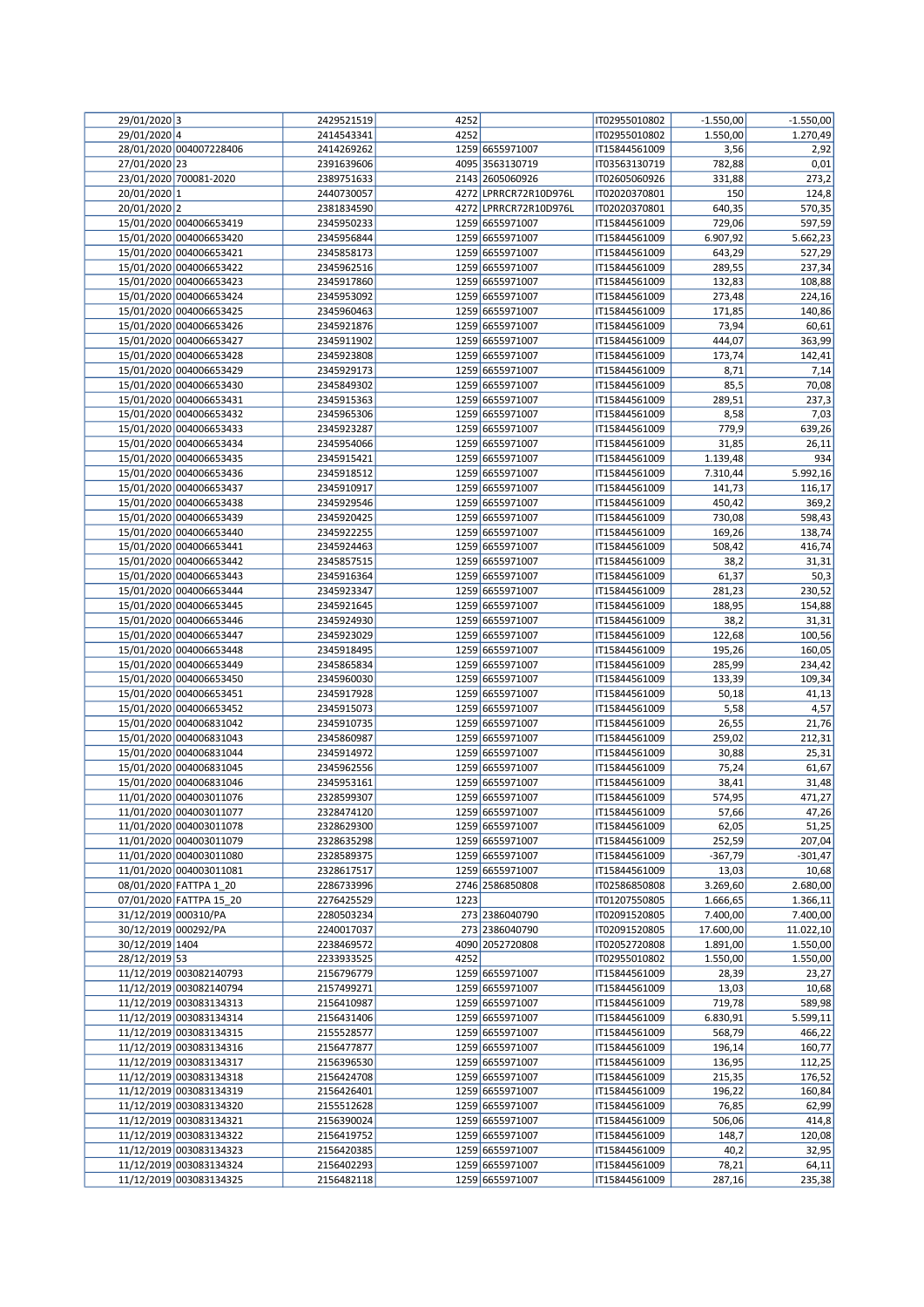|                       | 11/12/2019 003083134326 | 2155531911 | 1259 6655971007       | IT15844561009 | 87,27     | 71,53     |
|-----------------------|-------------------------|------------|-----------------------|---------------|-----------|-----------|
|                       | 11/12/2019 003083134327 | 2156436917 | 1259 6655971007       | IT15844561009 | 638,72    | 523,54    |
|                       | 11/12/2019 003083134328 | 2156407351 | 1259 6655971007       | IT15844561009 | 29,96     | 24,56     |
|                       | 11/12/2019 003083134329 | 2156409472 | 1259 6655971007       | IT15844561009 | 754,33    | 618,3     |
|                       | 11/12/2019 003083134330 | 2156488401 | 1259 6655971007       | IT15844561009 | 7.898,11  | 6.473,86  |
|                       | 11/12/2019 003083134331 | 2156420663 | 1259 6655971007       | IT15844561009 | 109,8     | 90        |
|                       | 11/12/2019 003083134332 | 2156421516 | 1259 6655971007       | IT15844561009 | 351,51    |           |
|                       |                         |            |                       |               |           | 288,12    |
|                       | 11/12/2019 003083134333 | 2156415028 | 1259 6655971007       | IT15844561009 | 643,64    | 527,57    |
|                       | 11/12/2019 003083134334 | 2155506112 | 1259 6655971007       | IT15844561009 | 211,77    | 173,58    |
|                       | 11/12/2019 003083134335 | 2155508756 | 1259 6655971007       | IT15844561009 | 569,5     | 466,8     |
|                       | 11/12/2019 003083134336 | 2156436022 | 1259 6655971007       | IT15844561009 | 38,2      | 31,31     |
|                       | 11/12/2019 003083134337 | 2156439460 | 1259 6655971007       | IT15844561009 | 55,61     | 45,58     |
|                       | 11/12/2019 003083134338 | 2156406496 | 1259 6655971007       | IT15844561009 | 219,92    | 180,26    |
|                       | 11/12/2019 003083134339 | 2156434235 | 1259 6655971007       | IT15844561009 | 181,46    | 148,74    |
|                       | 11/12/2019 003083134340 | 2156447563 | 1259 6655971007       | IT15844561009 | 38,2      | 31,31     |
|                       | 11/12/2019 003083134341 | 2156385891 | 1259 6655971007       | IT15844561009 | 132,68    | 108,75    |
|                       |                         |            |                       |               |           |           |
|                       | 11/12/2019 003083134342 | 2156508450 | 1259 6655971007       | IT15844561009 | 134,29    | 110,07    |
|                       | 11/12/2019 003083134343 | 2156405567 | 1259 6655971007       | IT15844561009 | 250,85    | 203,81    |
|                       | 11/12/2019 003083134344 | 2156401151 | 1259 6655971007       | IT15844561009 | 131,36    | 107,67    |
|                       | 11/12/2019 003083134345 | 2155471575 | 1259 6655971007       | IT15844561009 | 49,97     | 40,96     |
|                       | 11/12/2019 003083134346 | 2156514754 | 1259 6655971007       | IT15844561009 | 90,1      | 73,85     |
|                       | 11/12/2019 003083208833 | 2155528327 | 1259 6655971007       | IT15844561009 | 26,34     | 21,59     |
|                       | 11/12/2019 003083208834 | 2156428018 | 1259 6655971007       | IT15844561009 | 268,46    | 220,05    |
|                       | 11/12/2019 003083208835 | 2156404133 | 1259 6655971007       | IT15844561009 | 16,07     | 13,17     |
|                       | 11/12/2019 003083208836 | 2156476549 | 1259 6655971007       | IT15844561009 | 72,72     | 59,61     |
|                       | 11/12/2019 003083208837 |            |                       |               |           |           |
|                       |                         | 2155467028 | 1259 6655971007       | IT15844561009 | 36,93     | 30,27     |
|                       | 09/12/2019 003081325220 | 2134648723 | 1259 6655971007       | IT15844561009 | 1.069,49  | 876,63    |
|                       | 08/12/2019 003079760042 | 2117129272 | 1259 6655971007       | IT15844561009 | 57,66     | 47,26     |
|                       | 08/12/2019 003079760043 | 2117136069 | 1259 6655971007       | IT15844561009 | 57,66     | 47,26     |
|                       | 08/12/2019 003079760044 | 2117161029 | 1259 6655971007       | IT15844561009 | 50,13     | 41,09     |
| 06/12/2019 15/2019FE  |                         | 2096484393 | 4243 BRLNCN69L23D976F | IT01583960800 | 2.025,43  | 2.025,43  |
| 18/11/2019 1930052452 |                         | 1993536014 | 104 2322600541        | IT05999811002 | 7.352,28  | 6.683,89  |
| 18/11/2019 1930052454 |                         | 1993536098 | 104 2322600541        | IT05999811002 | 12.709,00 | 11.553,64 |
|                       | 14/11/2019 003076081983 | 1977446061 | 1259 6655971007       | IT15844561009 | 800,54    | 656,18    |
|                       | 14/11/2019 003076081984 | 1977409824 | 1259 6655971007       | IT15844561009 |           |           |
|                       |                         |            |                       |               | 7.511,65  | 6.157,09  |
|                       | 14/11/2019 003076081985 | 1978197338 | 1259 6655971007       | IT15844561009 | 155,83    | 127,73    |
|                       | 14/11/2019 003076081986 | 1977451965 | 1259 6655971007       | IT15844561009 | 138,67    | 113,66    |
|                       | 14/11/2019 003076081987 | 1978192154 | 1259 6655971007       | IT15844561009 | 152,27    | 124,81    |
|                       | 14/11/2019 003076081988 | 1977438608 | 1259 6655971007       | IT15844561009 | 164,49    | 134,83    |
|                       | 14/11/2019 003076081989 | 1977426999 | 1259 6655971007       | IT15844561009 | 139,04    | 113,97    |
|                       | 14/11/2019 003076081990 | 1977440593 | 1259 6655971007       | IT15844561009 | 70,49     | 57,78     |
|                       | 14/11/2019 003076081991 | 1977436298 | 1259 6655971007       | IT15844561009 | 579,73    | 475,19    |
|                       | 14/11/2019 003076081992 | 1977432859 | 1259 6655971007       | IT15844561009 | 157,58    | 129,16    |
|                       | 14/11/2019 003076081993 | 1977445438 | 1259 6655971007       | IT15844561009 | 106,04    | 86,92     |
|                       |                         |            |                       |               |           |           |
|                       | 14/11/2019 003076081994 | 1977436063 | 1259 6655971007       | IT15844561009 | 77,31     | 63,37     |
|                       | 14/11/2019 003076081995 | 1977452821 | 1259 6655971007       | IT15844561009 | 321,37    | 263,42    |
|                       | 14/11/2019 003076081996 | 1977444731 | 1259 6655971007       | IT15844561009 | 8,08      | 6,62      |
|                       | 14/11/2019 003076081997 | 1977430466 | 1259 6655971007       | IT15844561009 | 694,63    | 569,37    |
|                       | 14/11/2019 003076081998 | 1977404444 | 1259 6655971007       | IT15844561009 | 32,18     | 26,38     |
|                       | 14/11/2019 003076081999 | 1977430551 | 1259 6655971007       | IT15844561009 | 549,15    | 450,12    |
|                       | 14/11/2019 003076082000 | 1977441677 | 1259 6655971007       | IT15844561009 | 3.750,12  | 3.073,87  |
|                       | 14/11/2019 003076082001 | 1977399262 | 1259 6655971007       | IT15844561009 | 99,67     | 81,7      |
|                       | 14/11/2019 003076082002 | 1977433404 | 1259 6655971007       | IT15844561009 | 465,69    | 381,71    |
|                       | 14/11/2019 003076082003 | 1977454919 | 1259 6655971007       | IT15844561009 | 632,86    | 518,74    |
|                       | 14/11/2019 003076082004 | 1977432860 | 1259 6655971007       | IT15844561009 | 216,67    | 177,6     |
|                       |                         |            |                       |               |           |           |
|                       | 14/11/2019 003076082005 | 1977443438 | 1259 6655971007       | IT15844561009 | 578,49    | 474,17    |
|                       | 14/11/2019 003076082006 | 1977423011 | 1259 6655971007       | IT15844561009 | 46,38     | 38,02     |
|                       | 14/11/2019 003076082007 | 1977442613 | 1259 6655971007       | IT15844561009 | 124,22    | 101,82    |
|                       | 14/11/2019 003076082008 | 1977430752 | 1259 6655971007       | IT15844561009 | 204,95    | 167,99    |
|                       | 14/11/2019 003076082009 | 1977451494 | 1259 6655971007       | IT15844561009 | 201,37    | 165,06    |
|                       | 14/11/2019 003076082010 | 1977446512 | 1259 6655971007       | IT15844561009 | 38,2      | 31,31     |
|                       | 14/11/2019 003076082011 | 1977431791 | 1259 6655971007       | IT15844561009 | 124,5     | 102,05    |
|                       | 14/11/2019 003076082012 | 1977440233 | 1259 6655971007       | IT15844561009 | 168,13    | 137,81    |
|                       | 14/11/2019 003076082013 | 1977441876 | 1259 6655971007       | IT15844561009 | 258,38    | 211,79    |
|                       | 14/11/2019 003076082014 | 1977441156 | 1259 6655971007       | IT15844561009 | 133,87    | 109,73    |
|                       | 14/11/2019 003076082015 | 1977399540 | 1259 6655971007       | IT15844561009 |           | 41,17     |
|                       |                         |            |                       |               | 50,23     |           |
|                       | 14/11/2019 003076082016 | 1977434053 | 1259 6655971007       | IT15844561009 | 178,12    | 146       |
|                       | 14/11/2019 003076129508 | 1977400761 | 1259 6655971007       | IT15844561009 | 27,9      | 22,87     |
|                       | 14/11/2019 003076129509 | 1978203913 | 1259 6655971007       | IT15844561009 | 267,88    | 219,57    |
|                       | 14/11/2019 003076129510 | 1977404834 | 1259 6655971007       | IT15844561009 | 15,15     | 12,42     |
|                       | 14/11/2019 003076129511 | 1977399475 | 1259 6655971007       | IT15844561009 | 78,7      | 64,51     |
|                       | 14/11/2019 003076129512 | 1977404325 | 1259 6655971007       | IT15844561009 | 35,09     | 28,76     |
|                       | 12/11/2019 152/FPA 2019 | 1955360021 | 70 1160410807         | IT01160410807 | 384,3     | 315       |
|                       |                         |            |                       |               |           |           |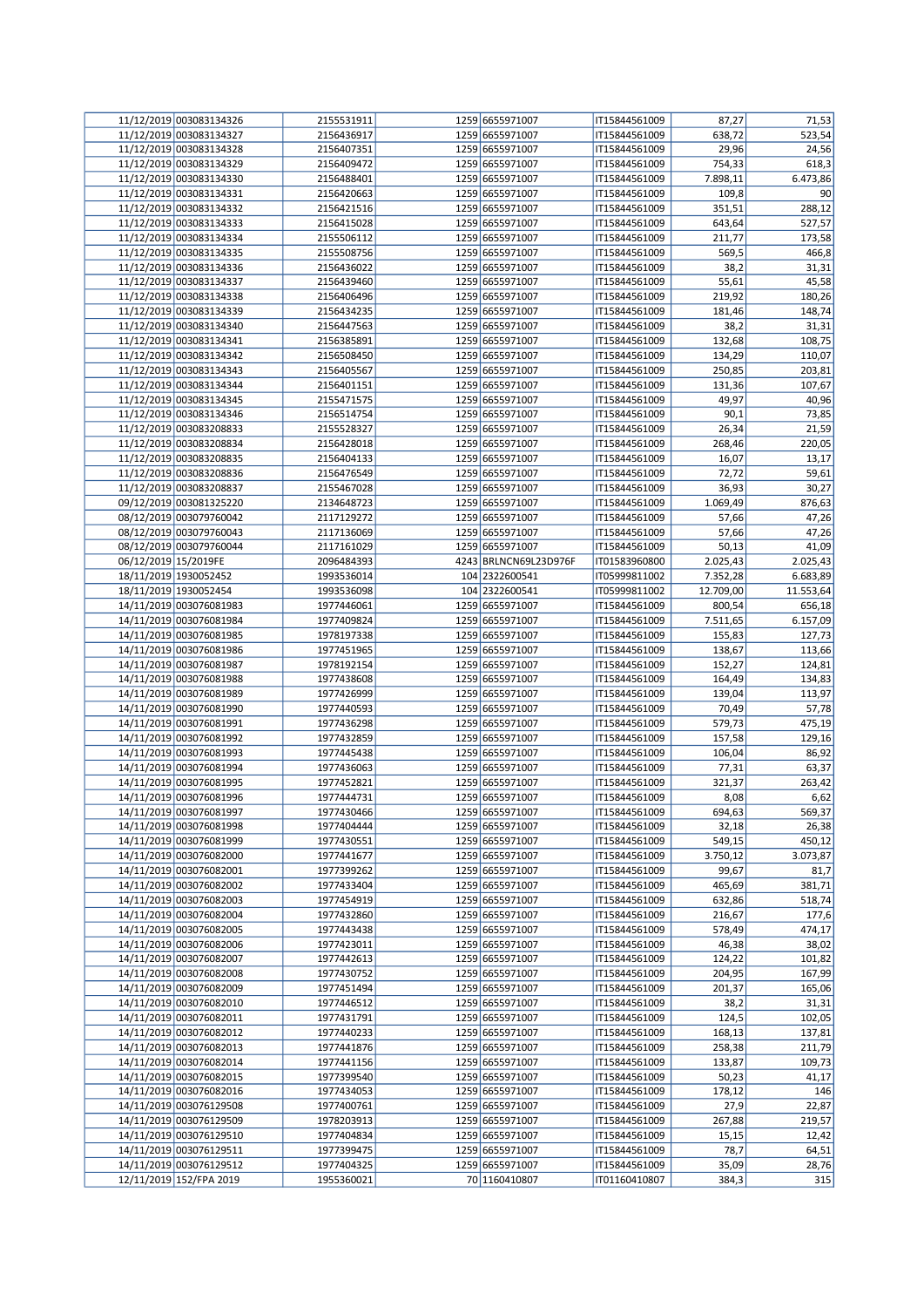| 12/11/2019 1182         |                          | 1976333354 |      | 4090 2052720808 | IT02052720808 | 3.050,00    | 2.500,00    |
|-------------------------|--------------------------|------------|------|-----------------|---------------|-------------|-------------|
| 09/11/2019 000250/PA    |                          | 1933462948 |      | 273 2386040790  | IT02091520805 | 73.972,48   | 73.972,48   |
|                         | 09/11/2019 003072020069  | 1951772993 |      | 1259 6655971007 | IT15844561009 | 26,19       | 21,47       |
|                         | 09/11/2019 003072020070  | 1951773505 |      | 1259 6655971007 | IT15844561009 | 57,66       | 47,26       |
|                         | 09/11/2019 003072020071  | 1951779924 |      | 1259 6655971007 | IT15844561009 | 57,66       | 47,26       |
|                         | 09/11/2019 003072020072  | 1951779049 |      | 1259 6655971007 | IT15844561009 | 13,03       | 10,68       |
|                         |                          |            |      |                 |               |             |             |
|                         | 09/11/2019 003072020073  | 1951774608 |      | 1259 6655971007 | IT15844561009 | 211,3       | 173,2       |
|                         | 09/11/2019 003072020074  | 1951773636 |      | 1259 6655971007 | IT15844561009 | 13,03       | 10,68       |
| 31/10/2019 90018470     |                          | 1998396230 |      | 3261 7960110158 | IT07960110158 | 3.640,00    | 3.640,00    |
|                         | 14/10/2019 003069241550  | 1789549472 |      | 1259 6655971007 | IT15844561009 | 27,02       | 22,15       |
|                         | 14/10/2019 003069241551  | 1789440333 |      | 1259 6655971007 | IT15844561009 | 220,12      | 180,43      |
|                         | 14/10/2019 003069241552  | 1789213272 |      | 1259 6655971007 | IT15844561009 | 13,91       | 11,4        |
|                         | 14/10/2019 003069241553  | 1789564419 |      | 1259 6655971007 | IT15844561009 | 74,71       | 61,24       |
|                         | 14/10/2019 003069241554  | 1789432652 |      | 1259 6655971007 | IT15844561009 | 30,67       | 25,14       |
|                         | 14/10/2019 003069274860  | 1788800927 |      | 1259 6655971007 | IT15844561009 | 812,43      | 665,93      |
|                         | 14/10/2019 003069274861  | 1788660282 |      | 1259 6655971007 | IT15844561009 | 10.532,22   | 8.632,97    |
|                         |                          |            |      |                 |               |             |             |
|                         | 14/10/2019 003069274862  | 1788766782 |      | 1259 6655971007 | IT15844561009 | 169,38      | 138,84      |
|                         | 14/10/2019 003069274863  | 1788852947 |      | 1259 6655971007 | IT15844561009 | 203,47      | 166,78      |
|                         | 14/10/2019 003069274864  | 1788858522 |      | 1259 6655971007 | IT15844561009 | 139,85      | 112,83      |
|                         | 14/10/2019 003069274865  | 1788869567 |      | 1259 6655971007 | IT15844561009 | 153,18      | 125,56      |
|                         | 14/10/2019 003069274866  | 1788986905 |      | 1259 6655971007 | IT15844561009 | 114,86      | 94,15       |
|                         | 14/10/2019 003069274867  | 1788771736 |      | 1259 6655971007 | IT15844561009 | 71,33       | 58,47       |
|                         | 14/10/2019 003069274868  | 1788869479 |      | 1259 6655971007 | IT15844561009 | 165,32      | 135,51      |
|                         | 14/10/2019 003069274869  | 1788659089 |      | 1259 6655971007 | IT15844561009 | 143,57      | 115,88      |
|                         | 14/10/2019 003069274870  | 1788643816 |      | 1259 6655971007 | IT15844561009 | 161,13      | 132,07      |
|                         |                          |            |      | 1259 6655971007 |               |             |             |
|                         | 14/10/2019 003069274871  | 1788764973 |      |                 | IT15844561009 | 55,51       | 41,89       |
|                         | 14/10/2019 003069274872  | 1788991453 |      | 1259 6655971007 | IT15844561009 | 349,87      | 286,78      |
|                         | 14/10/2019 003069274873  | 1788843818 |      | 1259 6655971007 | IT15844561009 | 8,21        | 6,73        |
|                         | 14/10/2019 003069274874  | 1788780181 |      | 1259 6655971007 | IT15844561009 | 943,13      | 773,06      |
|                         | 14/10/2019 003069274875  | 1788997045 |      | 1259 6655971007 | IT15844561009 | 35,72       | 29,28       |
|                         | 14/10/2019 003069274876  | 1788786027 |      | 1259 6655971007 | IT15844561009 | 677,87      | 555,63      |
|                         | 14/10/2019 003069274877  | 1788769109 |      | 1259 6655971007 | IT15844561009 | 3.971,23    | 3.255,11    |
|                         | 14/10/2019 003069274878  | 1788855065 |      | 1259 6655971007 | IT15844561009 | 79,41       | 65,09       |
|                         | 14/10/2019 003069274879  | 1788865677 |      | 1259 6655971007 | IT15844561009 | 641,73      | 526,01      |
|                         | 14/10/2019 003069274880  | 1788780715 |      | 1259 6655971007 |               | 597,23      | 487,73      |
|                         |                          |            |      |                 | IT15844561009 |             |             |
|                         | 14/10/2019 003069274881  | 1788992020 |      | 1259 6655971007 | IT15844561009 | 181,46      | 148,74      |
|                         | 14/10/2019 003069274882  | 1788795363 |      | 1259 6655971007 | IT15844561009 | 500,32      | 410,1       |
|                         | 14/10/2019 003069274883  | 1788996404 |      | 1259 6655971007 | IT15844561009 | 153,44      | 125,77      |
|                         | 14/10/2019 003069274884  | 1788849979 |      | 1259 6655971007 | IT15844561009 | 9,26        | 7,59        |
|                         | 14/10/2019 003069274885  | 1788755690 |      | 1259 6655971007 | IT15844561009 | 315,93      | 258,96      |
|                         | 14/10/2019 003069274886  | 1788639229 |      | 1259 6655971007 | IT15844561009 | 153,35      | 125,7       |
|                         | 14/10/2019 003069274887  | 1788770596 |      | 1259 6655971007 | IT15844561009 | 38,88       | 31,87       |
|                         | 14/10/2019 003069274888  | 1788853671 |      | 1259 6655971007 | IT15844561009 | 264,2       | 216,56      |
|                         | 14/10/2019 003069274889  | 1788642755 |      | 1259 6655971007 | IT15844561009 | 178,25      | 146,11      |
|                         |                          |            |      |                 |               |             |             |
|                         | 14/10/2019 003069274890  | 1788820331 |      | 1259 6655971007 | IT15844561009 | 231,87      | 186,45      |
|                         | 14/10/2019 003069274891  | 1788852061 |      | 1259 6655971007 | IT15844561009 | 131,28      | 107,61      |
|                         | 14/10/2019 003069274892  | 1788642192 |      | 1259 6655971007 | IT15844561009 | 50,87       | 41,7        |
|                         | 14/10/2019 003069274893  | 1788636712 |      | 1259 6655971007 | IT15844561009 | 5,69        | 4,66        |
|                         | 11/10/2019 003066860207  | 1778059413 |      | 1259 6655971007 | IT15844561009 | 24,79       | 20,32       |
|                         | 11/10/2019 003066860208  | 1778060960 |      | 1259 6655971007 | IT15844561009 | 190,02      | 155,75      |
|                         | 11/10/2019 003066860209  | 1778061556 |      | 1259 6655971007 | IT15844561009 | 13,03       | 10,68       |
|                         | 09/10/2019 003065147275  | 1755485948 |      | 1259 6655971007 | IT15844561009 | 57,66       | 47,26       |
|                         | 09/10/2019 003065147276  | 1755496556 |      | 1259 6655971007 | IT15844561009 | 57,66       | 47,26       |
|                         | 09/10/2019 003065147277  | 1755488850 |      | 1259 6655971007 | IT15844561009 | 9,94        | 8,15        |
|                         | 01/10/2019 FATTPA 183 19 | 1688085456 | 1223 |                 | IT01207550805 |             | 1.366,11    |
|                         | 30/09/2019 1930045017    | 1719260257 |      |                 | IT05999811002 | 1.666,65    |             |
|                         |                          |            |      | 104 2322600541  |               | 9.873,86    | 8.093,33    |
|                         | 16/09/2019 003062336730  | 1610652622 |      | 1259 6655971007 | IT15844561009 | $-2.815,79$ | $-3.401,52$ |
|                         | 14/09/2019 003062225887  | 1604821070 |      | 1259 6655971007 | IT15844561009 | 27,84       | 22,82       |
|                         | 14/09/2019 003062225888  | 1604828236 |      | 1259 6655971007 | IT15844561009 | 207,84      | 170,36      |
|                         | 14/09/2019 003062225889  | 1604822943 |      | 1259 6655971007 | IT15844561009 | 11,93       | 9,78        |
|                         | 14/09/2019 003062225890  | 1604827176 |      | 1259 6655971007 | IT15844561009 | 68,52       | 56,16       |
|                         | 14/09/2019 003062225891  | 1604819986 |      | 1259 6655971007 | IT15844561009 | 28,13       | 23,06       |
|                         | 14/09/2019 003062309755  | 1604824927 |      | 1259 6655971007 | IT15844561009 | 608,34      | 498,64      |
|                         | 14/09/2019 003062309756  | 1604827475 |      | 1259 6655971007 | IT15844561009 | 9.510,82    | 7.795,75    |
|                         | 14/09/2019 003062309757  | 1604820623 |      | 1259 6655971007 | IT15844561009 | 251,1       | 205,82      |
|                         | 14/09/2019 003062309758  | 1604815943 |      | 1259 6655971007 | IT15844561009 | 269,11      | 220,58      |
|                         |                          |            |      |                 |               |             |             |
|                         | 14/09/2019 003062309759  | 1604820527 |      | 1259 6655971007 | IT15844561009 | 162,19      | 132,94      |
|                         | 14/09/2019 003062309760  | 1604827749 |      | 1259 6655971007 | IT15844561009 | 273,29      | 224,01      |
|                         | 14/09/2019 003062309761  | 1604827078 |      | 1259 6655971007 | IT15844561009 | 87,96       | 72,1        |
|                         |                          | 1604822322 |      | 1259 6655971007 | IT15844561009 | 74,19       | 60,81       |
| 14/09/2019 003062309762 |                          |            |      |                 |               |             |             |
|                         | 14/09/2019 003062309763  | 1604825586 |      | 1259 6655971007 | IT15844561009 | 176,33      | 144,53      |
|                         | 14/09/2019 003062309764  | 1604825998 |      | 1259 6655971007 | IT15844561009 | 166,9       | 136,8       |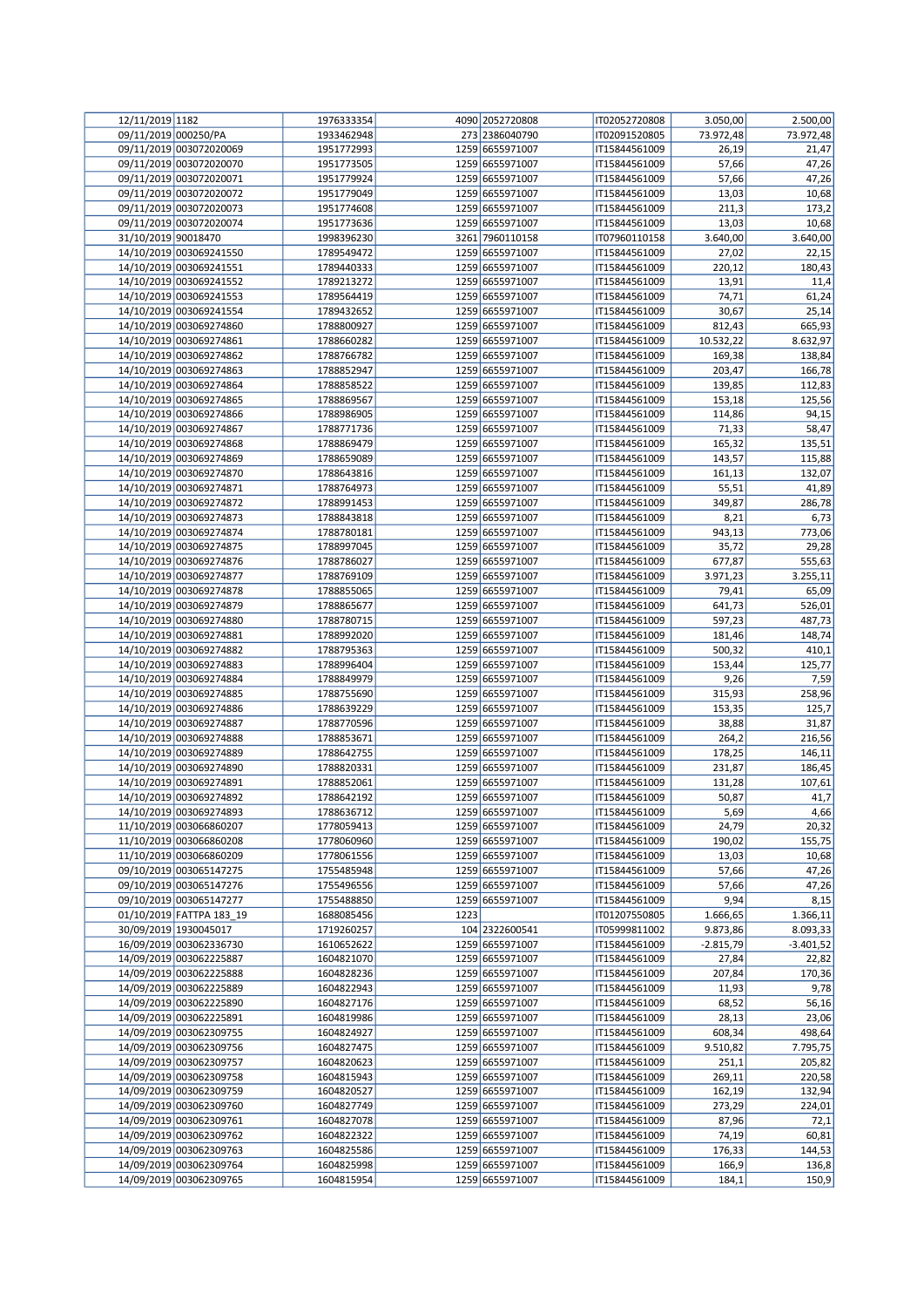|              | 14/09/2019 003062309766  | 1604818289 |      | 1259 6655971007 | IT15844561009 | 82,24     | 67,41     |
|--------------|--------------------------|------------|------|-----------------|---------------|-----------|-----------|
|              | 14/09/2019 003062309767  | 1604823458 |      | 1259 6655971007 | IT15844561009 | 314,74    | 257,98    |
|              | 14/09/2019 003062309768  | 1604826070 |      | 1259 6655971007 | IT15844561009 | 8,19      | 6,71      |
|              | 14/09/2019 003062309769  | 1604820295 |      | 1259 6655971007 | IT15844561009 | 1.038,40  | 851,15    |
|              | 14/09/2019 003062309770  | 1604822201 |      | 1259 6655971007 | IT15844561009 | 32,73     | 26,83     |
|              | 14/09/2019 003062309771  | 1604818544 |      | 1259 6655971007 | IT15844561009 | 913,91    | 749,11    |
|              |                          |            |      |                 |               |           |           |
|              | 14/09/2019 003062309772  | 1604823571 |      | 1259 6655971007 | IT15844561009 | 161,89    | 132,7     |
|              | 14/09/2019 003062309773  | 1604819941 |      | 1259 6655971007 | IT15844561009 | 930,3     | 762,54    |
|              | 14/09/2019 003062309774  | 1604821857 |      | 1259 6655971007 | IT15844561009 | 684,66    | 561,2     |
|              | 14/09/2019 003062309775  | 1604824350 |      | 1259 6655971007 | IT15844561009 | 198,77    | 162,93    |
|              | 14/09/2019 003062309776  | 1604821140 |      | 1259 6655971007 | IT15844561009 | 497,08    | 407,44    |
|              | 14/09/2019 003062309777  | 1604826261 |      | 1259 6655971007 | IT15844561009 | 308,99    | 253,27    |
|              | 14/09/2019 003062309778  | 1604819218 |      | 1259 6655971007 | IT15844561009 | 42,94     | 35,2      |
|              | 14/09/2019 003062309779  | 1604822436 |      | 1259 6655971007 | IT15844561009 | 458,67    | 375,96    |
|              | 14/09/2019 003062309780  | 1604822313 |      | 1259 6655971007 | IT15844561009 | 79,41     | 65,09     |
|              | 14/09/2019 003062309781  | 1604817772 |      | 1259 6655971007 | IT15844561009 | 38,89     | 31,88     |
|              |                          |            |      |                 |               |           |           |
|              | 14/09/2019 003062309782  | 1604826419 |      | 1259 6655971007 | IT15844561009 | 394,88    | 323,67    |
|              | 14/09/2019 003062309783  | 1604827318 |      | 1259 6655971007 | IT15844561009 | 188,43    | 154,45    |
|              | 14/09/2019 003062309784  | 1604817702 |      | 1259 6655971007 | IT15844561009 | 274,43    | 224,94    |
|              | 14/09/2019 003062309785  | 1604821625 |      | 1259 6655971007 | IT15844561009 | 102,87    | 84,32     |
|              | 14/09/2019 003062309786  | 1604820037 |      | 1259 6655971007 | IT15844561009 | 51,11     | 41,89     |
|              | 14/09/2019 003062309787  | 1604816163 |      | 1259 6655971007 | IT15844561009 | 5,69      | 4,66      |
|              | 11/09/2019 421900127709  | 1592047480 |      | 3407 2221101203 | IT03819031208 | 37,38     | 37,38     |
|              | 11/09/2019 421900127710  | 1592049465 |      | 3407 2221101203 | IT03819031208 | 279,56    | 279,56    |
|              | 11/09/2019 421900127711  | 1592053751 |      | 3407 2221101203 | IT03819031208 | 153,89    | 153,89    |
|              | 11/09/2019 421900127712  | 1592052416 |      | 3407 2221101203 | IT03819031208 | 21,92     | 21,92     |
|              | 11/09/2019 421900127713  | 1592049618 |      | 3407 2221101203 | IT03819031208 | 74,35     | 74,35     |
|              | 11/09/2019 421900127714  | 1592054229 |      | 3407 2221101203 | IT03819031208 | 17,2      | 17,2      |
|              | 11/09/2019 421900127715  |            |      | 3407 2221101203 |               |           | 21,28     |
|              |                          | 1592050721 |      |                 | IT03819031208 | 21,28     |           |
|              | 11/09/2019 421900127716  | 1592058120 |      | 3407 2221101203 | IT03819031208 | 42,34     | 42,34     |
|              | 11/09/2019 421900127717  | 1592055403 |      | 3407 2221101203 | IT03819031208 | 35,84     | 35,84     |
|              | 11/09/2019 421900127718  | 1592058937 |      | 3407 2221101203 | IT03819031208 | 443,09    | 443,09    |
|              | 11/09/2019 421900127719  | 1592051933 |      | 3407 2221101203 | IT03819031208 | 30,23     | 30,23     |
|              | 11/09/2019 421900127720  | 1592053284 |      | 3407 2221101203 | IT03819031208 | 37,51     | 37,51     |
|              | 11/09/2019 421900127721  | 1592050826 |      | 3407 2221101203 | IT03819031208 | 88,63     | 88,63     |
|              | 11/09/2019 421900127722  | 1592056459 |      | 3407 2221101203 | IT03819031208 | 24,52     | 24,52     |
|              | 11/09/2019 421900127723  | 1592044896 |      | 3407 2221101203 | IT03819031208 | 15,67     | 15,67     |
|              | 11/09/2019 421900127724  | 1592053721 |      | 3407 2221101203 | IT03819031208 | 21,51     | 21,51     |
|              | 11/09/2019 421900127725  | 1592057306 |      | 3407 2221101203 | IT03819031208 | 833,39    | 833,39    |
|              | 11/09/2019 421900127726  | 1592047926 |      | 3407 2221101203 | IT03819031208 | 39,47     | 39,47     |
|              | 11/09/2019 421900127727  | 1592057161 |      | 3407 2221101203 | IT03819031208 | 87,45     | 87,45     |
|              | 11/09/2019 421900127728  | 1592048866 |      | 3407 2221101203 | IT03819031208 | 32,37     | 32,37     |
|              | 11/09/2019 421900127729  | 1592055420 |      | 3407 2221101203 | IT03819031208 | 26,65     | 26,65     |
|              |                          |            |      |                 |               |           |           |
|              | 11/09/2019 421900127730  | 1592057669 |      | 3407 2221101203 | IT03819031208 | 34,48     | 34,48     |
|              | 11/09/2019 421900127731  | 1592054864 |      | 3407 2221101203 | IT03819031208 | 21,71     | 21,71     |
|              | 11/09/2019 421900127732  | 1592047503 |      | 3407 2221101203 | IT03819031208 | 80,35     | 80,35     |
|              | 11/09/2019 421900127733  | 1592049411 |      | 3407 2221101203 | IT03819031208 | 43,74     | 43,74     |
|              | 11/09/2019 421900127734  | 1592056233 |      | 3407 2221101203 | IT03819031208 | 54,92     | 54,92     |
|              | 11/09/2019 421900127735  | 1592054010 |      | 3407 2221101203 | IT03819031208 | 21,37     | 21,37     |
|              | 11/09/2019 421900127736  | 1592050730 |      | 3407 2221101203 | IT03819031208 | 57,08     | 57,08     |
|              | 11/09/2019 421900127737  | 1592050346 |      | 3407 2221101203 | IT03819031208 | 194,59    | 194,59    |
|              | 11/09/2019 421900127738  | 1592050125 |      | 3407 2221101203 | IT03819031208 | 46,28     | 46,28     |
|              | 11/09/2019 421900127739  | 1592045570 |      | 3407 2221101203 | IT03819031208 | 42,69     | 42,69     |
|              | 10/09/2019 003059538691  | 1591510615 |      | 1259 6655971007 | IT15844561009 | 24,79     | 20,32     |
|              | 10/09/2019 003059538692  | 1591503095 |      | 1259 6655971007 | IT15844561009 | 16,12     | 13,21     |
|              | 10/09/2019 003059538693  | 1591493210 |      | 1259 6655971007 | IT15844561009 | 180,61    | 148,04    |
|              | 10/09/2019 003059538694  | 1591506174 |      | 1259 6655971007 | IT15844561009 | 13,03     | 10,68     |
|              | 08/09/2019 003057452932  | 1562464774 |      | 1259 6655971007 | IT15844561009 | 57,66     | 47,26     |
|              | 08/09/2019 003057452933  |            |      |                 |               |           | 47,26     |
|              |                          | 1562460585 |      | 1259 6655971007 | IT15844561009 | 57,66     |           |
| 07/09/2019 7 |                          | 1552264992 | 1429 |                 | IT02006290809 | 317,2     | 260       |
|              | 03/09/2019 FATTPA 160_19 | 1520797537 | 1223 |                 | IT01207550805 | 1.666,65  | 1.366,11  |
|              | 28/08/2019 003055341313  | 1491384248 |      | 1259 6655971007 | IT15844561009 | $-4,1$    | $-9,08$   |
|              | 26/08/2019 1930036912    | 1482933954 |      | 104 2322600541  | IT05999811002 | 8.154,35  | 6.683,89  |
|              | 26/08/2019 1930036913    | 1482937508 |      | 104 2322600541  | IT05999811002 | 14.095,44 | 11.553,64 |
|              | 20/08/2019 2019027168    | 1463192071 |      | 3262 5754381001 | IT05754381001 | 116,14    | 95,2      |
|              | 19/08/2019 003055191766  | 1458851504 |      | 1259 6655971007 | IT15844561009 | 8.788,97  | 8.298,29  |
|              | 14/08/2019 003055004450  | 1453293193 |      | 1259 6655971007 | IT15844561009 | 702,06    | 575,46    |
|              | 14/08/2019 003055004451  | 1453282639 |      | 1259 6655971007 | IT15844561009 | 7.723,52  | 6.330,75  |
|              | 14/08/2019 003055004452  | 1453279060 |      | 1259 6655971007 | IT15844561009 | 525,33    | 430,6     |
|              | 14/08/2019 003055004453  | 1453278572 |      | 1259 6655971007 | IT15844561009 | 251,89    | 206,47    |
|              | 14/08/2019 003055004454  | 1453297326 |      | 1259 6655971007 | IT15844561009 | 142,41    | 116,73    |
|              | 14/08/2019 003055004455  | 1453297835 |      | 1259 6655971007 | IT15844561009 | 218,71    | 179,27    |
|              | 14/08/2019 003055004456  | 1453296122 |      | 1259 6655971007 | IT15844561009 | 87,39     | 71,63     |
|              |                          |            |      |                 |               |           |           |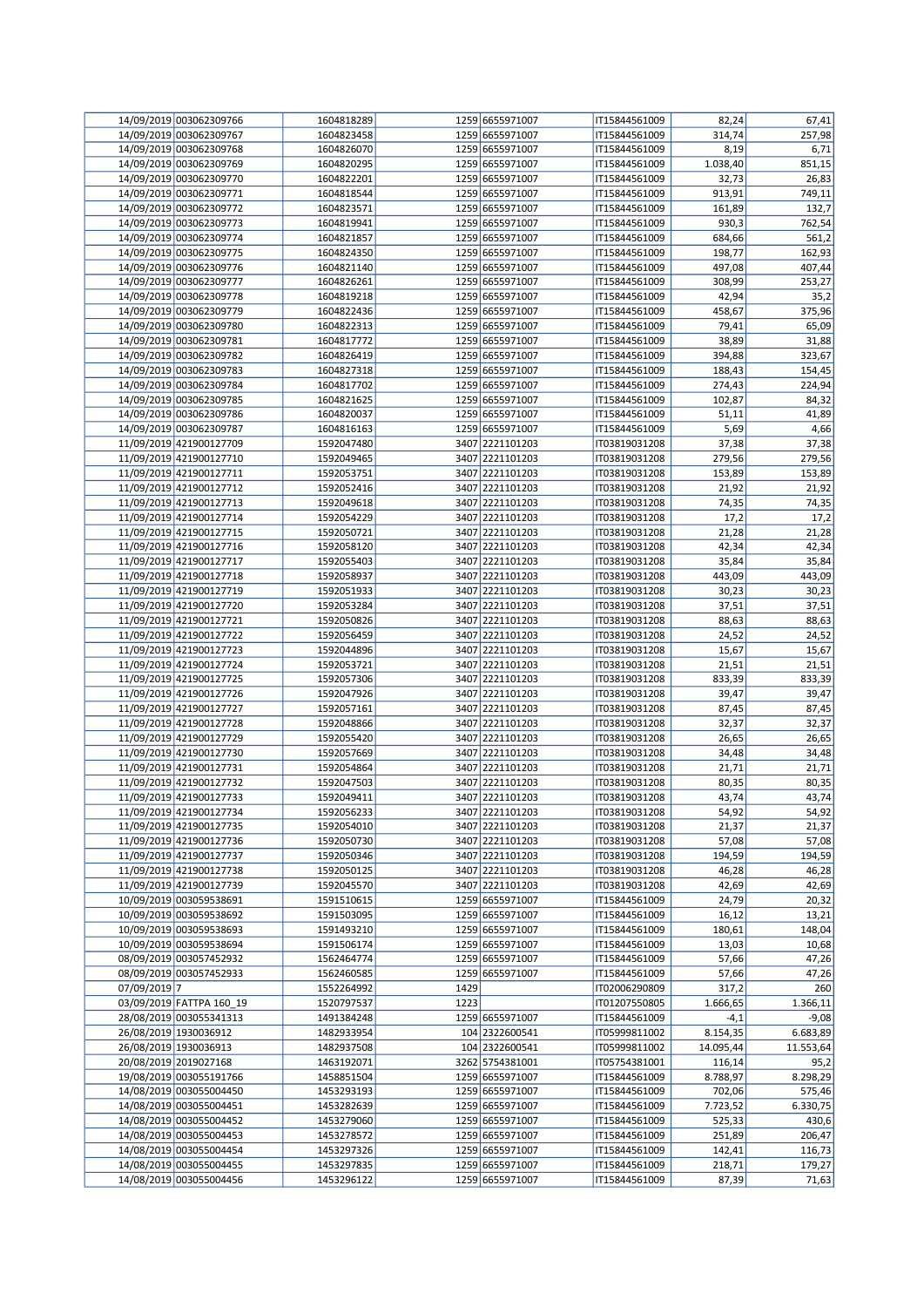|                     | 14/08/2019 003055004457 | 1453291747               | 1259 6655971007       | IT15844561009 | 72,42         | 59,36    |
|---------------------|-------------------------|--------------------------|-----------------------|---------------|---------------|----------|
|                     | 14/08/2019 003055004458 | 1453276405               | 1259 6655971007       | IT15844561009 | 250,71        | 205,5    |
|                     | 14/08/2019 003055004459 | 1453292045               | 1259 6655971007       | IT15844561009 | 163,28        | 132,03   |
|                     | 14/08/2019 003055004460 | 1453276889               | 1259 6655971007       | IT15844561009 | 190,58        | 156,21   |
|                     | 14/08/2019 003055004461 | 1453285383               | 1259 6655971007       | IT15844561009 | 85,12         | 69,77    |
|                     | 14/08/2019 003055004462 | 1453278991               | 1259 6655971007       | IT15844561009 | 323,74        | 265,36   |
|                     | 14/08/2019 003055004463 | 1453296971               | 1259 6655971007       | IT15844561009 | 8,45          | 6,93     |
|                     | 14/08/2019 003055004464 | 1453282710               | 1259 6655971007       | IT15844561009 | 944,88        | 774,49   |
|                     | 14/08/2019 003055004465 | 1453289629               | 1259 6655971007       | IT15844561009 | 32,62         | 26,74    |
|                     | 14/08/2019 003055004466 | 1453281917               | 1259 6655971007       | IT15844561009 | 943,07        | 773,01   |
|                     | 14/08/2019 003055004467 | 1453291076               | 1259 6655971007       | IT15844561009 | 113,57        | 93,09    |
|                     | 14/08/2019 003055004468 | 1453276537               | 1259 6655971007       | IT15844561009 | 38,88         | 31,87    |
|                     | 14/08/2019 003055004469 | 1453297146               | 1259 6655971007       | IT15844561009 | 863,67        | 707,93   |
|                     | 14/08/2019 003055004470 | 1453281254               | 1259 6655971007       | IT15844561009 | 712,06        | 581,85   |
|                     | 14/08/2019 003055004471 | 1453291969               | 1259 6655971007       | IT15844561009 | 191,09        | 156,63   |
|                     | 14/08/2019 003055004472 | 1453286656               | 1259 6655971007       | IT15844561009 | 515,15        | 422,25   |
|                     | 14/08/2019 003055004473 | 1453288778               | 1259 6655971007       | IT15844561009 | 287,9         | 235,98   |
|                     | 14/08/2019 003055004474 | 1453281631               | 1259 6655971007       | IT15844561009 | 106,12        | 85,18    |
|                     | 14/08/2019 003055004475 | 1453276535               | 1259 6655971007       | IT15844561009 | 452,99        | 371,3    |
|                     | 14/08/2019 003055004476 | 1453282851               | 1259 6655971007       | IT15844561009 | 79,41         | 65,09    |
|                     | 14/08/2019 003055004477 | 1453283786               | 1259 6655971007       | IT15844561009 | 110,36        | 90,46    |
|                     | 14/08/2019 003055004478 | 1453280098               | 1259 6655971007       | IT15844561009 | 376,15        | 308,32   |
|                     | 14/08/2019 003055004479 | 1453279065               | 1259 6655971007       | IT15844561009 | 328,25        | 269,06   |
|                     | 14/08/2019 003055004480 | 1453287873               | 1259 6655971007       | IT15844561009 | 285,2         | 233,77   |
|                     | 14/08/2019 003055004481 | 1453286899               | 1259 6655971007       | IT15844561009 | 138,65        | 113,65   |
|                     | 14/08/2019 003055004482 | 1453276566               | 1259 6655971007       | IT15844561009 | 50,87         | 41,7     |
|                     | 14/08/2019 003055004483 | 1962320824               | 1259 6655971007       | IT15844561009 | 5,69          | 4,66     |
|                     | 14/08/2019 003055078586 | 1453295787               | 1259 6655971007       |               | 37,71         | 30,91    |
|                     |                         |                          | 1259 6655971007       | IT15844561009 |               |          |
|                     | 14/08/2019 003055078587 | 1453286125<br>1453276677 | 1259 6655971007       | IT15844561009 | 188,6<br>11,1 | 154,59   |
|                     | 14/08/2019 003055078588 |                          |                       | IT15844561009 |               | 9,1      |
|                     | 14/08/2019 003055078589 | 1453282753               | 1259 6655971007       | IT15844561009 | 70,28         | 57,61    |
|                     | 14/08/2019 003055078590 | 1962228400               | 1259 6655971007       | IT15844561009 | 25,62         | 21       |
|                     | 10/08/2019 003051208405 | 1447171535               | 1259 6655971007       | IT15844561009 | 23,7          | 19,43    |
|                     | 10/08/2019 003051208406 | 1447162334               | 1259 6655971007       | IT15844561009 | 179,34        | 147      |
|                     | 10/08/2019 003051208407 | 1447168030               | 1259 6655971007       | IT15844561009 | 13,03         | 10,68    |
| 09/08/2019 4        |                         | 1421704669               | 952 FMEDNC71A27E956M  | IT01484290802 | 500           | 409,84   |
|                     | 09/08/2019 003050675358 | 1430150058               | 1259 6655971007       | IT15844561009 | 57,66         | 47,26    |
|                     | 09/08/2019 003050675359 | 1430143295               | 1259 6655971007       | IT15844561009 | 57,66         | 47,26    |
|                     | 09/08/2019 003050675360 | 1430152783               | 1259 6655971007       | IT15844561009 | 13,03         | 10,68    |
|                     | 08/08/2019 421900110416 | 1424310297               | 3407 2221101203       | IT03819031208 | 20,4          | 20,4     |
|                     | 08/08/2019 421900110417 | 1424306035               | 3407 2221101203       | IT03819031208 | 61,75         | 61,75    |
|                     | 08/08/2019 421900110418 | 1424241733               | 3407 2221101203       | IT03819031208 | 65,86         | 65,86    |
|                     | 08/08/2019 421900110419 | 1424241474               | 3407 2221101203       | IT03819031208 | 44,93         | 44,93    |
|                     | 08/08/2019 421900110420 | 1424241084               | 3407 2221101203       | IT03819031208 | 46,35         | 46,35    |
|                     | 08/08/2019 421900110421 | 1424234265               | 3407 2221101203       | IT03819031208 | 1.135,82      | 1.135,82 |
|                     | 08/08/2019 421900110422 | 1424241929               | 3407 2221101203       | IT03819031208 | 25,27         | 25,27    |
|                     | 08/08/2019 421900110423 | 1424244534               | 3407 2221101203       | IT03819031208 | 41,27         | 41,27    |
|                     | 08/08/2019 421900110424 | 1424241443               | 3407 2221101203       | IT03819031208 | 110,21        | 110,21   |
|                     | 08/08/2019 421900110425 | 1424240237               | 3407 2221101203       | IT03819031208 | 40,7          | 40,7     |
|                     | 08/08/2019 421900110426 | 1424237278               | 3407 2221101203       | IT03819031208 | 49,49         | 49,49    |
|                     | 08/08/2019 421900110427 | 1424242463               | 3407 2221101203       | IT03819031208 | 19,5          | 19,5     |
|                     | 08/08/2019 421900110428 | 1424235459               | 3407 2221101203       | IT03819031208 | 29,08         | 29,08    |
|                     | 08/08/2019 421900110429 | 1424305018               | 3407 2221101203       | IT03819031208 | 30,41         | 30,41    |
|                     | 08/08/2019 421900110430 | 1424242722               | 3407 2221101203       | IT03819031208 | 25,22         | 25,22    |
|                     | 08/08/2019 421900110431 | 1424242148               | 3407 2221101203       | IT03819031208 | 17,99         | 17,99    |
|                     | 08/08/2019 421900110432 | 1424144830               | 3407 2221101203       | IT03819031208 | 21,52         | 21,52    |
|                     | 08/08/2019 421900110433 | 1424243558               | 3407 2221101203       | IT03819031208 | 50,35         | 50,35    |
|                     | 08/08/2019 421900110434 | 1424237126               | 3407 2221101203       | IT03819031208 | 86,15         | 86,15    |
|                     | 08/08/2019 421900110435 | 1424234972               | 3407 2221101203       | IT03819031208 | 110,12        | 110,12   |
|                     | 08/08/2019 421900110436 | 1424238173               | 3407 2221101203       | IT03819031208 | 56,23         | 56,23    |
|                     | 08/08/2019 421900110437 | 1424310947               | 3407 2221101203       | IT03819031208 | 24,22         | 24,22    |
|                     | 08/08/2019 421900110438 | 1424240306               | 3407 2221101203       | IT03819031208 | 665,82        | 665,82   |
|                     | 08/08/2019 421900110439 | 1424234035               | 3407 2221101203       | IT03819031208 | 132,54        | 132,54   |
|                     | 08/08/2019 421900110440 | 1424235316               | 3407 2221101203       | IT03819031208 | 127,67        | 127,67   |
|                     | 08/08/2019 421900110441 | 1424238006               | 3407 2221101203       | IT03819031208 | 153,33        | 153,33   |
| 31/07/2019 672/2019 |                         | 1362355396               | 1696 RMLLGU66B17H224C | IT01282400801 | 2.147,20      | 1.760,00 |
| 31/07/2019 673/2019 |                         | 1362355406               | 1696 RMLLGU66B17H224C | IT01282400801 | 740,24        | 606,75   |
| 31/07/2019 674/2019 |                         | 1362355418               | 1696 RMLLGU66B17H224C | IT01282400801 | 527,04        | 432      |
| 18/07/2019 1/FE     |                         | 1285960640               | 4044 MSCMSM72L29E239A | IT02538120797 | 379,1         | 379,1    |
|                     | 14/07/2019 003048125277 | 1962314457               | 1259 6655971007       | IT15844561009 | 21,13         | 17,32    |
|                     | 14/07/2019 003048125278 | 1265036181               | 1259 6655971007       | IT15844561009 | 175,91        | 144,19   |
|                     | 14/07/2019 003048125279 | 1962344771               | 1259 6655971007       | IT15844561009 | 10,76         | 8,82     |
|                     | 14/07/2019 003048125280 | 1962328163               | 1259 6655971007       | IT15844561009 | 69,66         | 57,1     |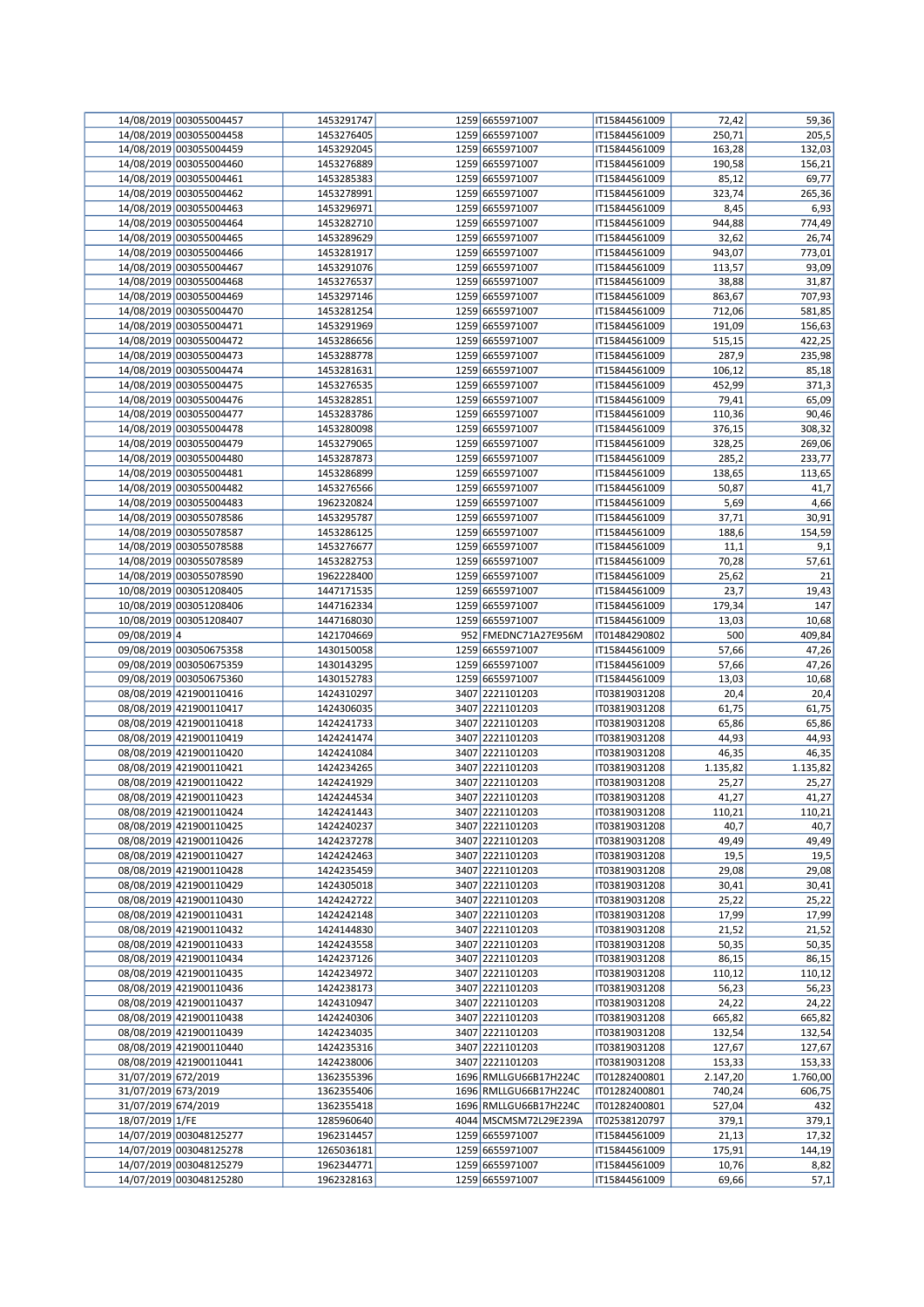| 14/07/2019 003048125281 | 1962363268 | 1259 6655971007 | IT15844561009 | $-66,49$  | $-54,5$   |
|-------------------------|------------|-----------------|---------------|-----------|-----------|
| 14/07/2019 003048179481 | 1264830907 | 1259 6655971007 | IT15844561009 | 924,64    | 757,9     |
| 14/07/2019 003048179482 | 1264948846 | 1259 6655971007 | IT15844561009 | 7.463,87  | 6.117,93  |
| 14/07/2019 003048179483 | 1264950447 | 1259 6655971007 | IT15844561009 | 401,48    | 329,08    |
|                         |            |                 |               |           |           |
| 14/07/2019 003048179484 | 1264949983 | 1259 6655971007 | IT15844561009 | 210,46    | 172,51    |
| 14/07/2019 003048179485 | 1264948498 | 1259 6655971007 | IT15844561009 | 86,21     | 70,66     |
| 14/07/2019 003048179486 | 1264947391 | 1259 6655971007 | IT15844561009 | 161,66    | 132,51    |
| 14/07/2019 003048179487 | 1264947609 | 1259 6655971007 | IT15844561009 | 105,84    | 86,75     |
| 14/07/2019 003048179488 | 1264957024 | 1259 6655971007 | IT15844561009 | 80,58     | 66,05     |
| 14/07/2019 003048179489 | 1264833026 | 1259 6655971007 | IT15844561009 | 100,56    | 82,43     |
| 14/07/2019 003048179490 | 1264959283 | 1259 6655971007 | IT15844561009 | 155,51    | 127,47    |
| 14/07/2019 003048179491 | 1264945936 | 1259 6655971007 | IT15844561009 | 62,92     | 51,57     |
| 14/07/2019 003048179492 | 1264947338 | 1259 6655971007 | IT15844561009 | 76,47     | 62,68     |
|                         |            |                 |               |           |           |
| 14/07/2019 003048179493 | 1264943656 | 1259 6655971007 | IT15844561009 | 298,83    | 244,94    |
| 14/07/2019 003048179494 | 1264962201 | 1259 6655971007 | IT15844561009 | 8,3       | 6,8       |
| 14/07/2019 003048179495 | 1264954676 | 1259 6655971007 | IT15844561009 | 1.277,99  | 1.047,53  |
| 14/07/2019 003048179496 | 1264945117 | 1259 6655971007 | IT15844561009 | 30,28     | 24,82     |
| 14/07/2019 003048179497 | 1264961957 | 1259 6655971007 | IT15844561009 | 582,16    | 477,18    |
| 14/07/2019 003048179498 | 1264953144 | 1259 6655971007 | IT15844561009 | 2.505,59  | 2.053,76  |
| 14/07/2019 003048179499 | 1264946335 | 1259 6655971007 | IT15844561009 | 124,75    | 102,25    |
| 14/07/2019 003048179500 | 1264953289 | 1259 6655971007 | IT15844561009 | 39,6      | 32,46     |
|                         |            |                 |               |           |           |
| 14/07/2019 003048179501 | 1962222067 | 1259 6655971007 | IT15844561009 | 662,81    | 543,29    |
| 14/07/2019 003048179502 | 1264942224 | 1259 6655971007 | IT15844561009 | 615       | 504,1     |
| 14/07/2019 003048179503 | 1264962490 | 1259 6655971007 | IT15844561009 | 175,92    | 144,2     |
| 14/07/2019 003048179504 | 1264952609 | 1259 6655971007 | IT15844561009 | 499,21    | 409,19    |
| 14/07/2019 003048179505 | 1264970021 | 1259 6655971007 | IT15844561009 | 127,09    | 104,17    |
| 14/07/2019 003048179506 | 1264964687 | 1259 6655971007 | IT15844561009 | 92,27     | 75,63     |
| 14/07/2019 003048179507 | 1264958669 | 1259 6655971007 | IT15844561009 | 277,68    | 227,61    |
| 14/07/2019 003048179508 | 1264961073 | 1259 6655971007 | IT15844561009 | 174,53    | 143,06    |
| 14/07/2019 003048179509 |            | 1259 6655971007 |               | 39,59     | 32,45     |
|                         | 1264966569 |                 | IT15844561009 |           |           |
| 14/07/2019 003048179510 | 1264971859 | 1259 6655971007 | IT15844561009 | 344,2     | 282,13    |
| 14/07/2019 003048179511 | 1264966073 | 1259 6655971007 | IT15844561009 | 342,39    | 280,65    |
| 14/07/2019 003048179512 | 1264967203 | 1259 6655971007 | IT15844561009 | 255,19    | 209,17    |
| 14/07/2019 003048179513 | 1264950312 | 1259 6655971007 | IT15844561009 | 177,74    | 145,69    |
| 14/07/2019 003048179514 | 1264947082 | 1259 6655971007 | IT15844561009 | 51,06     | 41,85     |
| 14/07/2019 003048179515 | 1962234814 | 1259 6655971007 | IT15844561009 | 24,6      | 20,16     |
| 11/07/2019 003045826899 | 1259940873 | 1259 6655971007 | IT15844561009 | 25,41     | 20,83     |
|                         |            |                 |               |           |           |
| 11/07/2019 003045826900 | 1259959758 | 1259 6655971007 | IT15844561009 | 201,78    | 165,39    |
| 11/07/2019 003045826901 | 1259968085 | 1259 6655971007 | IT15844561009 | 13,03     | 10,68     |
| 10/07/2019 003044762471 | 1234339614 | 1259 6655971007 | IT15844561009 | 57,66     | 47,26     |
| 10/07/2019 003044762472 | 1234315416 | 1259 6655971007 | IT15844561009 | 57,01     | 46,67     |
| 10/07/2019 003044762473 | 1234315447 | 1259 6655971007 | IT15844561009 | 53,25     | 43,65     |
| 28/06/2019 003041530282 | 1962365285 | 1259 6655971007 | IT15844561009 | 24,11     | 19,76     |
| 28/06/2019 003041542849 | 1962358935 | 1259 6655971007 | IT15844561009 | 35,16     | 28,82     |
| 15/06/2019 003041305778 | 1847111807 | 1259 6655971007 | IT15844561009 | 68,33     | 56,01     |
|                         | 1847115119 | 1259 6655971007 | IT15844561009 |           | 63,68     |
| 14/06/2019 003041281272 |            |                 |               | 77,69     |           |
| 13/06/2019 003041090613 | 1075376017 | 1259 6655971007 | IT15844561009 | 721,08    | 591,05    |
| 13/06/2019 003041090614 | 1075333249 | 1259 6655971007 | IT15844561009 | 7.456,73  | 6.112,07  |
| 13/06/2019 003041090615 | 1075375904 | 1259 6655971007 | IT15844561009 | 133,03    | 109,04    |
| 13/06/2019 003041090616 | 1075328970 | 1259 6655971007 | IT15844561009 | 143,4     | 117,54    |
| 13/06/2019 003041090617 | 1075384926 | 1259 6655971007 | IT15844561009 | $-381,55$ | $-314,55$ |
| 13/06/2019 003041090618 | 1075340800 | 1259 6655971007 | IT15844561009 | 178,99    | 146,71    |
| 13/06/2019 003041090619 | 1075373747 | 1259 6655971007 | IT15844561009 | 134,57    | 110,3     |
| 13/06/2019 003041090620 | 1075372129 | 1259 6655971007 | IT15844561009 | 85,02     | 69,69     |
| 13/06/2019 003041090621 | 1075377630 | 1259 6655971007 | IT15844561009 | 332,18    | 272,28    |
|                         |            |                 |               |           |           |
| 13/06/2019 003041090622 | 1075330439 | 1259 6655971007 | IT15844561009 | 145,18    | 117,2     |
| 13/06/2019 003041090623 | 1075294314 | 1259 6655971007 | IT15844561009 | 8,02      | 6,57      |
| 13/06/2019 003041090624 | 1075278614 | 1259 6655971007 | IT15844561009 | 66,43     | 52,65     |
| 13/06/2019 003041090625 | 1075335695 | 1259 6655971007 | IT15844561009 | 311,83    | 255,6     |
| 13/06/2019 003041090626 | 1075340208 | 1259 6655971007 | IT15844561009 | 8,32      | 6,82      |
| 13/06/2019 003041090627 | 1075288800 | 1259 6655971007 | IT15844561009 | 2.030,81  | 1.664,60  |
| 13/06/2019 003041090628 | 1075379838 | 1259 6655971007 | IT15844561009 | 32,34     | 26,51     |
| 13/06/2019 003041090629 | 1075288677 | 1259 6655971007 | IT15844561009 | 315,28    | 258,43    |
| 13/06/2019 003041090630 | 1075335494 | 1259 6655971007 | IT15844561009 | 2.826,08  | 2.316,46  |
|                         |            |                 |               |           |           |
| 13/06/2019 003041090631 | 1075299904 | 1259 6655971007 | IT15844561009 | 94,99     | 77,86     |
| 13/06/2019 003041090632 | 1075377508 | 1259 6655971007 | IT15844561009 | 39,59     | 32,45     |
| 13/06/2019 003041090633 | 1847104330 | 1259 6655971007 | IT15844561009 | 1.420,97  | 1.164,73  |
| 13/06/2019 003041090634 | 1075335911 | 1259 6655971007 | IT15844561009 | 601,05    | 490,86    |
| 13/06/2019 003041090635 | 1075373657 | 1259 6655971007 | IT15844561009 | 127,03    | 104,12    |
| 13/06/2019 003041090636 | 1075378611 | 1259 6655971007 | IT15844561009 | 540,61    | 443,12    |
| 13/06/2019 003041090637 | 1075338236 | 1259 6655971007 | IT15844561009 | 39,59     | 32,45     |
| 13/06/2019 003041090638 | 1075275599 | 1259 6655971007 | IT15844561009 | 71,7      | 58,77     |
| 13/06/2019 003041090639 |            | 1259 6655971007 |               |           |           |
|                         | 1075297441 |                 | IT15844561009 | 160,72    | 131,74    |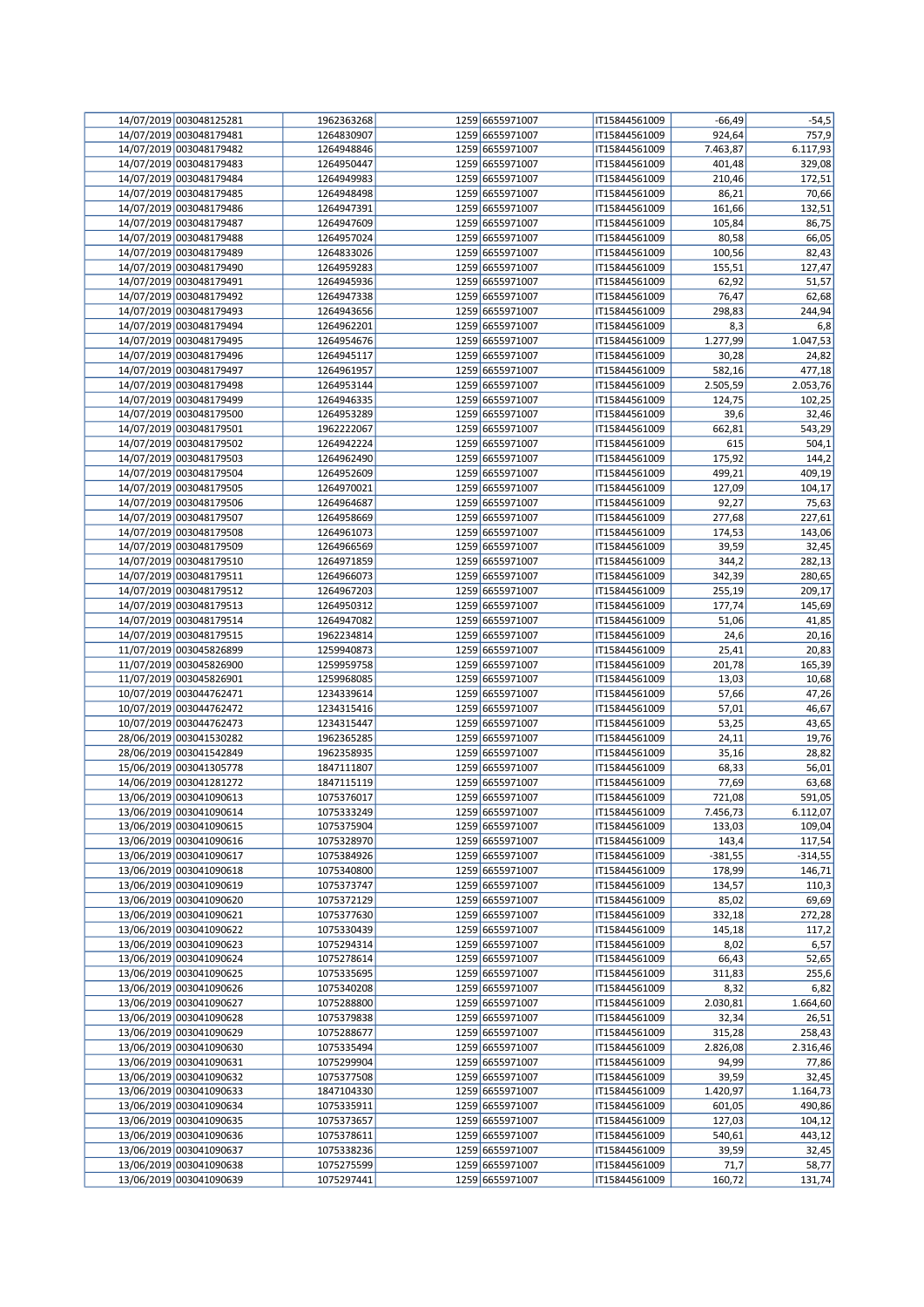|                       | 13/06/2019 003041090640 | 1075336488 |      | 1259 6655971007       | IT15844561009 | 199,36         | 163,41         |
|-----------------------|-------------------------|------------|------|-----------------------|---------------|----------------|----------------|
|                       | 13/06/2019 003041090641 | 1075332591 |      | 1259 6655971007       | IT15844561009 | 39,59          | 32,45          |
|                       | 13/06/2019 003041090642 | 1075279433 |      | 1259 6655971007       | IT15844561009 | 351,23         | 287,89         |
|                       | 13/06/2019 003041090643 | 1075339209 |      | 1259 6655971007       | IT15844561009 | 303,99         | 249,17         |
|                       | 13/06/2019 003041090644 | 1075330476 |      | 1259 6655971007       | IT15844561009 | 254,58         | 208,67         |
|                       | 13/06/2019 003041090645 | 1075299227 |      | 1259 6655971007       | IT15844561009 | 206,58         | 169,33         |
|                       | 13/06/2019 003041090646 | 1075383114 |      | 1259 6655971007       | IT15844561009 | 52,25          | 42,83          |
|                       | 13/06/2019 003041090647 | 1846943221 |      | 1259 6655971007       | IT15844561009 | 233,66         | 229,14         |
|                       | 13/06/2019 003041163161 | 1847110337 |      | 1259 6655971007       | IT15844561009 | 23,91          | 19,6           |
|                       | 13/06/2019 003041163162 | 1075324850 |      | 1259 6655971007       | IT15844561009 | $-1.689,55$    | $-1.384,88$    |
|                       | 13/06/2019 003041163163 | 1846953994 |      | 1259 6655971007       | IT15844561009 | 12,04          | 9,87           |
|                       | 13/06/2019 003041163164 | 1846945605 |      | 1259 6655971007       | IT15844561009 | 73,48          | 60,23          |
|                       | 13/06/2019 003041163165 | 1847113379 |      | 1259 6655971007       | IT15844561009 | 50,57          | 43,1           |
|                       | 07/06/2019 003035237279 | 1037315014 |      | 1259 6655971007       | IT15844561009 | 26,52          | 21,74          |
|                       | 07/06/2019 003035237280 | 1037302718 |      | 1259 6655971007       | IT15844561009 | 57,66          | 47,26          |
|                       | 07/06/2019 003035237281 | 1037318308 |      | 1259 6655971007       | IT15844561009 | 58,31          | 47,85          |
|                       | 07/06/2019 003035237282 | 1037297224 |      | 1259 6655971007       | IT15844561009 | 27,16          | 22,26          |
|                       | 07/06/2019 003035237283 | 1037302825 |      | 1259 6655971007       | IT15844561009 | 210,61         | 172,63         |
|                       | 07/06/2019 003035237284 | 1037314114 |      | 1259 6655971007       | IT15844561009 | 13,03          | 10,68          |
|                       | 06/06/2019 8U00115150   | 1082295159 | 66   |                       | IT00488410010 | 1,74           | 1,74           |
|                       | 06/06/2019 8U00115364   | 1082270564 | 66   |                       | IT00488410010 | 0,15           | 0,15           |
|                       |                         |            | 66   |                       |               |                | 0,2            |
|                       | 06/06/2019 8U00115472   | 1082186310 |      |                       | IT00488410010 | 0,2            |                |
|                       | 06/06/2019 8U00115627   | 1082291346 | 66   |                       | IT00488410010 | 0,08           | 0,08           |
|                       | 06/06/2019 8U00115720   | 1082294756 | 66   |                       | IT00488410010 | 0,12           | 0,12           |
|                       | 06/06/2019 8U00115733   | 1082259375 | 66   |                       | IT00488410010 | 0,3            | 0,3            |
|                       | 06/06/2019 8U00115774   | 1082175689 | 66   |                       | IT00488410010 | 1,59           | 1,59           |
|                       | 06/06/2019 8U00115867   | 1082278294 | 66   |                       | IT00488410010 | 0,62           | 0,62           |
|                       | 06/06/2019 8U00116131   | 1082254323 | 66   |                       | IT00488410010 | $\overline{2}$ | $\overline{2}$ |
|                       | 06/06/2019 8U00116432   | 1082177613 | 66   |                       | IT00488410010 | 0,2            | 0,2            |
|                       | 06/06/2019 8U00116480   | 1082283719 | 66   |                       | IT00488410010 | 1,28           | 1,28           |
| 30/05/2019 139        |                         | 967847936  | 3746 |                       | IT02239670801 | 146,4          | 120            |
|                       | 29/05/2019 003034669404 | 965417140  |      | 1259 6655971007       | IT15844561009 | 229,09         | 187,78         |
|                       | 23/05/2019 003034594235 | 1962385816 |      | 1259 6655971007       | IT15844561009 | 78,92          | 64,69          |
|                       | 22/05/2019 003034568152 | 1962329298 |      | 1259 6655971007       | IT15844561009 | 80,62          | 66,08          |
|                       | 21/05/2019 003034466179 | 2635152425 |      | 1259 6655971007       | IT15844561009 | 75,02          | 61,49          |
| 17/05/2019 426/2019   |                         | 909538040  |      | 1696 RMLLGU66B17H224C | IT01282400801 | 1.061,40       | 870            |
| 17/05/2019 427/2019   |                         | 909538041  |      | 1696 RMLLGU66B17H224C | IT01282400801 | 512,4          | 420            |
| 17/05/2019 428/2019   |                         | 909538047  |      | 1696 RMLLGU66B17H224C | IT01282400801 | 1.434,72       | 1.176,00       |
| 17/05/2019 429/2019   |                         | 909538048  |      | 1696 RMLLGU66B17H224C | IT01282400801 | 702,72         | 576            |
|                       | 16/05/2019 003034367537 | 3438534430 |      | 1259 6655971007       | IT15844561009 | 105,94         | 90,65          |
|                       | 16/05/2019 2019007170   | 897844886  |      | 3262 5754381001       | IT05754381001 | 48,8           | 40             |
|                       | 16/05/2019 2019007171   | 897844849  |      | 3262 5754381001       | IT05754381001 | 36,6           | 30             |
| 16/05/2019 2019007173 |                         |            |      | 3262 5754381001       | IT05754381001 |                |                |
|                       |                         | 897842388  |      |                       |               | 116,14         | 95,2           |
|                       | 16/05/2019 PA-2019/3    | 971168466  |      | 4054 3220040780       | IT03220040780 | 3.050,00       | 2.500,00       |
|                       | 15/05/2019 003034252761 | 2635105747 |      | 1259 6655971007       | IT15844561009 | 738,22         | 605,1          |
|                       | 15/05/2019 003034252762 | 1219446837 |      | 1259 6655971007       | IT15844561009 | 7.098,58       | 5.818,51       |
|                       | 15/05/2019 003034252763 | 2635543651 |      | 1259 6655971007       | IT15844561009 | 142,03         | 116,42         |
|                       | 15/05/2019 003034252764 | 1219755321 |      | 1259 6655971007       | IT15844561009 | 182,84         | 149,87         |
|                       | 15/05/2019 003034252765 | 1219759412 |      | 1259 6655971007       | IT15844561009 | 154,2          | 126,39         |
|                       | 15/05/2019 003034252766 | 1219456881 |      | 1259 6655971007       | IT15844561009 | 229,92         | 188,46         |
|                       | 15/05/2019 003034252767 | 2635557571 |      | 1259 6655971007       | IT15844561009 | 128            | 104,92         |
|                       | 15/05/2019 003034252768 | 1219688852 |      | 1259 6655971007       | IT15844561009 | 86,94          | 71,26          |
|                       | 15/05/2019 003034252769 | 2635111205 |      | 1259 6655971007       | IT15844561009 | 330,38         | 270,8          |
|                       | 15/05/2019 003034252770 | 2635547068 |      | 1259 6655971007       | IT15844561009 | 154,2          | 126,39         |
|                       | 15/05/2019 003034252771 | 1219434827 |      | 1259 6655971007       | IT15844561009 | 8,02           | 6,57           |
|                       | 15/05/2019 003034252772 | 2635531757 |      | 1259 6655971007       | IT15844561009 | 76,03          | 62,32          |
|                       | 15/05/2019 003034252773 | 2635551338 |      | 1259 6655971007       | IT15844561009 | 304,84         | 249,87         |
|                       | 15/05/2019 003034252774 | 1219756844 |      | 1259 6655971007       | IT15844561009 | 8,08           | 6,62           |
|                       | 15/05/2019 003034252775 | 2635548452 |      | 1259 6655971007       | IT15844561009 | 2.112,66       | 1.731,69       |
|                       | 15/05/2019 003034252776 | 1219433854 |      | 1259 6655971007       | IT15844561009 | 32,44          | 26,59          |
|                       | 15/05/2019 003034252777 | 2635541883 |      | 1259 6655971007       | IT15844561009 | 577,23         | 473,14         |
|                       | 15/05/2019 003034252778 | 2635145455 |      | 1259 6655971007       | IT15844561009 | 2.635,97       | 2.160,63       |
|                       | 15/05/2019 003034252779 | 2635542108 |      | 1259 6655971007       | IT15844561009 | 94,35          | 77,34          |
|                       | 15/05/2019 003034252780 | 1219433324 |      | 1259 6655971007       | IT15844561009 | 39,59          | 32,45          |
|                       | 15/05/2019 003034252781 | 2635145243 |      | 1259 6655971007       | IT15844561009 | 253,59         | 207,86         |
|                       | 15/05/2019 003034252782 | 2635534651 |      | 1259 6655971007       | IT15844561009 | 608,57         | 498,83         |
|                       | 15/05/2019 003034252783 | 1219434834 |      | 1259 6655971007       | IT15844561009 | 100,24         | 82,16          |
|                       | 15/05/2019 003034252784 | 2635110529 |      | 1259 6655971007       | IT15844561009 | 529,7          | 434,18         |
|                       | 15/05/2019 003034252785 | 2635542991 |      | 1259 6655971007       | IT15844561009 | 39,59          | 32,45          |
|                       | 15/05/2019 003034252786 | 2635084328 |      | 1259 6655971007       | IT15844561009 | 159,22         | 130,51         |
|                       | 15/05/2019 003034252787 | 1219430157 |      | 1259 6655971007       | IT15844561009 | 202,3          | 165,82         |
|                       | 15/05/2019 003034252788 | 2635106993 |      | 1259 6655971007       | IT15844561009 | 39,58          | 32,44          |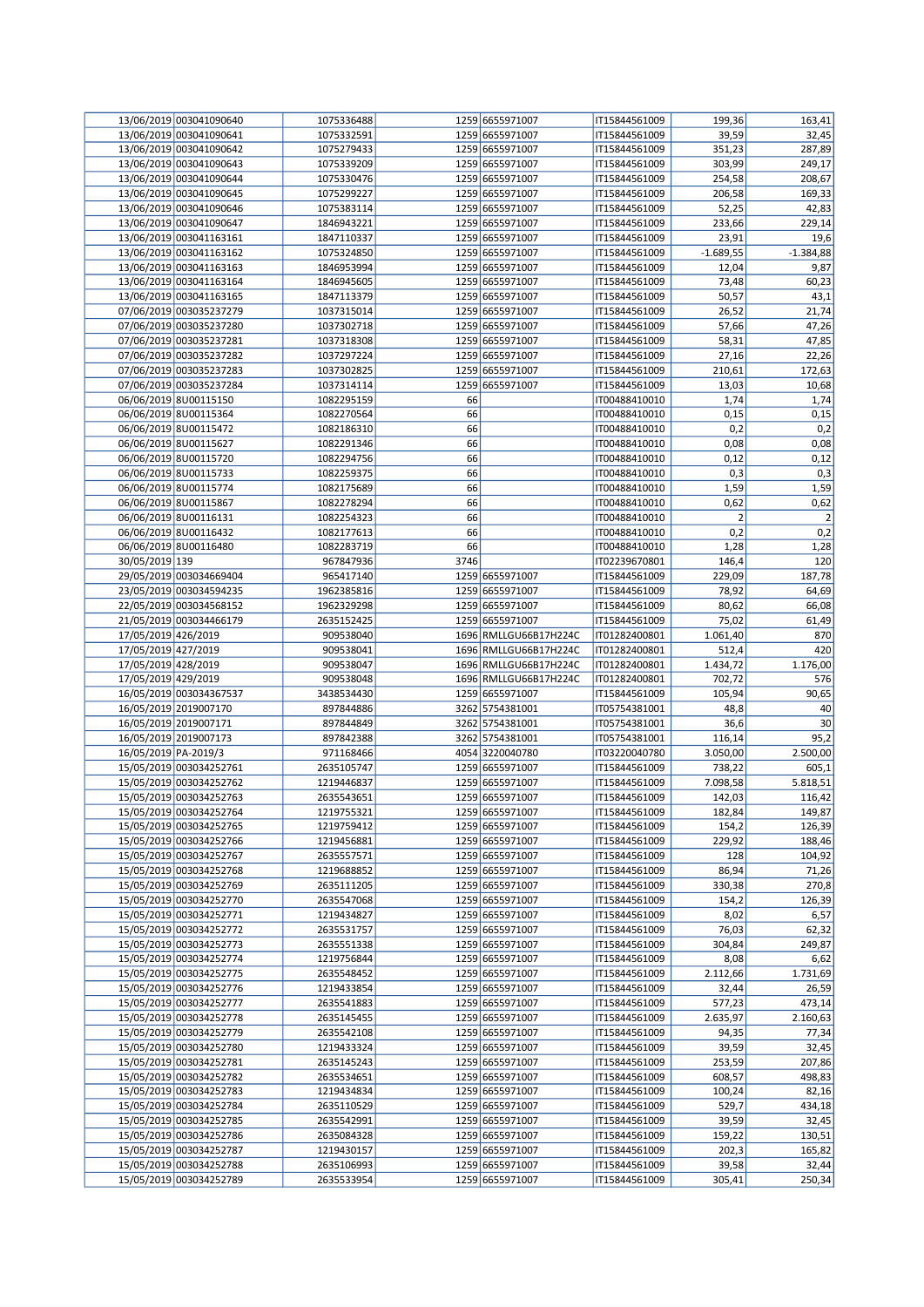|              | 15/05/2019 003034252790  | 1219789573 | 1259 6655971007       | IT15844561009 | 390,18      | 319,82      |
|--------------|--------------------------|------------|-----------------------|---------------|-------------|-------------|
|              | 15/05/2019 003034252791  | 2635112522 | 1259 6655971007       | IT15844561009 | 253,59      | 207,86      |
|              | 15/05/2019 003034252792  | 894944078  | 1259 6655971007       | IT15844561009 | 199,63      | 163,63      |
|              | 15/05/2019 003034252793  |            |                       | IT15844561009 |             |             |
|              |                          | 894487695  | 1259 6655971007       |               | 52,28       | 42,85       |
|              | 15/05/2019 003034325233  | 1847103390 | 1259 6655971007       | IT15844561009 | 27,15       | 22,25       |
|              | 15/05/2019 003034325234  | 2635083922 | 1259 6655971007       | IT15844561009 | 595,6       | 488,2       |
|              | 15/05/2019 003034325235  | 2635107216 | 1259 6655971007       | IT15844561009 | 12,68       | 10,39       |
| 13/05/2019 5 |                          | 871525446  | 1422 TTNLDA72T14D976E | IT01537840801 | $-903$      | $-803,28$   |
|              | 11/05/2019 003031062985  | 869775716  | 1259 6655971007       | IT15844561009 | 1.171,46    | 960,21      |
|              | 11/05/2019 003031062986  | 869775079  | 1259 6655971007       | IT15844561009 | 57,66       | 47,26       |
|              |                          |            |                       |               |             |             |
|              | 11/05/2019 003031062987  | 869776076  | 1259 6655971007       | IT15844561009 | 145,68      | 119,41      |
|              | 10/05/2019 003029732732  | 870831436  | 1259 6655971007       | IT15844561009 | 57,66       | 47,26       |
|              | 10/05/2019 003029732733  | 870838950  | 1259 6655971007       | IT15844561009 | 226,52      | 185,67      |
|              | 10/05/2019 003029732734  | 870835764  | 1259 6655971007       | IT15844561009 | 13,03       | 10,68       |
|              | 08/05/2019 003027756709  | 851852644  | 1259 6655971007       | IT15844561009 | $-24,49$    | $-20,07$    |
|              | 30/04/2019 411903942886  | 805006993  | 3407 2221101203       | IT03819031208 | 1,57        | 1,29        |
|              |                          |            |                       |               |             |             |
|              | 29/04/2019 003027490349  | 782726580  | 1259 6655971007       | IT15844561009 | $-1.899,49$ | $-1.600,87$ |
|              | 29/04/2019 003027490350  | 782734402  | 1259 6655971007       | IT15844561009 | $-163,65$   | $-153,93$   |
|              | 29/04/2019 003027490351  | 782734198  | 1259 6655971007       | IT15844561009 | 539,07      | 441,86      |
|              | 27/04/2019 003027125839  | 779265312  | 1259 6655971007       | IT15844561009 | 1.899,49    | 1.600,87    |
|              | 27/04/2019 003027125840  | 779254490  | 1259 6655971007       | IT15844561009 | 163,65      | 153,93      |
|              | 27/04/2019 003027125841  | 779255235  | 1259 6655971007       | IT15844561009 | $-539,07$   | -441,86     |
|              |                          | 3438493402 | 1259 6655971007       |               |             |             |
|              | 26/04/2019 003026940154  |            |                       | IT15844561009 | 8,24        | 6,75        |
|              | 16/04/2019 421900067115  | 745833068  | 3407 2221101203       | IT03819031208 | 136,76      | 136,76      |
|              | 16/04/2019 421900067116  | 745835474  | 3407 2221101203       | IT03819031208 | 23,01       | 23,01       |
|              | 16/04/2019 421900067117  | 745833606  | 3407 2221101203       | IT03819031208 | 16,93       | 16,93       |
|              | 16/04/2019 421900067118  | 745868337  | 3407 2221101203       | IT03819031208 | 15,03       | 15,03       |
|              | 16/04/2019 421900067119  | 745868297  | 3407 2221101203       | IT03819031208 | 26,88       | 26,88       |
|              |                          | 1219461220 | 1259 6655971007       | IT15844561009 |             |             |
|              | 15/04/2019 003026718627  |            |                       |               | 685,13      | 561,58      |
|              | 14/04/2019 003026703132  | 1962213454 | 1259 6655971007       | IT15844561009 | 723,63      | 593,14      |
|              | 13/04/2019 003026579837  | 3438433970 | 1259 6655971007       | IT15844561009 | 43,46       | 38,16       |
|              | 13/04/2019 003026579838  | 1962334724 | 1259 6655971007       | IT15844561009 | 999,31      | 831,81      |
|              | 13/04/2019 003026579839  | 1962213263 | 1259 6655971007       | IT15844561009 | 13,59       | 11,14       |
|              | 13/04/2019 003026625122  | 1846949075 | 1259 6655971007       | IT15844561009 | 941,07      | 771,37      |
|              | 13/04/2019 003026625123  | 1847108142 | 1259 6655971007       | IT15844561009 |             | 5.851,46    |
|              |                          |            |                       |               | 7.138,78    |             |
|              | 13/04/2019 003026625124  | 1846939852 | 1259 6655971007       | IT15844561009 | 442,85      | 362,99      |
|              | 13/04/2019 003026625125  | 1846957452 | 1259 6655971007       | IT15844561009 | 250,12      | 205,02      |
|              | 13/04/2019 003026625126  | 1847057755 | 1259 6655971007       | IT15844561009 | 166,94      | 136,84      |
|              | 13/04/2019 003026625127  | 1847099925 | 1259 6655971007       | IT15844561009 | 264,52      | 216,82      |
|              | 13/04/2019 003026625128  | 1847054959 | 1259 6655971007       | IT15844561009 | 138,35      | 113,4       |
|              | 13/04/2019 003026625129  | 1846943134 | 1259 6655971007       | IT15844561009 | 76,73       | 62,89       |
|              |                          |            |                       |               |             |             |
|              | 13/04/2019 003026625130  | 1847112357 | 1259 6655971007       | IT15844561009 | 348,96      | 286,03      |
|              | 13/04/2019 003026625131  | 1847113130 | 1259 6655971007       | IT15844561009 | 166,94      | 136,84      |
|              | 13/04/2019 003026625132  | 1847092678 | 1259 6655971007       | IT15844561009 | 7,39        | 6,06        |
|              | 13/04/2019 003026625133  | 1847068063 | 1259 6655971007       | IT15844561009 | 82,01       | 67,22       |
|              | 13/04/2019 003026625134  | 1846954158 | 1259 6655971007       | IT15844561009 | 400,99      | 328,68      |
|              |                          | 1847112125 | 1259 6655971007       | IT15844561009 |             | 1.599,44    |
|              | 13/04/2019 003026625135  |            |                       |               | 1.951,32    |             |
|              | 13/04/2019 003026625136  | 1847104890 | 1259 6655971007       | IT15844561009 | 29,93       | 24,53       |
|              | 13/04/2019 003026625138  | 1847056497 | 1259 6655971007       | IT15844561009 | 2.589,45    | 2.122,50    |
|              | 13/04/2019 003026625139  | 1846947687 | 1259 6655971007       | IT15844561009 | 105,25      | 86,27       |
|              | 13/04/2019 003026625140  | 1847070913 | 1259 6655971007       | IT15844561009 | 37,09       | 30,4        |
|              | 13/04/2019 003026625141  | 1846945266 | 1259 6655971007       | IT15844561009 | 274,71      | 225,17      |
|              | 13/04/2019 003026625142  | 1846953077 | 1259 6655971007       | IT15844561009 | 697         | 571,31      |
|              |                          |            |                       |               |             |             |
|              | 13/04/2019 003026625143  | 1846937822 | 1259 6655971007       | IT15844561009 | 93,83       | 76,91       |
|              | 13/04/2019 003026625144  | 1846950925 | 1259 6655971007       | IT15844561009 | 534,53      | 438,14      |
|              | 13/04/2019 003026625145  | 1847105931 | 1259 6655971007       | IT15844561009 | 37,09       | 30,4        |
|              | 13/04/2019 003026625146  | 1846948051 | 1259 6655971007       | IT15844561009 | 64,9        | 53,2        |
|              | 13/04/2019 003026625147  | 1846955953 | 1259 6655971007       | IT15844561009 | 161,21      | 132,14      |
|              | 13/04/2019 003026625148  | 1847063781 | 1259 6655971007       | IT15844561009 | 200,4       | 164,26      |
|              | 13/04/2019 003026625149  | 1847106347 | 1259 6655971007       | IT15844561009 | 37,08       | 30,39       |
|              |                          |            |                       |               |             |             |
|              | 13/04/2019 003026625151  | 1846953358 | 1259 6655971007       | IT15844561009 | 225,3       | 184,67      |
|              | 13/04/2019 003026625152  | 1847116112 | 1259 6655971007       | IT15844561009 | 274,71      | 225,17      |
|              | 13/04/2019 003026625153  | 1846947121 | 1259 6655971007       | IT15844561009 | 207,44      | 170,03      |
|              | 13/04/2019 003026625154  | 1847097178 | 1259 6655971007       | IT15844561009 | 49,03       | 40,19       |
|              | 13/04/2019 24/A OFF 2019 | 708019388  | 1422 TTNLDA72T14D976E | IT01537840801 | 903         | 803,28      |
| 13/04/2019 4 |                          | 707986645  | 1422 TTNLDA72T14D976E | IT01537840801 | $-1.669,94$ | $-1.477,00$ |
|              | 12/04/2019 003026237729  |            | 1259 6655971007       |               |             |             |
|              |                          | 711106815  |                       | IT15844561009 | 24,49       | 20,07       |
|              | 11/04/2019 003025621266  | 1962388164 | 1259 6655971007       | IT15844561009 | 14,41       | 11,81       |
|              | 10/04/2019 003024498384  | 1962356025 | 1259 6655971007       | IT15844561009 | 27,46       | 24,16       |
|              | 08/04/2019 003022835156  | 693093207  | 1259 6655971007       | IT15844561009 | 95,98       | 78,67       |
|              | 08/04/2019 003022930749  | 688942402  | 1259 6655971007       | IT15844561009 | 515,45      | 422,5       |
|              | 08/04/2019 003022930750  | 688931985  | 1259 6655971007       | IT15844561009 | 922,77      | 756,37      |
|              | 08/04/2019 003022930751  | 688943234  | 1259 6655971007       | IT15844561009 | 13,03       | 10,68       |
|              |                          |            |                       |               |             |             |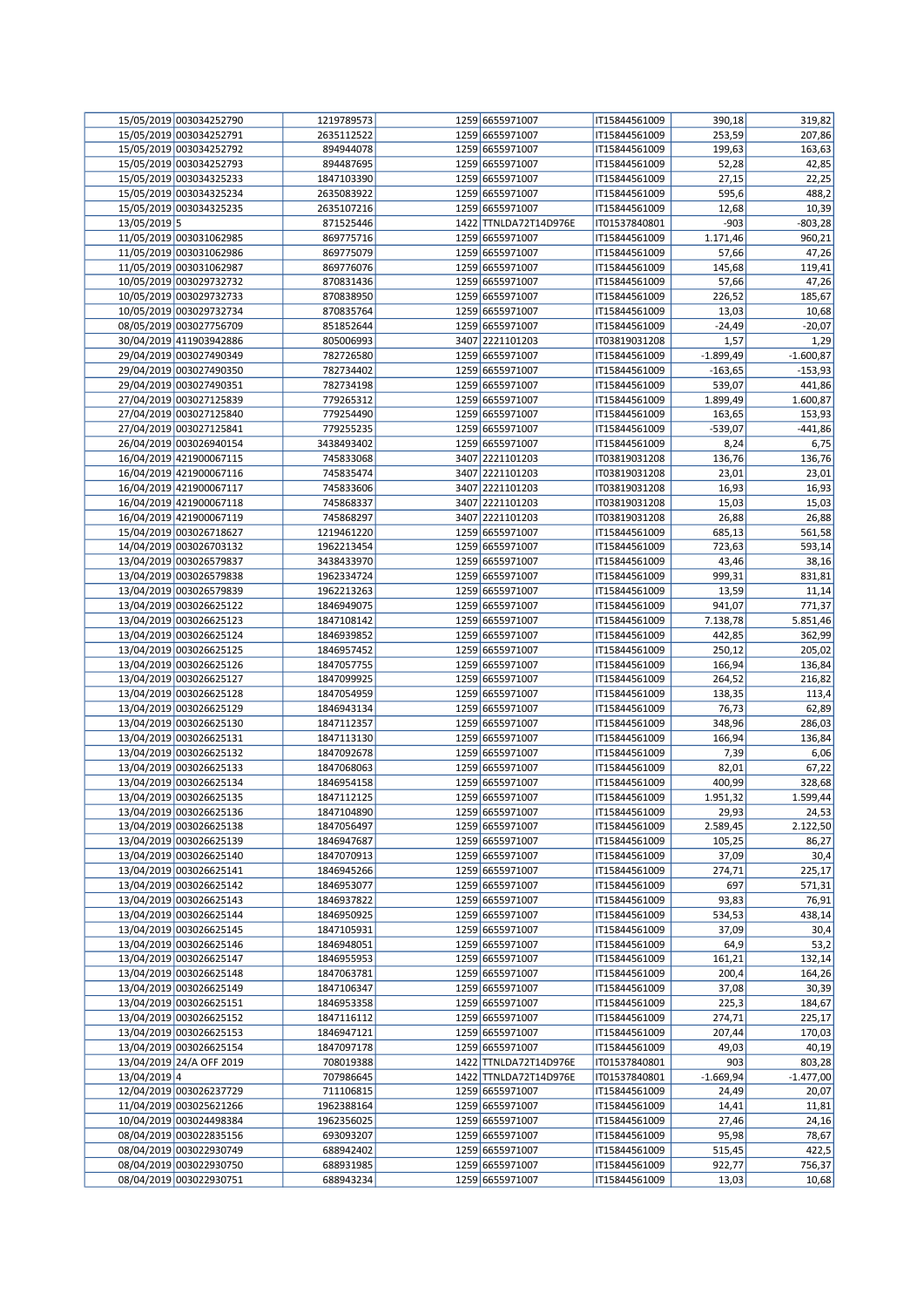|                     | 07/04/2019 003021880961                            | 664749384                |      | 1259 6655971007                    | IT15844561009                  | $-1.899,49$        | $-1.600,87$        |
|---------------------|----------------------------------------------------|--------------------------|------|------------------------------------|--------------------------------|--------------------|--------------------|
|                     | 07/04/2019 003021880962                            | 664762627                |      | 1259 6655971007                    | IT15844561009                  | $-163,65$          | $-153,93$          |
|                     | 07/04/2019 003021880963                            | 664747813                |      | 1259 6655971007                    | IT15844561009                  | 539,07             | 441,86             |
|                     | 05/04/2019 8U00073362                              | 726373994                | 66   |                                    | IT00488410010                  | 1,21               | 1,21               |
|                     | 05/04/2019 8U00073565                              | 726318094                | 66   |                                    | IT00488410010                  | 2,38               | 2,38               |
|                     | 05/04/2019 8U00073843                              | 726333558                | 66   |                                    | IT00488410010                  | 20,75              | 20,75              |
|                     | 05/04/2019 8U00073913                              | 726333536                | 66   |                                    | IT00488410010                  | 67,83              | 67,83              |
|                     | 05/04/2019 8U00073941                              | 726375325                | 66   |                                    | IT00488410010                  | 1,33               | 1,33               |
|                     | 05/04/2019 8U00074119                              | 726333954                | 66   |                                    | IT00488410010                  | 3,2                | 3,2                |
|                     | 05/04/2019 8U00074348                              | 726374843                | 66   |                                    | IT00488410010                  | 20,75              | 20,75              |
|                     | 05/04/2019 8U00074416                              | 726333910                | 66   |                                    | IT00488410010                  | 0,8                | 0,8                |
|                     | 05/04/2019 8U00074723                              | 726333804                | 66   |                                    | IT00488410010                  | 0,21               | 0,21               |
| 01/04/2019 191/2013 |                                                    | 615529573                |      | 343 TRMPTR59S04I725W               | IT01162100802                  | $-198,78$          | $-184,35$          |
| 01/04/2019 192/2013 |                                                    | 615529603                |      | 343 TRMPTR59S04I725W               | IT01162100802                  | $-198,78$          | $-184,35$          |
|                     | 30/03/2019 20/A OFF 2019                           | 603623645                |      | 1422 TTNLDA72T14D976E              | IT01537840801                  | 1.669,94           | 1.477,00           |
|                     | 29/03/2019 003020237084                            | 1962356645               |      | 1259 6655971007                    | IT15844561009                  | 363,27             | 297,76             |
|                     | 29/03/2019 003020237091                            | 3438487004               |      | 1259 6655971007                    | IT15844561009                  | 8,31               | 6,81               |
|                     | 29/03/2019 003020237094                            | 3439607175               |      | 1259 6655971007                    | IT15844561009                  | 7,95               | 6,52               |
|                     | 29/03/2019 003020237101                            | 2635096005               |      | 1259 6655971007                    | IT15844561009                  | 380,28             | 324,41             |
|                     | 29/03/2019 003020237104                            | 1962463357               |      | 1259 6655971007                    | IT15844561009                  | 493,93             | 404,86             |
|                     | 29/03/2019 003020255436                            | 2635538089               |      | 1259 6655971007                    | IT15844561009                  | 274,3              | 224,84             |
| 20/03/2019 1442/E   |                                                    | 552789793                |      | 4034 4160880243                    | IT04160880243                  | 199,47             | 163,5              |
|                     | 18/03/2019 003020024528                            | 542443724                |      | 1259 6655971007                    | IT15844561009                  | 52,41              | 42,96              |
|                     | 14/03/2019 003019856074<br>14/03/2019 003019856075 | 1219445984               |      | 1259 6655971007<br>1259 6655971007 | IT15844561009<br>IT15844561009 | 1.590,25           | 1.359,37           |
|                     | 14/03/2019 003019856076                            | 1219442521<br>1219382513 |      | 1259 6655971007                    | IT15844561009                  | 8.625,19<br>255,79 | 7.209,54<br>228,72 |
|                     | 14/03/2019 003019856077                            | 1219755645               |      | 1259 6655971007                    | IT15844561009                  | 450,56             | 376,93             |
|                     | 14/03/2019 003019856078                            | 1219449878               |      | 1259 6655971007                    | IT15844561009                  | 230,27             | 196,37             |
|                     | 14/03/2019 003019856079                            | 1219434662               |      | 1259 6655971007                    | IT15844561009                  | 836,19             | 766,99             |
|                     | 14/03/2019 003019856080                            | 1219434750               |      | 1259 6655971007                    | IT15844561009                  | 274,37             | 237,6              |
|                     | 14/03/2019 003019856081                            | 1219769899               |      | 1259 6655971007                    | IT15844561009                  | 137,26             | 120,13             |
|                     | 14/03/2019 003019856082                            | 1219456126               |      | 1259 6655971007                    | IT15844561009                  | 642,89             | 567,94             |
|                     | 14/03/2019 003019856083                            | 1219450641               |      | 1259 6655971007                    | IT15844561009                  | 230,27             | 196,37             |
|                     | 14/03/2019 003019856084                            | 1219458897               |      | 1259 6655971007                    | IT15844561009                  | 240,11             | 234,07             |
|                     | 14/03/2019 003019856085                            | 1219432126               |      | 1259 6655971007                    | IT15844561009                  | 113,1              | 96,52              |
|                     | 14/03/2019 003019856086                            | 1219437566               |      | 1259 6655971007                    | IT15844561009                  | 425,25             | 367,62             |
|                     | 14/03/2019 003019856087                            | 1219679504               |      | 1259 6655971007                    | IT15844561009                  | 9,26               | 7,72               |
|                     | 14/03/2019 003019856088                            | 1219457322               |      | 1259 6655971007                    | IT15844561009                  | 1.074,07           | 954,9              |
|                     | 14/03/2019 003019856089                            | 1219434549               |      | 1259 6655971007                    | IT15844561009                  | 54,64              | 48,6               |
|                     | 14/03/2019 003019856090                            | 1219698465               |      | 1259 6655971007                    | IT15844561009                  | 2.047,14           | 1.722,69           |
|                     | 14/03/2019 003019856091                            | 1219759865               |      | 1259 6655971007                    | IT15844561009                  | 4.453,50           | 3.836,69           |
|                     | 14/03/2019 003019856092                            | 1219454559               |      | 1259 6655971007                    | IT15844561009                  | 181,63             | 161,58             |
|                     | 14/03/2019 003019856093                            | 1219804890               |      | 1259 6655971007                    | IT15844561009                  | 68,8               | 62,11              |
|                     | 14/03/2019 003019856094                            | 1219451230               |      | 1259 6655971007                    | IT15844561009                  | 1.073,95           | 926,86             |
|                     | 14/03/2019 003019856095                            | 1219467416               |      | 1259 6655971007                    | IT15844561009                  | 118,41             | 100,87             |
|                     | 14/03/2019 003019856096                            | 1219432361               |      | 1259 6655971007                    | IT15844561009                  | 591,82             | 492,72             |
|                     | 14/03/2019 003019856097                            | 1219676535               |      | 1259 6655971007                    | IT15844561009                  | 68,8               | 62,11              |
|                     | 14/03/2019 003019856098                            | 1219759389               |      | 1259 6655971007                    | IT15844561009                  | 358,44             | 340,37             |
|                     | 14/03/2019 003019856099                            | 1219437244               |      | 1259 6655971007                    | IT15844561009                  | 272,93             | 242,77             |
|                     | 14/03/2019 003019856100                            | 1219447118               |      | 1259 6655971007                    | IT15844561009                  | 303,58             | 261,54             |
|                     | 14/03/2019 003019856101                            | 1219761830               |      | 1259 6655971007                    | IT15844561009                  | 124,34             | 107,64             |
|                     | 14/03/2019 003019856102                            | 1219686006<br>1219796482 |      | 1259 6655971007<br>1259 6655971007 | IT15844561009                  | 414,22             | 358,58             |
|                     | 14/03/2019 003019856103<br>14/03/2019 003019856104 | 1219751698               |      | 1259 6655971007                    | IT15844561009<br>IT15844561009 | 275,7<br>380,28    | 245,04<br>324,41   |
|                     | 14/03/2019 003019856105                            | 1219467295               |      | 1259 6655971007                    | IT15844561009                  | $-35,08$           | -28,75             |
|                     | 14/03/2019 003019856106                            | 1219452185               |      | 1259 6655971007                    | IT15844561009                  | $-90,28$           | $-74$              |
| 13/03/2019 2        |                                                    | 517270697                |      | 1422 TTNLDA72T14D976E              | IT01537840801                  | $-650,88$          | $-533,51$          |
| 07/03/2019 130/2019 |                                                    | 473106803                |      | 343 TRMPTR59S04I725W               | IT01162100802                  | 198,78             | 184,35             |
| 07/03/2019 131/2019 |                                                    | 473106793                |      | 343 TRMPTR59S04I725W               | IT01162100802                  | 198,78             | 184,35             |
|                     | 07/03/2019 003013831856                            | 488212696                |      | 1259 6655971007                    | IT15844561009                  | 521,35             | 427,34             |
|                     | 07/03/2019 003013831857                            | 488146035                |      | 1259 6655971007                    | IT15844561009                  | 15,07              | 12,35              |
|                     | 07/03/2019 003013831858                            | 488067175                |      | 1259 6655971007                    | IT15844561009                  | 274,16             | 244,18             |
|                     | 07/03/2019 003013831859                            | 487919313                |      | 1259 6655971007                    | IT15844561009                  | 379,37             | 334,08             |
|                     | 07/03/2019 003013831860                            | 488143383                |      | 1259 6655971007                    | IT15844561009                  | 909,18             | 745,23             |
|                     | 07/03/2019 003013831861                            | 488216181                |      | 1259 6655971007                    | IT15844561009                  | 13,03              | 10,68              |
|                     | 01/03/2019 001/000021                              | 551956157                | 2590 |                                    | IT02268690803                  | 1.760,00           | 1.600,00           |
|                     | 28/02/2019 003013423483                            | 1219667399               |      | 1259 6655971007                    | IT15844561009                  | 567,43             | 484,16             |
|                     | 28/02/2019 003013423484                            | 1219743294               |      | 1259 6655971007                    | IT15844561009                  | 230,27             | 196,37             |
| 28/02/2019 20/19    |                                                    | 506498802                |      | 2194 1910230745                    | IT01910230745                  | 1.082,19           | 887,04             |
| 28/02/2019 21/19    |                                                    | 506506808                |      | 2194 1910230745                    | IT01910230745                  | 761,6              | 761,6              |
|                     | 18/02/2019 421900021068                            | 378153873                |      | 3407 2221101203                    | IT03819031208                  | $-20$              | $-20$              |
|                     | 18/02/2019 421900021069                            | 378151769                |      | 3407 2221101203                    | IT03819031208                  | $-10$              | $-10$              |
|                     | 18/02/2019 421900021070                            | 378150821                |      | 3407 2221101203                    | IT03819031208                  | $-20$              | $-20$              |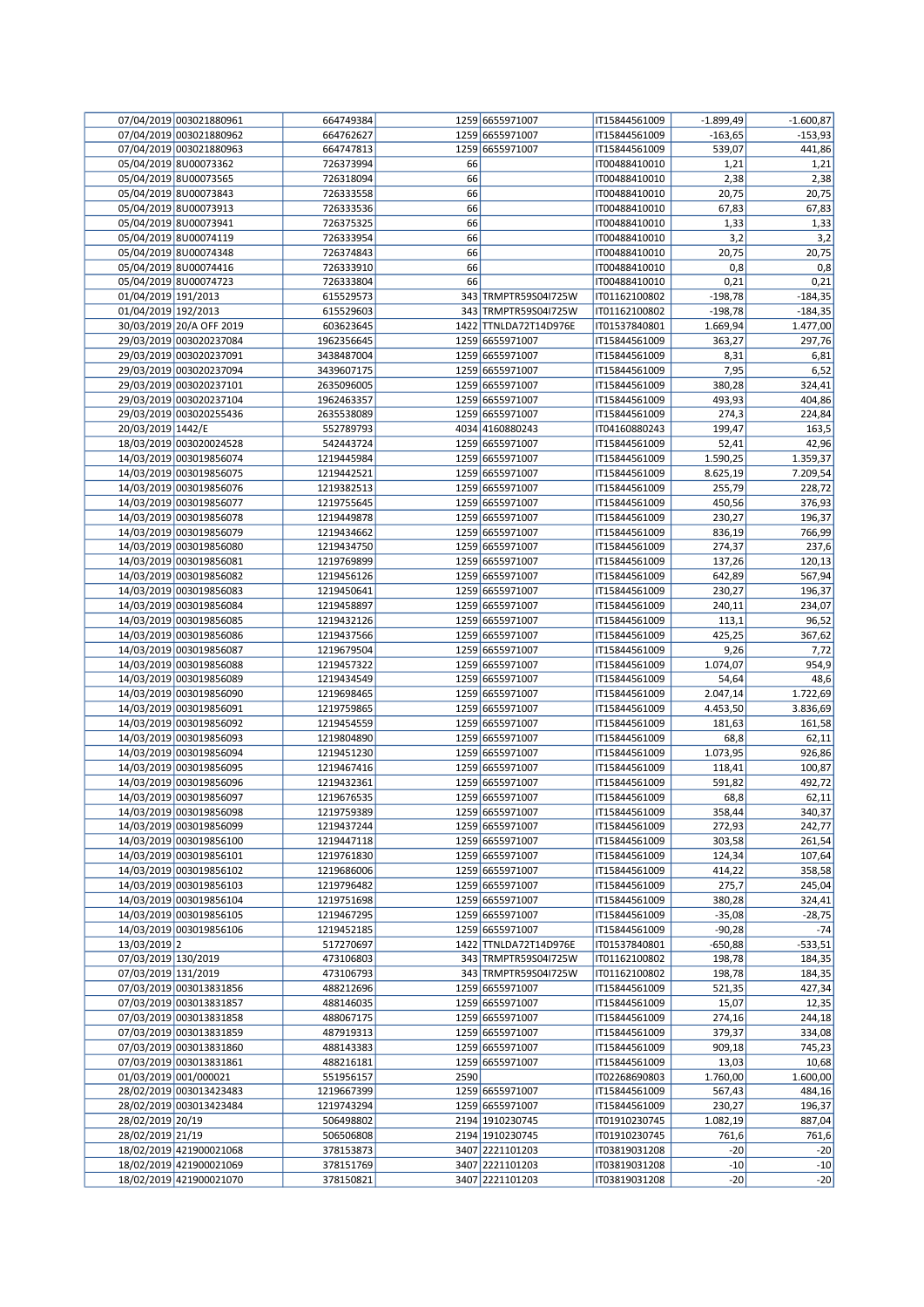|                                              | 12/02/2019 003012361582                            | 373372020              |      | 1259 6655971007                                | IT15844561009                  | 59,11                | 48,45                |
|----------------------------------------------|----------------------------------------------------|------------------------|------|------------------------------------------------|--------------------------------|----------------------|----------------------|
|                                              | 12/02/2019 003012668541                            | 373511355              |      | 1259 6655971007                                | IT15844561009                  | 72,7                 | 59,59                |
|                                              | 06/02/2019 003007346829                            | 302149073              |      | 1259 6655971007                                | IT15844561009                  | $-184,3$             | $-107,15$            |
|                                              | 06/02/2019 003007346830                            | 302164338              |      | 1259 6655971007                                | IT15844561009                  | 1.186,52             | 1.016,47             |
|                                              | 06/02/2019 003007346831                            | 302175344              |      | 1259 6655971007                                | IT15844561009                  | $-64,61$             | $-52,63$             |
|                                              | 06/02/2019 003007346832                            | 302152211              |      | 1259 6655971007                                | IT15844561009                  | 239,89               | 217,42               |
|                                              | 06/02/2019 003007346833                            | 301882850              |      | 1259 6655971007                                | IT15844561009                  | 967,47               | 836,92               |
|                                              | 06/02/2019 003007346834                            | 302145749              |      | 1259 6655971007                                | IT15844561009                  | 13,03                | 10,68                |
| 01/02/2019 90002511                          |                                                    | 2141210567             |      | 3261 7960110158                                | IT07960110158                  | 20.600,00            | 20.600,00            |
|                                              | 25/01/2019 411900798201                            | 233770468              |      | 3407 2221101203                                | IT03819031208                  | $-952,82$            | $-781$               |
|                                              | 25/01/2019 411900798202                            | 234220482              |      | 3407 2221101203                                | IT03819031208                  | $-1.617,93$          | $-1.326,17$          |
|                                              | 25/01/2019 411900798203                            | 234223872              |      | 3407 2221101203                                | IT03819031208                  | $-5.923,59$          | $-4.855,40$          |
|                                              | 25/01/2019 411900798204                            | 234223279              |      | 3407 2221101203                                | IT03819031208                  | $-421,4$             | $-345,41$            |
|                                              | 25/01/2019 411900798205                            | 233992611              |      | 3407 2221101203                                | IT03819031208                  | $-8.988,94$          | $-7.367,98$          |
|                                              | 15/01/2019 VFSP19/0112                             | 179910866              |      | 882 2559020793                                 | IT02559020793                  | 108.023,16           | 3.224,91             |
|                                              | 15/01/2019 003005236020                            | 199854085              |      | 1259 6655971007                                | IT15844561009                  | 70,09                | 57,45                |
|                                              | 15/01/2019 003005634422                            | 400614396              |      | 1259 6655971007                                | IT15844561009                  | 54,35                | 44,55                |
|                                              | 11/01/2019 411900165075                            | 183685987              |      | 3407 2221101203                                | IT03819031208                  | 9.010,42             | 7.386,56             |
|                                              | 11/01/2019 411900278145                            | 183688008              |      | 3407 2221101203                                | IT03819031208                  | 37,69                | 31,87                |
|                                              | 11/01/2019 411900278146                            | 183717558              |      | 3407 2221101203                                | IT03819031208                  | 33,17                | 27,19                |
|                                              | 11/01/2019 411900278147                            | 183717356              |      | 3407 2221101203                                | IT03819031208                  | 331,04               | 272,32               |
|                                              | 11/01/2019 411900278148                            | 183687147              |      | 3407 2221101203                                | IT03819031208                  | 80,49                | 66,95                |
|                                              | 11/01/2019 411900278149                            | 183686034              |      | 3407 2221101203                                | IT03819031208                  | 196,37               | 161,93               |
|                                              | 11/01/2019 411900278150                            | 183688146              |      | 3407 2221101203                                | IT03819031208                  | 34,44                | 29,2                 |
|                                              | 11/01/2019 411900278151                            | 183686005              |      | 3407 2221101203                                | IT03819031208                  | 25,55                | 21,92                |
|                                              | 11/01/2019 411900278152                            | 183686897              |      | 3407 2221101203                                | IT03819031208                  | 98,85                | 82                   |
|                                              | 11/01/2019 411900278153                            | 183715239              |      | 3407 2221101203                                | IT03819031208                  | 350,87               | 288,57               |
|                                              | 11/01/2019 411900278154                            | 183687832              |      | 3407 2221101203                                | IT03819031208                  | 589,41               | 484,1                |
|                                              | 11/01/2019 411900278155                            | 183685952              |      | 3407 2221101203                                | IT03819031208                  | 368,28               | 302,84               |
|                                              | 11/01/2019 411900278156                            | 183691228              |      | 3407 2221101203                                | IT03819031208                  | 114,93               | 95,18                |
|                                              | 11/01/2019 411900278157                            | 183717690              |      | 3407 2221101203                                | IT03819031208                  | 367,94               | 302,56               |
|                                              | 11/01/2019 411900278158                            | 183717029              |      | 3407 2221101203                                | IT03819031208                  | 195,56               | 161,27               |
|                                              | 11/01/2019 411900278159                            | 183717676              |      | 3407 2221101203                                | IT03819031208                  | 44,59                | 37,52                |
|                                              | 11/01/2019 411900278160                            | 183685835              |      | 3407 2221101203                                | IT03819031208                  | 116,51               | 96,47                |
|                                              | 11/01/2019 411900278161                            | 183716629              |      | 3407 2221101203                                | IT03819031208                  | 187,25               |                      |
|                                              |                                                    |                        |      | 3407 2221101203                                |                                |                      | 154,46               |
|                                              | 11/01/2019 411900278162                            | 183686355              |      | 3407 2221101203                                | IT03819031208                  | 125                  | 103,43               |
|                                              | 11/01/2019 411900278163                            | 183688661              |      |                                                | IT03819031208                  | 84,85                | 70,52                |
|                                              | 11/01/2019 411900278164                            | 183687527              |      | 3407 2221101203                                | IT03819031208                  | 182,71               | 150,74               |
|                                              | 11/01/2019 411900278165                            | 183718379              |      | 3407 2221101203                                | IT03819031208                  | 1.332,60             | 1.093,27             |
|                                              | 11/01/2019 411900278166                            | 183715278              |      | 3407 2221101203                                | IT03819031208                  | 34,44                | 29,2                 |
|                                              | 11/01/2019 411900278167                            | 183684708              |      | 3407 2221101203                                | IT03819031208                  | 414,04               | 340,35               |
|                                              | 11/01/2019 411900278168                            | 183716639              |      | 3407 2221101203                                | IT03819031208<br>IT03819031208 | 38,93                | 32,88                |
|                                              | 11/01/2019 411900278169                            | 183688884              |      | 3407 2221101203                                |                                | 336,54               | 276,83               |
|                                              | 11/01/2019 411900278170<br>11/01/2019 411900278171 | 183688542              |      | 3407 2221101203<br>3407 2221101203             | IT03819031208                  | 621,99               | 510,8                |
|                                              |                                                    | 183718587              |      |                                                | IT03819031208                  | 933,66               | 766,27               |
|                                              | 11/01/2019 411900278172<br>11/01/2019 411900278173 | 183688174              |      | 3407 2221101203                                | IT03819031208                  | 1.199,87             | 984,47               |
|                                              |                                                    | 183685797              |      | 3407 2221101203                                | IT03819031208                  | 318,53               | 263,04               |
|                                              | 11/01/2019 411900278174                            | 183715191              |      | 3407 2221101203                                | IT03819031208                  | 181,02               | 149,35               |
|                                              | 11/01/2019 411900278175                            | 183687301              |      | 3407 2221101203                                | IT03819031208                  | 180,7                | 164,27               |
| 10/01/2019 2                                 |                                                    | 150745635              |      | 952 FMEDNC71A27E956M                           | IT01484290802                  | 1.000,00             | 909,09               |
|                                              | 10/01/2019 003000656154<br>10/01/2019 003000656155 | 242004830<br>242150359 |      | 1259 6655971007<br>1259 6655971007             | IT15844561009                  | 477,4                | 391,31               |
|                                              | 10/01/2019 003000656156                            | 241985855              |      | 1259 6655971007                                | IT15844561009<br>IT15844561009 | 718,57<br>145,99     | 588,99               |
|                                              | 10/01/2019 003000656157                            | 241706030              |      | 1259 6655971007                                |                                |                      | 119,66<br>158,02     |
|                                              | 10/01/2019 003000656158                            |                        |      | 1259 6655971007                                | IT15844561009<br>IT15844561009 | 186,45               |                      |
|                                              | 10/01/2019 003000656159                            | 241989769<br>242149342 |      | 1259 6655971007                                | IT15844561009                  | 844,86<br>12,71      | 692,51<br>10,42      |
|                                              |                                                    |                        |      |                                                |                                |                      |                      |
| 31/12/2018 248/18<br>31/12/2018 249/18       |                                                    | 172541336<br>172541309 |      | 2194 1910230745<br>2194 1910230745             | IT01910230745<br>IT01910230745 | 1.449,36<br>1.020,00 | 1.188,00<br>1.020,00 |
|                                              |                                                    |                        |      |                                                |                                |                      |                      |
| 27/12/2018 1214/2018<br>27/12/2018 1215/2018 |                                                    | 136379320<br>136379321 |      | 1696 RMLLGU66B17H224C<br>1696 RMLLGU66B17H224C | IT01282400801<br>IT01282400801 | 876,94<br>702,72     | 718,8<br>576         |
| 27/12/2018 1216/2018                         |                                                    | 136379322              |      | 1696 RMLLGU66B17H224C                          |                                |                      |                      |
|                                              |                                                    | 136379323              |      | 1696 RMLLGU66B17H224C                          | IT01282400801<br>IT01282400801 | 512,4                | 420                  |
| 27/12/2018 1217/2018<br>27/12/2018 1218/2018 |                                                    | 136379329              |      | 1696 RMLLGU66B17H224C                          | IT01282400801                  | 1.434,72<br>1.061,40 | 1.176,00<br>870      |
|                                              | 24/12/2018 411810964323                            | 136748632              |      | 3407 2221101203                                | IT03819031208                  | 150,43               | 125,25               |
|                                              | 24/12/2018 411810964324                            | 136749560              |      | 3407 2221101203                                | IT03819031208                  | 289,5                | 239,24               |
|                                              | 24/12/2018 411810964325                            | 136750327              |      | 3407 2221101203                                | IT03819031208                  |                      | 502,05               |
|                                              | 24/12/2018 411810964326                            | 136746769              |      | 3407 2221101203                                | IT03819031208                  | 610,13<br>71,66      | 59,71                |
|                                              | 24/12/2018 411810964327                            | 136751325              |      | 3407 2221101203                                | IT03819031208                  | 1.007,21             | 827,53               |
|                                              | 20/12/2018 FATTPA 28 18                            | 134945259              | 2427 |                                                | IT01602820803                  |                      |                      |
|                                              | 19/12/2018 421800177251                            | 135573817              |      | 3407 2221101203                                | IT03819031208                  | 1.450,01<br>$-30$    | 1.188,53             |
|                                              | 19/12/2018 421800177252                            | 135574152              |      | 3407 2221101203                                | IT03819031208                  | $-20$                | $-30$<br>$-20$       |
|                                              | 19/12/2018 421800177253                            | 135574192              |      | 3407 2221101203                                | IT03819031208                  | $-10$                | $-10$                |
|                                              | 19/12/2018 421800177254                            | 135574227              |      | 3407 2221101203                                | IT03819031208                  | $-30$                |                      |
|                                              |                                                    |                        |      |                                                |                                |                      | $-30$                |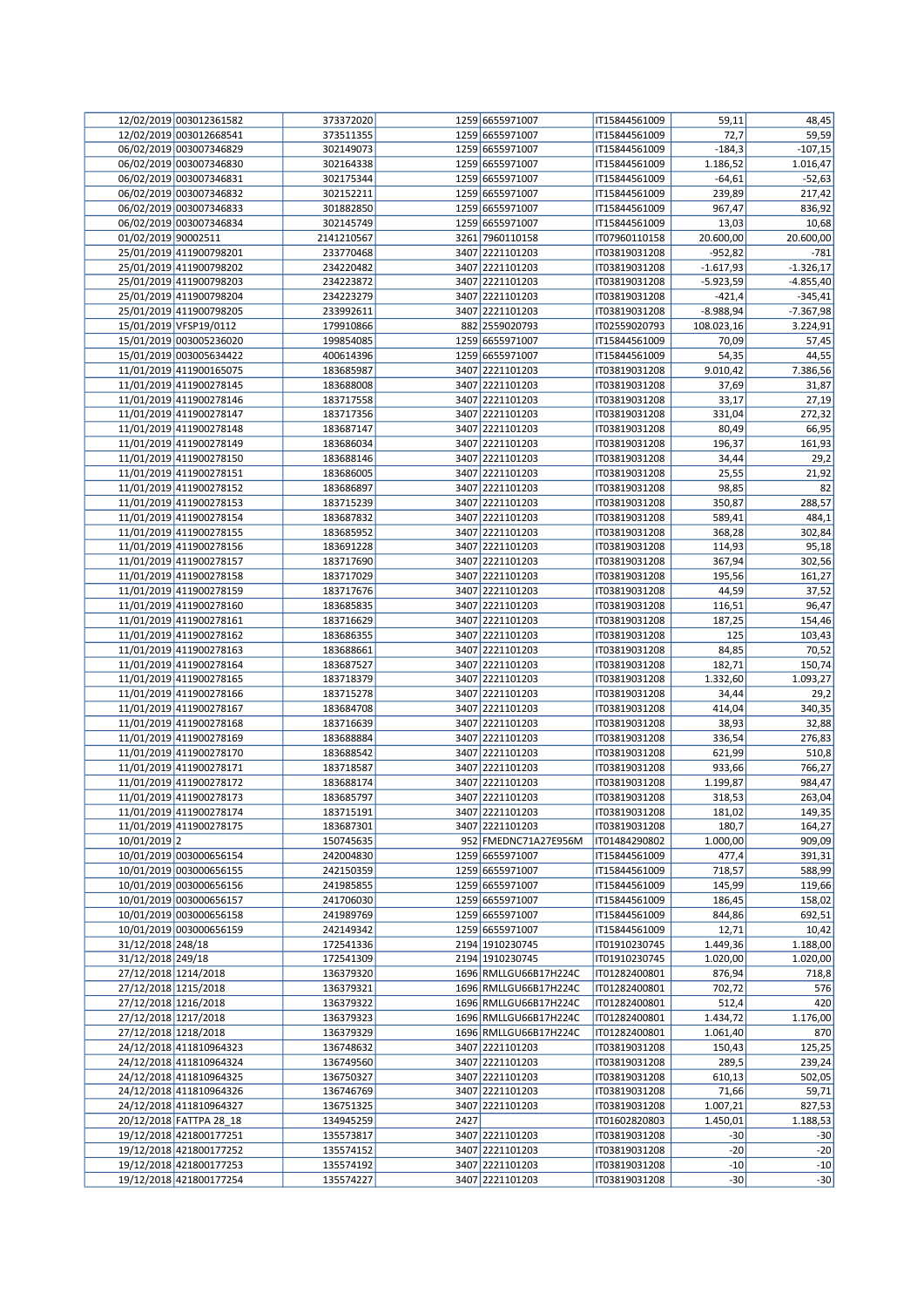|                      | 19/12/2018 421800177255     | 135572945 |    | 3407 2221101203       | IT03819031208 | -10       | $-10$     |
|----------------------|-----------------------------|-----------|----|-----------------------|---------------|-----------|-----------|
|                      | 19/12/2018 421800177256     | 135574220 |    | 3407 2221101203       | IT03819031208 | $-30$     | $-30$     |
|                      | 14/12/2018 7X05005516       | 135138940 | 66 |                       | IT00488410010 | 224,27    | 186,87    |
|                      | 14/12/2018 7X05120137       | 135093735 | 66 |                       | IT00488410010 | 25,99     | 21,59     |
|                      | 12/12/2018 004812309426     | 135698336 |    | 1259 6655971007       | IT15844561009 | 49,45     | 40,53     |
|                      | 12/12/2018 004812334350     | 135703683 |    | 1259 6655971007       | IT15844561009 | 53,55     | 43,89     |
|                      | 11/12/2018 411810366353     | 133523737 |    | 3407 2221101203       | IT03819031208 | 9.215,07  | 7.553,34  |
|                      | 11/12/2018 411810449928     | 133521829 |    | 3407 2221101203       | IT03819031208 | 32,98     | 27,03     |
|                      | 11/12/2018 411810449929     | 133510722 |    | 3407 2221101203       | IT03819031208 | 36,96     | 31,27     |
|                      | 11/12/2018 411810449930     | 133511110 |    | 3407 2221101203       | IT03819031208 | 304,45    | 249,55    |
|                      | 11/12/2018 411810449931     | 133512943 |    | 3407 2221101203       | IT03819031208 | 71,65     | 58,73     |
|                      | 11/12/2018 411810449932     | 133522349 |    | 3407 2221101203       | IT03819031208 | 184,73    | 151,42    |
|                      | 11/12/2018 411810449933     | 133510186 |    | 3407 2221101203       | IT03819031208 | 29,04     | 23,8      |
|                      | 11/12/2018 411810449934     | 133513603 |    | 3407 2221101203       | IT03819031208 | 21,22     | 17,39     |
|                      | 11/12/2018 411810449935     | 133522630 |    | 3407 2221101203       | IT03819031208 | 92,6      | 75,9      |
|                      | 11/12/2018 411810449936     | 133524133 |    | 3407 2221101203       | IT03819031208 | 347,52    | 284,85    |
|                      | 11/12/2018 411810449937     | 133522082 |    | 3407 2221101203       | IT03819031208 | 457,96    | 375,38    |
|                      | 11/12/2018 411810449938     | 133510327 |    | 3407 2221101203       | IT03819031208 | 168,8     | 138,36    |
|                      | 11/12/2018 411810449939     | 133522621 |    | 3407 2221101203       | IT03819031208 | 151,21    | 123,94    |
|                      | 11/12/2018 411810449940     | 133514650 |    | 3407 2221101203       | IT03819031208 | 331,79    | 271,96    |
|                      | 11/12/2018 411810449941     | 133513448 |    | 3407 2221101203       | IT03819031208 | 512,51    | 420,09    |
|                      | 11/12/2018 411810449942     | 133522055 |    | 3407 2221101203       | IT03819031208 | 38,56     | 31,61     |
|                      | 11/12/2018 411810449943     | 133523472 |    | 3407 2221101203       | IT03819031208 | 95,87     | 78,58     |
|                      | 11/12/2018 411810449944     | 133522139 |    | 3407 2221101203       | IT03819031208 | 199,19    | 163,27    |
|                      | 11/12/2018 411810449945     | 133523670 |    | 3407 2221101203       | IT03819031208 | 119,63    | 98,06     |
|                      | 11/12/2018 411810449946     | 133522800 |    | 3407 2221101203       | IT03819031208 | 76,84     | 62,98     |
|                      | 11/12/2018 411810449947     | 133510481 |    | 3407 2221101203       | IT03819031208 | 182,01    | 149,19    |
|                      | 11/12/2018 411810449948     | 133514390 |    | 3407 2221101203       | IT03819031208 | 754,68    | 618,59    |
|                      | 11/12/2018 411810449949     | 133523742 |    | 3407 2221101203       | IT03819031208 | 29,04     | 23,8      |
|                      | 11/12/2018 411810449950     | 133511007 |    | 3407 2221101203       | IT03819031208 | 264,06    | 216,44    |
|                      | 11/12/2018 411810449951     | 133523256 |    | 3407 2221101203       | IT03819031208 | 31,67     | 25,96     |
|                      | 11/12/2018 411810449952     | 133510709 |    | 3407 2221101203       | IT03819031208 | 342,71    | 280,91    |
|                      | 11/12/2018 411810449953     | 133511032 |    | 3407 2221101203       | IT03819031208 | 804,71    | 659,6     |
|                      | 11/12/2018 411810449954     | 133514684 |    | 3407 2221101203       | IT03819031208 | 1.870,25  | 1.532,99  |
|                      | 11/12/2018 411810449955     | 133523060 |    | 3407 2221101203       | IT03819031208 | 1.124,47  | 921,7     |
|                      | 11/12/2018 411810449956     | 133513518 |    | 3407 2221101203       | IT03819031208 | 404,3     | 331,39    |
|                      | 11/12/2018 411810449957     | 133523561 |    | 3407 2221101203       | IT03819031208 | 172,74    | 141,59    |
|                      | 11/12/2018 411810449958     | 133512149 |    | 3407 2221101203       | IT03819031208 | 138,48    | 125,89    |
|                      | 06/12/2018 4220919800012421 | 134033237 | 66 |                       | IT00488410010 | 49,97     | 40,96     |
|                      | 06/12/2018 8U00261528       | 134033176 | 66 |                       | IT00488410010 | 12,85     | 12,85     |
|                      | 06/12/2018 8U00261911       | 134033457 | 66 |                       | IT00488410010 | 38,1      | 31,73     |
|                      | 06/12/2018 8U00262187       | 134033514 | 66 |                       | IT00488410010 | 38,1      | 31,73     |
|                      | 06/12/2018 004812286563     | 132014169 |    | 1259 6655971007       | IT15844561009 | 115,94    | 95,03     |
|                      | 06/12/2018 004812286564     | 132013788 |    | 1259 6655971007       | IT15844561009 | 260,54    | 213,56    |
|                      | 06/12/2018 004812286565     | 132680976 |    | 1259 6655971007       | IT15844561009 | 89,29     | 73,19     |
|                      | 06/12/2018 004812286566     | 132013680 |    | 1259 6655971007       | IT15844561009 | 62,16     | 55,37     |
|                      | 06/12/2018 004812286567     | 132013854 |    | 1259 6655971007       | IT15844561009 | 233,75    | 191,6     |
|                      | 06/12/2018 004812286568     | 132679133 |    | 1259 6655971007       | IT15844561009 | 12,71     | 10,42     |
|                      | 05/12/2018 55/A OFF 2018    | 131514385 |    | 1422 TTNLDA72T14D976E | IT01537840801 | 650,88    | 533,51    |
| 30/11/2018 224/18    |                             | 133583838 |    | 2194 1910230745       | IT01910230745 | 1.265,77  | 1.037,52  |
| 30/11/2018 225/18    |                             | 133586393 |    | 2194 1910230745       | IT01910230745 | 890,8     | 890,8     |
|                      | 27/11/2018 004812191194     | 129973236 |    | 1259 6655971007       | IT15844561009 | 106,84    | 87,57     |
|                      | 27/11/2018 004812191195     | 129975286 |    | 1259 6655971007       | IT15844561009 | $-83,68$  | $-68,59$  |
|                      | 27/11/2018 004812191196     | 129976810 |    | 1259 6655971007       | IT15844561009 | 28,79     | 23,6      |
|                      | 27/11/2018 004812191197     | 129975851 |    | 1259 6655971007       | IT15844561009 | $-39,41$  | $-36,96$  |
|                      | 27/11/2018 004812191198     | 129977957 |    | 1259 6655971007       | IT15844561009 | 217,39    | 178,19    |
|                      | 27/11/2018 004812191199     | 129975634 |    | 1259 6655971007       | IT15844561009 | 12,71     | 10,42     |
| 27/11/2018 1113/2018 |                             | 131013985 |    | 1696 RMLLGU66B17H224C | IT01282400801 | 3.001,20  | 2.460,00  |
|                      | 26/11/2018 411809958145     | 129959106 |    | 3407 2221101203       | IT03819031208 | 151,59    | 124,25    |
|                      | 26/11/2018 411809958146     | 129960601 |    | 3407 2221101203       | IT03819031208 | 301,96    | 247,51    |
|                      | 26/11/2018 411809958147     | 129960059 |    | 3407 2221101203       | IT03819031208 | 580,37    | 475,71    |
|                      | 26/11/2018 411809958148     | 129960634 |    | 3407 2221101203       | IT03819031208 | 301,96    | 247,51    |
|                      | 26/11/2018 411809958149     | 129959995 |    | 3407 2221101203       | IT03819031208 | 1.092,88  | 895,8     |
| 22/11/2018 1/PA      |                             | 129182267 |    | 1422 TTNLDA72T14D976E | IT01537840801 | $-650,88$ | $-533,51$ |
| 16/11/2018 1-PA      |                             | 128224322 |    | 3963 2736910791       | IT02736910791 | 14.415,96 | 12.974,36 |
| 16/11/2018 2 - PA    |                             | 128225372 |    | 3963 2736910791       | IT02736910791 | 106,5     | 95,85     |
|                      | 13/11/2018 004812050140     | 128738467 |    | 1259 6655971007       | IT15844561009 | 24,33     | 19,94     |
|                      | 13/11/2018 004812059438     | 128849687 |    | 1259 6655971007       | IT15844561009 | 4,12      | 3,38      |
|                      | 10/11/2018 411809356079     | 127734988 |    | 3407 2221101203       | IT03819031208 | 10.356,75 | 8.489,14  |
|                      | 10/11/2018 411809443710     | 127737945 |    | 3407 2221101203       | IT03819031208 | 20,78     | 17,03     |
|                      | 10/11/2018 411809443724     | 127737626 |    | 3407 2221101203       | IT03819031208 | 590,52    | 484,03    |
| 09/11/2018 282/AT    |                             | 131768061 |    | 2559 3033940788       |               | $-732$    | $-600$    |
| 31/10/2018 204/18    |                             | 127020948 |    | 2194 1910230745       | IT01910230745 | 879,28    | 720,72    |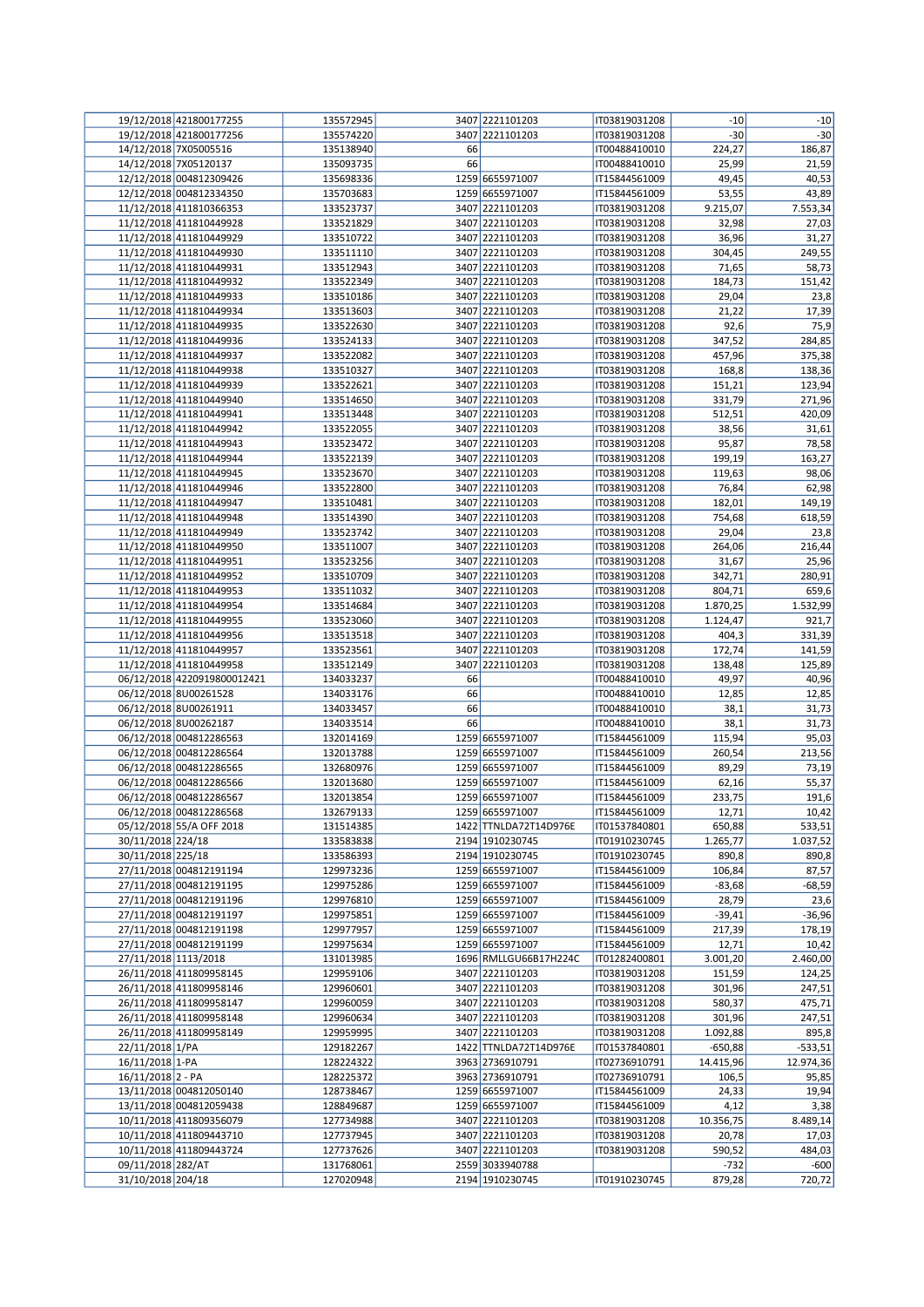| 31/10/2018 205/18 |                           | 127032520 |      | 2194 1910230745       | IT01910230745 | 618,8       | 618,8       |
|-------------------|---------------------------|-----------|------|-----------------------|---------------|-------------|-------------|
|                   | 24/10/2018 VFSP18/1611    | 124579617 |      | 882 2559020793        | IT02559020793 | 27.315,44   | 7.026,99    |
|                   | 17/10/2018 47/A OFF 2018  | 123597606 |      | 1422 TTNLDA72T14D976E | IT01537840801 | 650,88      | 533,51      |
|                   | 12/10/2018 42/A OFF 2018  | 122944257 |      | 1422 TTNLDA72T14D976E | IT01537840801 | 215,39      | 176,55      |
|                   | 11/10/2018 004811804980   | 123029331 |      | 1259 6655971007       | IT15844561009 | 107,29      | 87,94       |
|                   | 11/10/2018 004811806933   | 123029681 |      | 1259 6655971007       | IT15844561009 | 33,33       | 27,32       |
|                   |                           |           |      |                       |               |             |             |
|                   | 11/10/2018 411808472479   | 122997368 |      | 3407 2221101203       | IT03819031208 | 10.090,67   | 8.271,04    |
|                   | 11/10/2018 411808547679   | 122993005 |      | 3407 2221101203       | IT03819031208 | 303,05      | 248,4       |
|                   | 05/10/2018 004811717851   | 121921385 |      | 1259 6655971007       | IT15844561009 | 81,2        | 66,56       |
|                   | 05/10/2018 004811717852   | 121919193 |      | 1259 6655971007       | IT15844561009 | 66,73       | 54,7        |
|                   | 05/10/2018 004811717853   | 121919195 |      | 1259 6655971007       | IT15844561009 | 56          | 45,9        |
|                   | 05/10/2018 004811717854   | 121918365 |      | 1259 6655971007       | IT15844561009 | 35,16       | 30,83       |
|                   | 05/10/2018 004811717855   | 121919301 |      | 1259 6655971007       | IT15844561009 | 174,45      | 142,99      |
|                   | 05/10/2018 004811717856   | 121914853 |      | 1259 6655971007       | IT15844561009 | 12,7        | 10,41       |
| 30/09/2018 185/18 |                           | 122255986 |      | 2194 1910230745       | IT01910230745 | 2.860,07    | 2.344,32    |
| 30/09/2018 186/18 |                           | 122277191 |      | 2194 1910230745       | IT01910230745 | 2.012,80    | 2.012,80    |
|                   |                           |           |      |                       |               |             |             |
|                   | 26/09/2018 411808080177   | 121036218 |      | 3407 2221101203       | IT03819031208 | $-618,04$   | $-506,59$   |
|                   | 26/09/2018 000002-2018-PA | 120331086 |      | 3840 RCHMRZ75S01D976W | IT02704321203 | $-5.785,73$ | $-4.873,73$ |
|                   | 25/09/2018 181902070660   | 120258097 |      | 2725 1219980529       | IT01219980529 | 27,01       | 22,14       |
|                   | 19/09/2018 0074001479     | 119466622 |      | 1290 80208450587      | IT02133681003 | 317,2       | 260         |
|                   | 12/09/2018 004811605371   | 118981067 |      | 1259 6655971007       | IT15844561009 | 6,81        | 5,58        |
|                   | 12/09/2018 004811617572   | 118983258 |      | 1259 6655971007       | IT15844561009 | 30,17       | 24,73       |
|                   | 10/09/2018 000011-2018-FE | 117787905 | 2182 |                       | IT02630200802 | 500         | 409,84      |
|                   | 08/09/2018 411807635655   | 118294140 |      | 3407 2221101203       | IT03819031208 | 10.058,84   | 8.244,95    |
|                   | 06/09/2018 004811531454   | 117704522 |      | 1259 6655971007       | IT15844561009 | 74,63       | 61,17       |
|                   |                           |           |      |                       |               |             |             |
|                   | 06/09/2018 004811531455   | 117702598 |      | 1259 6655971007       | IT15844561009 | 179,3       | 146,97      |
|                   | 06/09/2018 004811531456   | 117702922 |      | 1259 6655971007       | IT15844561009 | 52,24       | 42,82       |
|                   | 06/09/2018 004811531457   | 117702638 |      | 1259 6655971007       | IT15844561009 | 11,81       | 9,6         |
|                   | 06/09/2018 004811531458   | 117701910 |      | 1259 6655971007       | IT15844561009 | 163,76      | 134,23      |
|                   | 06/09/2018 004811531459   | 117702924 |      | 1259 6655971007       | IT15844561009 | 12,71       | 10,42       |
| 31/08/2018 173/18 |                           | 117953157 |      | 2194 1910230745       | IT01910230745 | 1.120,84    | 918,72      |
| 31/08/2018 174/18 |                           | 117958787 |      | 2194 1910230745       | IT01910230745 | 788,8       | 788,8       |
|                   | 31/08/2018 421800095670   | 116817243 |      | 3407 2221101203       | IT03819031208 | 2.591,68    | 2.124,33    |
|                   | 13/08/2018 004811398308   | 114870929 |      | 1259 6655971007       | IT15844561009 | 26,49       | 21,71       |
|                   | 13/08/2018 004811405436   | 114865661 |      | 1259 6655971007       | IT15844561009 | 46,7        | 38,28       |
|                   |                           |           |      |                       |               |             |             |
|                   | 09/08/2018 411806683732   | 114472408 |      | 3407 2221101203       | IT03819031208 | 32,68       | 26,79       |
|                   | 09/08/2018 411806683733   | 114476290 |      | 3407 2221101203       | IT03819031208 | 21,6        | 17,9        |
|                   | 09/08/2018 411806683734   | 114478906 |      | 3407 2221101203       | IT03819031208 | 238,52      | 195,51      |
|                   | 09/08/2018 411806683735   | 114475936 |      | 3407 2221101203       | IT03819031208 | 59,82       | 49,03       |
|                   | 09/08/2018 411806683736   | 114476085 |      | 3407 2221101203       | IT03819031208 | 226,16      | 185,38      |
|                   | 09/08/2018 411806683737   | 114476433 |      | 3407 2221101203       | IT03819031208 | 29,04       | 23,8        |
|                   | 09/08/2018 411806683738   | 114472610 |      | 3407 2221101203       | IT03819031208 | 27,13       | 22,24       |
|                   | 09/08/2018 411806683739   | 114479116 |      | 3407 2221101203       | IT03819031208 | 83,89       | 68,76       |
|                   | 09/08/2018 411806683740   | 114480432 |      | 3407 2221101203       | IT03819031208 | 245,94      | 201,59      |
|                   |                           |           |      |                       |               |             |             |
|                   | 09/08/2018 411806683741   | 114480610 |      | 3407 2221101203       | IT03819031208 | 1.085,56    | 889,8       |
|                   | 09/08/2018 411806683742   | 114469192 |      | 3407 2221101203       | IT03819031208 | 268,96      | 220,46      |
|                   | 09/08/2018 411806683743   | 114473819 |      | 3407 2221101203       | IT03819031208 | 183,92      | 150,75      |
|                   | 09/08/2018 411806683744   | 114480297 |      | 3407 2221101203       | IT03819031208 | 263,11      | 215,66      |
|                   | 09/08/2018 411806683745   | 114477040 |      | 3407 2221101203       | IT03819031208 | 245,38      | 201,13      |
|                   | 09/08/2018 411806683746   | 114472714 |      | 3407 2221101203       | IT03819031208 | 38,84       | 31,84       |
|                   | 09/08/2018 411806683747   | 114481693 |      | 3407 2221101203       | IT03819031208 | 89,63       | 73,47       |
|                   | 09/08/2018 411806683748   | 114470210 |      | 3407 2221101203       | IT03819031208 | 64,37       | 52,76       |
|                   | 09/08/2018 411806683749   | 114480697 |      | 3407 2221101203       | IT03819031208 | 161,83      | 132,65      |
|                   | 09/08/2018 411806683750   | 114481522 |      | 3407 2221101203       | IT03819031208 | 60,74       | 49,79       |
|                   | 09/08/2018 411806683751   | 114473747 |      | 3407 2221101203       | IT03819031208 | 75,57       | 61,94       |
|                   | 09/08/2018 411806683752   |           |      | 3407 2221101203       | IT03819031208 |             |             |
|                   |                           | 114468567 |      |                       |               | 696,91      | 571,24      |
|                   | 09/08/2018 411806683753   | 114473236 |      | 3407 2221101203       | IT03819031208 | 555,17      | 455,06      |
|                   | 09/08/2018 411806683754   | 114470363 |      | 3407 2221101203       | IT03819031208 | 353,17      | 289,48      |
|                   | 09/08/2018 411806683755   | 114477847 |      | 3407 2221101203       | IT03819031208 | 32,79       | 26,88       |
|                   | 09/08/2018 411806683756   | 114480434 |      | 3407 2221101203       | IT03819031208 | 307,49      | 252,04      |
|                   | 09/08/2018 411806683757   | 114470673 |      | 3407 2221101203       | IT03819031208 | 613,49      | 502,86      |
|                   | 09/08/2018 411806683758   | 114481356 |      | 3407 2221101203       | IT03819031208 | 1.093,32    | 896,16      |
|                   | 09/08/2018 411806683759   | 114475684 |      | 3407 2221101203       | IT03819031208 | 947,39      | 776,55      |
|                   | 09/08/2018 411806683760   | 114472881 |      | 3407 2221101203       | IT03819031208 | 143,68      | 117,77      |
|                   | 09/08/2018 411806683761   | 114480362 |      | 3407 2221101203       | IT03819031208 | 92,87       | 76,12       |
|                   | 09/08/2018 411806683762   | 114472166 |      | 3407 2221101203       | IT03819031208 | 132,4       | 120,36      |
|                   |                           |           |      |                       |               |             |             |
|                   | 09/08/2018 411806785829   | 114475525 |      | 3407 2221101203       | IT03819031208 | 9.920,34    | 8.131,43    |
|                   | 07/08/2018 004811320072   | 114249250 |      | 1259 6655971007       | IT15844561009 | 75,57       | 61,94       |
|                   | 07/08/2018 004811320073   | 114246749 |      | 1259 6655971007       | IT15844561009 | 55,94       | 45,85       |
|                   | 07/08/2018 004811320074   | 114249935 |      | 1259 6655971007       | IT15844561009 | 53,25       | 43,65       |
|                   | 07/08/2018 004811320075   | 114247366 |      | 1259 6655971007       | IT15844561009 | $-12,19$    | $-12,22$    |
|                   | 07/08/2018 004811320076   | 114246599 |      | 1259 6655971007       | IT15844561009 | 164,74      | 135,03      |
|                   | 07/08/2018 004811320077   | 114251130 |      | 1259 6655971007       | IT15844561009 | 12,71       | 10,42       |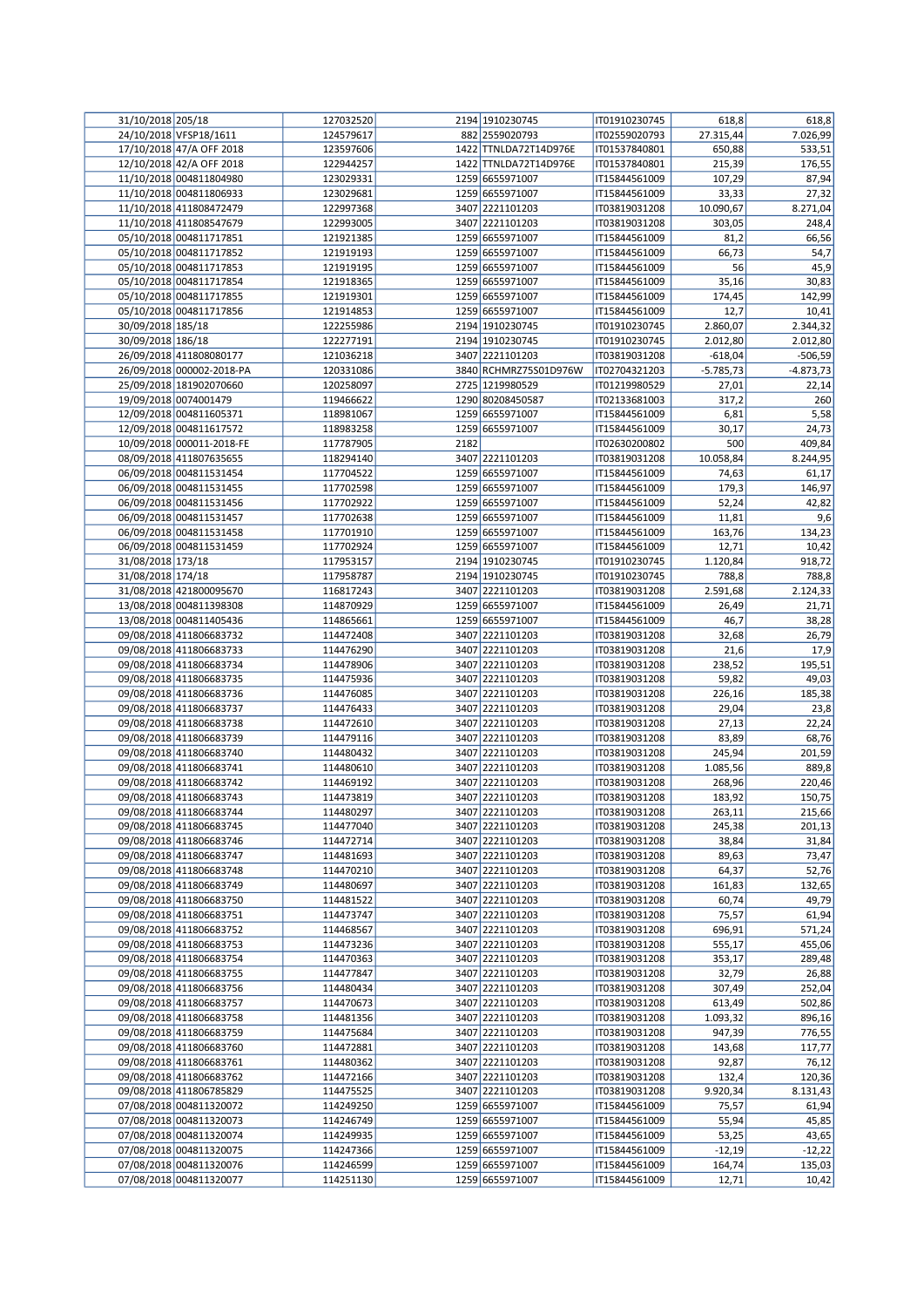|                   | 07/08/2018 000001-2018-PA | 114114550 |    | 3840 RCHMRZ75S01D976W | IT02704321203 | 5.785,73  | 4.873,73 |
|-------------------|---------------------------|-----------|----|-----------------------|---------------|-----------|----------|
|                   | 06/08/2018 8U00172214     | 114984780 | 66 |                       | IT00488410010 | 83,68     | 68,59    |
|                   | 06/08/2018 8U00172882     | 114973897 | 66 |                       | IT00488410010 | 38,46     | 32,09    |
|                   | 06/08/2018 8U00173073     | 114984761 | 66 |                       | IT00488410010 | 37,88     | 31,62    |
|                   | 06/08/2018 8U00173540     | 114984916 | 66 |                       | IT00488410010 | 38,47     | 32,09    |
|                   | 06/08/2018 8U00173887     | 114974064 | 66 |                       | IT00488410010 | 2,81      | 2,3      |
|                   | 06/08/2018 8U00174078     | 114973825 | 66 |                       | IT00488410010 | 38,46     | 32,09    |
|                   | 06/08/2018 8U00174090     | 114984815 | 66 |                       | IT00488410010 | 7,46      | 6,43     |
|                   | 26/07/2018 411806356039   | 112210794 |    | 3407 2221101203       | IT03819031208 | 181,79    | 149,01   |
|                   |                           |           |    |                       |               |           |          |
|                   | 26/07/2018 411806356040   | 112210972 |    | 3407 2221101203       | IT03819031208 | 362,79    | 297,37   |
|                   | 26/07/2018 411806356041   | 112211441 |    | 3407 2221101203       | IT03819031208 | 326,39    | 267,53   |
|                   | 26/07/2018 411806356042   | 112210535 |    | 3407 2221101203       | IT03819031208 | 362,79    | 297,37   |
|                   | 26/07/2018 411806356043   | 112211092 |    | 3407 2221101203       | IT03819031208 | 1.314,01  | 1.077,06 |
|                   | 18/07/2018 421800082041   | 111369387 |    | 3407 2221101203       | IT03819031208 | -45       | $-45$    |
|                   | 12/07/2018 004811199676   | 110654818 |    | 1259 6655971007       | IT15844561009 | 26,39     | 21,63    |
|                   | 12/07/2018 004811203095   | 110662903 |    | 1259 6655971007       | IT15844561009 | 61,63     | 50,52    |
|                   | 11/07/2018 411805743284   | 110522066 |    | 3407 2221101203       | IT03819031208 | 8.060,48  | 6.606,95 |
|                   | 11/07/2018 411805743285   | 110519363 |    | 3407 2221101203       | IT03819031208 | 6.223,46  | 5.101,20 |
|                   | 11/07/2018 411805879397   | 110517907 |    | 3407 2221101203       | IT03819031208 | 16,73     | 13,71    |
|                   | 11/07/2018 411805879398   | 110521563 |    | 3407 2221101203       | IT03819031208 | 20,35     | 16,68    |
|                   | 11/07/2018 411805879399   | 110520203 |    | 3407 2221101203       | IT03819031208 | 150,3     | 123,2    |
|                   | 11/07/2018 411805879400   | 110509926 |    | 3407 2221101203       | IT03819031208 | 99,14     | 81,26    |
|                   | 11/07/2018 411805879401   | 110519772 |    | 3407 2221101203       | IT03819031208 | 460,43    | 377,4    |
|                   | 11/07/2018 411805879402   | 110510043 |    | 3407 2221101203       | IT03819031208 | 47,8      | 39,18    |
|                   | 11/07/2018 411805879403   | 110517321 |    | 3407 2221101203       | IT03819031208 | 22,72     | 18,62    |
|                   | 11/07/2018 411805879404   | 110521871 |    | 3407 2221101203       | IT03819031208 | 89,5      | 73,36    |
|                   |                           | 110519648 |    | 3407 2221101203       |               | 240,74    |          |
|                   | 11/07/2018 411805879405   |           |    |                       | IT03819031208 |           | 197,33   |
|                   | 11/07/2018 411805879406   | 110520322 |    | 3407 2221101203       | IT03819031208 | 675,6     | 553,77   |
|                   | 11/07/2018 411805879407   | 110520574 |    | 3407 2221101203       | IT03819031208 | 138,46    | 113,49   |
|                   | 11/07/2018 411805879408   | 110509476 |    | 3407 2221101203       | IT03819031208 | 114,74    | 94,05    |
|                   | 11/07/2018 411805879409   | 110521762 |    | 3407 2221101203       | IT03819031208 | 430,72    | 353,05   |
|                   | 11/07/2018 411805879410   | 110510012 |    | 3407 2221101203       | IT03819031208 | 374,2     | 306,72   |
|                   | 11/07/2018 411805879411   | 110521800 |    | 3407 2221101203       | IT03819031208 | 84,31     | 69,11    |
|                   | 11/07/2018 411805879412   | 110519678 |    | 3407 2221101203       | IT03819031208 | 210,19    | 172,29   |
|                   | 11/07/2018 411805879413   | 110520670 |    | 3407 2221101203       | IT03819031208 | 256,43    | 210,19   |
|                   | 11/07/2018 411805879414   | 110521640 |    | 3407 2221101203       | IT03819031208 | 309,42    | 253,62   |
|                   | 11/07/2018 411805879415   | 110521878 |    | 3407 2221101203       | IT03819031208 | 67,2      | 55,08    |
|                   | 11/07/2018 411805879416   | 110521271 |    | 3407 2221101203       | IT03819031208 | 188,06    | 154,15   |
|                   | 11/07/2018 411805879417   | 110520124 |    | 3407 2221101203       | IT03819031208 | 1.110,38  | 910,15   |
|                   | 11/07/2018 411805879418   | 110517778 |    | 3407 2221101203       | IT03819031208 | 239,01    | 195,91   |
|                   | 11/07/2018 411805879419   | 110521919 |    | 3407 2221101203       | IT03819031208 | 609,32    | 499,44   |
|                   |                           |           |    |                       |               |           |          |
|                   | 11/07/2018 411805879420   | 110517207 |    | 3407 2221101203       | IT03819031208 | 32,11     | 26,32    |
|                   | 11/07/2018 411805879421   | 110519508 |    | 3407 2221101203       | IT03819031208 | 429,15    | 351,76   |
|                   | 11/07/2018 411805879422   | 110518096 |    | 3407 2221101203       | IT03819031208 | 490,65    | 402,17   |
|                   | 11/07/2018 411805879423   | 110519344 |    | 3407 2221101203       | IT03819031208 | 827,23    | 678,06   |
|                   | 11/07/2018 411805879424   | 110517622 |    | 3407 2221101203       | IT03819031208 | 1.182,09  | 968,93   |
|                   | 11/07/2018 411805879425   | 110519721 |    | 3407 2221101203       | IT03819031208 | 201,32    | 165,02   |
|                   | 11/07/2018 411805879426   | 110521822 |    | 3407 2221101203       | IT03819031208 | 310,98    | 254,9    |
|                   | 11/07/2018 411805879427   | 110520899 |    | 3407 2221101203       | IT03819031208 | 243,44    | 221,31   |
|                   | 06/07/2018 004811136335   | 109508603 |    | 1259 6655971007       | IT15844561009 | 76,49     | 62,7     |
|                   | 06/07/2018 004811136336   | 109507747 |    | 1259 6655971007       | IT15844561009 | $-87,18$  | $-71,46$ |
|                   | 06/07/2018 004811136337   | 109503532 |    | 1259 6655971007       | IT15844561009 | 50,61     | 41,48    |
|                   | 06/07/2018 004811136338   | 109505391 |    | 1259 6655971007       | IT15844561009 | 43,8      | 38,68    |
|                   | 06/07/2018 004811136339   | 109506165 |    | 1259 6655971007       | IT15844561009 | 166,43    | 136,42   |
|                   | 06/07/2018 004811136340   | 109510043 |    | 1259 6655971007       | IT15844561009 | 12,71     | 10,42    |
| 30/06/2018 130/18 |                           | 109919370 |    | 2194 1910230745       | IT01910230745 | 1.478,35  | 1.211,76 |
| 30/06/2018 131/18 |                           | 109593389 |    | 2194 1910230745       | IT01910230745 | 1.040,40  | 1.040,40 |
| 29/06/2018 157/AT |                           | 108615636 |    | 2559 3033940788       |               | 732       | 600      |
|                   | 26/06/2018 411805424594   | 108538013 |    | 3407 2221101203       | IT03819031208 | 113,1     | 93,6     |
|                   | 26/06/2018 411805424595   | 108538327 |    | 3407 2221101203       | IT03819031208 | 277,92    | 229,5    |
|                   |                           |           |    |                       |               |           |          |
|                   | 26/06/2018 411805424596   | 108539569 |    | 3407 2221101203       | IT03819031208 | 383,96    | 318,06   |
|                   | 26/06/2018 411805424597   | 108539498 |    | 3407 2221101203       | IT03819031208 | 232,74    | 191,09   |
|                   | 26/06/2018 411805424598   | 108537468 |    | 3407 2221101203       | IT03819031208 | 776,42    | 636,41   |
|                   | 13/06/2018 004811003314   | 107306329 |    | 1259 6655971007       | IT15844561009 | 29,44     | 24,13    |
|                   | 13/06/2018 004811008245   | 107314539 |    | 1259 6655971007       | IT15844561009 | 107,96    | 88,49    |
|                   | 09/06/2018 411804823202   | 106938264 |    | 3407 2221101203       | IT03819031208 | 10.207,50 | 8.424,31 |
|                   | 09/06/2018 411804823203   | 106937428 |    | 3407 2221101203       | IT03819031208 | 6.169,40  | 5.089,69 |
|                   | 09/06/2018 411804954135   | 106936449 |    | 3407 2221101203       | IT03819031208 | 58,32     | 51,75    |
|                   | 09/06/2018 411804954136   | 106939139 |    | 3407 2221101203       | IT03819031208 | 28,39     | 24,43    |
|                   | 09/06/2018 411804954137   | 106937718 |    | 3407 2221101203       | IT03819031208 | 200,39    | 166      |
|                   | 09/06/2018 411804954138   | 106939539 |    | 3407 2221101203       | IT03819031208 | 48,36     | 40,35    |
|                   | 09/06/2018 411804954139   | 106937890 |    | 3407 2221101203       | IT03819031208 | 236,18    | 194,43   |
|                   | 09/06/2018 411804954140   | 106939445 |    | 3407 2221101203       | IT03819031208 | 33,08     | 27,54    |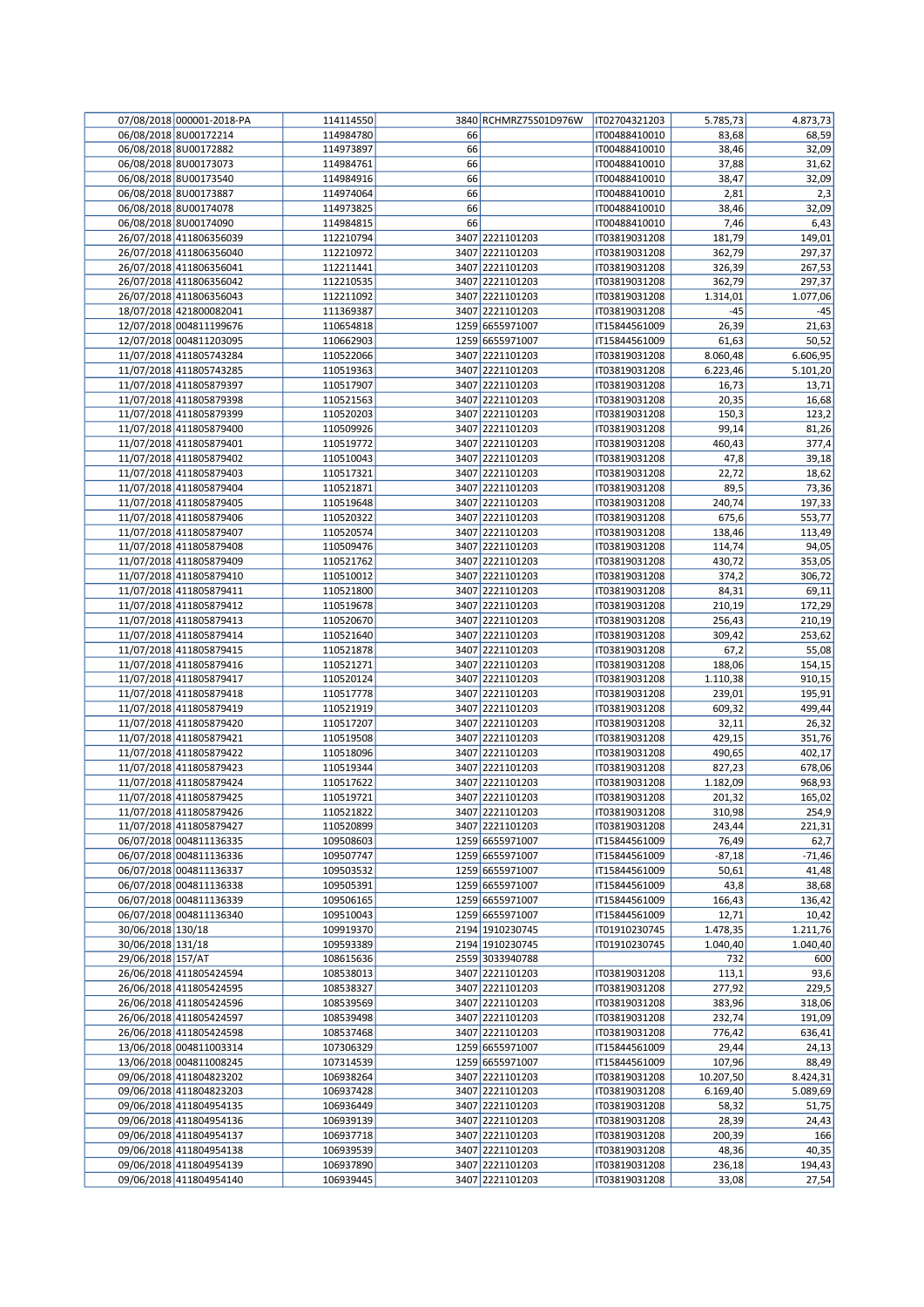|                   | 09/06/2018 411804954141 | 106938642 | 3407 2221101203 | IT03819031208 | 17,85     | 14,95    |
|-------------------|-------------------------|-----------|-----------------|---------------|-----------|----------|
|                   | 09/06/2018 411804954142 | 106937228 | 3407 2221101203 | IT03819031208 | 95,52     | 78,84    |
|                   | 09/06/2018 411804954143 | 106937068 | 3407 2221101203 | IT03819031208 | 259,34    | 214,45   |
|                   | 09/06/2018 411804954144 | 106936960 | 3407 2221101203 | IT03819031208 | 616,4     | 508,88   |
|                   | 09/06/2018 411804954145 | 106942275 | 3407 2221101203 | IT03819031208 | 144,94    | 120,15   |
|                   | 09/06/2018 411804954146 | 106938057 | 3407 2221101203 | IT03819031208 | 182,23    | 150,22   |
|                   | 09/06/2018 411804954147 | 106941387 | 3407 2221101203 | IT03819031208 | 211,22    | 173,57   |
|                   |                         |           |                 |               |           |          |
|                   | 09/06/2018 411804954148 | 106936212 | 3407 2221101203 | IT03819031208 | 196,59    | 161,82   |
|                   | 09/06/2018 411804954149 | 106936837 | 3407 2221101203 | IT03819031208 | 37,96     | 31,33    |
|                   | 09/06/2018 411804954150 | 106937397 | 3407 2221101203 | IT03819031208 | 90,21     | 74,49    |
|                   | 09/06/2018 411804954151 | 106936890 | 3407 2221101203 | IT03819031208 | 202,14    | 166,69   |
|                   | 09/06/2018 411804954152 | 106936203 | 3407 2221101203 | IT03819031208 | 119,21    | 99,26    |
|                   | 09/06/2018 411804954153 | 106937507 | 3407 2221101203 | IT03819031208 | 67,02     | 55,38    |
|                   | 09/06/2018 411804954154 | 106936454 | 3407 2221101203 | IT03819031208 | 153       | 126,38   |
|                   | 09/06/2018 411804954155 | 106943615 | 3407 2221101203 | IT03819031208 | 350,16    | 291,38   |
|                   | 09/06/2018 411804954156 | 106939586 | 3407 2221101203 | IT03819031208 | 119,81    | 98,44    |
|                   |                         |           |                 |               |           |          |
|                   | 09/06/2018 411804954157 | 106941966 | 3407 2221101203 | IT03819031208 | 447,84    | 368,59   |
|                   | 09/06/2018 411804954158 | 106937280 | 3407 2221101203 | IT03819031208 | 33,67     | 27,78    |
|                   | 09/06/2018 411804954159 | 106941435 | 3407 2221101203 | IT03819031208 | 395,51    | 326,71   |
|                   | 09/06/2018 411804954160 | 106937153 | 3407 2221101203 | IT03819031208 | 670,33    | 553,18   |
|                   | 09/06/2018 411804954161 | 106943278 | 3407 2221101203 | IT03819031208 | 822,54    | 678,64   |
|                   | 09/06/2018 411804954162 | 106937133 | 3407 2221101203 | IT03819031208 | 856,08    | 705,82   |
|                   | 09/06/2018 411804954163 | 106938747 | 3407 2221101203 | IT03819031208 | 302,84    | 250,92   |
|                   | 09/06/2018 411804954164 | 106943926 | 3407 2221101203 | IT03819031208 | 162,31    | 133,04   |
|                   | 09/06/2018 411804954165 | 106936082 | 3407 2221101203 | IT03819031208 | 68,07     | 61,88    |
|                   | 07/06/2018 004810911744 | 107132580 | 1259 6655971007 | IT15844561009 | 342,84    | 281,02   |
|                   |                         |           |                 |               |           |          |
|                   | 07/06/2018 004810911745 | 107137546 | 1259 6655971007 | IT15844561009 | 136,54    | 111,92   |
|                   | 07/06/2018 004810911746 | 107135479 | 1259 6655971007 | IT15844561009 | 53,25     | 43,65    |
|                   | 07/06/2018 004810911747 | 107134437 | 1259 6655971007 | IT15844561009 | $-103,52$ | $-90,88$ |
|                   | 07/06/2018 004810911748 | 107138466 | 1259 6655971007 | IT15844561009 | 177,29    | 145,32   |
|                   | 07/06/2018 004810911749 | 107145891 | 1259 6655971007 | IT15844561009 | 12,71     | 10,42    |
|                   | 04/06/2018 160 PA 2018  | 105906170 | 2742 1827240464 | IT01827240464 | 453,48    | 404,16   |
| 31/05/2018 110/18 |                         | 106704696 | 2194 1910230745 | IT01910230745 | 1.642,61  | 1.346,40 |
| 31/05/2018 111/18 |                         | 106710311 | 2194 1910230745 | IT01910230745 | 1.156,00  | 1.156,00 |
|                   | 25/05/2018 411804491448 | 105380980 | 3407 2221101203 | IT03819031208 | 142,37    | 116,7    |
|                   | 25/05/2018 411804491449 | 105381291 | 3407 2221101203 |               |           |          |
|                   |                         |           |                 | IT03819031208 | 271,3     | 222,38   |
|                   | 25/05/2018 411804491450 | 105381131 | 3407 2221101203 | IT03819031208 | 413,53    | 338,96   |
|                   | 25/05/2018 411804491451 | 105380798 | 3407 2221101203 | IT03819031208 | 979,23    | 802,65   |
|                   | 25/05/2018 411804491452 | 105381423 | 3407 2221101203 | IT03819031208 | 73,78     | 67,07    |
|                   | 24/05/2018 004810877845 | 105161395 | 1259 6655971007 | IT15844561009 | 232,46    | 190,54   |
|                   | 24/05/2018 004810877846 | 105161614 | 1259 6655971007 | IT15844561009 | 246,44    | 202      |
|                   | 24/05/2018 004810877847 | 105160867 | 1259 6655971007 | IT15844561009 | 280,14    | 229,62   |
|                   | 24/05/2018 004810877849 | 105160499 | 1259 6655971007 | IT15844561009 | 329,88    | 270,39   |
|                   | 24/05/2018 004810877851 | 105161827 | 1259 6655971007 | IT15844561009 | 376,47    | 308,58   |
|                   | 24/05/2018 004810877887 | 105160590 | 1259 6655971007 | IT15844561009 | 286,74    | 235,03   |
|                   |                         |           | 1259 6655971007 |               |           |          |
|                   | 24/05/2018 004810877889 | 105161622 |                 | IT15844561009 | 129,78    | 106,38   |
|                   | 24/05/2018 004810877890 | 105160764 | 1259 6655971007 | IT15844561009 | 92,63     | 75,93    |
|                   | 24/05/2018 004810877891 | 105160874 | 1259 6655971007 | IT15844561009 | 39,31     | 32,22    |
|                   | 24/05/2018 004810877892 | 105160836 | 1259 6655971007 | IT15844561009 | 39,72     | 32,56    |
|                   | 24/05/2018 004810877899 | 105162063 | 1259 6655971007 | IT15844561009 | 39,49     | 32,37    |
|                   | 24/05/2018 004810877900 | 105160522 | 1259 6655971007 | IT15844561009 | 36,16     | 29,64    |
|                   | 24/05/2018 004810877920 | 105161126 | 1259 6655971007 | IT15844561009 | 2,57      | 2,11     |
|                   | 24/05/2018 004810877934 | 105161931 | 1259 6655971007 | IT15844561009 | 47,69     | 39,09    |
|                   | 24/05/2018 004810877935 | 105161071 | 1259 6655971007 | IT15844561009 | 8,06      | 6,61     |
|                   | 24/05/2018 004810877936 | 105161323 | 1259 6655971007 | IT15844561009 | 10,65     | 8,73     |
|                   | 24/05/2018 004810877939 | 105161936 | 1259 6655971007 | IT15844561009 | 4,76      | 3,9      |
|                   | 24/05/2018 004810877941 | 105162081 | 1259 6655971007 | IT15844561009 | 5,31      | 4,35     |
|                   |                         |           |                 |               |           |          |
|                   | 24/05/2018 004810877942 | 105160544 | 1259 6655971007 | IT15844561009 | 44,82     | 36,74    |
|                   | 23/05/2018 421800057956 | 105208210 | 3407 2221101203 | IT03819031208 | $-66,31$  | $-66,31$ |
| 15/05/2018 16578  |                         | 104316329 | 3262 5754381001 | IT05754381001 | 48,8      | 40       |
| 15/05/2018 16579  |                         | 104373317 | 3262 5754381001 | IT05754381001 | 36,6      | 30       |
|                   | 13/05/2018 004810799437 | 104343556 | 1259 6655971007 | IT15844561009 | 30,72     | 25,18    |
| 11/05/2018 74/18  |                         | 104067951 | 2798 1022510737 | IT01022510737 | 3.050,00  | 2.500,00 |
| 11/05/2018 75/18  |                         | 104101160 | 2798 1022510737 | IT01022510737 | 4.392,00  | 3.600,00 |
|                   | 11/05/2018 411803997987 | 104250297 | 3407 2221101203 | IT03819031208 | 36,26     | 29,72    |
|                   | 11/05/2018 411803997988 | 104251241 | 3407 2221101203 | IT03819031208 | 23        | 18,85    |
|                   | 11/05/2018 411803997989 | 104240713 | 3407 2221101203 | IT03819031208 | 199,38    | 163,43   |
|                   | 11/05/2018 411803997990 | 104254855 | 3407 2221101203 | IT03819031208 | 56,74     | 46,51    |
|                   |                         |           |                 |               |           |          |
|                   | 11/05/2018 411803997991 | 104252888 | 3407 2221101203 | IT03819031208 | 210,91    | 172,88   |
|                   | 11/05/2018 411803997992 | 104250032 | 3407 2221101203 | IT03819031208 | 30,71     | 25,17    |
|                   | 11/05/2018 411803997993 | 104248207 | 3407 2221101203 | IT03819031208 | 28,21     | 23,12    |
|                   | 11/05/2018 411803997994 | 104251876 | 3407 2221101203 | IT03819031208 | 89,67     | 73,5     |
|                   | 11/05/2018 411803997995 | 104253809 | 3407 2221101203 | IT03819031208 | 249,58    | 204,57   |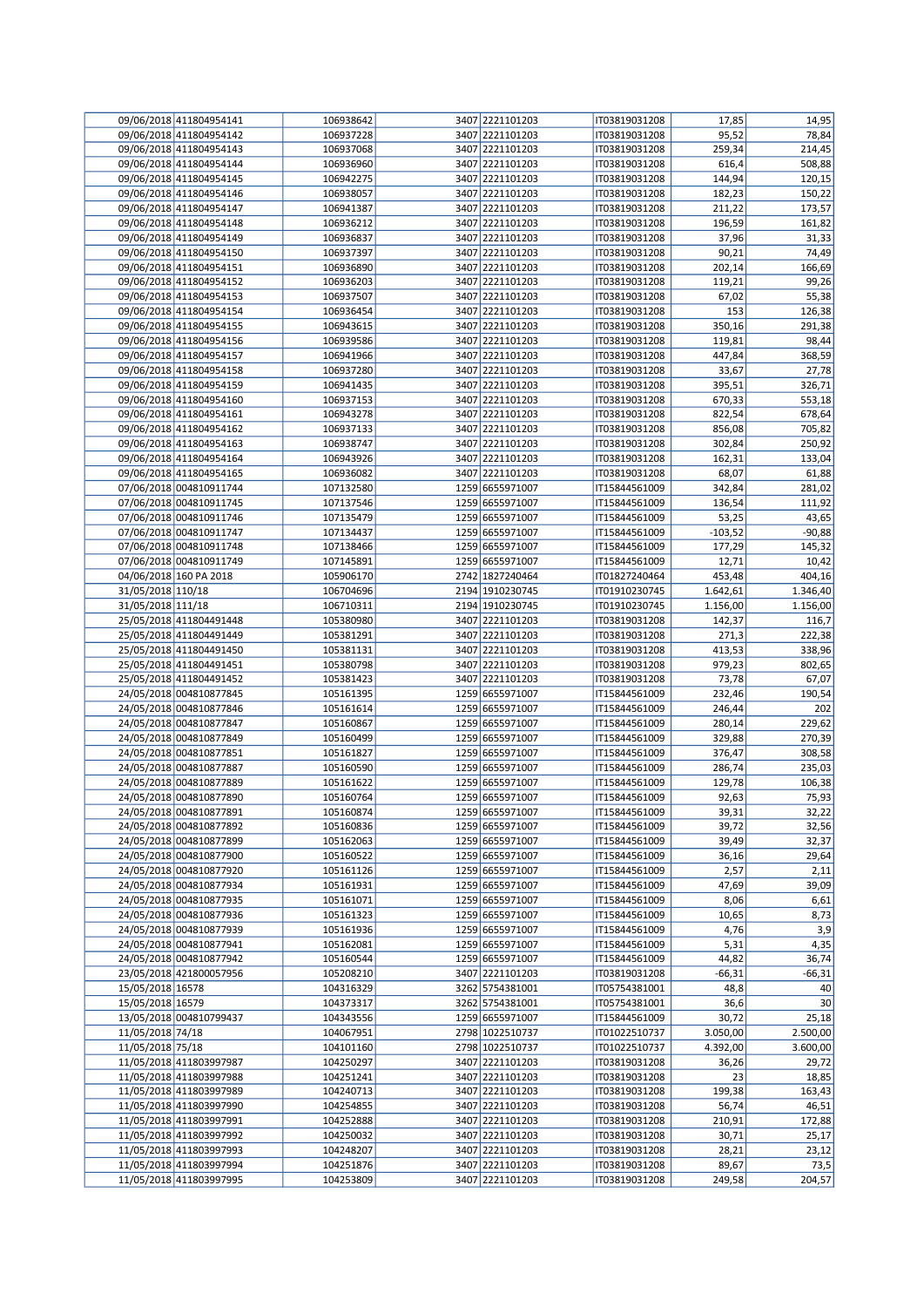| 11/05/2018 411803997996 | 104256740 |      | 3407 2221101203  | IT03819031208 | 527,31      | 432,22      |
|-------------------------|-----------|------|------------------|---------------|-------------|-------------|
| 11/05/2018 411803997997 | 104239827 |      | 3407 2221101203  | IT03819031208 | 170,54      | 139,79      |
|                         |           |      |                  |               |             |             |
| 11/05/2018 411803997998 | 104251509 |      | 3407 2221101203  | IT03819031208 | 209,51      | 171,73      |
| 11/05/2018 411803997999 | 104250345 |      | 3407 2221101203  | IT03819031208 | 200,4       | 164,26      |
| 11/05/2018 411803998000 | 104250403 |      | 3407 2221101203  | IT03819031208 | 192,56      | 157,84      |
| 11/05/2018 411803998001 | 104251286 |      | 3407 2221101203  | IT03819031208 | 37,38       | 30,64       |
| 11/05/2018 411803998002 | 104239123 |      | 3407 2221101203  | IT03819031208 | 70,82       | 58,05       |
| 11/05/2018 411803998003 | 104250745 |      | 3407 2221101203  | IT03819031208 | 176,05      | 144,3       |
|                         |           |      |                  |               |             |             |
| 11/05/2018 411803998004 | 104251521 |      | 3407 2221101203  | IT03819031208 | 100,72      | 82,56       |
| 11/05/2018 411803998005 | 104251927 |      | 3407 2221101203  | IT03819031208 | 66,92       | 54,85       |
| 11/05/2018 411803998006 | 104238801 |      | 3407 2221101203  | IT03819031208 | 50,67       | 41,53       |
| 11/05/2018 411803998007 | 104251377 |      | 3407 2221101203  | IT03819031208 | 85,56       | 70,13       |
| 11/05/2018 411803998008 | 104249560 |      | 3407 2221101203  | IT03819031208 | 377,49      | 309,42      |
|                         |           |      |                  |               |             |             |
| 11/05/2018 411803998009 | 104237444 |      | 3407 2221101203  | IT03819031208 | 30,71       | 25,17       |
| 11/05/2018 411803998010 | 104238708 |      | 3407 2221101203  | IT03819031208 | 368,37      | 301,94      |
| 11/05/2018 411803998011 | 104238578 |      | 3407 2221101203  | IT03819031208 | 30,77       | 25,22       |
| 11/05/2018 411803998012 | 104248302 |      | 3407 2221101203  | IT03819031208 | 330,21      | 270,66      |
| 11/05/2018 411803998013 | 104252114 |      | 3407 2221101203  | IT03819031208 | 590,08      | 483,67      |
| 11/05/2018 411803998014 | 104239336 |      | 3407 2221101203  | IT03819031208 | 758,25      | 621,52      |
|                         |           |      |                  |               |             |             |
| 11/05/2018 411803998015 | 104235925 |      | 3407 2221101203  | IT03819031208 | 756,14      | 619,79      |
| 11/05/2018 411803998016 | 104236475 |      | 3407 2221101203  | IT03819031208 | 357,78      | 293,26      |
| 11/05/2018 411803998017 | 104256607 |      | 3407 2221101203  | IT03819031208 | $-1.325,21$ | $-1.086,24$ |
| 11/05/2018 411804024047 | 104248772 |      | 3407 2221101203  | IT03819031208 | 7.848,48    | 6.433,18    |
| 11/05/2018 411804024048 | 104248204 |      | 3407 2221101203  | IT03819031208 | 5.661,40    | 4.640,49    |
| 07/05/2018 004810715621 |           |      | 1259 6655971007  | IT15844561009 |             | 71,99       |
|                         | 103633981 |      |                  |               | 87,83       |             |
| 07/05/2018 004810715622 | 103633802 |      | 1259 6655971007  | IT15844561009 | 566,48      | 464,33      |
| 07/05/2018 004810715623 | 103635550 |      | 1259 6655971007  | IT15844561009 | 173,48      | 144,88      |
| 07/05/2018 004810715624 | 103631932 |      | 1259 6655971007  | IT15844561009 | 51,17       | 41,94       |
| 07/05/2018 004810715625 | 103631953 |      | 1259 6655971007  | IT15844561009 | 186,36      | 152,75      |
| 07/05/2018 004810715626 | 103631118 |      | 1259 6655971007  | IT15844561009 | 12,71       | 10,42       |
| 07/05/2018 004810743258 | 104011772 |      | 1259 6655971007  | IT15844561009 | $-4,33$     | $-3,55$     |
|                         |           |      |                  |               |             |             |
| 27/04/2018 004810672457 | 102593334 |      | 1259 6655971007  | IT15844561009 | 231,84      | 190,03      |
| 26/04/2018 0074000665   | 102990935 |      | 1290 80208450587 | IT02133681003 | 412,05      | 337,74      |
| 24/04/2018 411803525278 | 102484850 |      | 3407 2221101203  | IT03819031208 | 157         | 128,69      |
| 24/04/2018 411803525279 | 102484317 |      | 3407 2221101203  | IT03819031208 | 299,34      | 245,36      |
| 24/04/2018 411803525280 | 102488163 |      | 3407 2221101203  | IT03819031208 | 160,92      | 131,9       |
| 24/04/2018 411803525281 | 102487183 |      | 3407 2221101203  | IT03819031208 | 500,76      | 410,46      |
|                         |           |      |                  |               |             |             |
| 24/04/2018 411803525282 | 102487534 |      | 3407 2221101203  | IT03819031208 | 56,18       | 46,05       |
| 24/04/2018 411803525283 | 102487220 |      | 3407 2221101203  | IT03819031208 | 724,06      | 593,49      |
| 24/04/2018 411803525284 | 102485808 |      | 3407 2221101203  | IT03819031208 | 1.095,30    | 897,79      |
| 19/04/2018 FATTPA 34_18 | 101908299 | 1318 |                  | IT02146790791 | 122,12      | 100,1       |
| 13/04/2018 004810624046 | 101141714 |      | 1259 6655971007  | IT15844561009 | 34,77       | 28,5        |
| 10/04/2018 411803002298 | 100980176 |      | 3407 2221101203  | IT03819031208 | 8.013,36    | 6.568,33    |
|                         |           |      |                  |               |             |             |
| 10/04/2018 411803002299 | 100979163 |      | 3407 2221101203  | IT03819031208 | 5.741,72    | 4.706,33    |
| 10/04/2018 411803113144 | 100982241 |      | 3407 2221101203  | IT03819031208 | 39,88       | 32,69       |
| 10/04/2018 411803113145 | 100978758 |      | 3407 2221101203  | IT03819031208 | 26,96       | 22,1        |
| 10/04/2018 411803113146 | 100980721 |      | 3407 2221101203  | IT03819031208 | 517,24      | 423,97      |
| 10/04/2018 411803113147 | 100977000 |      | 3407 2221101203  | IT03819031208 | 59,99       | 49,17       |
|                         | 100976883 |      | 3407 2221101203  | IT03819031208 | 139,51      |             |
| 10/04/2018 411803113148 |           |      |                  |               |             | 114,35      |
| 10/04/2018 411803113149 | 100976227 |      | 3407 2221101203  | IT03819031208 | 30,71       | 25,17       |
| 10/04/2018 411803113150 | 100976075 |      | 3407 2221101203  | IT03819031208 | 36,76       | 30,13       |
| 10/04/2018 411803113151 | 100977730 |      | 3407 2221101203  | IT03819031208 | 95,49       | 78,27       |
| 10/04/2018 411803113152 | 100976814 |      | 3407 2221101203  | IT03819031208 | 290,88      | 238,43      |
| 10/04/2018 411803113153 | 100977813 |      | 3407 2221101203  | IT03819031208 | 743,77      | 609,65      |
| 10/04/2018 411803113154 | 100976804 |      | 3407 2221101203  | IT03819031208 | 322,57      | 264,4       |
|                         |           |      |                  |               |             |             |
| 10/04/2018 411803113155 | 100981657 |      | 3407 2221101203  | IT03819031208 | 224,08      | 183,67      |
| 10/04/2018 411803113156 | 100976490 |      | 3407 2221101203  | IT03819031208 | 213,4       | 174,92      |
| 10/04/2018 411803113157 | 100978957 |      | 3407 2221101203  | IT03819031208 | 37,14       | 30,44       |
| 10/04/2018 411803113158 | 100980995 |      | 3407 2221101203  | IT03819031208 | 60,6        | 49,67       |
| 10/04/2018 411803113159 | 100981450 |      | 3407 2221101203  | IT03819031208 | 225,1       | 184,51      |
| 10/04/2018 411803113160 | 100978665 |      | 3407 2221101203  | IT03819031208 | 125,11      | 102,55      |
|                         |           |      |                  |               |             |             |
| 10/04/2018 411803113161 | 100975761 |      | 3407 2221101203  | IT03819031208 | 75,26       | 61,69       |
| 10/04/2018 411803113162 | 100981488 |      | 3407 2221101203  | IT03819031208 | 139,62      | 114,44      |
| 10/04/2018 411803113163 | 100979415 |      | 3407 2221101203  | IT03819031208 | 893,35      | 732,25      |
| 10/04/2018 411803113164 | 100980723 |      | 3407 2221101203  | IT03819031208 | 30,71       | 25,17       |
| 10/04/2018 411803113165 | 100980609 |      | 3407 2221101203  | IT03819031208 | 614,65      | 503,81      |
| 10/04/2018 411803113166 | 100970799 |      | 3407 2221101203  | IT03819031208 | 32,39       | 26,55       |
|                         |           |      | 3407 2221101203  |               |             |             |
| 10/04/2018 411803113167 | 100979504 |      |                  | IT03819031208 | 320,18      | 262,44      |
| 10/04/2018 411803113168 | 100971640 |      | 3407 2221101203  | IT03819031208 | 617,95      | 506,52      |
| 10/04/2018 411803113169 | 100978761 |      | 3407 2221101203  | IT03819031208 | 872,36      | 715,05      |
| 10/04/2018 411803113170 | 100971822 |      | 3407 2221101203  | IT03819031208 | 1.040,77    | 853,09      |
| 10/04/2018 411803113171 | 100977622 |      | 3407 2221101203  | IT03819031208 | 458,28      | 375,64      |
| 07/04/2018 004810543085 | 100408976 |      | 1259 6655971007  | IT15844561009 | 399,43      | 327,4       |
|                         |           |      |                  |               |             |             |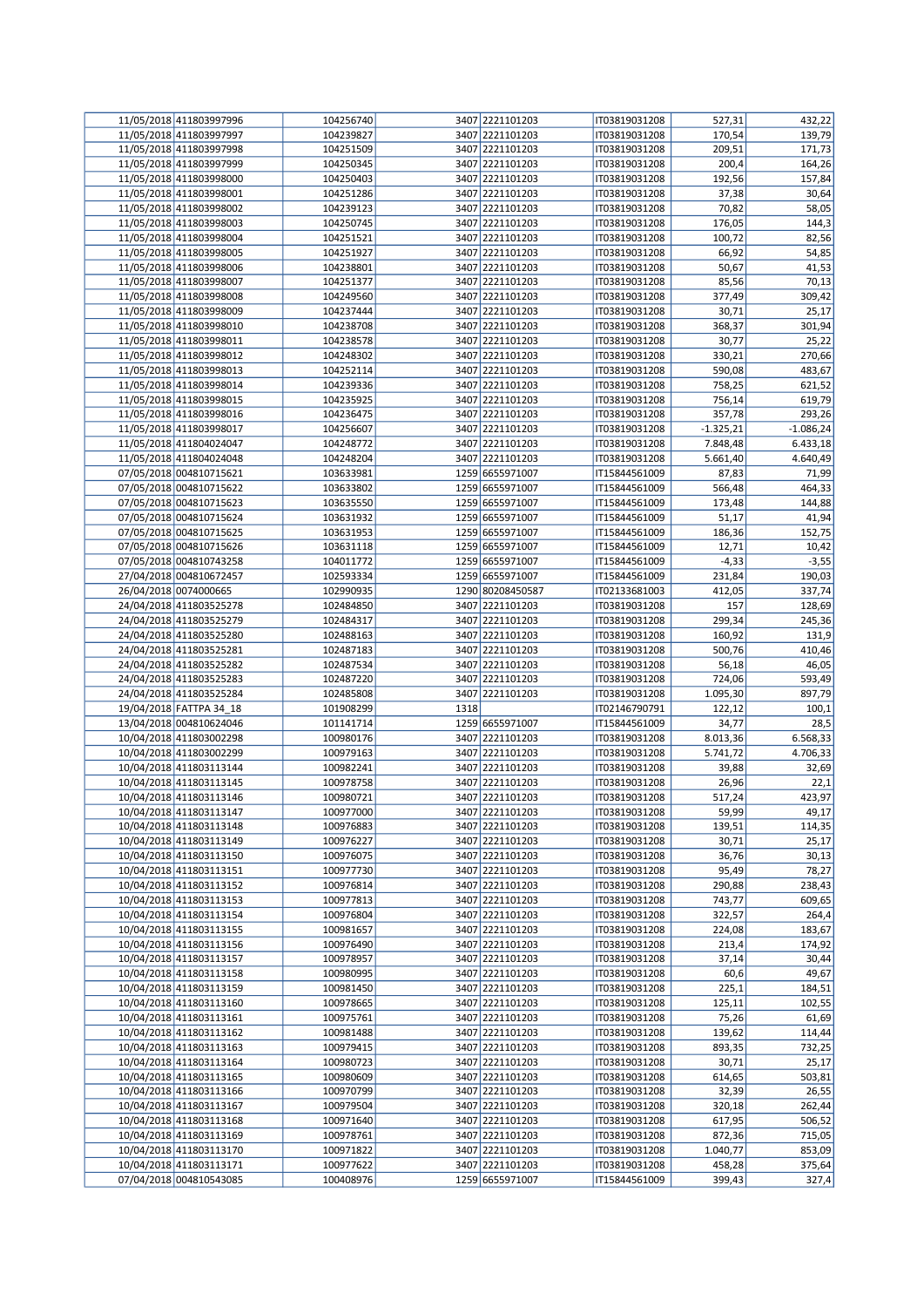|                  | 07/04/2018 004810543086 | 100411223 | 1259 6655971007 | IT15844561009 | 1.678,84 | 1.376,10 |
|------------------|-------------------------|-----------|-----------------|---------------|----------|----------|
|                  | 07/04/2018 004810543087 | 100408205 | 1259 6655971007 | IT15844561009 | 250,95   | 223,3    |
|                  | 07/04/2018 004810543088 | 100412785 | 1259 6655971007 | IT15844561009 | 261,3    | 214,18   |
|                  |                         |           |                 |               |          |          |
|                  | 07/04/2018 004810543089 | 100410153 | 1259 6655971007 | IT15844561009 | 731,55   | 599,63   |
|                  | 07/04/2018 004810543090 | 100408350 | 1259 6655971007 | IT15844561009 | 12,71    | 10,42    |
|                  | 06/04/2018 004810533044 | 100406216 | 1259 6655971007 | IT15844561009 | 10       | 10       |
|                  | 06/04/2018 004810533045 | 100406393 | 1259 6655971007 | IT15844561009 | 10       | 10       |
| 31/03/2018 59/18 |                         | 100819841 | 2194 1910230745 | IT01910230745 | 1.120,84 | 918,72   |
|                  |                         |           | 2194 1910230745 |               | 1.312,40 | 1.312,40 |
| 31/03/2018 60/18 |                         | 100790060 |                 | IT01910230745 |          |          |
|                  | 30/03/2018 004810528281 | 99730376  | 1259 6655971007 | IT15844561009 | $-10$    | $-10$    |
|                  | 30/03/2018 004810528469 | 99730835  | 1259 6655971007 | IT15844561009 | $-10$    | $-10$    |
|                  | 26/03/2018 411802688602 | 99428308  | 3407 2221101203 | IT03819031208 | 358,5    | 293,85   |
|                  | 26/03/2018 411802688603 | 99430827  | 3407 2221101203 | IT03819031208 | 58,11    | 47,63    |
|                  |                         |           |                 |               |          |          |
|                  | 26/03/2018 411802688604 | 99431605  | 3407 2221101203 | IT03819031208 | 62,76    | 51,44    |
|                  | 26/03/2018 411802688605 | 99430200  | 3407 2221101203 | IT03819031208 | 87,49    | 71,71    |
|                  | 26/03/2018 411802688606 | 99431037  | 3407 2221101203 | IT03819031208 | 143,22   | 117,39   |
|                  | 26/03/2018 411802688607 | 99430504  | 3407 2221101203 | IT03819031208 | 952,2    | 780,49   |
|                  | 26/03/2018 411802688608 | 99429518  | 3407 2221101203 | IT03819031208 | 381,98   | 313,1    |
|                  |                         |           |                 |               |          |          |
|                  | 26/03/2018 411802688609 | 99429609  | 3407 2221101203 | IT03819031208 | 272,62   | 223,46   |
|                  | 26/03/2018 411802688610 | 99428871  | 3407 2221101203 | IT03819031208 | 93,66    | 76,77    |
|                  | 26/03/2018 411802688611 | 99428483  | 3407 2221101203 | IT03819031208 | 190,49   | 156,14   |
|                  | 26/03/2018 411802688612 | 99432757  | 3407 2221101203 | IT03819031208 | 242,56   | 198,82   |
|                  | 26/03/2018 411802688613 | 99431266  | 3407 2221101203 | IT03819031208 | 512,4    | 420      |
|                  |                         |           |                 |               |          |          |
|                  | 26/03/2018 411802688614 | 99432353  | 3407 2221101203 | IT03819031208 | 60,28    | 49,41    |
|                  | 26/03/2018 411802688615 | 99432314  | 3407 2221101203 | IT03819031208 | 173,81   | 142,47   |
|                  | 26/03/2018 411802688616 | 99432194  | 3407 2221101203 | IT03819031208 | 54,53    | 44,7     |
|                  | 26/03/2018 411802688617 | 99427919  | 3407 2221101203 | IT03819031208 | 179,83   | 147,4    |
|                  | 26/03/2018 411802688618 | 99428893  | 3407 2221101203 | IT03819031208 | 1.289,89 | 1.057,29 |
|                  |                         |           |                 |               |          |          |
|                  | 26/03/2018 411802688619 | 99432731  | 3407 2221101203 | IT03819031208 | 413,78   | 339,16   |
|                  | 26/03/2018 411802688620 | 99429222  | 3407 2221101203 | IT03819031208 | 29,39    | 24,09    |
|                  | 26/03/2018 411802688621 | 99428370  | 3407 2221101203 | IT03819031208 | 564,92   | 463,05   |
|                  | 26/03/2018 411802688622 | 99432536  | 3407 2221101203 | IT03819031208 | 656,82   | 538,38   |
|                  | 26/03/2018 411802688623 | 99429345  | 3407 2221101203 | IT03819031208 | 985,04   | 807,41   |
|                  |                         |           |                 |               |          |          |
| 22/03/2018 5/PA  |                         | 98876902  | 2518 1290430808 | IT01290430808 | 1.100,27 | 1.100,27 |
|                  | 13/03/2018 004810461700 | 98244505  | 1259 6655971007 | IT15844561009 | 33,26    | 27,26    |
|                  | 09/03/2018 411802133719 | 98310721  | 3407 2221101203 | IT03819031208 | 9.439,47 | 7.737,27 |
|                  | 09/03/2018 411802133720 | 98313353  | 3407 2221101203 | IT03819031208 | 4.940,18 | 4.049,33 |
|                  | 09/03/2018 411802167060 | 98310042  | 3407 2221101203 | IT03819031208 | 36,65    | 30,04    |
|                  |                         |           |                 |               |          |          |
|                  | 09/03/2018 411802167061 | 98306585  | 3407 2221101203 | IT03819031208 | 31,79    | 26,87    |
|                  | 09/03/2018 411802167062 | 98313366  | 3407 2221101203 | IT03819031208 | 125,61   | 102,96   |
|                  | 09/03/2018 411802167063 | 98307180  | 3407 2221101203 | IT03819031208 | 40,7     | 33,36    |
|                  | 09/03/2018 411802167064 | 98314464  | 3407 2221101203 | IT03819031208 | 301,01   | 246,73   |
|                  | 09/03/2018 411802167065 | 98311229  | 3407 2221101203 | IT03819031208 | 37,14    | 30,44    |
|                  |                         |           |                 |               |          |          |
|                  | 09/03/2018 411802167066 | 98307643  | 3407 2221101203 | IT03819031208 | 195,59   | 160,32   |
|                  | 09/03/2018 411802167067 | 98316331  | 3407 2221101203 | IT03819031208 | 73,02    | 59,85    |
|                  | 09/03/2018 411802167068 | 98307453  | 3407 2221101203 | IT03819031208 | 30,71    | 25,17    |
|                  | 09/03/2018 411802167069 | 98308010  | 3407 2221101203 | IT03819031208 | 290,63   | 238,22   |
|                  |                         |           |                 |               |          |          |
|                  | 09/03/2018 411802167070 | 98311823  | 3407 2221101203 | IT03819031208 | 928,1    | 760,74   |
|                  | 09/03/2018 411802167071 | 98307761  | 3407 2221101203 | IT03819031208 | 1.267,09 | 1.038,60 |
|                  | 09/03/2018 411802167072 | 98312165  | 3407 2221101203 | IT03819031208 | 465,97   | 382,75   |
|                  | 06/03/2018 004810418651 | 97469873  | 1259 6655971007 | IT15844561009 | 405,88   | 332,69   |
|                  | 06/03/2018 004810418652 | 97466301  | 1259 6655971007 | IT15844561009 | 1.582,23 | 1.296,91 |
|                  | 06/03/2018 004810418653 | 97469698  | 1259 6655971007 | IT15844561009 | 28,53    | 21,1     |
|                  | 06/03/2018 004810418654 | 97470718  | 1259 6655971007 | IT15844561009 | 259,73   | 225,76   |
|                  |                         |           |                 |               |          |          |
|                  | 06/03/2018 004810418655 | 97467273  | 1259 6655971007 | IT15844561009 | 718,91   | 589,27   |
|                  | 06/03/2018 004810418656 | 97468918  | 1259 6655971007 | IT15844561009 | 12,71    | 10,42    |
| 28/02/2018 34/18 |                         | 98712809  | 2194 1910230745 | IT01910230745 | 542,72   | 444,85   |
| 28/02/2018 35/18 |                         | 98003244  | 2194 1910230745 | IT01910230745 | 347,85   | 285,12   |
|                  | 23/02/2018 411801715905 | 96466070  | 3407 2221101203 | IT03819031208 | 44,13    | 36,17    |
|                  |                         |           |                 |               |          |          |
|                  | 23/02/2018 411801715906 | 96465673  | 3407 2221101203 | IT03819031208 | 150,72   | 123,54   |
|                  | 23/02/2018 411801715907 | 96465490  | 3407 2221101203 | IT03819031208 | 342,17   | 280,47   |
|                  | 23/02/2018 411801715908 | 96464283  | 3407 2221101203 | IT03819031208 | 954,11   | 782,06   |
|                  | 23/02/2018 411801715909 | 96465334  | 3407 2221101203 | IT03819031208 | 286,75   | 235,04   |
|                  | 23/02/2018 411801715910 | 96464964  | 3407 2221101203 | IT03819031208 | 604,6    | 495,57   |
|                  |                         | 96465457  | 3407 2221101203 | IT03819031208 |          |          |
|                  | 23/02/2018 411801715911 |           |                 |               | 57,33    | 46,99    |
|                  | 23/02/2018 411801715912 | 96465532  | 3407 2221101203 | IT03819031208 | 763,49   | 625,81   |
|                  | 23/02/2018 411801715913 | 96465685  | 3407 2221101203 | IT03819031208 | 692,29   | 567,45   |
|                  | 23/02/2018 411801715914 | 96464525  | 3407 2221101203 | IT03819031208 | 1.042,40 | 854,43   |
|                  | 11/02/2018 004810273555 | 95274709  | 1259 6655971007 | IT15844561009 | 36,28    | 29,74    |
|                  | 08/02/2018 411801311367 | 95290035  | 3407 2221101203 | IT03819031208 | 35,92    | 29,44    |
|                  |                         |           |                 |               |          |          |
|                  | 08/02/2018 411801311368 | 95287329  | 3407 2221101203 | IT03819031208 | 39,01    | 33,6     |
|                  | 08/02/2018 411801311369 | 95290882  | 3407 2221101203 | IT03819031208 | 360,73   | 295,68   |
|                  | 08/02/2018 411801311370 | 95296199  | 3407 2221101203 | IT03819031208 | 72,82    | 59,69    |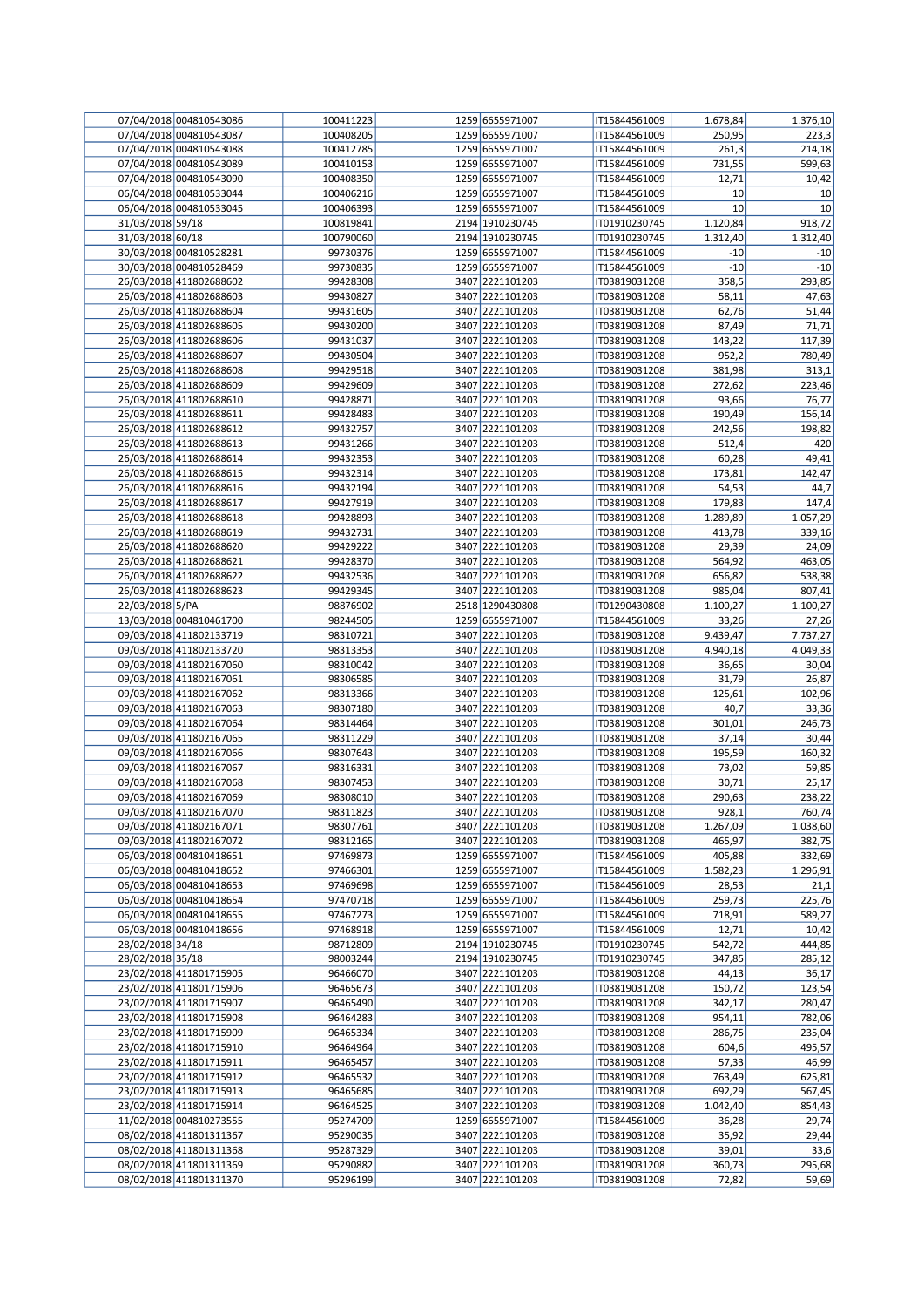|                      | 08/02/2018 411801311371 | 95291861 |      | 3407 2221101203       | IT03819031208 | 138,08    | 113,18    |
|----------------------|-------------------------|----------|------|-----------------------|---------------|-----------|-----------|
|                      | 08/02/2018 411801311372 | 95291078 |      | 3407 2221101203       | IT03819031208 | 46,73     | 38,3      |
|                      | 08/02/2018 411801311373 | 95291487 |      | 3407 2221101203       | IT03819031208 | 93,73     | 76,83     |
|                      | 08/02/2018 411801311374 | 95291490 |      | 3407 2221101203       | IT03819031208 | 402,38    | 329,82    |
|                      | 08/02/2018 411801311375 | 95287426 |      | 3407 2221101203       | IT03819031208 | 107,27    | 87,93     |
|                      | 08/02/2018 411801311376 | 95293734 |      | 3407 2221101203       | IT03819031208 | 74,3      | 60,9      |
|                      | 08/02/2018 411801311377 | 95290578 |      | 3407 2221101203       | IT03819031208 | 110,8     | 90,82     |
|                      | 08/02/2018 411801311378 | 95294448 |      | 3407 2221101203       | IT03819031208 | 37,06     | 30,38     |
|                      | 08/02/2018 411801311379 | 95290164 |      | 3407 2221101203       | IT03819031208 | 61,45     | 50,37     |
|                      |                         |          |      | 3407 2221101203       |               |           |           |
|                      | 08/02/2018 411801311380 | 95293000 |      |                       | IT03819031208 | 171,58    | 140,64    |
|                      | 08/02/2018 411801311381 | 95291192 |      | 3407 2221101203       | IT03819031208 | 82,9      | 67,95     |
|                      | 08/02/2018 411801311382 | 95291542 |      | 3407 2221101203       | IT03819031208 | 79,15     | 64,88     |
|                      | 08/02/2018 411801311383 | 95289082 |      | 3407 2221101203       | IT03819031208 | 166,19    | 136,22    |
|                      | 08/02/2018 411801311384 | 95288385 |      | 3407 2221101203       | IT03819031208 | 1.259,92  | 1.032,72  |
|                      | 08/02/2018 411801311385 | 95296423 |      | 3407 2221101203       | IT03819031208 | 30,71     | 25,17     |
|                      | 08/02/2018 411801311386 | 95290070 |      | 3407 2221101203       | IT03819031208 | 138,56    | 113,57    |
|                      | 08/02/2018 411801311387 | 95289931 |      | 3407 2221101203       | IT03819031208 | 31,67     | 25,96     |
|                      | 08/02/2018 411801311388 | 95293279 |      | 3407 2221101203       | IT03819031208 | 325,9     | 267,13    |
|                      | 08/02/2018 411801311389 | 95289070 |      | 3407 2221101203       | IT03819031208 | 604,25    | 495,29    |
|                      | 08/02/2018 411801311390 | 95288740 |      | 3407 2221101203       | IT03819031208 | 1.032,34  | 846,18    |
|                      | 08/02/2018 411801311391 | 95291895 |      | 3407 2221101203       | IT03819031208 | 570,77    | 469,47    |
|                      | 08/02/2018 411801331755 | 95295607 |      | 3407 2221101203       | IT03819031208 | 10.300,66 | 8.443,16  |
|                      |                         |          |      |                       |               |           |           |
|                      | 08/02/2018 411801331756 | 95297728 |      | 3407 2221101203       | IT03819031208 | 5.663,91  | 4.642,55  |
|                      | 07/02/2018 004810253448 | 94887540 |      | 1259 6655971007       | IT15844561009 | 405,31    | 366,17    |
|                      | 06/02/2018 004810243346 | 94902137 |      | 1259 6655971007       | IT15844561009 | 1.631,40  | 1.371,16  |
|                      | 06/02/2018 004810243347 | 94903302 |      | 1259 6655971007       | IT15844561009 | 116,21    | 111,21    |
|                      | 06/02/2018 004810243348 | 94902460 |      | 1259 6655971007       | IT15844561009 | 248,54    | 224,81    |
|                      | 06/02/2018 004810243349 | 94902806 |      | 1259 6655971007       | IT15844561009 | 760,68    | 657,46    |
|                      | 06/02/2018 004810243350 | 94898742 |      | 1259 6655971007       | IT15844561009 | 12,71     | 10,42     |
|                      | 25/01/2018 004810159610 | 93449953 |      | 1259 6655971007       | IT15844561009 | $-10$     | $-10$     |
|                      | 25/01/2018 004810159611 | 93449601 |      | 1259 6655971007       | IT15844561009 | $-10$     | $-10$     |
|                      | 25/01/2018 004810159875 | 93450058 |      | 1259 6655971007       | IT15844561009 | $-10$     | $-10$     |
|                      | 18/01/2018 004810149092 | 93020731 |      | 1259 6655971007       | IT15844561009 | 53,53     | 43,88     |
|                      | 18/01/2018 004810149701 | 93019489 |      | 1259 6655971007       | IT15844561009 | $-953,66$ | $-781,69$ |
|                      | 12/01/2018 004810109034 | 92306499 |      | 1259 6655971007       | IT15844561009 | 33,49     | 27,45     |
|                      |                         | 92697813 |      | 3407 2221101203       |               |           |           |
|                      | 11/01/2018 411800289275 |          |      |                       | IT03819031208 | 10.450,35 | 7.977,41  |
|                      | 10/01/2018 004810097624 | 92421642 |      | 1259 6655971007       | IT15844561009 | 146,79    | 120,32    |
|                      | 09/01/2018 004810086012 | 92278284 |      | 1259 6655971007       | IT15844561009 | 30,62     | 29,29     |
|                      | 09/01/2018 004810086016 | 92279504 |      | 1259 6655971007       | IT15844561009 | 28,61     | 27,18     |
|                      | 09/01/2018 004810086017 | 92274920 |      | 1259 6655971007       | IT15844561009 | 491,87    | 403,17    |
|                      | 09/01/2018 004810086018 | 92274125 |      | 1259 6655971007       | IT15844561009 | 549,78    | 450,64    |
|                      | 09/01/2018 004810091088 | 92276723 |      | 1259 6655971007       | IT15844561009 | 169,89    | 139,25    |
|                      | 06/01/2018 004810047562 | 91959018 |      | 1259 6655971007       | IT15844561009 | 384,48    | 315,15    |
|                      | 06/01/2018 004810047563 | 91960302 |      | 1259 6655971007       | IT15844561009 | 791,96    | 649,15    |
|                      | 06/01/2018 004810047564 | 91958489 |      | 1259 6655971007       | IT15844561009 | 148,21    | 121,48    |
|                      | 06/01/2018 004810047565 | 91948525 |      | 1259 6655971007       | IT15844561009 | 194,2     | 159,18    |
|                      | 06/01/2018 004810047566 | 91959052 |      | 1259 6655971007       | IT15844561009 | 674,11    | 552,55    |
|                      | 06/01/2018 004810047567 | 91944434 |      | 1259 6655971007       | IT15844561009 | 12,6      | 10,33     |
|                      | 29/12/2017 004801891444 | 91109932 |      | 1259 6655971007       | IT15844561009 | 25,13     | 23,64     |
|                      | 29/12/2017 004801891626 | 91113604 |      | 1259 6655971007       |               |           |           |
|                      |                         |          |      |                       | IT15844561009 | $-10$     | $-10$     |
|                      | 29/12/2017 004801891627 | 91109783 |      | 1259 6655971007       | IT15844561009 | $-10$     | $-10$     |
| 28/12/2017 1318/2017 |                         | 90894382 |      | 1696 RMLLGU66B17H224C | IT01282400801 | 1.061,40  | 870       |
| 28/12/2017 1319/2017 |                         | 90894386 |      | 1696 RMLLGU66B17H224C | IT01282400801 | 702,72    | 576       |
| 28/12/2017 1320/2017 |                         | 90894384 |      | 1696 RMLLGU66B17H224C | IT01282400801 | 512,4     | 420       |
| 28/12/2017 1321/2017 |                         | 90894385 |      | 1696 RMLLGU66B17H224C | IT01282400801 | 854       | 700       |
| 28/12/2017 1322/2017 |                         | 90894383 |      | 1696 RMLLGU66B17H224C | IT01282400801 | 756,4     | 620       |
|                      | 27/12/2017 004801874987 | 90876259 |      | 1259 6655971007       | IT15844561009 | $-14$     | $-14$     |
|                      | 27/12/2017 004801875449 | 90875679 |      | 1259 6655971007       | IT15844561009 | $-60$     | $-60$     |
|                      | 22/12/2017 004801871191 | 90745355 |      | 1259 6655971007       | IT15844561009 | 184,61    | 151,32    |
|                      | 22/12/2017 004801871192 | 90742103 |      | 1259 6655971007       | IT15844561009 | 46,02     | 37,72     |
|                      | 22/12/2017 004801871193 | 90743800 |      | 1259 6655971007       | IT15844561009 | 241,6     | 198,03    |
|                      | 22/12/2017 004801873281 | 90749018 |      | 1259 6655971007       | IT15844561009 | 38,69     | 31,71     |
| 22/12/2017 1311/2017 |                         | 90652662 |      | 1696 RMLLGU66B17H224C | IT01282400801 | 527,04    | 432       |
| 22/12/2017 1313/2017 |                         | 90652664 |      | 1696 RMLLGU66B17H224C | IT01282400801 | 724,68    | 594       |
| 15/12/2017 FatPAM 16 |                         | 90297674 | 2427 |                       | IT01602820803 | 1.450,01  | 0,01      |
|                      |                         |          |      |                       |               |           |           |
|                      | 09/12/2017 411709701654 | 89444417 |      | 3407 2221101203       | IT03819031208 | 5.899,91  | 4.835,99  |
|                      | 06/12/2017 8U00289000   | 90130185 | 66   |                       | IT00488410010 | 1,47      | 1,47      |
|                      | 06/12/2017 8U00289839   | 90130572 | 66   |                       | IT00488410010 | 175,16    | 143,57    |
|                      | 30/11/2017 0002145022   | 89445730 |      | 465 6188330150        | IT02066400405 | 136,64    | 112       |
|                      | 28/11/2017 004801676074 | 88227249 |      | 1259 6655971007       | IT15844561009 | $-8,03$   | $-8,03$   |
|                      | 28/11/2017 004801676075 | 88221391 |      | 1259 6655971007       | IT15844561009 | $-24,08$  | $-24,08$  |
|                      | 28/11/2017 004801676076 | 88227892 |      | 1259 6655971007       | IT15844561009 | $-20,25$  | $-20,25$  |
|                      | 28/11/2017 004801676349 | 88214775 |      | 1259 6655971007       | IT15844561009 | $-10,6$   | $-10,6$   |
|                      |                         |          |      |                       |               |           |           |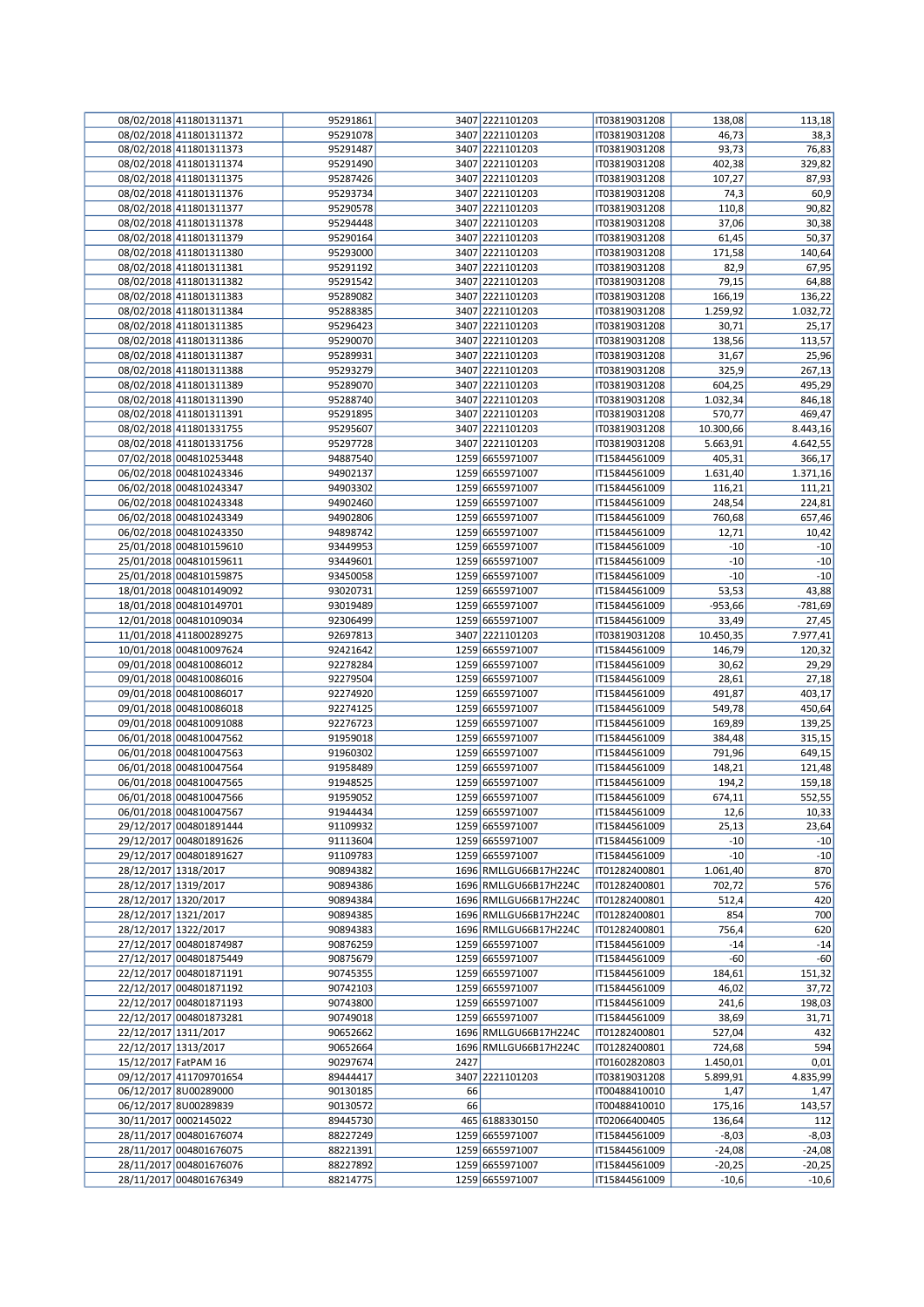|                     | 28/11/2017 004801676350     | 88207670 |     | 1259 6655971007       | IT15844561009 | $-18,01$  | $-18,01$    |
|---------------------|-----------------------------|----------|-----|-----------------------|---------------|-----------|-------------|
|                     | 28/11/2017 004801676351     | 88214380 |     | 1259 6655971007       | IT15844561009 | $-12,51$  | $-12,51$    |
|                     | 28/11/2017 004801676352     | 88207600 |     | 1259 6655971007       | IT15844561009 | $-9,39$   | $-9,39$     |
|                     | 28/11/2017 004801676353     | 88215796 |     | 1259 6655971007       | IT15844561009 | $-19,26$  | $-19,26$    |
|                     | 28/11/2017 004801676354     | 88211124 |     | 1259 6655971007       | IT15844561009 | $-6,93$   | $-6,93$     |
|                     | 28/11/2017 004801676355     | 88207334 |     | 1259 6655971007       | IT15844561009 | $-12$     | $-12$       |
|                     | 28/11/2017 004801676356     | 88209906 |     | 1259 6655971007       | IT15844561009 | $-7,62$   | $-7,62$     |
|                     | 28/11/2017 004801676357     | 88211156 |     | 1259 6655971007       | IT15844561009 | $-7,44$   | $-7,44$     |
|                     | 28/11/2017 004801676358     | 88214717 |     | 1259 6655971007       | IT15844561009 | $-9,54$   | $-9,54$     |
|                     | 28/11/2017 004801676359     | 88215339 |     | 1259 6655971007       | IT15844561009 | $-33,19$  | $-33,19$    |
|                     | 28/11/2017 004801682273     | 88230645 |     | 1259 6655971007       | IT15844561009 | $-353,43$ | $-289,7$    |
|                     | 20/11/2017 004801644035     | 87723769 |     | 1259 6655971007       | IT15844561009 | $-12$     | $-12$       |
|                     | 20/11/2017 004801646379     | 87722272 |     | 1259 6655971007       | IT15844561009 | $-13,13$  | $-13,13$    |
|                     | 20/11/2017 004801646745     | 87725976 |     | 1259 6655971007       | IT15844561009 | $-22,61$  | $-22,61$    |
|                     | 20/11/2017 004801646746     | 87713882 |     | 1259 6655971007       | IT15844561009 | $-7,77$   | $-7,77$     |
|                     | 20/11/2017 004801646747     | 87716488 |     | 1259 6655971007       | IT15844561009 | $-18,14$  | $-18,14$    |
|                     | 20/11/2017 004801646748     | 87716391 |     | 1259 6655971007       | IT15844561009 | $-18,01$  | -18,01      |
|                     | 20/11/2017 004801646749     | 87715394 |     | 1259 6655971007       | IT15844561009 | $-7,3$    | $-7,3$      |
|                     | 20/11/2017 004801646750     | 87722645 |     | 1259 6655971007       | IT15844561009 | $-7,06$   | $-7,06$     |
|                     | 20/11/2017 004801646751     | 87723457 |     | 1259 6655971007       | IT15844561009 | $-7,29$   | $-7,29$     |
|                     | 20/11/2017 004801646752     | 87715694 |     | 1259 6655971007       | IT15844561009 | $-8,95$   | $-8,95$     |
|                     | 20/11/2017 004801646753     | 87718505 |     | 1259 6655971007       | IT15844561009 | $-22,65$  | $-22,65$    |
|                     | 20/11/2017 004801646754     | 87713704 |     | 1259 6655971007       | IT15844561009 | $-17,92$  | $-17,92$    |
|                     | 20/11/2017 004801646755     | 87725330 |     | 1259 6655971007       | IT15844561009 | $-10,11$  | $-10,11$    |
|                     | 20/11/2017 004801646756     | 87715601 |     | 1259 6655971007       | IT15844561009 | $-5,59$   | $-5,59$     |
|                     | 20/11/2017 004801648067     | 87719462 |     | 1259 6655971007       | IT15844561009 | $-12,05$  | $-12,05$    |
|                     | 20/11/2017 004801648068     | 87715209 |     | 1259 6655971007       | IT15844561009 | $-7,68$   | $-7,68$     |
|                     | 20/11/2017 004801648069     | 87714321 |     | 1259 6655971007       | IT15844561009 | $-7,44$   | $-7,44$     |
|                     | 20/11/2017 004801648070     | 87715291 |     | 1259 6655971007       | IT15844561009 | $-17,99$  | $-17,99$    |
|                     | 20/11/2017 004801648071     | 87721765 |     | 1259 6655971007       | IT15844561009 | $-34,08$  | $-34,08$    |
|                     | 20/11/2017 004801648072     | 87716852 |     | 1259 6655971007       | IT15844561009 | $-7,28$   | $-7,28$     |
|                     | 20/11/2017 004801648073     | 87722289 |     | 1259 6655971007       | IT15844561009 | $-16,01$  | $-16,01$    |
|                     | 20/11/2017 004801648074     | 87719019 |     | 1259 6655971007       | IT15844561009 | $-21,83$  | $-21,83$    |
|                     | 20/11/2017 004801648075     | 87722816 |     | 1259 6655971007       | IT15844561009 | $-15,52$  | $-15,52$    |
|                     | 20/11/2017 004801648076     | 87724024 |     | 1259 6655971007       | IT15844561009 | $-14,7$   | $-14,7$     |
|                     | 20/11/2017 004801648077     | 87714564 |     | 1259 6655971007       | IT15844561009 | $-15,81$  | $-15,81$    |
|                     | 20/11/2017 004801650603     | 87716225 |     | 1259 6655971007       | IT15844561009 | $-21,54$  | $-21,54$    |
|                     | 20/11/2017 004801651373     | 87713886 |     | 1259 6655971007       | IT15844561009 | $-19,54$  | $-19,54$    |
|                     | 20/11/2017 004801651374     | 87716922 |     | 1259 6655971007       | IT15844561009 | $-25,34$  | $-25,34$    |
|                     | 20/11/2017 004801651375     | 87722818 |     | 1259 6655971007       | IT15844561009 | $-12,63$  | $-12,63$    |
|                     | 20/11/2017 004801651376     | 87725577 |     | 1259 6655971007       | IT15844561009 | $-15,66$  | $-15,66$    |
|                     | 20/11/2017 004801651377     | 87725847 |     | 1259 6655971007       | IT15844561009 | $-15,78$  | $-15,78$    |
|                     | 31/10/2017 0074002472       | 85906936 |     | 1290 80208450587      | IT02133681003 | 412,05    | 337,74      |
|                     | 30/10/2017 004801472983     | 85493949 |     | 1259 6655971007       | IT15844561009 | 217,26    | 178,08      |
|                     | 30/10/2017 004801472997     | 85495098 |     | 1259 6655971007       | IT15844561009 | 292,45    | 239,71      |
|                     | 30/10/2017 004801473023     | 85493128 |     | 1259 6655971007       | IT15844561009 | 501,51    | 411,07      |
|                     | 30/10/2017 004801473044     | 85496440 |     | 1259 6655971007       | IT15844561009 | 513,75    | 421,11      |
|                     | 29/10/2017 004801471668     | 85335918 |     | 1259 6655971007       | IT15844561009 | 265,4     | 217,54      |
|                     | 28/10/2017 004801466983     | 85326953 |     | 1259 6655971007       | IT15844561009 | -4.449,58 | $-3.647,20$ |
|                     | 28/10/2017 004801469280     | 85328243 |     | 1259 6655971007       | IT15844561009 | 448,26    | 367,43      |
|                     | 27/10/2017 004801464991     | 85306656 |     | 1259 6655971007       | IT15844561009 | $-0,05$   | $-0,04$     |
|                     | 27/10/2017 004801464992     | 85308592 |     | 1259 6655971007       | IT15844561009 | $-0,11$   | $-0,09$     |
|                     | 27/10/2017 004801464993     | 85309878 |     | 1259 6655971007       | IT15844561009 | $-95,78$  | -78,51      |
|                     | 26/10/2017 004801463103     | 85185738 |     | 1259 6655971007       | IT15844561009 | $-10$     | $-10$       |
| 25/10/2017 52/E     |                             | 84929373 |     | 3317 2253890806       | IT02253890806 | 17.141,81 | 12.409,72   |
|                     | 24/10/2017 004801456838     | 84981920 |     | 1259 6655971007       | IT15844561009 | $-29,76$  | $-24,39$    |
|                     | 24/10/2017 004801459660     | 84983977 |     | 1259 6655971007       | IT15844561009 | 5,7       | 2,87        |
| 24/10/2017 30671    |                             | 84979392 |     | 3262 5754381001       | IT05754381001 | 36,6      | 30          |
|                     | 07/10/2017 004801370619     | 83681816 |     | 1259 6655971007       | IT15844561009 | $-178,41$ | $-146,24$   |
|                     | 05/10/2017 4220917800013444 | 84998833 | 66  |                       | IT00488410010 | 471,84    | 161,23      |
| 30/09/2017 1007     |                             | 94987964 |     | 3198 1160410864       | IT01160410864 | 600       | 491,8       |
| 28/09/2017 27198    |                             | 82706476 |     | 3262 5754381001       | IT05754381001 | 48,8      | 40          |
| 28/09/2017 47/E     |                             | 82573968 |     | 3317 2253890806       | IT02253890806 | 770       | 700         |
| 06/09/2017 42/E     |                             | 80893815 |     | 3317 2253890806       | IT02253890806 | 22.358,89 | 15.326,26   |
| 05/09/2017 5        |                             | 80694745 |     | 952 FMEDNC71A27E956M  | IT01484290802 | 1.850,00  | 1.044,51    |
| 02/09/2017 7/15     |                             | 80720306 | 175 |                       | IT01418790802 | 1.666,43  | 1.365,93    |
|                     | 07/08/2017 8U00186902       | 79537110 | 66  |                       | IT00488410010 | 246,34    | 203,37      |
| 28/07/2017 766/2017 |                             | 78491660 |     | 1696 RMLLGU66B17H224C | IT01282400801 | 756,4     | 620         |
|                     | 12/07/2017 004800970063     | 77089141 |     | 1259 6655971007       | IT15844561009 | 11,03     | 9,04        |
| 30/06/2017 13/2017  |                             | 75601022 |     | 1696 RMLLGU66B17H224C | IT01282400801 | $-500$    | $-409,84$   |
|                     | 28/06/2017 004800881153     | 75492181 |     | 1259 6655971007       | IT15844561009 | $-0,01$   | $-0,01$     |
|                     | 27/06/2017 FATTPA 6_17      | 75300009 | 380 |                       | IT00881780803 | 240,3     | 196,97      |
| 27/06/2017 650/2017 |                             | 75295054 |     | 1696 RMLLGU66B17H224C | IT01282400801 | 620,29    | 508,44      |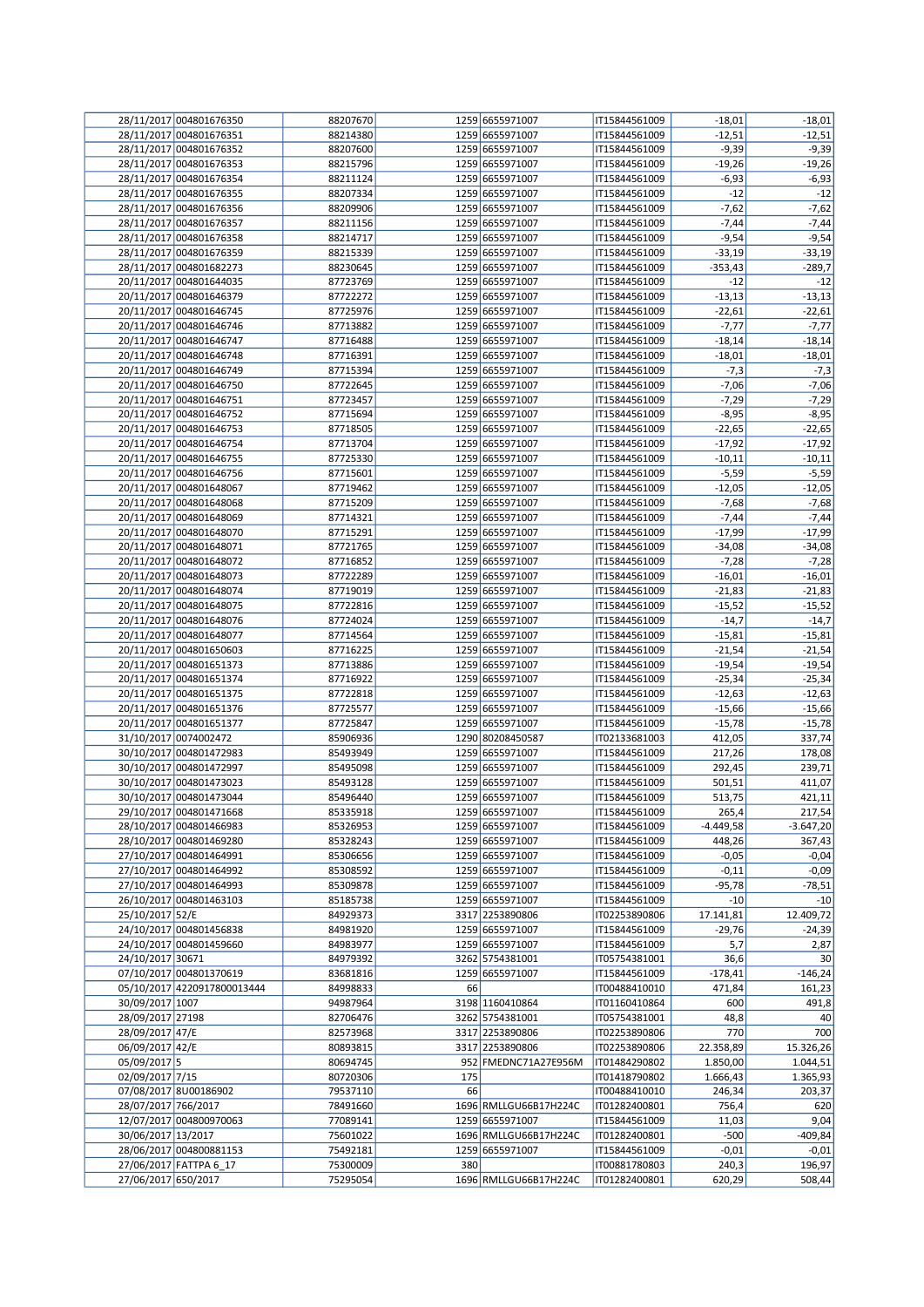| 20/06/2017 2/E  |                             | 75127165  |    | 3419 DMRLRI52H21C285M | IT00779540806 | 851,17    | 697,68    |
|-----------------|-----------------------------|-----------|----|-----------------------|---------------|-----------|-----------|
|                 | 12/06/2017 004800814510     | 74255941  |    | 1259 6655971007       | IT15844561009 | 50,18     | 41,13     |
|                 | 12/06/2017 004800816498     | 74246667  |    | 1259 6655971007       | IT15844561009 | 591,27    | 484,65    |
|                 | 12/06/2017 004800816499     | 74256558  |    | 1259 6655971007       | IT15844561009 | 50,75     | 41,6      |
|                 | 12/06/2017 004800816500     | 74263378  |    | 1259 6655971007       | IT15844561009 | 71,89     | 58,93     |
|                 | 12/06/2017 004800816501     | 74265986  |    | 1259 6655971007       | IT15844561009 | 99,02     | 81,16     |
|                 |                             |           |    |                       |               |           |           |
|                 | 12/06/2017 004800816503     | 74258711  |    | 1259 6655971007       | IT15844561009 | 4,14      | 3,39      |
|                 | 12/06/2017 004800816504     | 74274558  |    | 1259 6655971007       | IT15844561009 | 55,79     | 45,73     |
|                 | 12/06/2017 004800816505     | 74252062  |    | 1259 6655971007       | IT15844561009 | 5.398,72  | 4.425,18  |
|                 | 12/06/2017 004800816506     | 74276494  |    | 1259 6655971007       | IT15844561009 | 120,71    | 98,94     |
|                 | 12/06/2017 004800816507     | 74278841  |    | 1259 6655971007       | IT15844561009 | 137,41    | 112,63    |
|                 | 12/06/2017 004800816508     | 74274593  |    | 1259 6655971007       | IT15844561009 | 158,05    | 129,55    |
|                 | 12/06/2017 004800816509     | 74245292  |    | 1259 6655971007       | IT15844561009 | 166,36    | 136,36    |
|                 | 12/06/2017 004800816510     | 74262293  |    | 1259 6655971007       | IT15844561009 | 230,35    | 188,81    |
|                 | 12/06/2017 004800816511     | 74255045  |    | 1259 6655971007       | IT15844561009 | 225,11    | 184,52    |
|                 | 12/06/2017 004800816512     | 74278722  |    | 1259 6655971007       | IT15844561009 | 94        | 77,05     |
|                 |                             |           |    |                       |               |           |           |
|                 | 12/06/2017 004800816514     | 74276216  |    | 1259 6655971007       | IT15844561009 | 250,14    | 205,03    |
|                 | 12/06/2017 004800816515     | 74252795  |    | 1259 6655971007       | IT15844561009 | 81,35     | 66,68     |
|                 | 12/06/2017 004800816516     | 74252486  |    | 1259 6655971007       | IT15844561009 | 381,93    | 313,06    |
|                 | 12/06/2017 004800816517     | 74263685  |    | 1259 6655971007       | IT15844561009 | 78,89     | 64,66     |
|                 | 12/06/2017 004800816518     | 74259413  |    | 1259 6655971007       | IT15844561009 | 114,09    | 93,52     |
|                 | 12/06/2017 004800816519     | 74275095  |    | 1259 6655971007       | IT15844561009 | 51,34     | 42,08     |
|                 | 12/06/2017 004800816521     | 74265923  |    | 1259 6655971007       | IT15844561009 | 36,72     | 30,1      |
|                 | 12/06/2017 004800816522     | 74273791  |    | 1259 6655971007       | IT15844561009 | 315,77    | 258,83    |
|                 | 12/06/2017 004800816524     | 74255344  |    | 1259 6655971007       | IT15844561009 | 58,16     | 47,67     |
|                 |                             |           |    |                       |               |           |           |
|                 | 12/06/2017 004800816525     | 74279082  |    | 1259 6655971007       | IT15844561009 | 144,81    | 118,7     |
|                 | 12/06/2017 004800821334     | 74255195  |    | 1259 6655971007       | IT15844561009 | 4,42      | 3,62      |
|                 | 12/06/2017 004800821335     | 74246009  |    | 1259 6655971007       | IT15844561009 | 19,18     | 15,72     |
|                 | 12/06/2017 004800821336     | 74252731  |    | 1259 6655971007       | IT15844561009 | 9,99      | 8,19      |
|                 | 10/06/2017 411704585072     | 74228275  |    | 3407 2221101203       | IT03819031208 | 60,82     | 50,66     |
|                 | 10/06/2017 411704585073     | 74223407  |    | 3407 2221101203       | IT03819031208 | 31,22     | 25,59     |
| 08/06/2017 8/PA |                             | 73657455  |    | 2518 1290430808       | IT01290430808 | 4.135,18  | 4.135,18  |
|                 | 07/06/2017 4220917800006660 | 74683616  | 66 |                       | IT00488410010 | 550,38    | 211,41    |
|                 | 06/06/2017 004800742826     | 73626148  |    | 1259 6655971007       | IT15844561009 | 82,09     | 67,29     |
|                 |                             |           |    |                       |               |           |           |
|                 | 06/06/2017 004800742827     | 73615741  |    | 1259 6655971007       | IT15844561009 | 48,65     | 39,88     |
|                 | 06/06/2017 004800742828     | 73601824  |    | 1259 6655971007       | IT15844561009 | 53,06     | 43,49     |
|                 | 06/06/2017 004800742829     | 73575958  |    | 1259 6655971007       | IT15844561009 | 211,58    | 173,42    |
|                 | 06/06/2017 004800742830     | 73594925  |    | 1259 6655971007       | IT15844561009 | 152,11    | 124,68    |
|                 | 06/06/2017 004800742831     | 73602036  |    | 1259 6655971007       | IT15844561009 | 12,6      | 10,33     |
|                 | 31/05/2017 411704170512     | 73092058  |    | 3407 2221101203       | IT03819031208 | 57,79     | 47,37     |
|                 | 12/05/2017 004800642701     | 71365102  |    | 1259 6655971007       | IT15844561009 | 16,73     | 13,71     |
|                 | 12/05/2017 004800642702     | 71358834  |    | 1259 6655971007       | IT15844561009 | 19,09     | 15,65     |
|                 | 12/05/2017 004800642703     | 71348183  |    | 1259 6655971007       | IT15844561009 | 23,94     | 19,62     |
|                 |                             |           |    |                       | IT15844561009 |           |           |
|                 | 12/05/2017 004800663912     | 71367146  |    | 1259 6655971007       |               | 52,81     | 43,29     |
|                 | 12/05/2017 004800663914     | 71362405  |    | 1259 6655971007       | IT15844561009 | 130,98    | 107,36    |
|                 | 12/05/2017 004800663916     | 71342213  |    | 1259 6655971007       | IT15844561009 | 4,14      | 3,39      |
|                 | 12/05/2017 004800663917     | 71354251  |    | 1259 6655971007       | IT15844561009 | 55,06     | 45,13     |
|                 | 12/05/2017 004800663920     | 71351834  |    | 1259 6655971007       | IT15844561009 | 134,38    | 110,15    |
|                 | 12/05/2017 004800663921     | 71365594  |    | 1259 6655971007       | IT15844561009 | 206,5     | 169,26    |
|                 | 12/05/2017 004800663922     | 71364679  |    | 1259 6655971007       | IT15844561009 | 148,51    | 121,73    |
|                 | 12/05/2017 004800663923     | 71365649  |    | 1259 6655971007       | IT15844561009 | 230,28    | 188,75    |
|                 | 12/05/2017 004800663927     | 71359956  |    | 1259 6655971007       | IT15844561009 | 223,21    | 182,96    |
|                 | 12/05/2017 004800663928     | 71345576  |    | 1259 6655971007       | IT15844561009 | 80,5      | 65,98     |
|                 | 12/05/2017 004800663929     | 71347739  |    | 1259 6655971007       | IT15844561009 | 365,9     | 299,92    |
|                 |                             |           |    |                       |               |           |           |
|                 | 12/05/2017 004800663930     | 71364182  |    | 1259 6655971007       | IT15844561009 | 83,08     | 68,1      |
|                 | 12/05/2017 004800663931     | 71367152  |    | 1259 6655971007       | IT15844561009 | 111,43    | 91,34     |
|                 | 12/05/2017 004800663935     | 71355523  |    | 1259 6655971007       | IT15844561009 | 258,58    | 211,95    |
|                 | 12/05/2017 004800663937     | 71358373  |    | 1259 6655971007       | IT15844561009 | 63,55     | 52,09     |
|                 | 12/05/2017 004800663938     | 71358355  |    | 1259 6655971007       | IT15844561009 | 148,78    | 121,95    |
|                 | 12/05/2017 004800669364     | 71352872  |    | 1259 6655971007       | IT15844561009 | 61,78     | 50,64     |
| 12/05/2017 27/E |                             | 71150754  |    | 3317 2253890806       | IT02253890806 | 22.358,89 | 20.326,26 |
|                 | 11/05/2017 411703666708     | 109344719 |    | 3407 2221101203       | IT03819031208 | 114,4     | 93,77     |
|                 | 06/05/2017 004800586520     | 70606287  |    | 1259 6655971007       | IT15844561009 | 88,18     | 72,28     |
|                 | 06/05/2017 004800586521     | 70601031  |    | 1259 6655971007       | IT15844561009 | $-205,8$  | $-168,69$ |
|                 |                             |           |    |                       |               |           |           |
|                 | 06/05/2017 004800586522     | 70606410  |    | 1259 6655971007       | IT15844561009 | $-93,4$   | $-76,56$  |
|                 | 06/05/2017 004800586523     | 70601843  |    | 1259 6655971007       | IT15844561009 | 50,83     | 41,66     |
|                 | 06/05/2017 004800586524     | 70601947  |    | 1259 6655971007       | IT15844561009 | 196,31    | 160,91    |
|                 | 06/05/2017 004800586525     | 70605148  |    | 1259 6655971007       | IT15844561009 | 12,6      | 10,33     |
|                 | 26/04/2017 411703215754     | 74358524  |    | 3407 2221101203       | IT03819031208 | 184,61    | 151,32    |
|                 | 26/04/2017 411703215755     | 74358546  |    | 3407 2221101203       | IT03819031208 | 9,72      | 7,97      |
|                 | 21/04/2017 004800572795     | 69413179  |    | 1259 6655971007       | IT15844561009 | 219,78    | 180,15    |
|                 | 21/04/2017 004800572796     | 69413281  |    | 1259 6655971007       | IT15844561009 | 229,57    | 188,17    |
|                 | 21/04/2017 004800572797     | 69412435  |    | 1259 6655971007       | IT15844561009 | 357,57    | 293,09    |
|                 |                             |           |    |                       |               |           |           |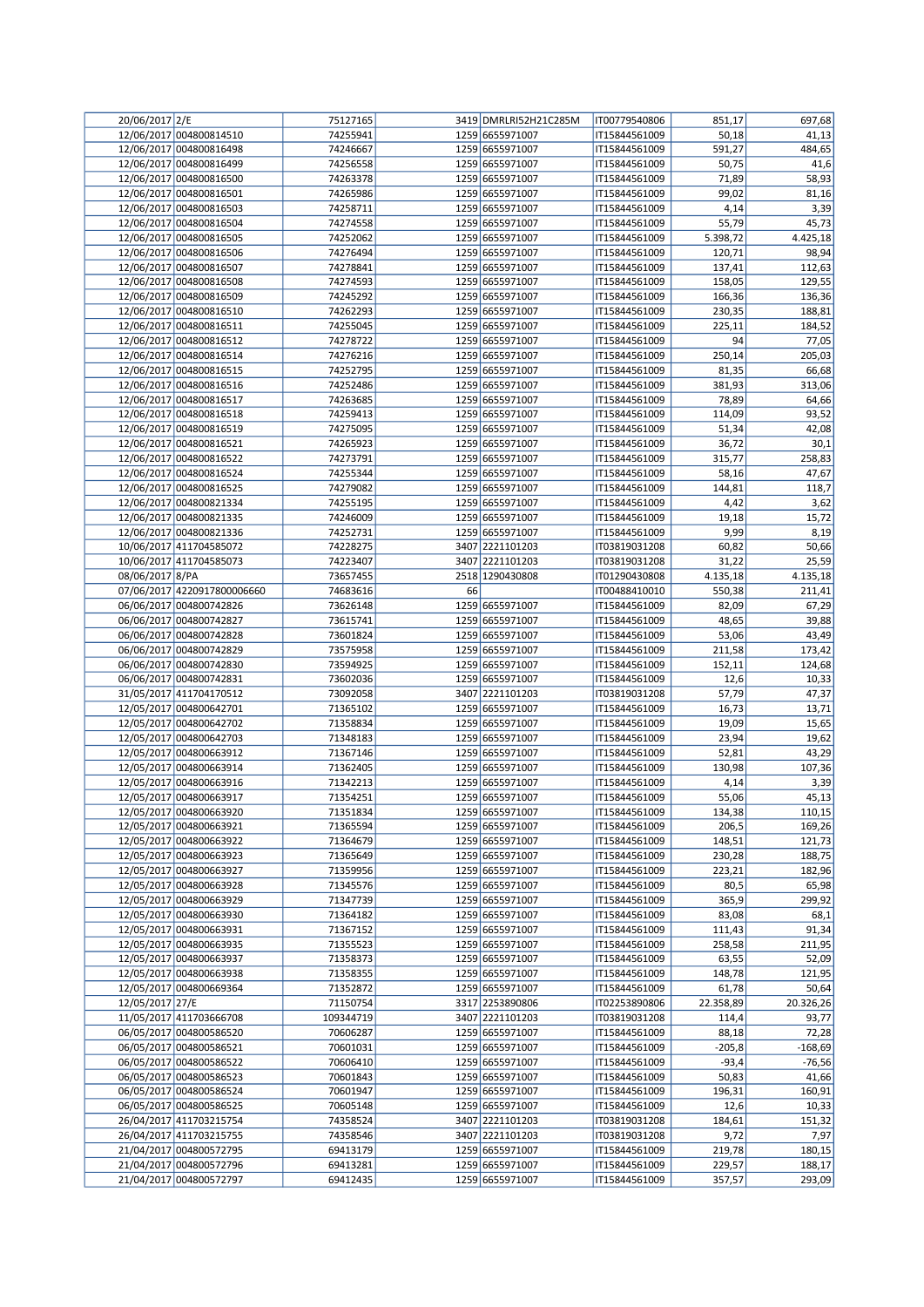|                     | 21/04/2017 004800572798 | 69412646 | 1259 6655971007 | IT15844561009 | 368,77    | 302,27    |
|---------------------|-------------------------|----------|-----------------|---------------|-----------|-----------|
|                     | 21/04/2017 004800572799 | 69413204 | 1259 6655971007 | IT15844561009 | 178,89    | 146,63    |
|                     | 21/04/2017 004800572800 | 69412430 | 1259 6655971007 | IT15844561009 | 171,25    | 140,37    |
| 20/04/2017 90003060 |                         | 69392573 | 3261 7960110158 | IT07960110158 | 2.074,83  | 2.074,83  |
|                     | 19/04/2017 004800570200 | 69155088 | 1259 6655971007 | IT15844561009 | $-178,89$ | $-146,63$ |
|                     | 13/04/2017 004800539233 | 68684830 | 1259 6655971007 | IT15844561009 | 17,86     | 14,64     |
|                     | 13/04/2017 004800539234 |          |                 |               |           |           |
|                     |                         | 68692169 | 1259 6655971007 | IT15844561009 | 19,89     | 16,3      |
|                     | 13/04/2017 004800539235 | 68704517 | 1259 6655971007 | IT15844561009 | 26,94     | 22,08     |
|                     | 13/04/2017 004800540364 | 68704642 | 1259 6655971007 | IT15844561009 | 61,32     | 50,26     |
|                     | 13/04/2017 004800542825 | 68714566 | 1259 6655971007 | IT15844561009 | 53,48     | 43,84     |
|                     | 13/04/2017 004800542827 | 68706175 | 1259 6655971007 | IT15844561009 | 193,47    | 158,58    |
|                     | 13/04/2017 004800542829 | 68718430 | 1259 6655971007 | IT15844561009 | 4,15      | 3,4       |
|                     | 13/04/2017 004800542830 | 68715940 | 1259 6655971007 | IT15844561009 | 58,87     | 48,25     |
|                     | 13/04/2017 004800542833 | 68712407 | 1259 6655971007 | IT15844561009 | 259,82    | 212,97    |
|                     | 13/04/2017 004800542834 | 68694054 | 1259 6655971007 | IT15844561009 | 214,21    | 175,58    |
|                     | 13/04/2017 004800542835 | 68711692 | 1259 6655971007 | IT15844561009 | 172,5     | 141,39    |
|                     | 13/04/2017 004800542836 | 68695489 | 1259 6655971007 | IT15844561009 | 348,66    | 285,79    |
|                     | 13/04/2017 004800542840 | 68710271 | 1259 6655971007 | IT15844561009 | 334,87    |           |
|                     |                         |          |                 |               |           | 274,48    |
|                     | 13/04/2017 004800542841 | 68707115 | 1259 6655971007 | IT15844561009 | 110,31    | 90,42     |
|                     | 13/04/2017 004800542842 | 68704781 | 1259 6655971007 | IT15844561009 | 388,5     | 318,44    |
|                     | 13/04/2017 004800542843 | 68710928 | 1259 6655971007 | IT15844561009 | 96,73     | 79,29     |
|                     | 13/04/2017 004800542844 | 68703122 | 1259 6655971007 | IT15844561009 | 130,24    | 106,75    |
|                     | 13/04/2017 004800542848 | 68716150 | 1259 6655971007 | IT15844561009 | 347,49    | 284,83    |
|                     | 13/04/2017 004800542850 | 68691198 | 1259 6655971007 | IT15844561009 | 85,85     | 70,37     |
|                     | 12/04/2017 004800497491 | 68725826 | 1259 6655971007 | IT15844561009 | 822,71    | 674,35    |
|                     | 12/04/2017 004800497492 | 68748084 | 1259 6655971007 | IT15844561009 | 424,68    | 348,1     |
|                     | 12/04/2017 004800497496 | 68755874 | 1259 6655971007 | IT15844561009 | 395,07    | 323,83    |
|                     | 12/04/2017 004800497498 | 68728283 | 1259 6655971007 | IT15844561009 | 240,27    | 196,94    |
|                     | 12/04/2017 004800497515 | 68750031 | 1259 6655971007 | IT15844561009 | 255,38    | 209,33    |
|                     |                         |          |                 |               |           |           |
|                     | 12/04/2017 004800497516 | 68728342 | 1259 6655971007 | IT15844561009 | 293,95    | 240,94    |
|                     | 12/04/2017 004800497517 | 68759361 | 1259 6655971007 | IT15844561009 | 248,45    | 203,65    |
|                     | 12/04/2017 004800497538 | 68727149 | 1259 6655971007 | IT15844561009 | 166,9     | 136,8     |
|                     | 12/04/2017 004800497539 | 68751575 | 1259 6655971007 | IT15844561009 | 154,82    | 126,9     |
|                     | 12/04/2017 004800497540 | 68742385 | 1259 6655971007 | IT15844561009 | 132,39    | 108,53    |
|                     | 12/04/2017 004800497541 | 68751804 | 1259 6655971007 | IT15844561009 | 172,37    | 141,29    |
|                     | 12/04/2017 004800497542 | 68749775 | 1259 6655971007 | IT15844561009 | 181,01    | 148,37    |
|                     | 12/04/2017 004800497553 | 68765602 | 1259 6655971007 | IT15844561009 | 74,71     | 61,24     |
|                     | 12/04/2017 004800497554 | 68748090 | 1259 6655971007 | IT15844561009 | 165,07    | 135,3     |
|                     | 12/04/2017 004800497555 | 68734750 | 1259 6655971007 | IT15844561009 | 111,01    | 90,99     |
|                     | 12/04/2017 004800497566 | 68727730 | 1259 6655971007 | IT15844561009 | 90,26     | 73,98     |
|                     |                         |          |                 |               |           |           |
|                     | 12/04/2017 004800497567 | 68731760 | 1259 6655971007 | IT15844561009 | 106,71    | 87,47     |
|                     | 12/04/2017 004800497568 | 68762956 | 1259 6655971007 | IT15844561009 | 123,88    | 101,54    |
|                     | 12/04/2017 004800497569 | 68761132 | 1259 6655971007 | IT15844561009 | 139,31    | 114,19    |
|                     | 12/04/2017 004800497570 | 68765162 | 1259 6655971007 | IT15844561009 | 106,97    | 87,68     |
|                     | 12/04/2017 004800497571 | 68755324 | 1259 6655971007 | IT15844561009 | 130,17    | 106,7     |
|                     | 12/04/2017 004800497572 | 68744824 | 1259 6655971007 | IT15844561009 | 120,41    | 98,7      |
|                     | 12/04/2017 004800497574 | 68749121 | 1259 6655971007 | IT15844561009 | 133,09    | 109,09    |
|                     | 12/04/2017 004800497582 | 68734450 | 1259 6655971007 | IT15844561009 | 174,33    | 142,89    |
|                     | 12/04/2017 004800497590 | 68727642 | 1259 6655971007 | IT15844561009 | 182,27    | 149,4     |
|                     | 12/04/2017 004800497591 | 68742536 | 1259 6655971007 | IT15844561009 | 200,64    | 164,46    |
|                     | 12/04/2017 004800497592 | 68743693 | 1259 6655971007 | IT15844561009 | 130,37    | 106,86    |
|                     | 12/04/2017 004800497600 | 68764570 | 1259 6655971007 | IT15844561009 | 535,64    | 439,05    |
|                     | 12/04/2017 004800497601 | 68729579 | 1259 6655971007 | IT15844561009 | 394,29    | 323,19    |
|                     | 12/04/2017 004800497605 | 68737598 | 1259 6655971007 |               |           | 423,43    |
|                     |                         |          |                 | IT15844561009 | 516,58    |           |
|                     | 12/04/2017 004800497606 | 68750864 | 1259 6655971007 | IT15844561009 | 326,22    | 267,39    |
|                     | 12/04/2017 004800497607 | 68745872 | 1259 6655971007 | IT15844561009 | 129,78    | 12,11     |
|                     | 12/04/2017 004800497609 | 68741904 | 1259 6655971007 | IT15844561009 | 152,51    | 125,01    |
|                     | 12/04/2017 004800497610 | 68739647 | 1259 6655971007 | IT15844561009 | 156,37    | 128,17    |
|                     | 12/04/2017 004800497611 | 68765014 | 1259 6655971007 | IT15844561009 | 133,35    | 109,3     |
|                     | 12/04/2017 004800497612 | 68741259 | 1259 6655971007 | IT15844561009 | 310,55    | 254,55    |
|                     | 12/04/2017 004800497615 | 68734383 | 1259 6655971007 | IT15844561009 | 362,9     | 297,46    |
|                     | 12/04/2017 004800497616 | 68728706 | 1259 6655971007 | IT15844561009 | 323,59    | 265,24    |
|                     | 12/04/2017 004800497620 | 68747179 | 1259 6655971007 | IT15844561009 | 69,89     | 57,29     |
|                     | 12/04/2017 004800497621 | 68732806 | 1259 6655971007 | IT15844561009 | 57,07     | 46,78     |
|                     | 12/04/2017 004800497622 | 68754365 | 1259 6655971007 | IT15844561009 | 71,63     | 58,71     |
|                     | 12/04/2017 004800497623 | 68742770 | 1259 6655971007 | IT15844561009 | 75,93     | 62,24     |
|                     |                         |          | 1259 6655971007 |               |           |           |
|                     | 12/04/2017 004800497624 | 68763594 |                 | IT15844561009 | 82,53     | 67,65     |
|                     | 12/04/2017 004800497627 | 68731555 | 1259 6655971007 | IT15844561009 | 47,48     | 38,92     |
|                     | 12/04/2017 004800497628 | 68756073 | 1259 6655971007 | IT15844561009 | 651,48    | 534       |
|                     | 12/04/2017 004800497629 | 68759746 | 1259 6655971007 | IT15844561009 | 707,59    | 579,99    |
|                     | 12/04/2017 004800497634 | 68761240 | 1259 6655971007 | IT15844561009 | 105,02    | 86,08     |
|                     | 12/04/2017 004800497636 | 68726422 | 1259 6655971007 | IT15844561009 | 104,02    | 85,26     |
|                     | 12/04/2017 004800497637 | 68739274 | 1259 6655971007 | IT15844561009 | 87,86     | 72,02     |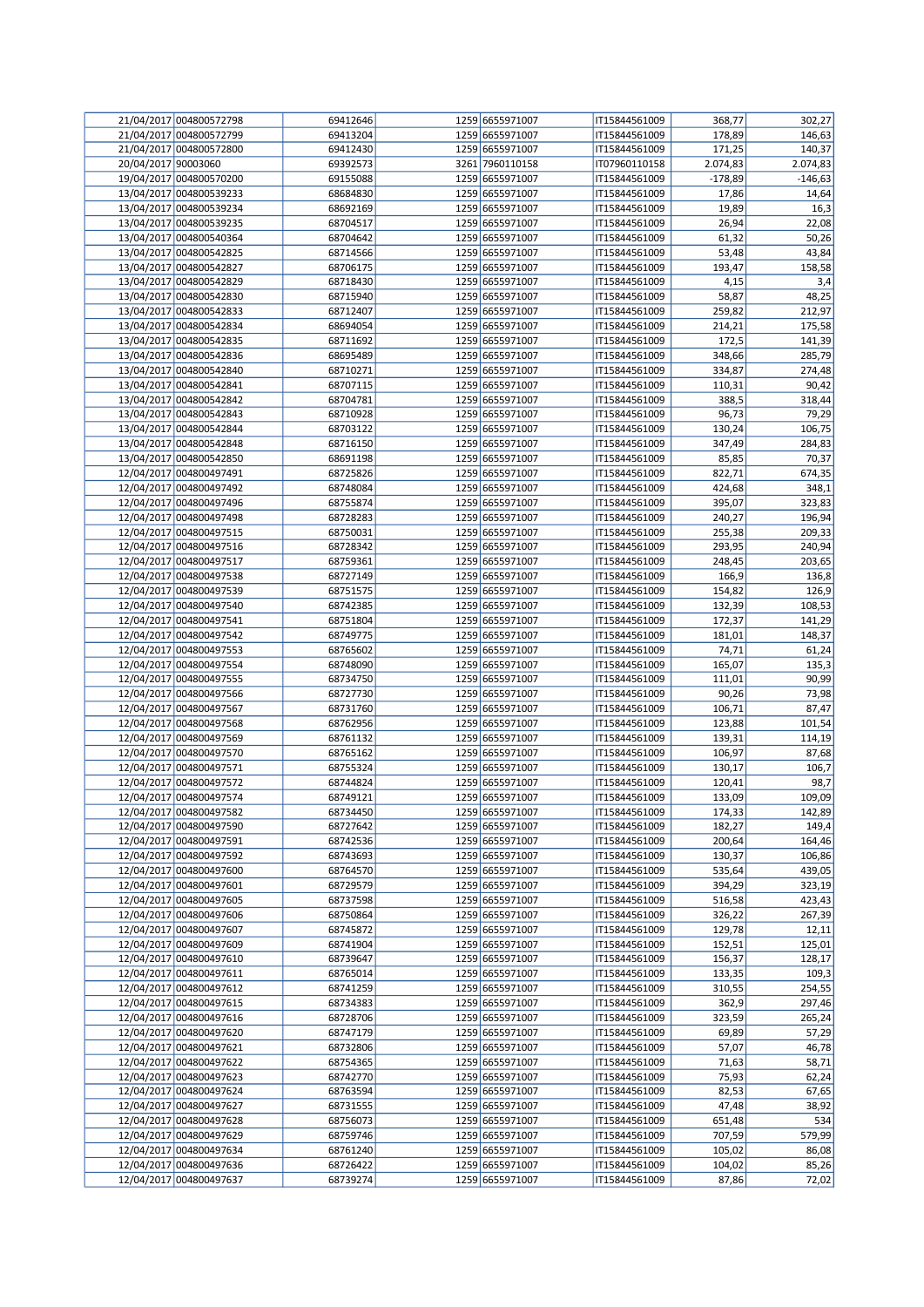| 12/04/2017 004800497640 | 68754870 | 1259 6655971007 | IT15844561009 | 288,57      | 236,53      |
|-------------------------|----------|-----------------|---------------|-------------|-------------|
| 12/04/2017 004800497641 | 68725580 | 1259 6655971007 | IT15844561009 |             |             |
|                         |          |                 |               | 286,42      | 234,77      |
| 12/04/2017 004800497642 | 68753464 | 1259 6655971007 | IT15844561009 | 280,32      | 229,77      |
| 12/04/2017 004800497645 | 68734442 | 1259 6655971007 | IT15844561009 | 44,3        | 36,31       |
| 12/04/2017 004800497646 | 68737693 | 1259 6655971007 | IT15844561009 | 4,23        | 3,47        |
| 12/04/2017 004800497647 | 68726089 | 1259 6655971007 | IT15844561009 | 4,4         | 3,61        |
| 12/04/2017 004800497648 |          |                 |               |             |             |
|                         | 68748397 | 1259 6655971007 | IT15844561009 | 4,45        | 3,65        |
| 12/04/2017 004800497649 | 68751118 | 1259 6655971007 | IT15844561009 | 3,76        | 3,08        |
| 12/04/2017 004800497652 | 68734838 | 1259 6655971007 | IT15844561009 | 48,03       | 39,37       |
| 12/04/2017 004800497653 | 68757670 | 1259 6655971007 | IT15844561009 | 33,22       | 27,23       |
| 12/04/2017 004800497654 | 68726654 | 1259 6655971007 | IT15844561009 | 33,22       | 27,23       |
| 12/04/2017 004800497657 | 68741450 | 1259 6655971007 | IT15844561009 | 1.203,43    | 986,42      |
|                         |          |                 |               |             |             |
| 12/04/2017 004800497658 | 68745078 | 1259 6655971007 | IT15844561009 | 1.186,58    | 972,61      |
| 12/04/2017 004800497659 | 68734529 | 1259 6655971007 | IT15844561009 | 961,43      | 788,06      |
| 12/04/2017 004800497709 | 68759564 | 1259 6655971007 | IT15844561009 | 60,76       | 49,8        |
| 12/04/2017 004800497710 | 68734192 | 1259 6655971007 | IT15844561009 | 60,79       | 49,83       |
|                         |          |                 |               |             |             |
| 12/04/2017 004800497712 | 68736391 | 1259 6655971007 | IT15844561009 | 60,22       | 49,36       |
| 12/04/2017 004800497713 | 68746525 | 1259 6655971007 | IT15844561009 | 54,19       | 44,42       |
| 12/04/2017 004800497714 | 68755681 | 1259 6655971007 | IT15844561009 | 473,03      | 236,66      |
| 12/04/2017 004800497715 | 68754630 | 1259 6655971007 | IT15844561009 | 456,56      | 374,23      |
| 12/04/2017 004800497716 | 68757887 | 1259 6655971007 | IT15844561009 | 412,62      | 338,21      |
| 12/04/2017 004800497717 |          |                 |               |             |             |
|                         | 68738267 | 1259 6655971007 | IT15844561009 | 434,14      | 355,85      |
| 12/04/2017 004800497718 | 68763449 | 1259 6655971007 | IT15844561009 | 364,62      | 298,87      |
| 10/04/2017 004800489352 | 68418472 | 1259 6655971007 | IT15844561009 | $-345,02$   | $-282,8$    |
| 10/04/2017 004800489354 | 68414546 | 1259 6655971007 | IT15844561009 | $-259,25$   | $-212,5$    |
| 10/04/2017 004800489355 | 68415555 | 1259 6655971007 | IT15844561009 | $-141,09$   | $-115,65$   |
|                         | 68418412 | 1259 6655971007 |               |             |             |
| 10/04/2017 004800489357 |          |                 | IT15844561009 | $-255,38$   | $-209,33$   |
| 10/04/2017 004800489358 | 68416860 | 1259 6655971007 | IT15844561009 | $-244,92$   | $-200,75$   |
| 10/04/2017 004800489360 | 68416282 | 1259 6655971007 | IT15844561009 | $-132,39$   | $-108,52$   |
| 10/04/2017 004800489361 | 68419333 | 1259 6655971007 | IT15844561009 | $-154,82$   | $-126,9$    |
| 10/04/2017 004800489363 | 68415450 | 1259 6655971007 | IT15844561009 | $-111,01$   | $-90,99$    |
|                         |          |                 |               |             |             |
| 10/04/2017 004800489364 | 68418332 | 1259 6655971007 | IT15844561009 | $-165,07$   | $-135,3$    |
| 10/04/2017 004800489366 | 68414849 | 1259 6655971007 | IT15844561009 | $-106,97$   | $-87,68$    |
| 10/04/2017 004800489367 | 68417895 | 1259 6655971007 | IT15844561009 | $-139,31$   | $-114,19$   |
| 10/04/2017 004800489372 | 68418140 | 1259 6655971007 | IT15844561009 | $-351,93$   | $-288,47$   |
| 10/04/2017 004800489373 | 68418435 | 1259 6655971007 | IT15844561009 | -382,59     | $-313,6$    |
|                         |          |                 |               |             |             |
| 10/04/2017 004800489376 | 68414112 | 1259 6655971007 | IT15844561009 | $-273,6$    | $-224,26$   |
| 10/04/2017 004800489378 | 68419294 | 1259 6655971007 | IT15844561009 | $-152,51$   | $-125,01$   |
| 10/04/2017 004800489379 | 68417283 | 1259 6655971007 | IT15844561009 | $-138,81$   | $-113,78$   |
| 10/04/2017 004800489381 | 68416113 | 1259 6655971007 | IT15844561009 | $-328,51$   | $-269,27$   |
| 10/04/2017 004800489382 | 68414794 | 1259 6655971007 | IT15844561009 | $-420,12$   | $-344,36$   |
|                         |          |                 |               |             |             |
| 10/04/2017 004800489390 | 68414878 | 1259 6655971007 | IT15844561009 | $-66,33$    | $-54,37$    |
| 10/04/2017 004800489391 | 68417913 | 1259 6655971007 | IT15844561009 | $-61,78$    | $-50,64$    |
| 10/04/2017 004800489394 | 68415991 | 1259 6655971007 | IT15844561009 | $-75,93$    | $-62,24$    |
| 10/04/2017 004800489396 | 68417249 | 1259 6655971007 | IT15844561009 | -707,59     | -579,99     |
| 10/04/2017 004800489397 | 68416465 | 1259 6655971007 | IT15844561009 | -651,48     | $-534$      |
| 10/04/2017 004800489399 | 68415820 | 1259 6655971007 |               | $-87,86$    | $-72,02$    |
|                         |          |                 | IT15844561009 |             |             |
| 10/04/2017 004800489400 | 68418740 | 1259 6655971007 | IT15844561009 | $-104,02$   | $-85,26$    |
| 10/04/2017 004800489403 | 68416644 | 1259 6655971007 | IT15844561009 | $-286,42$   | $-234,77$   |
| 10/04/2017 004800489405 | 68416325 | 1259 6655971007 | IT15844561009 | $-4,4$      | $-3,61$     |
| 10/04/2017 004800489406 | 68414629 | 1259 6655971007 | IT15844561009 | $-4,23$     | $-3,47$     |
| 10/04/2017 004800489408 | 68417358 | 1259 6655971007 | IT15844561009 | $-33,22$    | $-27,23$    |
|                         |          |                 |               |             |             |
| 10/04/2017 004800489409 | 68419219 | 1259 6655971007 | IT15844561009 | $-33,22$    | $-27,23$    |
| 10/04/2017 004800489411 | 68417869 | 1259 6655971007 | IT15844561009 | $-961,43$   | $-788,06$   |
| 10/04/2017 004800489412 | 68416811 | 1259 6655971007 | IT15844561009 | $-1.186,58$ | $-972,61$   |
| 10/04/2017 004800489414 | 68415146 | 1259 6655971007 | IT15844561009 | $-378,91$   | $-310,58$   |
| 10/04/2017 004800489417 | 68416142 | 1259 6655971007 | IT15844561009 | $-182,56$   | $-149,64$   |
|                         |          |                 |               |             |             |
| 10/04/2017 004800489418 | 68416426 | 1259 6655971007 | IT15844561009 | $-184,7$    | $-151,39$   |
| 10/04/2017 004800489421 | 68418761 | 1259 6655971007 | IT15844561009 | $-1.230,36$ | $-1.008,49$ |
| 10/04/2017 004800489423 | 68417159 | 1259 6655971007 | IT15844561009 | $-67,19$    | $-55,07$    |
| 10/04/2017 004800489424 | 68416775 | 1259 6655971007 | IT15844561009 | $-90,24$    | -73,97      |
| 10/04/2017 004800489426 | 68416449 | 1259 6655971007 | IT15844561009 | $-47,7$     | $-39,1$     |
| 10/04/2017 004800489427 | 68415000 | 1259 6655971007 | IT15844561009 | $-118,74$   | $-97,33$    |
|                         |          |                 |               |             |             |
| 10/04/2017 004800489429 | 68419259 | 1259 6655971007 | IT15844561009 | $-39,37$    | $-32,27$    |
| 10/04/2017 004800489430 | 68416902 | 1259 6655971007 | IT15844561009 | $-134,2$    | $-110$      |
| 10/04/2017 004800489432 | 68418282 | 1259 6655971007 | IT15844561009 | $-67,19$    | $-55,07$    |
| 10/04/2017 004800489433 | 68418921 | 1259 6655971007 | IT15844561009 | -207,75     | $-170,29$   |
| 10/04/2017 004800489435 | 68415116 | 1259 6655971007 | IT15844561009 | $-6.250,87$ | $-5.123,66$ |
|                         |          | 1259 6655971007 |               |             |             |
| 10/04/2017 004800489436 | 68416598 |                 | IT15844561009 | $-6.251,48$ | $-5.124,16$ |
| 10/04/2017 004800489444 | 68417097 | 1259 6655971007 | IT15844561009 | $-59,76$    | $-48,98$    |
| 10/04/2017 004800489447 | 68416850 | 1259 6655971007 | IT15844561009 | $-412,62$   | $-338,21$   |
| 10/04/2017 004800489448 | 68415732 | 1259 6655971007 | IT15844561009 | -456,56     | $-374,23$   |
| 07/04/2017 004800460267 | 68663486 | 1259 6655971007 | IT15844561009 | $-133,35$   | $-133,35$   |
|                         |          |                 |               |             |             |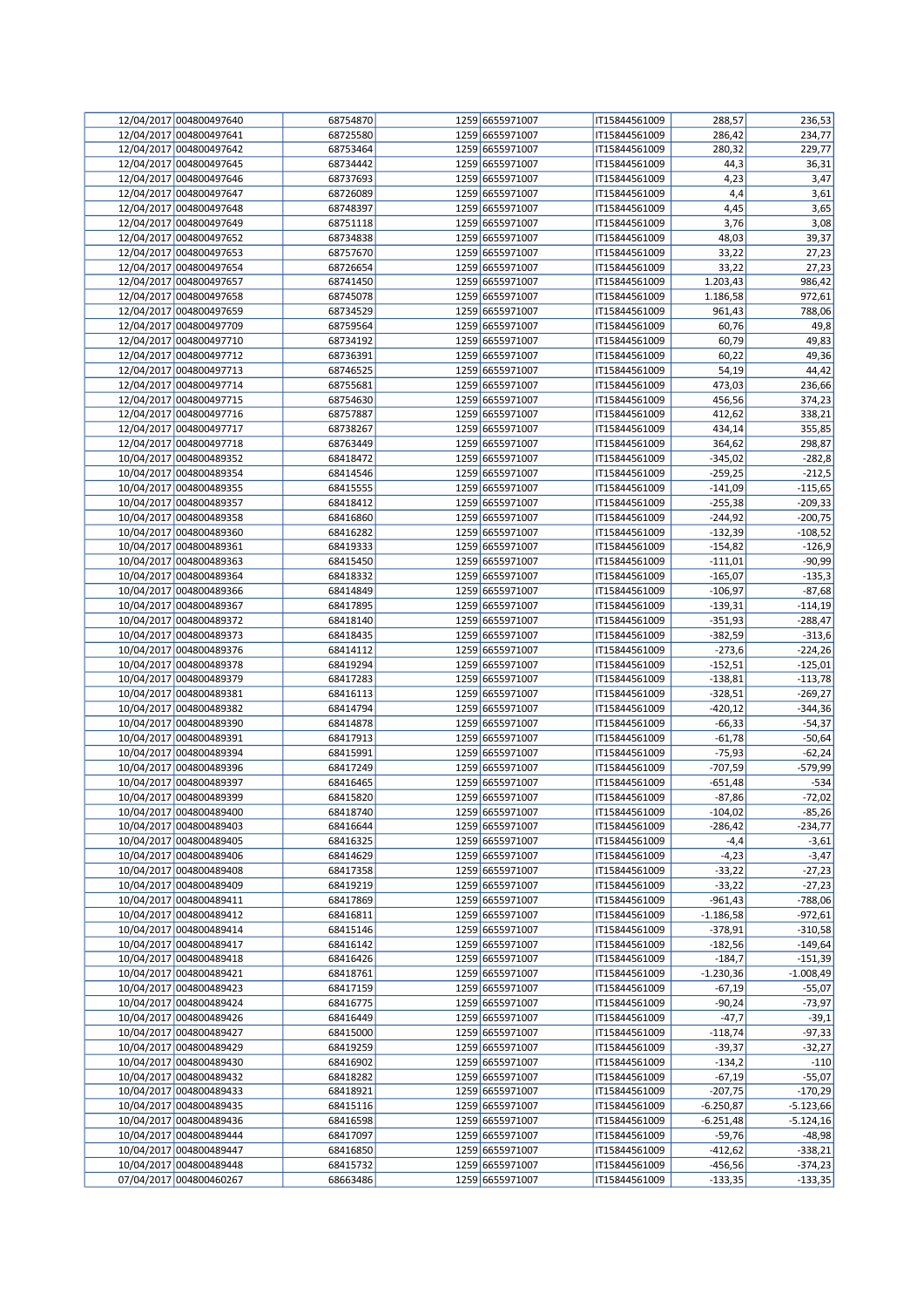|                     | 07/04/2017 004800460268     | 68634394             |     | 1259 6655971007      | IT15844561009                  | $-539,08$   | $-441,87$          |
|---------------------|-----------------------------|----------------------|-----|----------------------|--------------------------------|-------------|--------------------|
|                     | 07/04/2017 004800460269     | 68661610             |     | 1259 6655971007      | IT15844561009                  | $-72,52$    | $-59,44$           |
|                     | 07/04/2017 004800460270     | 68632541             |     | 1259 6655971007      | IT15844561009                  | $-106,71$   | $-106,71$          |
|                     | 07/04/2017 004800460271     | 68693428             |     | 1259 6655971007      | IT15844561009                  | $-3.224,42$ | $-2.642,97$        |
|                     | 07/04/2017 004800460272     | 68674552             |     | 1259 6655971007      | IT15844561009                  | $-394,29$   | $-394,29$          |
|                     | 07/04/2017 004800460273     | 68671965             |     | 1259 6655971007      | IT15844561009                  | $-37,2$     | $-30,49$           |
|                     | 07/04/2017 004800460274     | 68635551             |     | 1259 6655971007      | IT15844561009                  | $-31,55$    | $-25,86$           |
|                     | 07/04/2017 004800460275     | 68662251             |     | 1259 6655971007      | IT15844561009                  | $-47,54$    | $-38,97$           |
|                     | 07/04/2017 004800460276     | 68684456             |     | 1259 6655971007      |                                |             | $-120,41$          |
|                     |                             |                      |     |                      | IT15844561009                  | $-120,41$   |                    |
|                     | 07/04/2017 004800460277     | 68659320             |     | 1259 6655971007      | IT15844561009                  | $-364,62$   | $-298,87$          |
|                     | 07/04/2017 004800460278     | 68686182             |     | 1259 6655971007      | IT15844561009                  | $-130,37$   | $-130,37$          |
|                     | 07/04/2017 004800460279     | 68635547             |     | 1259 6655971007      | IT15844561009                  | $-424,68$   | $-424,68$          |
|                     | 07/04/2017 004800460280     | 68672266             |     | 1259 6655971007      | IT15844561009                  | $-87,78$    | $-71,95$           |
|                     | 07/04/2017 004800460281     | 68663941             |     | 1259 6655971007      | IT15844561009                  | $-195,61$   | $-160,34$          |
|                     | 07/04/2017 004800460282     | 68672887             |     | 1259 6655971007      | IT15844561009                  | $-323,59$   | $-323,59$          |
|                     | 07/04/2017 004800460283     | 68675219             |     | 1259 6655971007      | IT15844561009                  | $-181,01$   | $-181,01$          |
|                     | 07/04/2017 004800460284     | 68686091             |     | 1259 6655971007      | IT15844561009                  | $-248,45$   | $-248,45$          |
|                     | 07/04/2017 004800460285     | 68673233             |     | 1259 6655971007      | IT15844561009                  | $-326,22$   | $-326,22$          |
|                     | 07/04/2017 004800460286     | 68664937             |     | 1259 6655971007      | IT15844561009                  | $-71,14$    | $-58,31$           |
|                     | 07/04/2017 004800460287     | 68660502             |     | 1259 6655971007      | IT15844561009                  | $-5.218,11$ | $-4.277,14$        |
|                     | 07/04/2017 004800460288     | 68685635             |     | 1259 6655971007      | IT15844561009                  | $-57,07$    | $-57,07$           |
|                     |                             |                      |     |                      |                                |             |                    |
|                     | 07/04/2017 004800460290     | 68659353             |     | 1259 6655971007      | IT15844561009                  | $-240,27$   | $-240,27$          |
|                     | 07/04/2017 004800460291     | 68661777             |     | 1259 6655971007      | IT15844561009                  | $-72,36$    | $-59,31$           |
|                     | 07/04/2017 004800460292     | 68692629             |     | 1259 6655971007      | IT15844561009                  | $-54,19$    | $-54,19$           |
|                     | 07/04/2017 004800460293     | 68685924             |     | 1259 6655971007      | IT15844561009                  | $-639,67$   | $-524,32$          |
|                     | 07/04/2017 004800460294     | 68689562             |     | 1259 6655971007      | IT15844561009                  | $-243$      | $-243$             |
|                     | 07/04/2017 004800460295     | 68689594             |     | 1259 6655971007      | IT15844561009                  | $-119,85$   | $-98,24$           |
|                     | 07/04/2017 004800461421     | 68686137             |     | 1259 6655971007      | IT15844561009                  | 60,76       | 49,8               |
|                     | 07/04/2017 004800461425     | 68674458             |     | 1259 6655971007      | IT15844561009                  | 44,3        | 36,31              |
|                     | 07/04/2017 004800461426     | 68664743             |     | 1259 6655971007      | IT15844561009                  | 62,81       | 51,48              |
|                     | 07/04/2017 004800461428     | 68662254             |     | 1259 6655971007      | IT15844561009                  | 163,28      | 133,84             |
|                     | 07/04/2017 004800461434     | 68635424             |     | 1259 6655971007      | IT15844561009                  | 152,22      | 124,77             |
|                     | 07/04/2017 004800461436     | 68660615             |     | 1259 6655971007      | IT15844561009                  | 425,62      | 348,87             |
|                     | 07/04/2017 004800461438     | 68662445             |     | 1259 6655971007      | IT15844561009                  | 473,03      | 387,73             |
| 05/04/2017 3        |                             | 67670926             |     | 952 FMEDNC71A27E956M | IT01484290802                  | 789,82      | 718,02             |
|                     |                             |                      |     |                      |                                |             |                    |
|                     | 05/04/2017 004800446865     | 69379990             |     | 1259 6655971007      | IT15844561009                  | 379,36      | 310,95             |
|                     | 05/04/2017 004800446866     | 69380503             |     | 1259 6655971007      | IT15844561009                  | 793,44      | 650,36             |
|                     | 05/04/2017 004800446867     | 69379812             |     | 1259 6655971007      | IT15844561009                  | 243         | 199,18             |
|                     | 05/04/2017 004800446868     | 69380422             |     | 1259 6655971007      | IT15844561009                  | 197,66      | 163,14             |
|                     | 05/04/2017 004800446869     | 69381294             |     | 1259 6655971007      | IT15844561009                  | 699,99      | 573,76             |
|                     | 05/04/2017 004800446870     | 69380166             |     | 1259 6655971007      | IT15844561009                  | 12,6        | 10,33              |
|                     | 28/03/2017 004800438004     | 68437764             |     | 1259 6655971007      | IT15844561009                  | 386,35      | 316,68             |
|                     | 28/03/2017 004800438005     | 68437732             |     | 1259 6655971007      | IT15844561009                  | 1.625,58    | 1.332,44           |
|                     | 28/03/2017 004800438006     | 68437738             |     | 1259 6655971007      | IT15844561009                  | 288,31      | 244,52             |
|                     | 28/03/2017 004800438007     | 68437773             |     | 1259 6655971007      | IT15844561009                  | 194,33      | 175,54             |
|                     | 28/03/2017 004800438008     | 68437755             |     | 1259 6655971007      | IT15844561009                  | 1.109,25    | 909,22             |
|                     | 28/03/2017 004800438009     | 68437785             |     | 1259 6655971007      | IT15844561009                  | 12,6        | 10,33              |
|                     |                             |                      |     |                      |                                |             |                    |
| 27/03/2017 000200   | 27/03/2017 004800436785     | 66973909<br>68437745 | 607 |                      | IT02355890795<br>IT15844561009 | 6.419,97    | 6.419,97<br>348,03 |
|                     |                             |                      |     | 1259 6655971007      |                                | 385,28      |                    |
|                     | 27/03/2017 004800436786     | 68437754             |     | 1259 6655971007      | IT15844561009                  | 2.061,61    | 1.722,07           |
|                     | 27/03/2017 004800436787     | 68437777             |     | 1259 6655971007      | IT15844561009                  | 323,52      | 289,21             |
|                     | 27/03/2017 004800436788     | 68437742             |     | 1259 6655971007      | IT15844561009                  | 178,7       | 161,33             |
|                     | 27/03/2017 004800436789     | 68437775             |     | 1259 6655971007      | IT15844561009                  | 1.528,43    | 1.285,04           |
|                     | 27/03/2017 004800436790     | 68437770             |     | 1259 6655971007      | IT15844561009                  | 12,6        | 10,33              |
| 14/03/2017 11/E     |                             | 65899366             |     | 3317 2253890806      | IT02253890806                  | 22.358,89   | 20.326,26          |
|                     | 12/03/2017 004800385643     | 65834191             |     | 1259 6655971007      | IT15844561009                  | 16,47       | 13,5               |
|                     | 12/03/2017 004800385644     | 65827327             |     | 1259 6655971007      | IT15844561009                  | 18,86       | 15,46              |
|                     | 12/03/2017 004800385645     | 65856832             |     | 1259 6655971007      | IT15844561009                  | 27,99       | 22,94              |
|                     | 12/03/2017 004800386849     | 65834280             |     | 1259 6655971007      | IT15844561009                  | 57,9        | 47,46              |
|                     | 28/02/2017 87888000076      | 64898363             |     | 2085 1993160173      | IT03316690175                  | 805,2       | 660                |
|                     | 12/02/2017 004800214367     | 62976781             |     | 1259 6655971007      | IT15844561009                  | 20,15       | 16,52              |
|                     | 12/02/2017 004800214368     | 62962167             |     | 1259 6655971007      | IT15844561009                  | 23,5        | 19,26              |
|                     | 12/02/2017 004800214369     |                      |     |                      |                                |             |                    |
|                     |                             | 62981444             |     | 1259 6655971007      | IT15844561009                  | 35,06       | 28,74              |
|                     | 12/02/2017 004800225893     | 62973078             |     | 1259 6655971007      | IT15844561009                  | 66,71       | 54,68              |
|                     | 06/02/2017 4220917800001631 | 63559305             | 66  |                      | IT00488410010                  | 497,09      | 376,29             |
|                     | 06/02/2017 8U00033185       | 63559544             | 66  |                      | IT00488410010                  | 2.753,48    | 664,18             |
|                     | 06/02/2017 8U00034575       | 63559325             | 66  |                      | IT00488410010                  | 399,03      | 343,74             |
| 01/02/2017 90000946 |                             | 61883615             |     | 3261 7960110158      | IT07960110158                  | 2.353,66    | 2.353,66           |
|                     | 25/01/2017 171900185902     | 61241941             |     | 2725 1219980529      | IT01219980529                  | 917,78      | 752,28             |
|                     | 25/01/2017 171900185903     | 61241948             |     | 2725 1219980529      | IT01219980529                  | 4,97        | 4,07               |
|                     | 25/01/2017 171900185904     | 61241936             |     | 2725 1219980529      | IT01219980529                  | 678,02      | 555,75             |
|                     | 25/01/2017 171900185905     | 61241943             |     | 2725 1219980529      | IT01219980529                  | $-137,13$   | $-112,4$           |
|                     | 25/01/2017 171900185906     | 61241939             |     | 2725 1219980529      | IT01219980529                  | 221,81      | 181,81             |
|                     |                             |                      |     |                      |                                |             |                    |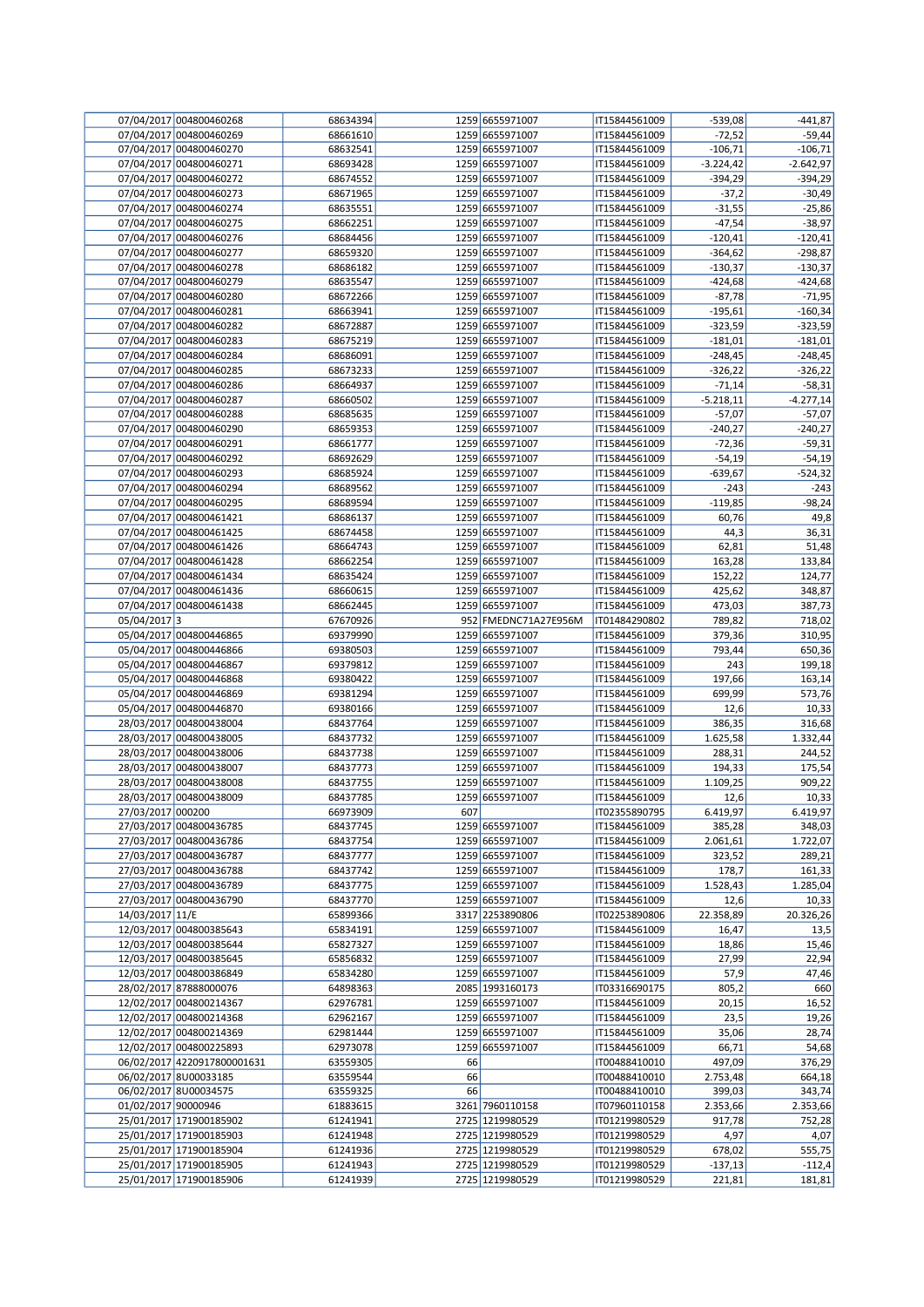|                           | 25/01/2017 171900185907 | 61241955 |      | 2725 1219980529       | IT01219980529 | 22,27      | 18,25      |
|---------------------------|-------------------------|----------|------|-----------------------|---------------|------------|------------|
| 23/01/2017 69/2017        |                         | 60975220 |      | 1696 RMLLGU66B17H224C | IT01282400801 | 957,33     | 784,7      |
|                           | 16/01/2017 004800120136 | 60339533 |      | 1259 6655971007       | IT15844561009 | 254,04     | 208,23     |
|                           | 16/01/2017 004800120143 | 60325011 |      | 1259 6655971007       | IT15844561009 | 95,95      | 78,65      |
|                           | 16/01/2017 004800120144 | 60325030 |      | 1259 6655971007       | IT15844561009 | 135,59     | 111,14     |
|                           | 16/01/2017 004800120149 | 60340052 |      | 1259 6655971007       | IT15844561009 | 191,15     | 156,68     |
|                           | 16/01/2017 004800120157 | 60323836 |      | 1259 6655971007       | IT15844561009 | 184,66     | 151,36     |
|                           | 16/01/2017 004800120161 | 60338204 |      | 1259 6655971007       | IT15844561009 | 3,79       | 3,11       |
| 16/01/2017 59/2017        |                         | 62233135 |      | 1696 RMLLGU66B17H224C | IT01282400801 | 1.800,00   | 1.475,41   |
| 13/01/2017 51/2017        |                         | 60037100 |      | 1696 RMLLGU66B17H224C | IT01282400801 | 1.434,72   | 1.176,00   |
| 13/01/2017 52/2017        |                         | 60037101 |      | 1696 RMLLGU66B17H224C | IT01282400801 | 401,53     | 329,12     |
| 13/01/2017 55/2017        |                         | 60040046 |      | 1696 RMLLGU66B17H224C | IT01282400801 | 1.148,80   | 941,64     |
|                           | 28/12/2016 161902067723 | 58897133 |      | 2725 1219980529       | IT01219980529 | 90,35      | 74,06      |
|                           |                         |          |      | 2725 1219980529       |               |            |            |
|                           | 28/12/2016 161902067724 | 58897137 |      |                       | IT01219980529 | 4,22       | 3,46       |
|                           | 28/12/2016 161902067725 | 58897136 |      | 2725 1219980529       | IT01219980529 | 40,22      | 32,97      |
|                           | 28/12/2016 161902067726 | 58897150 |      | 2725 1219980529       | IT01219980529 | 217,62     | 178,38     |
|                           | 28/12/2016 161902067727 | 58897143 |      | 2725 1219980529       | IT01219980529 | 40,22      | 32,97      |
|                           | 28/12/2016 161902067728 | 58897138 |      | 2725 1219980529       | IT01219980529 | 101,35     | 83,07      |
| 22/12/2016 99/PA          |                         | 58381789 |      | 161 GSTVCN48P08E956O  | IT00320960800 | 132        | 120        |
| 20/12/2016 000030         |                         | 60821175 | 607  |                       | IT02355890795 | 6.419,97   | 6.419,97   |
| $01/12/2016$ <sup>4</sup> |                         | 56340923 |      | 952 FMEDNC71A27E956M  | IT01484290802 | 2.000,00   | 24,94      |
|                           | 28/11/2016 161901874576 | 56024802 |      | 2725 1219980529       | IT01219980529 | 41,57      | 34,07      |
|                           | 28/11/2016 161901874577 | 56024805 |      | 2725 1219980529       | IT01219980529 | 4,36       | 3,57       |
|                           | 28/11/2016 161901874578 | 56024814 |      | 2725 1219980529       | IT01219980529 | 41,57      | 34,07      |
|                           | 28/11/2016 161901874579 | 56024813 |      | 2725 1219980529       | IT01219980529 | 126,11     | 103,37     |
|                           | 28/11/2016 161901874580 | 56024825 |      | 2725 1219980529       | IT01219980529 | 41,57      | 34,07      |
|                           | 28/11/2016 161901874581 | 56024820 |      | 2725 1219980529       | IT01219980529 | 59,73      | 50,08      |
| 07/11/2016 103/E          |                         | 54008067 | 1389 |                       | IT02253890806 | 22.358,89  | 20.326,26  |
| 04/11/2016 P 303          |                         | 53939472 | 3112 |                       | IT03061100792 | 6.684,42   | 0,2        |
|                           | 03/11/2016 FATTPA 61_16 | 53810276 |      | 3282 TRVSGL59S21I535C | IT05503811001 | 2.555,36   | 2.152,56   |
|                           | 28/10/2016 161901654924 | 53494435 |      | 2725 1219980529       | IT01219980529 | 40,22      | 32,97      |
|                           | 28/10/2016 161901654925 | 53494433 |      | 2725 1219980529       | IT01219980529 | 4,22       | 3,46       |
|                           | 28/10/2016 161901654926 | 53494434 |      | 2725 1219980529       | IT01219980529 | 40,22      | 32,97      |
|                           | 28/10/2016 161901654927 | 53494441 |      | 2725 1219980529       | IT01219980529 | 42,29      | 34,66      |
|                           | 28/10/2016 161901654928 | 53494444 |      | 2725 1219980529       | IT01219980529 | 40,22      | 32,97      |
|                           | 28/10/2016 161901654929 | 53494442 |      | 2725 1219980529       | IT01219980529 | 6,36       | 5,4        |
| 25/10/2016 28287          |                         | 53064893 |      | 3262 5754381001       | IT05754381001 | 48,8       | 40         |
| 25/10/2016 28288          |                         | 53064859 |      | 3262 5754381001       | IT05754381001 |            |            |
|                           |                         |          |      |                       |               | 36,6       | 30         |
| 20/10/2016 90006355       |                         | 52829418 |      | 3261 7960110158       | IT07960110158 | 1.267,09   | 1.267,09   |
|                           | 14/10/2016 004701421708 | 52168399 |      | 1259 6655971007       | IT15844561009 | 184,35     | 151,11     |
|                           | 05/10/2016 004701325520 | 51290456 |      | 1259 6655971007       | IT15844561009 | $-0,27$    | $-0,22$    |
|                           | 05/10/2016 004701325521 | 51289980 |      | 1259 6655971007       | IT15844561009 | $-0,38$    | $-0,31$    |
|                           | 05/10/2016 004701325522 | 51286189 |      | 1259 6655971007       | IT15844561009 | $-82,74$   | $-67,82$   |
|                           | 05/10/2016 004701327702 | 51289273 |      | 1259 6655971007       | IT15844561009 | $-1,17$    | $-0,96$    |
|                           | 23/09/2016 161901485243 | 50257950 |      | 2725 1219980529       | IT01219980529 | 41,57      | 34,07      |
|                           | 23/09/2016 161901485244 | 50257959 |      | 2725 1219980529       | IT01219980529 | 4,32       | 3,54       |
|                           | 23/09/2016 161901485245 | 50257955 |      | 2725 1219980529       | IT01219980529 | 41,57      | 34,07      |
|                           | 23/09/2016 161901485246 | 50257960 |      | 2725 1219980529       | T01219980529  | 24,11      | 19,76      |
|                           | 23/09/2016 161901485247 | 50257954 |      | 2725 1219980529       | IT01219980529 | 41,57      | 34,07      |
|                           | 23/09/2016 161901485248 | 50257956 |      | 2725 1219980529       | IT01219980529 | $-11,32$   | $-10,68$   |
| 20/09/2016 86/E           |                         | 49836720 | 1389 |                       | IT02253890806 | 22.358,89  | 20.326,26  |
|                           | 16/09/2016 004701259107 | 51122586 |      | 1259 6655971007       | IT15844561009 | 941,36     | 771,61     |
|                           | 31/08/2016 000014NCPA   | 48915818 |      | 273 2386040790        | IT02091520805 | -99.377,54 | -99.377,54 |
|                           | 26/08/2016 161901360716 | 48103993 |      | 2725 1219980529       | IT01219980529 | 41,57      | 34,07      |
|                           | 26/08/2016 161901360717 | 48103992 |      | 2725 1219980529       | IT01219980529 | 4,36       | 3,57       |
|                           | 26/08/2016 161901360718 | 48103999 |      | 2725 1219980529       | IT01219980529 | 41,57      | 34,07      |
|                           | 26/08/2016 161901360719 | 48104000 |      | 2725 1219980529       | IT01219980529 | 33,61      | 27,55      |
|                           | 26/08/2016 161901360720 | 48104002 |      | 2725 1219980529       | IT01219980529 | 41,57      | 34,07      |
|                           | 26/08/2016 161901360721 | 48104004 |      | 2725 1219980529       | IT01219980529 | 4,36       | 3,57       |
|                           | 18/08/2016 004701122394 | 48039216 |      | 1259 6655971007       | IT15844561009 | 768,65     | 163,93     |
|                           | 07/08/2016 004701017691 | 47039147 |      | 1259 6655971007       | IT15844561009 | 337,87     | 290,52     |
|                           | 07/08/2016 004701017692 | 47039158 |      | 1259 6655971007       | IT15844561009 | 584,2      | 478,85     |
|                           | 07/08/2016 004701017693 | 47033218 |      | 1259 6655971007       | IT15844561009 | 695,71     | 598,71     |
|                           | 07/08/2016 004701017694 | 47033231 |      | 1259 6655971007       | IT15844561009 | 918,72     | 753,05     |
|                           | 07/08/2016 004701018234 | 47039212 |      | 1259 6655971007       | IT15844561009 | 12,44      | 10,2       |
|                           | 07/08/2016 004701018263 | 47039055 |      | 1259 6655971007       | IT15844561009 | 41,71      | 34,19      |
|                           | 05/08/2016 004701011251 | 46995929 |      | 1259 6655971007       | IT15844561009 | $-41,71$   | $-34,19$   |
|                           | 05/08/2016 004701011266 | 46998540 |      | 1259 6655971007       | IT15844561009 | $-34,91$   | $-30,63$   |
|                           | 05/08/2016 004701011281 | 46993424 |      | 1259 6655971007       | IT15844561009 | $-171,61$  | $-140,66$  |
|                           | 05/08/2016 004701011298 | 46997184 |      | 1259 6655971007       | IT15844561009 | $-22,34$   | $-19,2$    |
|                           | 05/08/2016 004701011313 | 46995541 |      | 1259 6655971007       | IT15844561009 | $-150,27$  | $-123,17$  |
|                           | 05/08/2016 004701011329 | 46991872 |      | 1259 6655971007       |               | $-12,44$   | $-10,2$    |
|                           |                         |          |      |                       | IT15844561009 |            |            |
|                           | 31/07/2016 1630039998   | 46724702 |      | 104 2322600541        | IT05999811002 | 45.733,92  | 538,57     |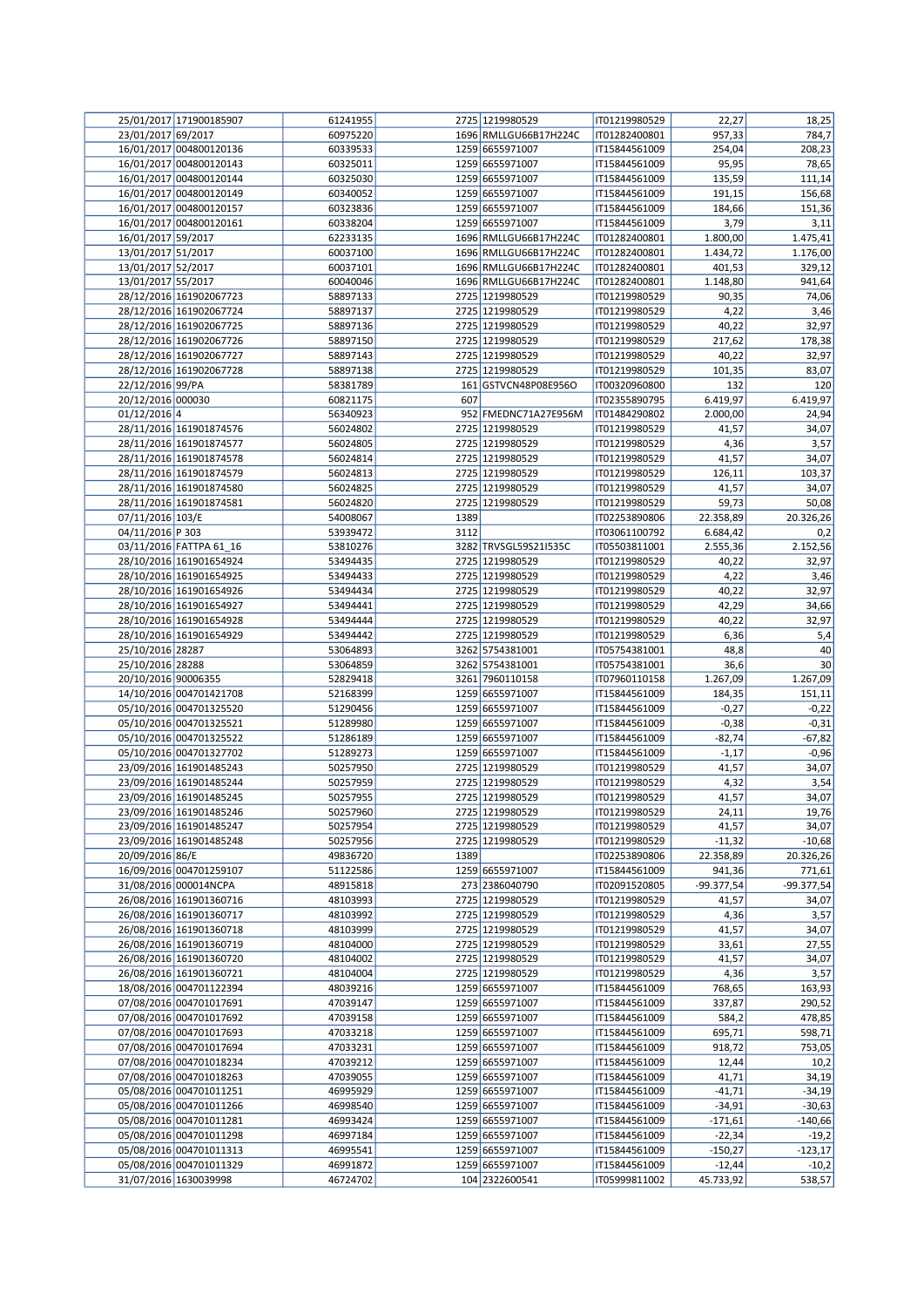|                     | 29/07/2016 1216004423   | 46275957 |      | 127 399810589         | IT00880711007 | 329,28     | 269,9      |
|---------------------|-------------------------|----------|------|-----------------------|---------------|------------|------------|
|                     | 27/07/2016 161901218807 | 46220557 |      | 2725 1219980529       | IT01219980529 | 40,22      | 32,97      |
|                     | 27/07/2016 161901218808 | 46220575 |      | 2725 1219980529       | IT01219980529 | 4,22       | 3,46       |
|                     | 27/07/2016 161901218809 | 46220560 |      | 2725 1219980529       | IT01219980529 | 40,22      | 32,97      |
|                     | 27/07/2016 161901218810 | 46220558 |      | 2725 1219980529       | IT01219980529 | 37,21      | 30,5       |
|                     | 27/07/2016 161901218811 | 46220563 |      | 2725 1219980529       | IT01219980529 | 40,22      | 32,97      |
|                     |                         |          |      | 2725 1219980529       |               |            |            |
|                     | 27/07/2016 161901218812 | 46220566 |      |                       | IT01219980529 | 18,91      | 16,81      |
| 19/07/2016 739/2016 |                         | 45408405 |      | 1696 RMLLGU66B17H224C | IT01282400801 | 2.293,60   | 1.880,00   |
|                     | 18/07/2016 004700929565 | 45533697 |      | 1259 6655971007       | IT15844561009 | 513,24     | 420,69     |
|                     | 18/07/2016 N000000343   | 45287752 |      | 2718 6832931007       | IT06832931007 | 1.399,70   | 1.399,70   |
| 15/07/2016 735/2016 |                         | 45189686 |      | 1696 RMLLGU66B17H224C | IT01282400801 | 500        | 409,84     |
| 29/06/2016 9/PA     |                         | 43656685 |      | 3114 2456520242       | IT02456520242 | 9.981,13   | 8.181,25   |
|                     | 24/06/2016 002-2016/EL  | 43320454 |      | 2948 437510795        | IT00437510795 | 451,4      | 370        |
|                     | 23/06/2016 161901046603 | 43400424 |      | 2725 1219980529       | IT01219980529 | 41,57      | 34,07      |
|                     | 23/06/2016 161901046604 | 43400423 |      | 2725 1219980529       | IT01219980529 | 4,36       | 3,57       |
|                     | 23/06/2016 161901046605 | 43400426 |      | 2725 1219980529       | IT01219980529 | 41,57      | 34,07      |
|                     | 23/06/2016 161901046606 | 43400428 |      | 2725 1219980529       | IT01219980529 | 403,75     | 330,96     |
|                     |                         |          |      |                       |               |            |            |
|                     | 23/06/2016 161901046607 | 43400431 |      | 2725 1219980529       | IT01219980529 | 41,57      | 34,07      |
|                     | 23/06/2016 161901046608 | 43400425 |      | 2725 1219980529       | IT01219980529 | 31,65      | 28,38      |
| 13/06/2016 322      |                         | 43338197 | 3113 |                       | IT04005550373 | 1.830,00   | 1.500,00   |
|                     | 27/05/2016 161901017295 | 40957681 |      | 2725 1219980529       | IT01219980529 | 40,22      | 32,97      |
|                     | 27/05/2016 161901017296 | 40957686 |      | 2725 1219980529       | IT01219980529 | 4,22       | 3,46       |
|                     | 27/05/2016 161901017297 | 40957695 |      | 2725 1219980529       | IT01219980529 | 162,89     | 133,52     |
|                     | 27/05/2016 161901017298 | 40957690 |      | 2725 1219980529       | IT01219980529 | 104,11     | 85,34      |
|                     | 27/05/2016 161901017299 | 40957692 |      | 2725 1219980529       | IT01219980529 | 95,34      | 78,15      |
|                     | 27/05/2016 161901017300 | 40957697 |      | 2725 1219980529       | IT01219980529 | 57,49      | 51,89      |
|                     | 06/05/2016 161900812893 | 38886723 |      | 2725 1219980529       | IT01219980529 | 900,31     | 737,96     |
|                     | 06/05/2016 161900812894 |          |      |                       |               |            |            |
|                     |                         | 38886728 |      | 2725 1219980529       | IT01219980529 | 4,36       | 3,57       |
|                     | 06/05/2016 161900812895 | 38886725 |      | 2725 1219980529       | IT01219980529 | 849,44     | 696,26     |
|                     | 06/05/2016 161900812896 | 38886735 |      | 2725 1219980529       | IT01219980529 | 173,06     | 141,85     |
|                     | 06/05/2016 161900812897 | 38886732 |      | 2725 1219980529       | IT01219980529 | 583,99     | 481,6      |
|                     | 06/05/2016 161900812898 | 38886727 |      | 2725 1219980529       | IT01219980529 | 659,31     | 559,55     |
| 30/04/2016 000038PA |                         | 38097529 |      | 273 2386040790        | IT02091520805 | 62.492,83  | 0,02       |
| 15/04/2016 4/15     |                         | 36851640 | 175  |                       | IT01418790802 | 542,36     | 444,56     |
|                     | 31/03/2016 161900591908 | 36377737 |      | 2725 1219980529       | IT01219980529 | 887,99     | 727,86     |
|                     | 31/03/2016 161900591909 | 35687240 |      | 2725 1219980529       | IT01219980529 | 3,93       | 3,22       |
|                     | 31/03/2016 161900591910 | 36377738 |      | 2725 1219980529       | IT01219980529 | 2.689,66   | 2.233,36   |
|                     |                         |          |      | 2725 1219980529       |               |            |            |
|                     | 31/03/2016 161900591911 | 36377739 |      |                       | IT01219980529 | 216,91     | 187,14     |
|                     | 31/03/2016 161900591912 | 36377740 |      | 2725 1219980529       | IT01219980529 | 325,24     | 292,31     |
|                     | 31/03/2016 161900591913 | 35687249 |      | 2725 1219980529       | IT01219980529 | 3,93       | 3,22       |
|                     | 18/03/2016 14/PA/2016   | 34382350 |      | 2797 97338500586      | IT08516531004 | 4.451,88   | 3.649,08   |
|                     | 02/03/2016 FATTPA 73_16 | 32773237 | 1223 |                       | IT01207550805 | 7.417,60   | 6.080,00   |
| 01/03/2016 20/E     |                         | 32700390 | 1389 |                       | IT02253890806 | 22.358,89  | 0,01       |
|                     | 29/02/2016 87888000044  | 32936701 |      | 2085 1993160173       | IT03316690175 | $-146,4$   | $-120$     |
|                     | 26/02/2016 161900398416 | 32476804 |      | 2725 1219980529       | IT01219980529 | 908,94     | 773,75     |
|                     | 26/02/2016 161900398417 | 32476805 |      | 2725 1219980529       | IT01219980529 | 4,36       | 3,57       |
|                     | 26/02/2016 161900398418 | 32476806 |      | 2725 1219980529       | IT01219980529 | 41,57      | 34,07      |
|                     | 26/02/2016 161900398419 | 32476807 |      | 2725 1219980529       | IT01219980529 | 221,17     | 200,67     |
|                     | 26/02/2016 161900398420 | 32476808 |      | 2725 1219980529       | IT01219980529 | 42,76      | 35,15      |
|                     | 26/02/2016 161900398421 | 32476809 |      | 2725 1219980529       |               |            |            |
|                     |                         |          |      |                       | IT01219980529 | 4,36       | 3,57       |
|                     | 10/02/2016 FATTPA 12_16 | 30881320 |      | 1070 9013491007       | IT09013491007 | 7.094,88   | 7.094,88   |
|                     | 02/02/2016 8201009738   | 30746002 |      | 681 1585570581        | IT01008081000 | 603        | 603        |
| 28/01/2016 6/E      |                         | 29764782 | 1389 |                       | IT02253890806 | 22.358,89  | 20.326,26  |
|                     | 27/01/2016 161900141742 | 30095772 |      | 2725 1219980529       | IT01219980529 | 665,21     | 545,25     |
|                     | 27/01/2016 161900141743 | 30095773 |      | 2725 1219980529       | IT01219980529 | 5,06       | 4,15       |
|                     | 27/01/2016 161900141744 | 30095774 |      | 2725 1219980529       | IT01219980529 | 40,15      | 32,91      |
|                     | 27/01/2016 161900141745 | 30095775 |      | 2725 1219980529       | IT01219980529 | 291,82     | 239,19     |
|                     | 27/01/2016 161900141746 | 30095778 |      | 2725 1219980529       | IT01219980529 | 43,58      | 35,72      |
|                     | 27/01/2016 161900141747 | 30095777 |      | 2725 1219980529       | IT01219980529 | 10,31      | 8,45       |
| 31/12/2015 11       |                         | 57997459 |      | 56 783280795          | IT00783280795 | 750.000,00 | 164.859,97 |
| 31/12/2015 5/125    |                         | 28499175 |      | 273 2386040790        | IT02091520805 | 62.492,83  | 0,03       |
| 28/12/2015 000008   |                         | 27535028 | 607  |                       | IT02355890795 | 6.419,97   | 6.419,97   |
|                     |                         |          |      |                       |               |            |            |
|                     | 28/12/2015 151902014390 | 27452666 |      | 2725 1219980529       | IT01219980529 | 33,54      | 27,49      |
|                     | 28/12/2015 151902014391 | 27452667 |      | 2725 1219980529       | IT01219980529 | 4,67       | 3,83       |
|                     | 28/12/2015 151902014392 | 27452668 |      | 2725 1219980529       | IT01219980529 | 38,79      | 31,79      |
|                     | 28/12/2015 151902014393 | 27452670 |      | 2725 1219980529       | IT01219980529 | 206,72     | 169,44     |
|                     | 28/12/2015 151902014394 | 27452671 |      | 2725 1219980529       | IT01219980529 | 33,54      | 27,49      |
|                     | 28/12/2015 151902014395 | 27452672 |      | 2725 1219980529       | IT01219980529 | 4,67       | 3,83       |
|                     | 27/11/2015 151901817767 | 24303110 |      | 2725 1219980529       | IT01219980529 | 39,91      | 32,71      |
|                     | 27/11/2015 151901817768 | 24303111 |      | 2725 1219980529       | IT01219980529 | 4,82       | 3,95       |
|                     | 27/11/2015 151901817769 | 24303112 |      | 2725 1219980529       | IT01219980529 | 39,91      | 32,71      |
|                     | 27/11/2015 151901817770 | 24303113 |      | 2725 1219980529       | IT01219980529 | 123,16     | 100,95     |
|                     | 27/11/2015 151901817771 | 24303114 |      | 2725 1219980529       | IT01219980529 | 40,78      | 33,42      |
|                     |                         |          |      |                       |               |            |            |